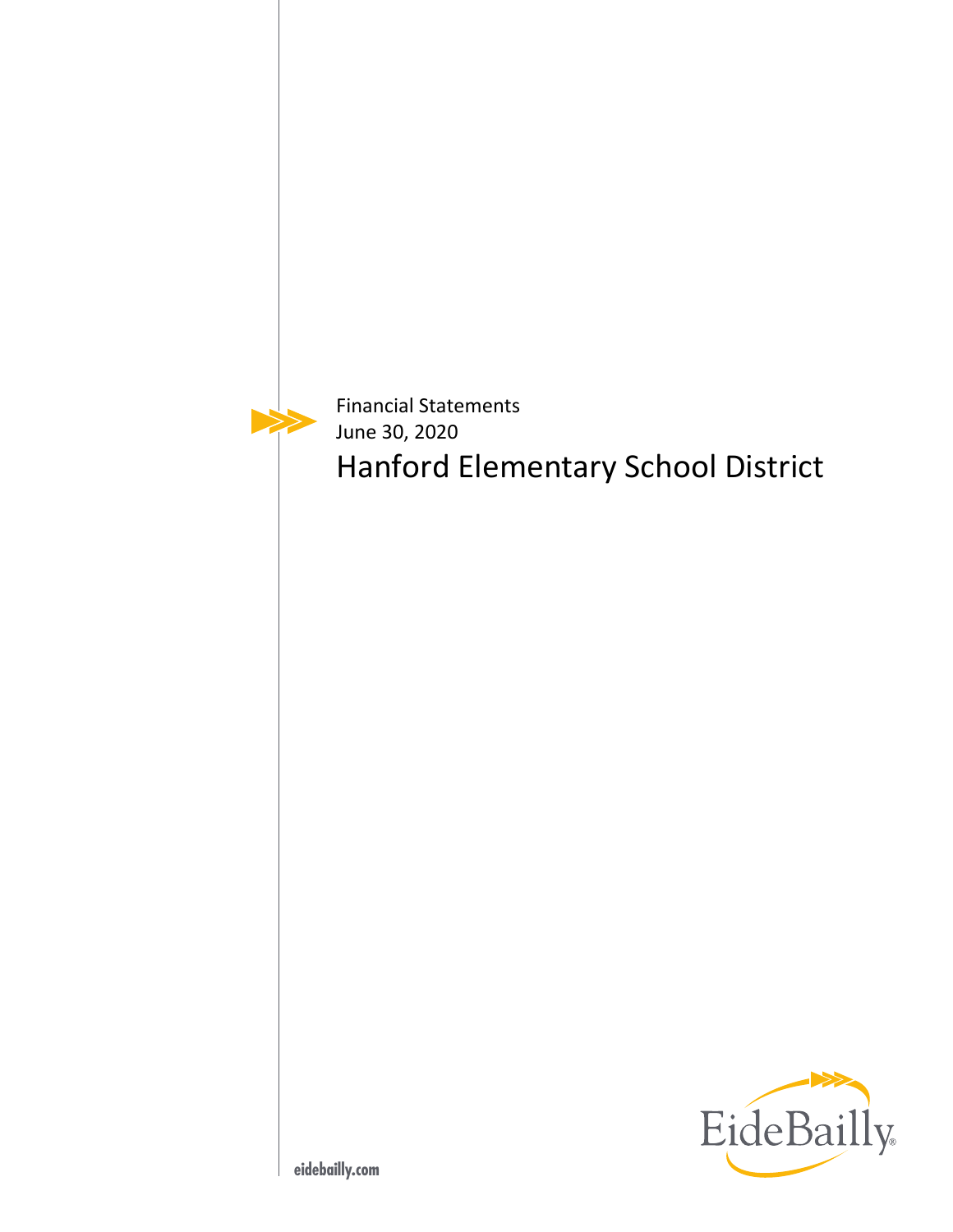| <b>Government Wide Financial Statements</b>                                                             |  |
|---------------------------------------------------------------------------------------------------------|--|
|                                                                                                         |  |
|                                                                                                         |  |
| <b>Government Fund Financial Statements</b>                                                             |  |
|                                                                                                         |  |
| Reconciliation of the Governmental Funds Balance Sheet to the Statement of Net Position  17             |  |
| Statement of Revenues, Expenditures, and Changes in Fund Balances - Governmental Funds  18              |  |
| Reconciliation of the Statement of Revenues, Expenditures, and Changes in Fund Balances of Governmental |  |
|                                                                                                         |  |
| <b>Proprietary Fund Financial Statements</b>                                                            |  |
|                                                                                                         |  |
| Statement of Revenues, Expenses, and Changes in Fund Net Position - Proprietary Funds 22                |  |
| <b>Fiduciary Fund Financial Statements</b>                                                              |  |
|                                                                                                         |  |
|                                                                                                         |  |
| Required Supplementary Information                                                                      |  |
|                                                                                                         |  |
|                                                                                                         |  |
|                                                                                                         |  |
|                                                                                                         |  |
|                                                                                                         |  |
|                                                                                                         |  |
| Supplementary Information                                                                               |  |
| . 78                                                                                                    |  |
|                                                                                                         |  |
|                                                                                                         |  |
| Reconciliation of Annual Financial and Budget Report with Audited Financial Statements  82              |  |
|                                                                                                         |  |
|                                                                                                         |  |
| Combining Statement of Revenues, Expenditure, and Changes in Fund Balances - Non-Major Governmental     |  |
|                                                                                                         |  |
|                                                                                                         |  |

Independent Auditor's Reports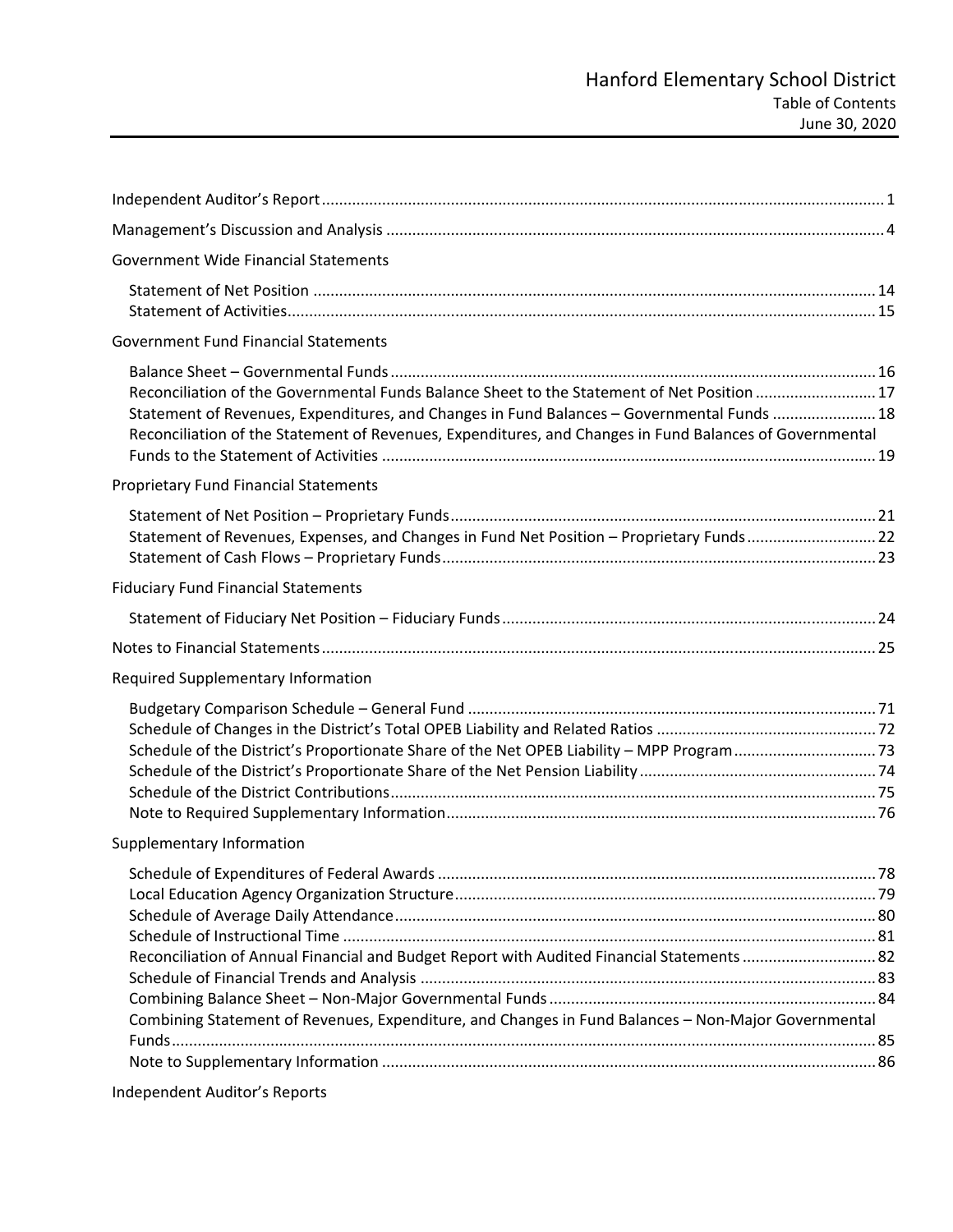| Independent Auditor's Report on Internal Control over Financial Reporting and on Compliance and Other<br>Matters Based on an Audit of Financial Statements Performed in Accordance with Government Auditing |  |
|-------------------------------------------------------------------------------------------------------------------------------------------------------------------------------------------------------------|--|
|                                                                                                                                                                                                             |  |
| Independent Auditor's Report on Compliance for Each Major Federal Program; Report on Internal Control Over                                                                                                  |  |
|                                                                                                                                                                                                             |  |
| Schedule of Findings and Questioned Costs                                                                                                                                                                   |  |
|                                                                                                                                                                                                             |  |
|                                                                                                                                                                                                             |  |
|                                                                                                                                                                                                             |  |
|                                                                                                                                                                                                             |  |
|                                                                                                                                                                                                             |  |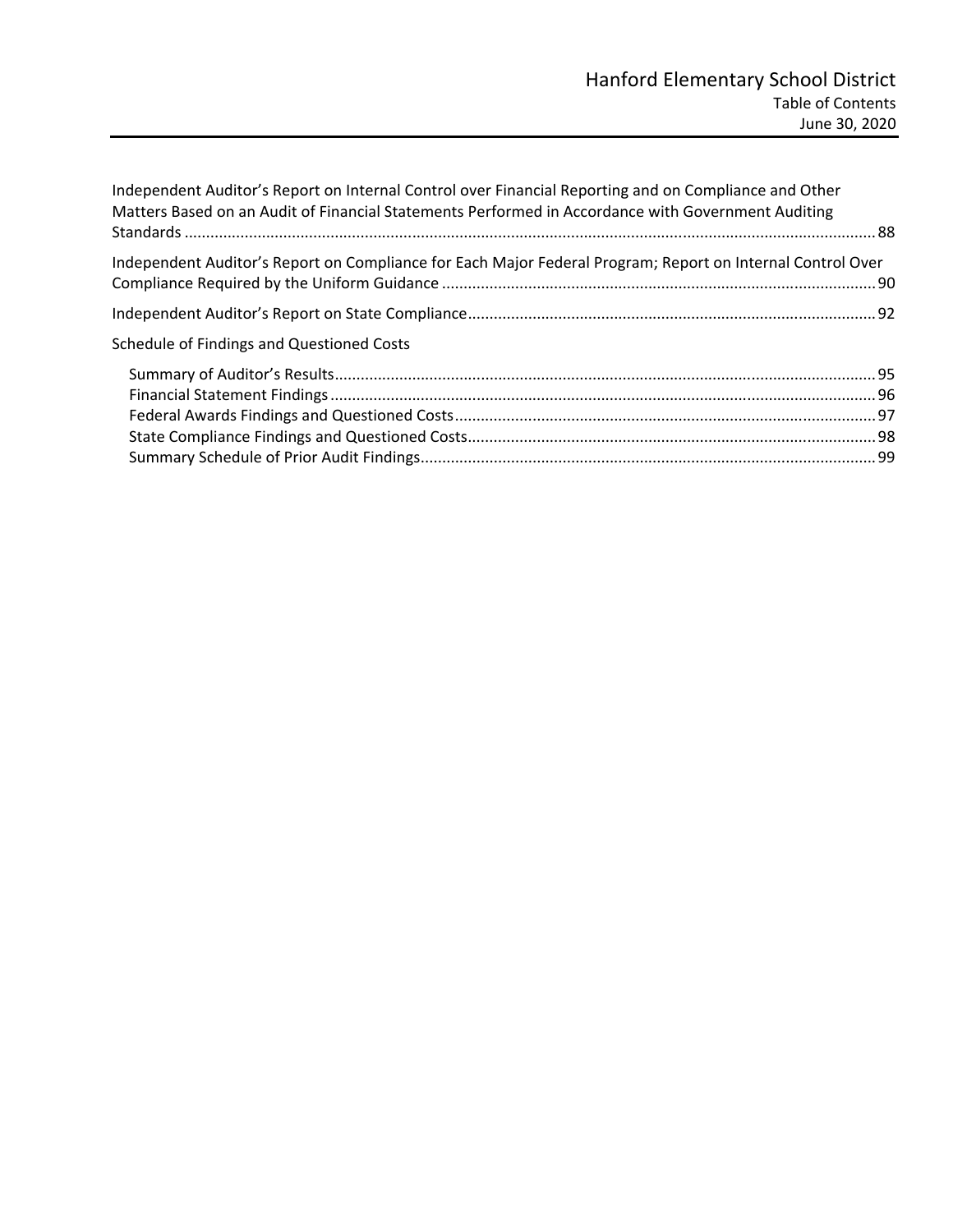

**CPAs & BUSINESS ADVISORS** 

### **Independent Auditor's Report**

To the Governing Board Hanford Elementary School District Hanford, California

#### **Report on the Financial Statements**

We have audited the accompanying financial statements of the governmental activities, each major fund, and the aggregate remaining fund information of Hanford Elementary School District (the District) as of and for the year ended June 30, 2020, and the related notes to the financial statements, which collectively comprise the District's basic financial statements as listed in the table of contents.

### **Management's Responsibility for the Financial Statements**

Management is responsible for the preparation and fair presentation of these financial statements in accordance with accounting principles generally accepted in the United States of America; this includes the design, implementation, and maintenance of internal control relevant to the preparation and fair presentation of financial statements that are free from material misstatement, whether due to fraud or error.

#### **Auditor's Responsibility**

Our responsibility is to express opinions on these financial statements based on our audit. We conducted our audit in accordance with auditing standards generally accepted in the United States of America and the standards applicable to financial audits contained in *Government Auditing Standards,*  issued by the Comptroller General of the United States. Those standards require that we plan and perform the audit to obtain reasonable assurance about whether the financial statements are free from material misstatement.

An audit involves performing procedures to obtain audit evidence about the amounts and disclosures in the financial statements. The procedures selected depend on the auditor's judgment, including the assessment of the risks of material misstatement of the financial statements, whether due to fraud or error. In making those risk assessments, the auditor considers internal control relevant to the entity's preparation and fair presentation of the financial statements in order to design audit procedures that are appropriate in the circumstances, but not for the purpose of expressing an opinion on the effectiveness of the entity's internal control. Accordingly, we express no such opinion. An audit also includes evaluating the appropriateness of accounting policies used and the reasonableness of significant accounting estimates made by management, as well as evaluating the overall presentation of the financial statements.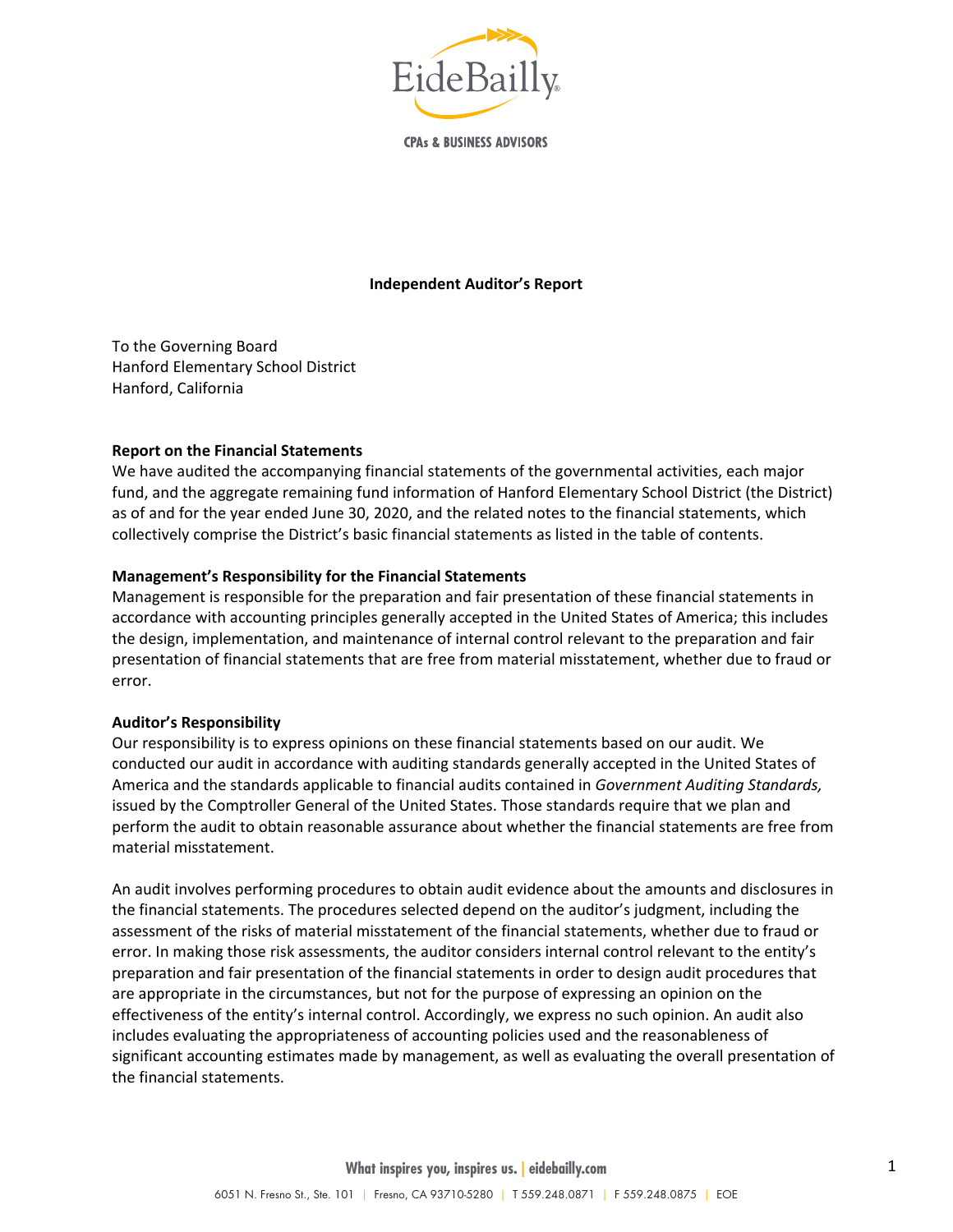We believe that the audit evidence we have obtained is sufficient and appropriate to provide a basis for our audit opinions.

### **Opinions**

In our opinion, the financial statements referred to above present fairly, in all material respects, the respective financial position of the governmental activities, each major fund, and the aggregate remaining fund information of Hanford Elementary School District, as of June 30, 2020, and the respective changes in financial position and, where applicable, cash flows thereof for the year then ended in accordance with accounting principles generally accepted in the United States of America.

### **Other Matters**

#### *Required Supplementary Information*

Accounting principles generally accepted in the United States of America require that the management's discussion and analysis, budgetary comparison information, schedule of changes in the District's total OPEB liability and related ratios, schedule of the District's proportionate share of the net OPEB liability – MPP program, schedule of the District's proportionate share of the net pension liability, and the schedule of District contributions, be presented to supplement the basic financial statements. Such information, although not a part of the basic financial statements, is required by the Governmental Accounting Standards Board, who considers it to be an essential part of financial reporting for placing the basic financial statements in an appropriate operational, economic, or historical context. We have applied certain limited procedures to the required supplementary information in accordance with auditing standards generally accepted in the United States of America, which consisted of inquiries of management about the methods of preparing the information and comparing the information for consistency with management's responses to our inquiries, the basic financial statements, and other knowledge we obtained during our audit of the basic financial statements. We do not express an opinion or provide any assurance on the information because the limited procedures do not provide us with sufficient evidence to express an opinion or provide any assurance.

### *Other Information*

Our audit was conducted for the purpose of forming opinions on the financial statements that collectively comprise Hanford Elementary School District's financial statements. The combining and individual nonmajor fund financial statements, schedule of expenditures of federal awards as required by the audit requirements of *Title 2 U.S. Code of Federal Regulations (CFR)* Part 200, *Uniform Administrative Requirements, Cost Principles, and Audit Requirements for Federal Awards* (Uniform Guidance), and other supplementary information listed in the table of contents are presented for purposes of additional analysis and are not a required part of the financial statements.

The combining and individual nonmajor fund financial statements, the schedule of expenditures of federal awards, and the other supplementary information listed in the table of contents are the responsibility of management and were derived from and relate directly to the underlying accounting and other records used to prepare the basic financial statements. Such information has been subjected to the auditing procedures applied in the audit of the basic financial statements and certain additional procedures, including comparing and reconciling such information directly to the underlying accounting and other records used to prepare the basic financial statements or to the basic financial statements themselves, and other additional procedures in accordance with auditing standards generally accepted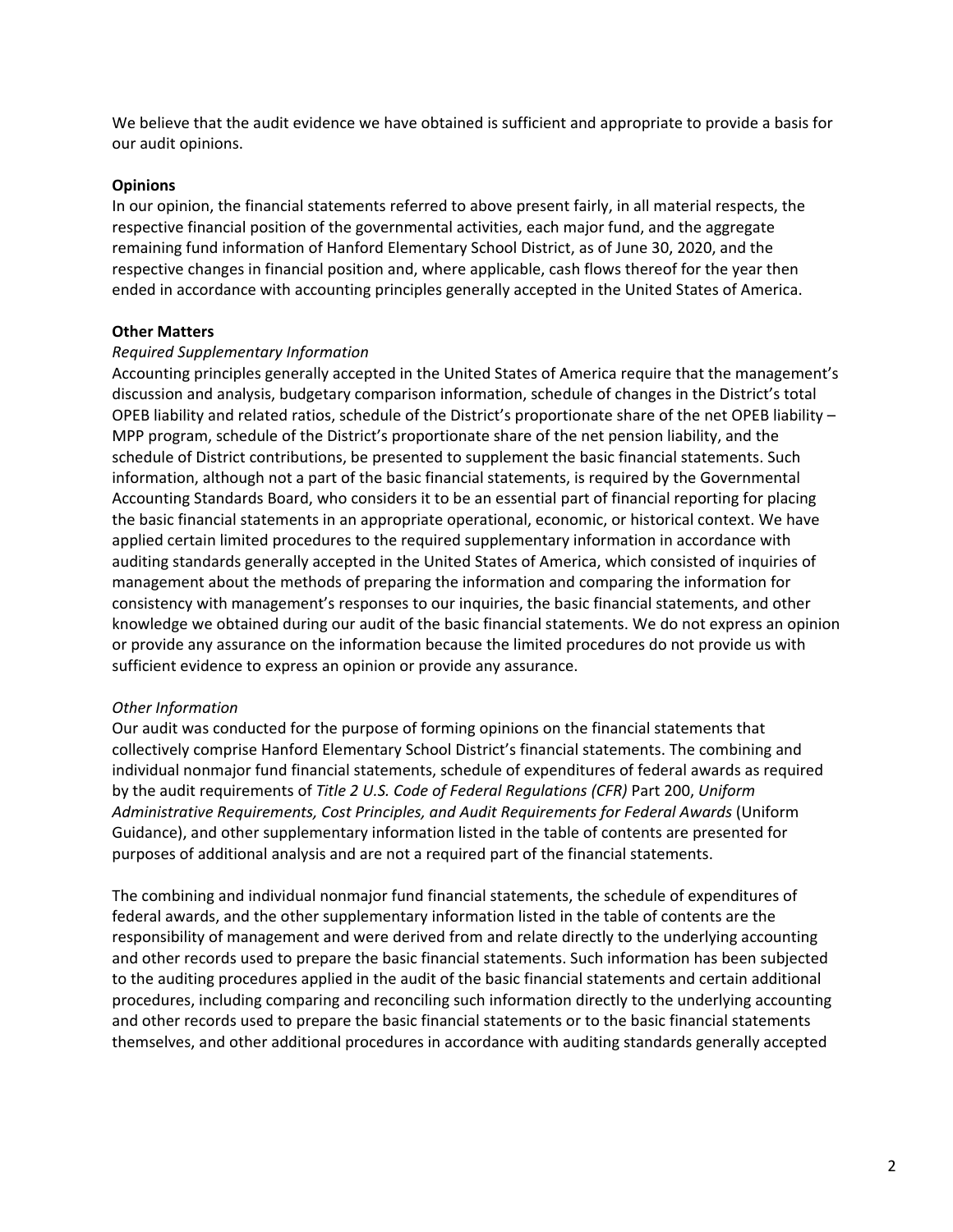in the United States of America. In our opinion, the combining and individual non‐major fund financial statements, the schedule of expenditures of federal awards, and the other supplementary information listed in the table of contents are fairly stated, in all material respects, in relation to the basic financial statements as a whole.

### **Other Reporting Required by** *Government Auditing Standards*

In accordance with *Government Auditing Standards*, we have also issued a report dated January 20, 2021 on our consideration of Hanford Elementary School District's internal control over financial reporting and on our tests of its compliance with certain provisions of laws, regulations, contracts, grant agreements, and other matters. The purpose of that report is solely to describe the scope of our testing of internal control over financial reporting and compliance and the results of that testing, and not to provide an opinion on the effectiveness of Hanford Elementary School District's internal control over financial reporting or on compliance. That report is an integral part of an audit performed in accordance with *Government Auditing Standards* in considering Hanford Elementary School District's internal control over financial reporting and compliance.

Gide Sailly LLP

Fresno, California January 20, 2021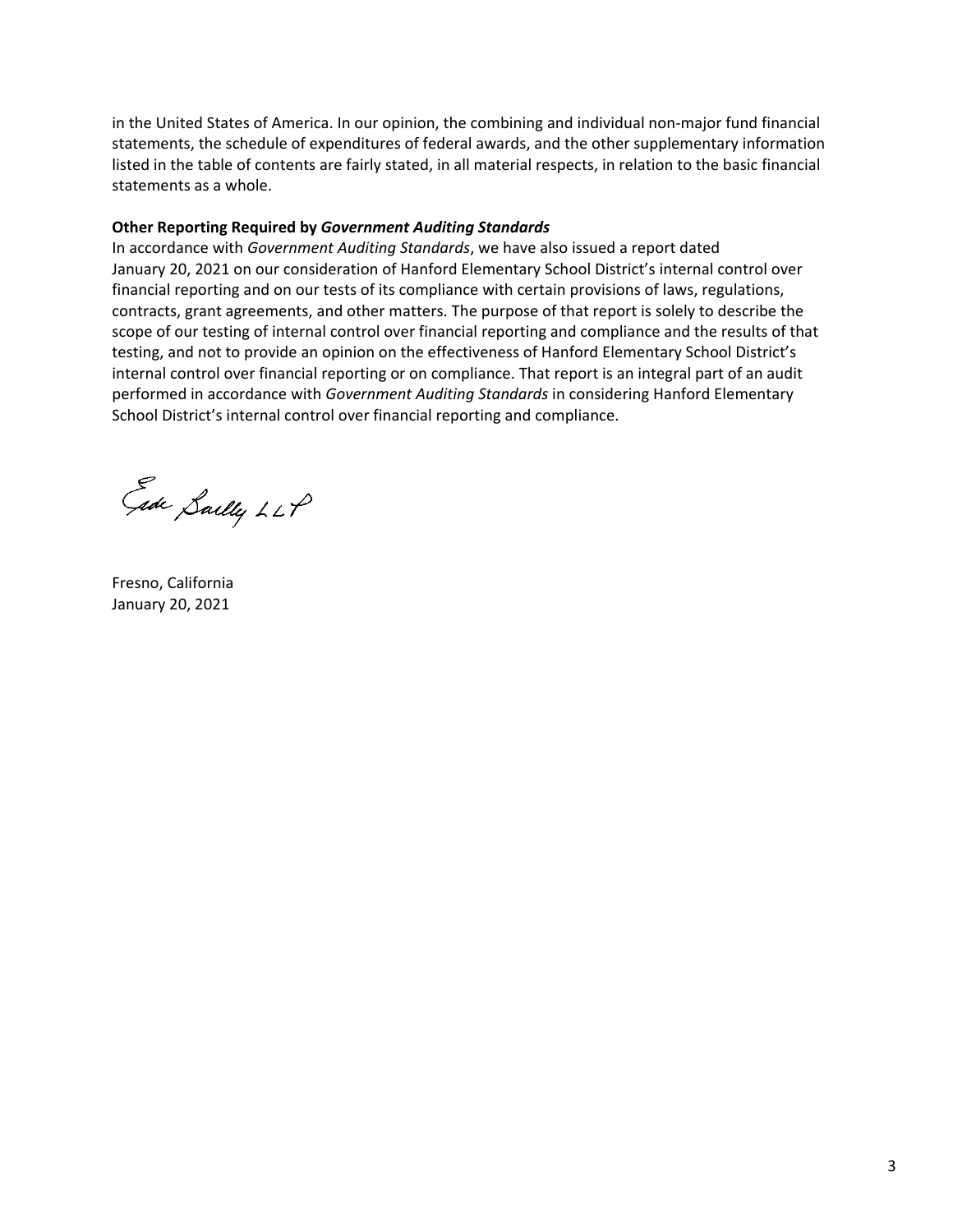

714 N. White Street P.O. Box 1067 Hanford, CA 93232

(559) 585-3600

**Superintendent**  Joy C. Gabler

### **Governing Board**

Robert "Bobby" Garcia Jeff Garner Lupe Hernandez Timothy L. Revious Greg Strickland

# **MANAGEMENT DISCUSSION AND ANALYSIS FOR THE FISCAL YEAR ENDED JUNE 30, 2020**

### **INTRODUCTION**

The Hanford Elementary School District's goal is to provide, in an atmosphere of care and concern, an opportunity for every student to recognize and fully develop his/her particular academic, technical, physical and social skills. Hanford Elementary School District students graduate prepared to continue on to high school.

The Management Discussion and Analysis of Hanford Elementary School District's financial statements provide an overall review of the District's financial activities for the fiscal year ended June 30, 2020, with comparative information for the fiscal year ended June 30, 2019. This analysis will look at the District's financial performance as a whole. The management discussion and analysis should be reviewed in conjunction with the auditor's transmittal letter, notes to the basic financial statements and the basic governmental wide financial statements to enhance the understanding of the District's financial performance.

The Hanford Elementary School District is a medium‐sized rural school district offering instruction to students from kindergarten through eighth grade. During the 2019‐2020 school year, the District operated eight elementary schools, one k‐8 magnet school and two junior high schools, and one community day school on the traditional August through June schedule, for the instruction of approximately 5,900 students.

### **USING THE ANNUAL FINANCIAL REPORT**

- This annual financial report consists of a series of financial statements and notes to those statements. The statements are organized so the reader can understand the District as a whole, and then proceed to provide an increasingly detailed look at specific financial activities.
- The Management Discussion and Analysis Statement is provided to assist our citizens, taxpayers and investors in reviewing the District's finances and to show the District's accountability for the money it receives.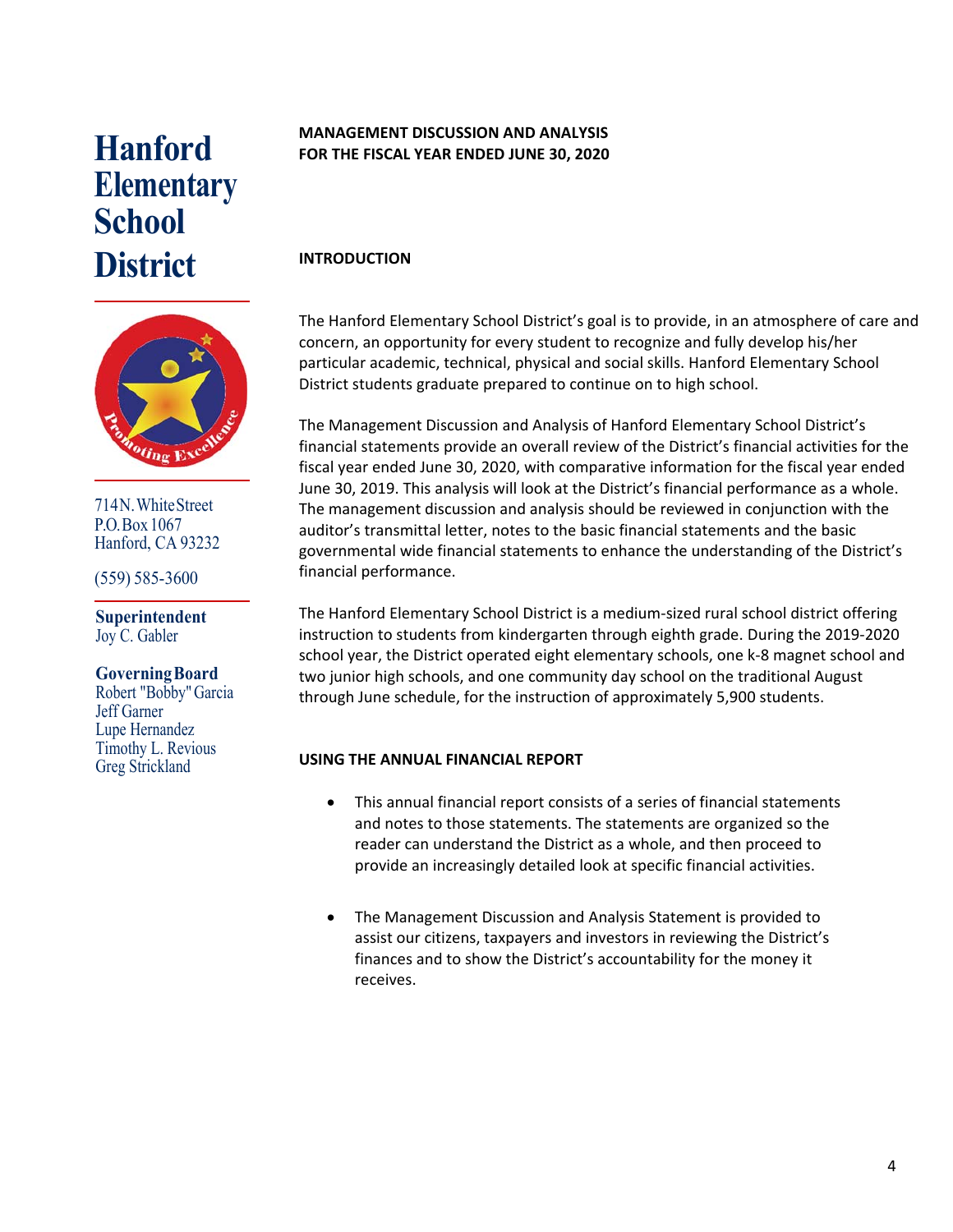### **FINANCIAL HIGHLIGHTS**

- The Hanford Elementary School District's Government‐wide Statement of Net Position illustrates total deficit net position of \$(4.3) million, the result of assets and deferred outflows of \$108.7 million minus liabilities and deferred inflows of \$113.0 million.
- General Revenues accounted for \$67.9 million or 84 percent of all revenues. Program specific revenues in the form of charges for services and sales, grants and contributions accounted for \$13.4 million or 16 percent of total revenues of \$81.3 million.
- The District had \$82.2 million in expenses related to governmental activities.
- The General Fund reported a positive fund balance of \$21.4 million.

### **STUDENT ENROLLMENT & DEMOGRAPHIC TRENDS**

- The School District has an enrollment of approximately 5,900 students for the current 2019-2020 school year, with enrollment projected to remain static for the coming 2020‐2021 school year.
- In addition to tracking enrollment, the District also watches actual Average Daily Attendance (ADA). The ADA is typically lower than a District's enrollment, although the two terms are often (though incorrectly) used interchangeably. The anticipated 2020‐2021 ADA for the District is 5,742 excluding ADA from County run programs. The ratio of actual attendance to enrollment summarizes the District's changes and efforts to increase attendance. Figure 1 summarizes a historical analysis of the District's enrollment to actual positive attendance ratios.



Figure 1. District Enrollment to Actual Attendance Data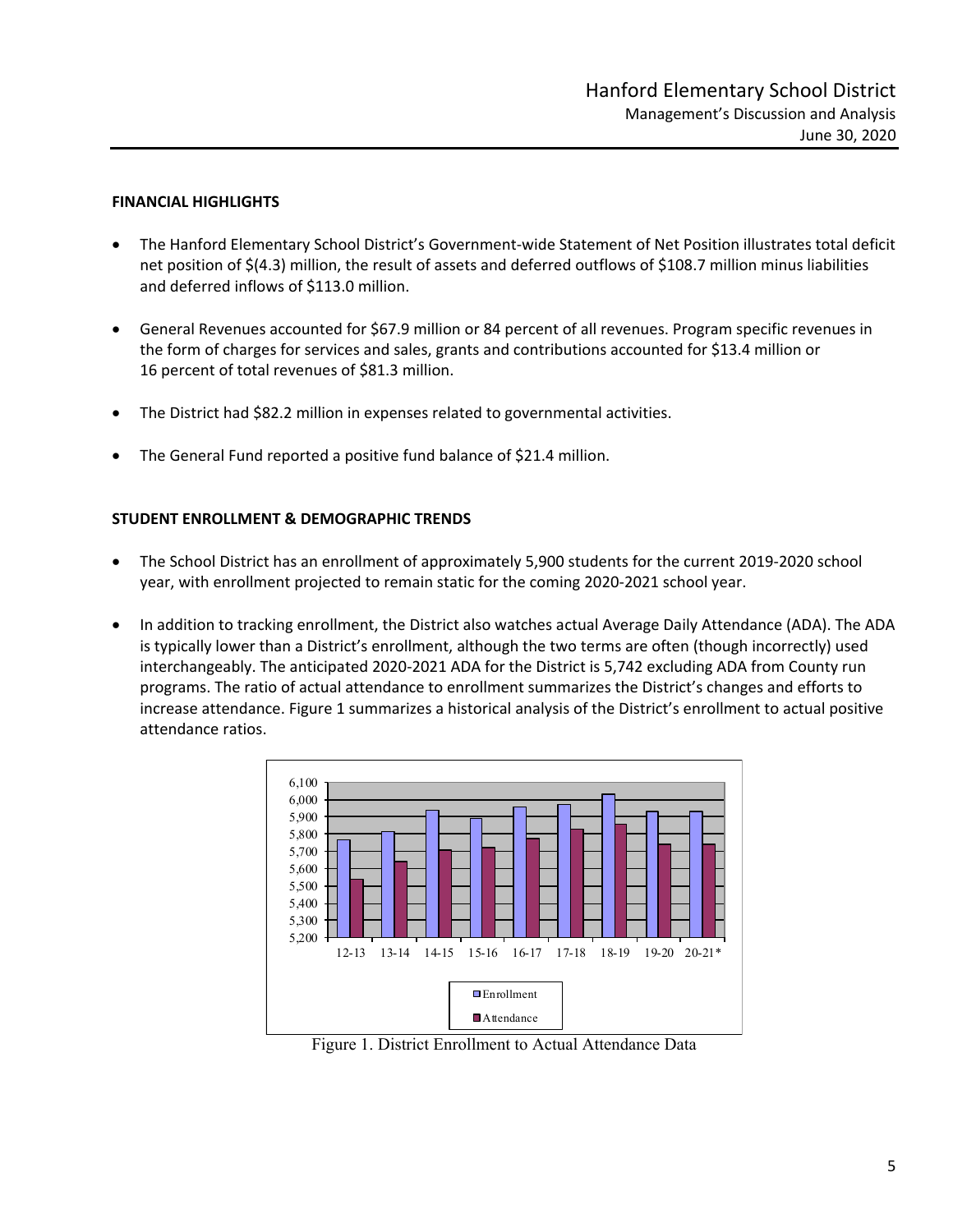School districts have traditionally placed great importance on the accurate projection of student enrollment for the ensuing budget year, due to the broad range of funding and programs impacted by this number. These impacts range from the very basic funding for California school districts which calculates the number of days attended by the enrolled students times a unique "revenue amount", to how much a particular special program will receive, to the amount of one-time monies a district may receive. Increased ADA is intended to generate additional dollars to help offset normal inflationary costs of operating the business of education, and related growth cost for the additional enrollment.

### **REPORTING THE DISTRICT AS A WHOLE**

### THE STATEMENT OF NET POSITION AND STATEMENT OF ACTIVITIES

One of the most important questions asked about the District's finances is, "Is the District better off or worse off as a result of the year's activities?" "The Statement of Net Position and the Statement of Activities" reports information about the District as a whole and about its activities in a manner that helps to answer this question. These statements include all assets, deferred outflows of resources, liabilities and deferred inflows of resources using the accrual basis of accounting similar to the accounting used by private sector corporations. All of the current year's revenues and expenses are taken into consideration regardless of when cash is received or paid.

These two statements report the Hanford Elementary School District's net position and changes in them. The change in net position provides the reader a tool to assist in determining whether the District's financial health is improving or deteriorating. The reader will need to consider other non-financial factors, such as property tax base, current property tax laws, student enrollment, and facility conditions in arriving at their conclusion regarding the overall health of the District.

### FUND FINANCIAL STATEMENTS

The fund financial statements provide detailed information about the most significant funds, not the District as a whole. Some funds are required to be established by State statute, while many other funds are established by the District to help manage money for particular purposes and compliance with various provisions. The District's three types of funds, governmental, proprietary, and fiduciary use different accounting approaches as further described in the notes to the financial statements.

### GOVERNMENTAL FUNDS

Most of the District's activities are reported in governmental funds, which focus on how money flows into and out of those funds and the balances left at year‐end available for spending in future periods. These funds are reported using an accounting method called modified accrual accounting. Governmental fund statements provide a detailed short‐term view of the District's general governmental operations and the basic services it provides. Governmental fund information helps you determine whether there are more or less financial resources available to spend in the near future to finance the District's program. The Relationship (or differences) between governmental activities (reported in the Statement of Net Position and the Statement of Activities) and governmental funds is reconciled in the notes to the financial statements.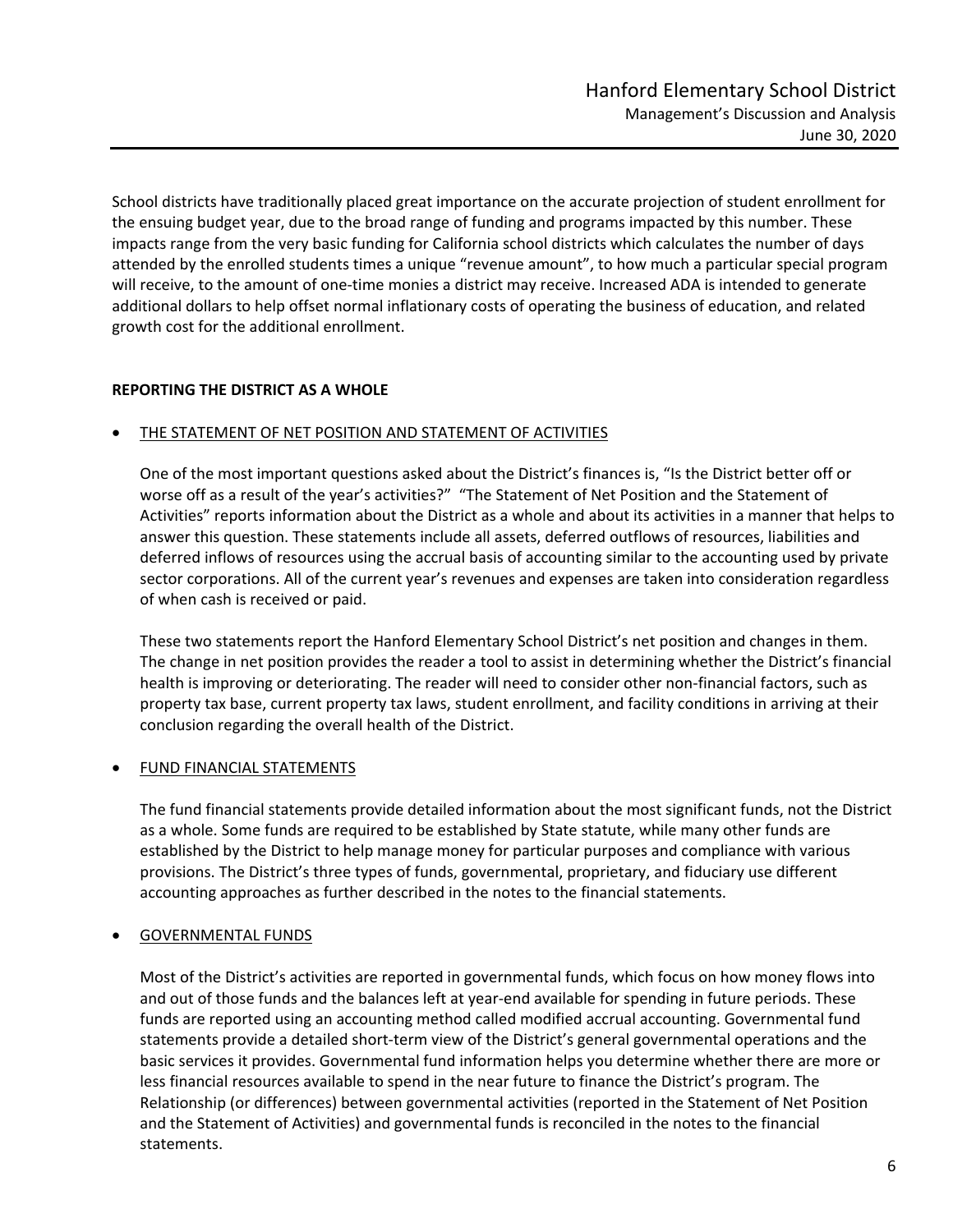Governmental funds include most of the major funds of the District. A more detailed discussion of Governmental funds follows.

### PROPRIETARY FUNDS

Proprietary funds use the same basis of accounting as business-type activities, therefore the statements will essentially match. Our District has only one such Internal Service Fund – the Self-Insurance Employee Benefits – Dental Fund.

### FIDUCIARY FUNDS

Fiduciary funds are used to account for resources held for the benefit of parties outside the governmental entity. Fiduciary funds are not reflected in the government-wide financial statement because the resources of those funds are not available to support the District's own programs. The District uses an agency fund to account for resources held for student activities and groups. These funds include Student Body funds for the two junior high schools.

The District is the trustee, or fiduciary, for its student activity funds. All of the District's fiduciary activities are reported in separate Statements of Fiduciary Net Position. We exclude these activities from the District's other financial statements because the District cannot use these assets to finance its operations. The District is responsible for ensuring that the assets reported in these funds are used for their intended purpose.

### NOTES TO THE FINANCIAL STATEMENTS

The notes provided additional information that is essential for a full understanding of the data provided in the government‐wide and fund financial statements.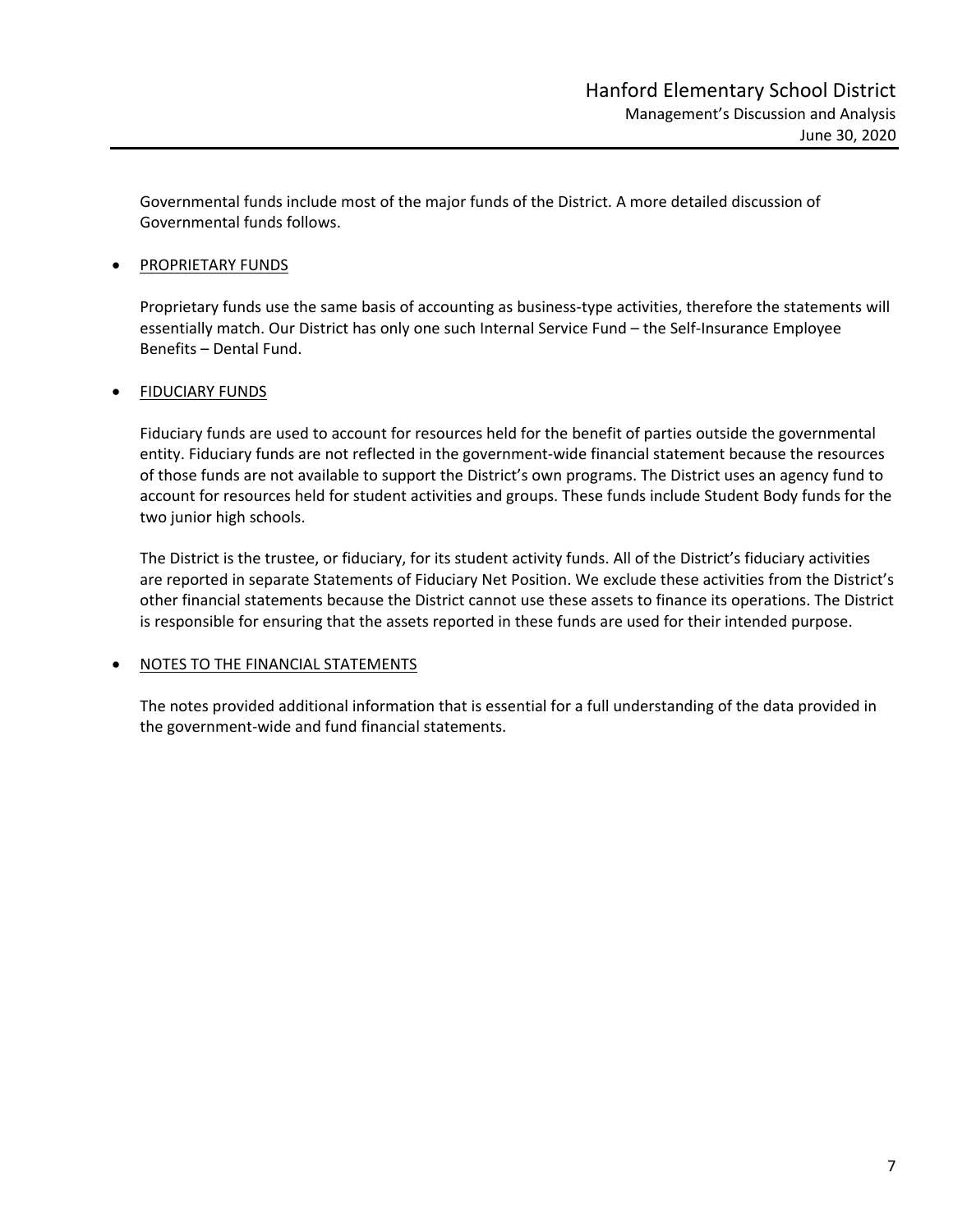### • THE DISTRICT AS A WHOLE

The "Statement of Net Position" provides the perspective of the District as a whole. Table 1 provides a summary of the District's net position for fiscal years 2019‐2020 and 2018‐2019, respectively.

### Table 1. Net Position

|                                                     | Governmental<br>Activities     |                                 |  |  |  |  |
|-----------------------------------------------------|--------------------------------|---------------------------------|--|--|--|--|
|                                                     | 2020                           | 2019                            |  |  |  |  |
| Assets                                              |                                |                                 |  |  |  |  |
| Current and other assets<br>Capital assets          | Ś.<br>36,329,405<br>51,757,781 | \$.<br>39,120,912<br>45,119,065 |  |  |  |  |
| <b>Total assets</b>                                 | 88,087,186                     | 84,239,977                      |  |  |  |  |
| Deferred outflows of resources                      | 20,682,708                     | 20,101,709                      |  |  |  |  |
| Liabilities                                         |                                |                                 |  |  |  |  |
| <b>Current liabilities</b><br>Long-term liabilities | 5,216,868<br>103,626,941       | 4,881,471<br>99,374,379         |  |  |  |  |
| <b>Total liabilities</b>                            | 108,843,809                    | 104,255,850                     |  |  |  |  |
| Deferred inflows of resources                       | 4,163,271                      | 3,450,042                       |  |  |  |  |
| <b>Net Position</b>                                 |                                |                                 |  |  |  |  |
| Net investment in capital assets                    | 35,115,208                     | 33,184,093                      |  |  |  |  |
| Restricted                                          | 7,398,203                      | 5,955,022                       |  |  |  |  |
| Unrestricted                                        | (46, 750, 597)                 | (42,503,321)                    |  |  |  |  |
| Total net position                                  | (4, 237, 186)                  | (3,364,206)<br>\$,              |  |  |  |  |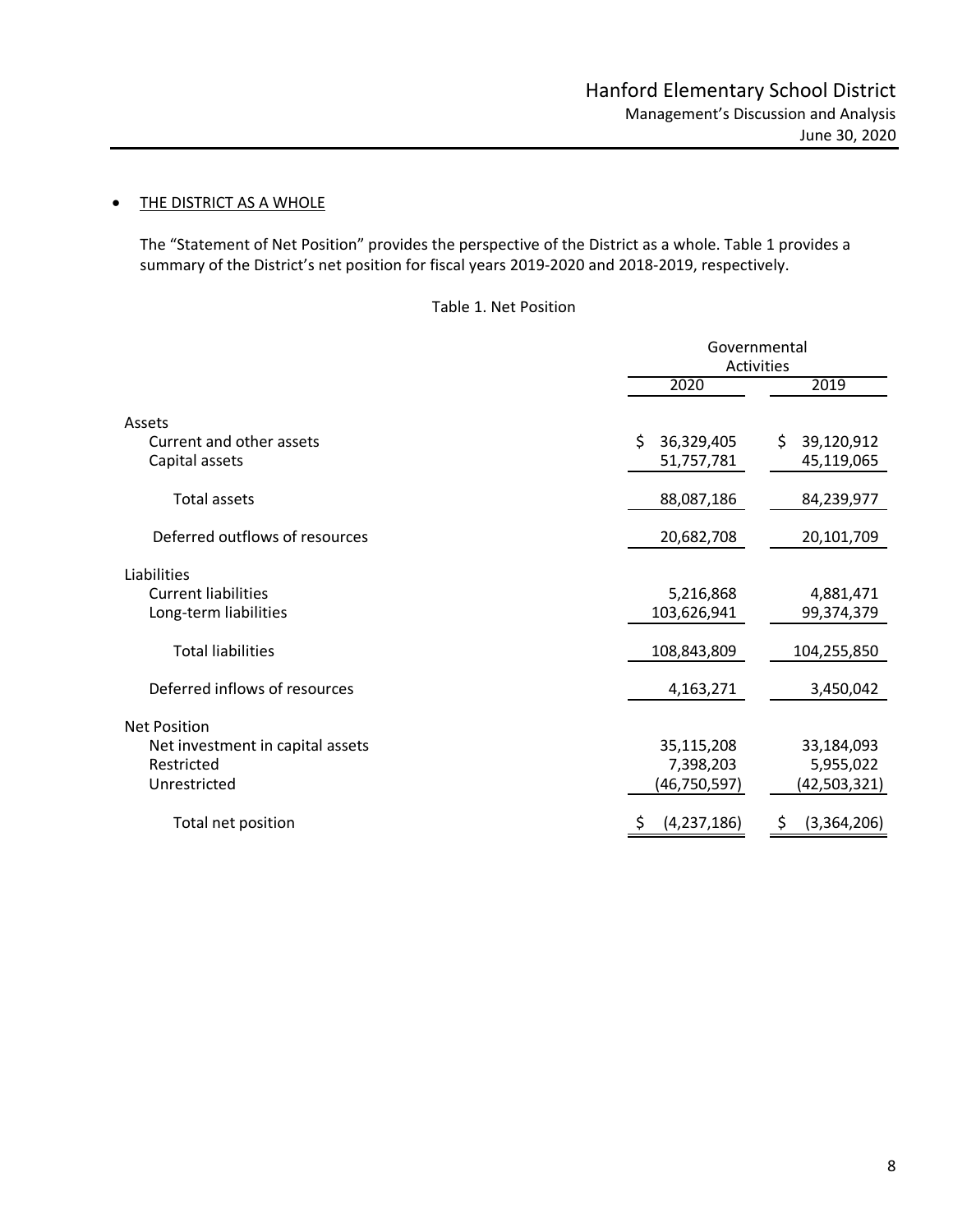## Table 2 shows the changes in net position for fiscal years 2019‐2020 and 2018‐2019, respectively.

# Table 2. Changes in Net Position

|                                      | Governmental<br>Activities |                 |  |  |  |
|--------------------------------------|----------------------------|-----------------|--|--|--|
|                                      | 2020                       | 2019            |  |  |  |
| Revenues                             |                            |                 |  |  |  |
| Program revenues                     |                            |                 |  |  |  |
| Charges for services                 | \$<br>159,077              | \$<br>387,411   |  |  |  |
| Operating grants and contributions   | 13,196,103                 | 14,251,743      |  |  |  |
| Capital grants and contributions     | 15,663                     | 8,925           |  |  |  |
| General revenues                     |                            |                 |  |  |  |
| Federal and State aid not restricted | 61,344,072                 | 60,705,845      |  |  |  |
| Property taxes                       | 4,727,064                  | 4,055,594       |  |  |  |
| Other general revenues               | 1,881,318                  | 1,528,439       |  |  |  |
| Total revenues                       | 81,323,297                 | 80,937,957      |  |  |  |
| <b>Expenses</b>                      |                            |                 |  |  |  |
| Instruction-related                  | 53,062,964                 | 52,576,257      |  |  |  |
| Pupil services                       | 11,630,771                 | 11,224,964      |  |  |  |
| Administration                       | 5,037,436                  | 4,539,228       |  |  |  |
| Plant services                       | 7,745,826                  | 7,500,726       |  |  |  |
| Other                                | 4,719,280                  | 3,656,204       |  |  |  |
| <b>Total expenses</b>                | 82,196,277                 | 79,497,379      |  |  |  |
| Change in net position               | (872,980)<br>Ş             | 1,440,578<br>\$ |  |  |  |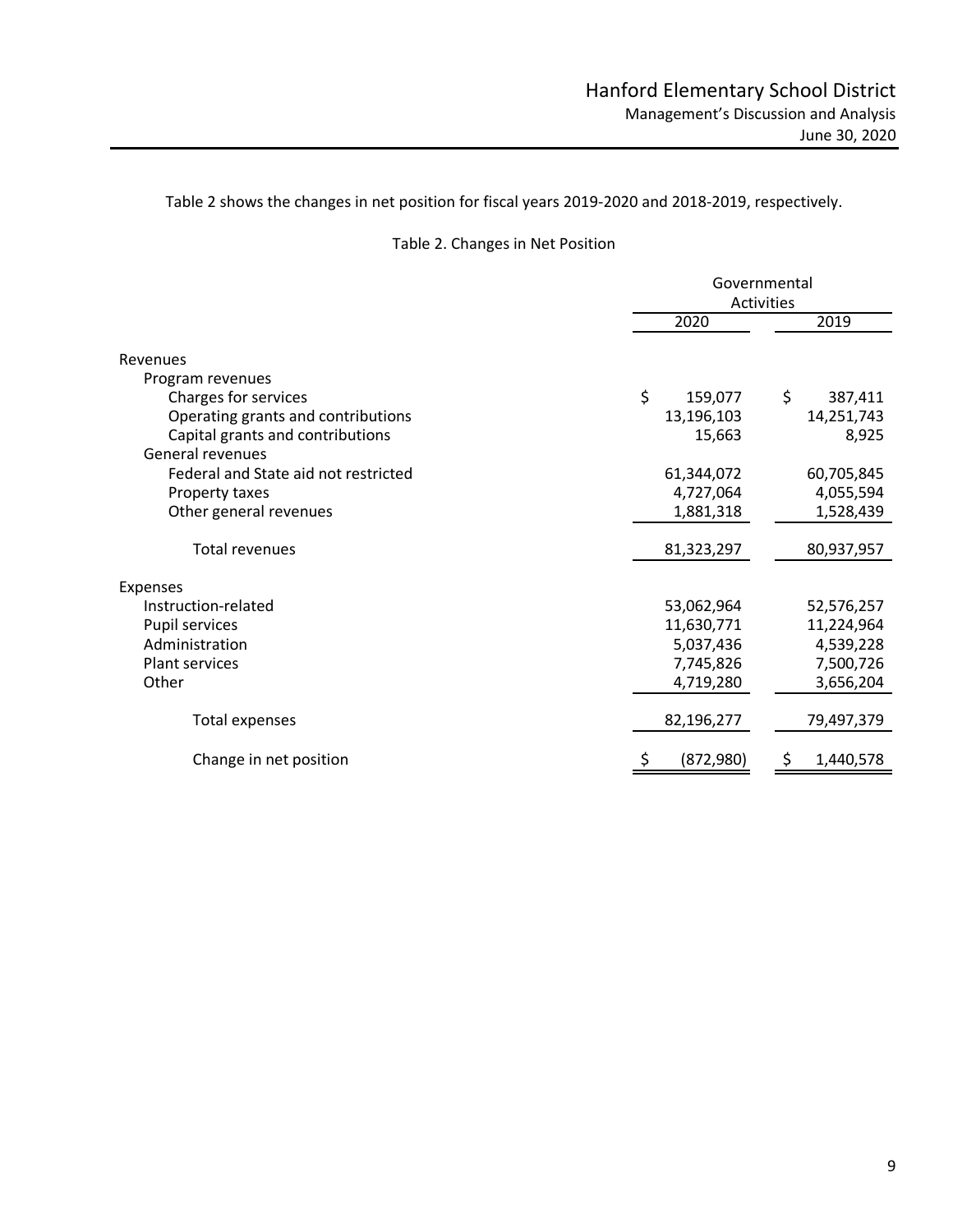### **GOVERNMENTAL FUNDS**

 The District's Governmental Funds include Special Revenue Funds for Deferred Maintenance and Cafeteria, Debt Service Funds for repayments of general obligation bonds, Capital Projects Funds, and most importantly, the General Fund. Figure 2 summarizes District Revenue by source of the District's Governmental Funds. Figure 3 summarize the District's Governmental Expenditures by function.



Figure 2. Revenues by Source



Figure 3. Expenditures by Function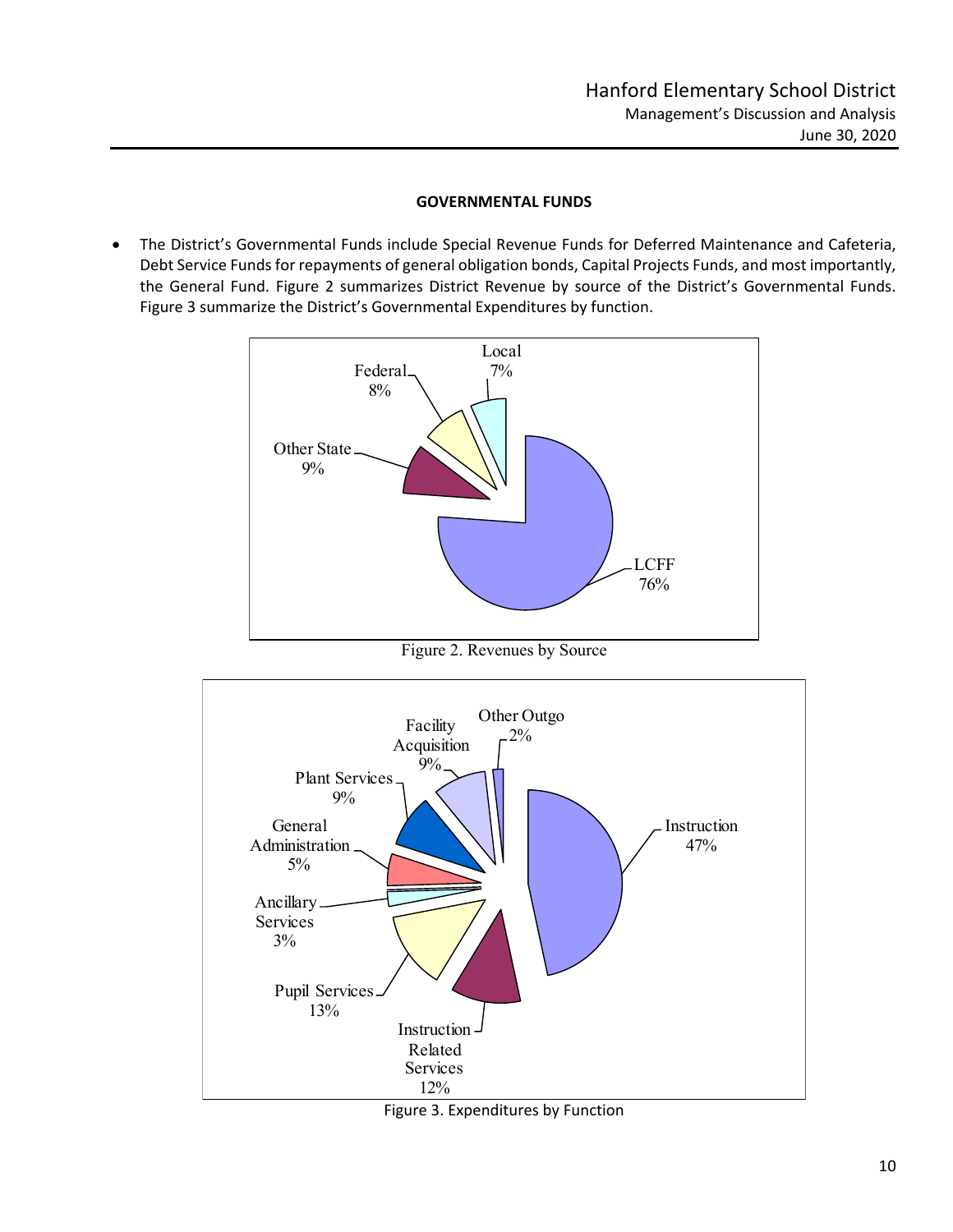### **GENERAL FUND BUDGET INFORMATION**

The District's budget is prepared in accordance with California law and is based on the cash basis of accounting, utilizing cash receipts, disbursements and encumbrances. The most significant budgeted fund is the General Fund.

The District begins the budget process in January of each year, to be completed by June 30. After updating of the forecast for changes in revenue and expenditure assumptions, the operating budget begins at the school level. Each school in the District receives a per pupil allocation augmented with resources for special education students. The schools and departments provide input to the superintendent and to Fiscal Services for their budget needs. The site and department budgets are reviewed monthly to ensure management becomes aware of any significant variations during the year.

### GENERAL FUND BUDGET VARIATIONS

In June of each year, a Budget is adopted by the District's Board of Trustees, effective July 1 through June 30. The Budget is based on year-ending projections from the previous year's budget. As the school year progresses, the Budget is revised and updated, with numerous financial reports made public outlining the revisions. Finally, in August of the following year, the books are closed for the July 1 – June 30 fiscal year, and the results are audited, yielding actual final numbers.

There are several reasons for Budget revisions. Most notable are any salary increases granted by the Board of Trustees for district employees for the original budget does not presume salary increases unless they have already been agreed to in a multi‐year contract. Also, any changes in the number of staff and/or staff utilization of health and welfare benefits that vary from the original projections would also yield budget revisions.

The implementation of new instructional or categorical programs can also effect budget projections. For the Hanford Elementary School District, the increased emphasis on closing the achievement gap for all of our students continue to push forward several academic‐focused programs that impact expenditures in personnel, instructional materials, outside services and supplies.

The State and Federal budget issues have an impact on the District's General Fund budget. As revenues from these two sources change, so do District revenues, since 85 percent of District revenues come from State and Federal revenue streams.

The final actual numbers of the General Fund that will be certified by February of the next year will be the reflection of the culmination of these several factors.

The net difference in fund balance between the adopted budget and the final budget was an increase of \$0.8 million and may be summarized as follows:

\$1.6 million increase in total revenue mainly due to increases in state and other local revenue. \$0.8 million increase in total expenditures due primarily to projected increased spending for capital outlay.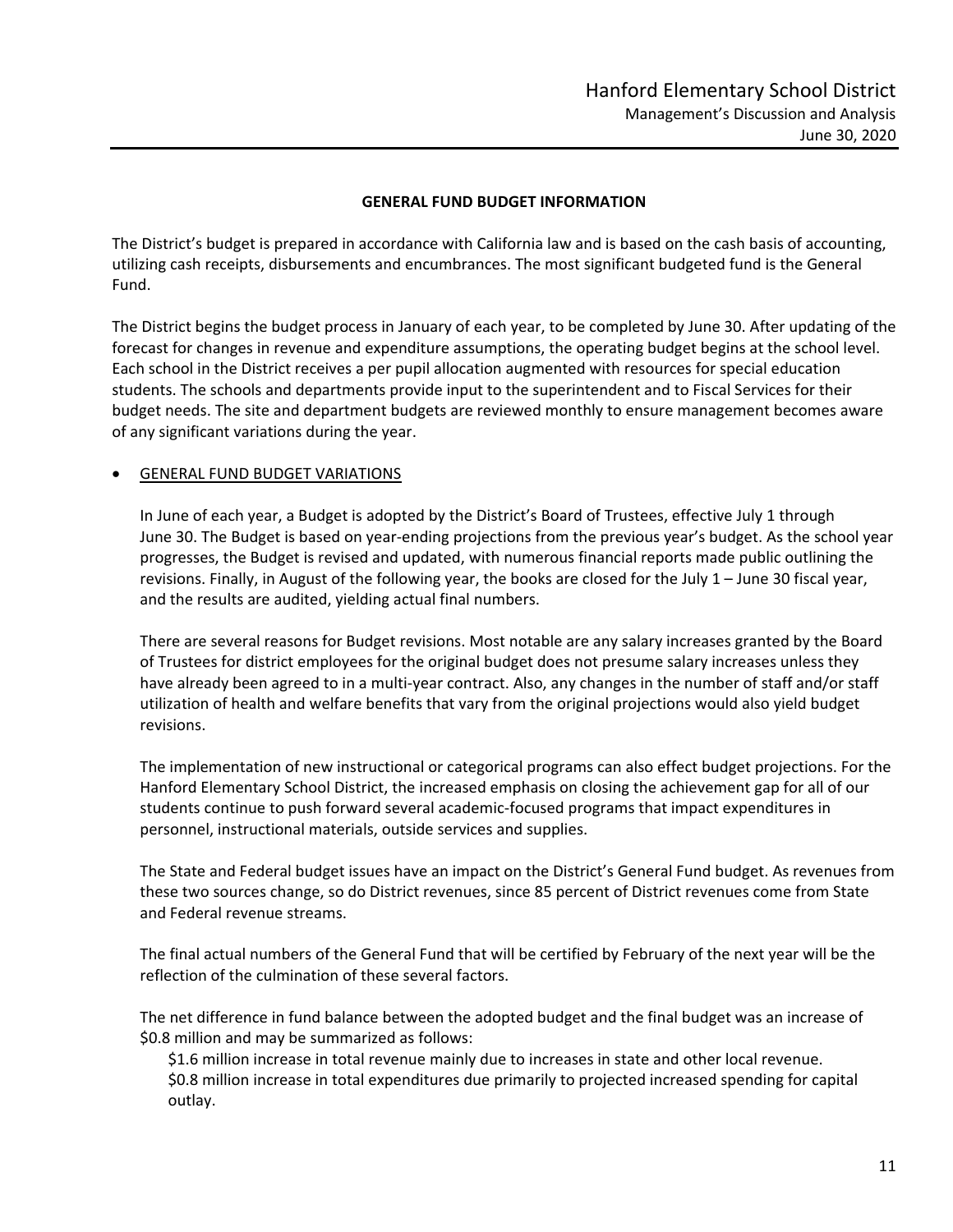### **CAPITAL ASSETS AND DEBT ADMINISTRATION**

### CAPITAL ASSETS

At June 30, 2019, the District had \$45.1 million in a broad range of capital assets, including land, buildings, and furniture and equipment, net of accumulated depreciation. At June 30, 2020, the District's net capital assets were \$51.8 million. This amount represents a net increase (including additions and deductions) of \$6.7 million, or 14.7 percent, from last year. Table 3 presents capital asset balances for each year and the net change. The years major additions included \$4.5 million for construction in progress and \$2.7 million for completed projects and purchases during the year.

# Table 3. Changes in Capital Assets (Net of Depreciation)

|                                                                                     |                                      | Governmental<br>Activities           |
|-------------------------------------------------------------------------------------|--------------------------------------|--------------------------------------|
|                                                                                     | 2020                                 | 2019                                 |
| Land and construction in progress<br><b>Buildings and improvements</b><br>Equipment | 8,595,733<br>40,271,699<br>2,890,349 | 4,670,172<br>37,666,149<br>2,782,744 |
| Total                                                                               | 51,757,781                           | 45,119,065                           |

#### LONG‐TERM LIABILITIES

At the end of this year, the District had \$103.6 million in long-term liabilities outstanding versus \$99.4 million last year, an increase of \$4.2 million. Table 4 summarizes these obligations.

### Table 4. Outstanding Obligations

|                                 | Governmental<br>Activities |                  |  |  |  |
|---------------------------------|----------------------------|------------------|--|--|--|
|                                 | 2020                       | 2019             |  |  |  |
| Long-Term Liabilities           |                            |                  |  |  |  |
| General obligation bonds        | S<br>17,765,000            | \$<br>18,340,000 |  |  |  |
| Unamortized premiums            | 1,072,381                  | 1,123,339        |  |  |  |
| Compensated absences            | 460,694                    | 357,600          |  |  |  |
| Claims liability                | 73,128                     | 69,989           |  |  |  |
| Net OPEB liability              | 12,954,777                 | 11,251,391       |  |  |  |
| Aggregate net pension liability | 71,300,961                 | 68,302,049       |  |  |  |
| Total                           | \$103,626,941              | 99,444,368<br>ς  |  |  |  |

The District's general obligation bond insured S&P bond rating at the time of their last issuance was "AA".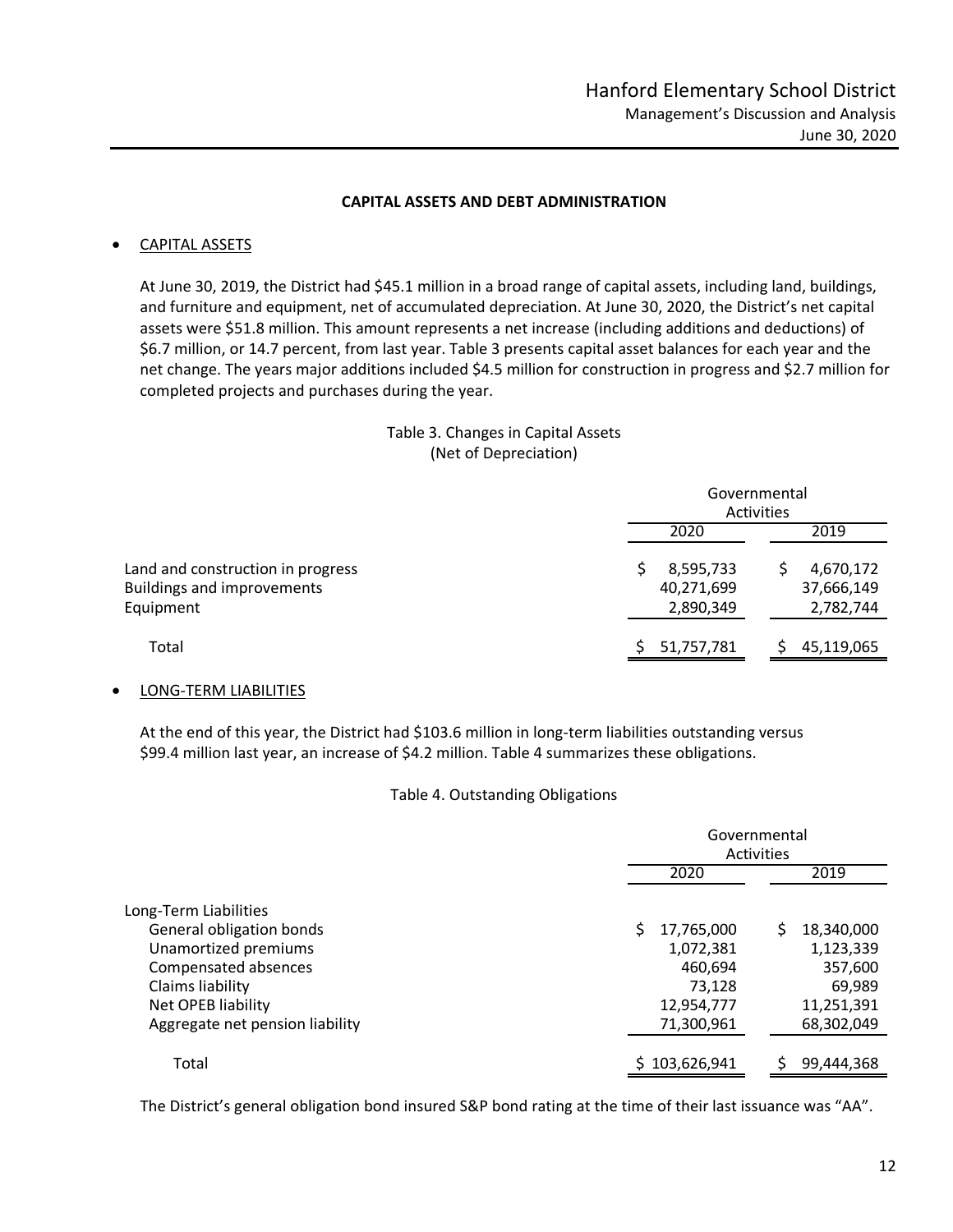At year‐end, the District had a net pension liability of \$71.3 million versus \$68.3 million last year, an increase of \$3.0 million, or 4.4 percent. The District also reported deferred outflows of resources from pension activities of \$19.1 million, and deferred inflows of resources from pension activities of \$3.8 million.

We present more detailed information regarding our long‐term liabilities in the Notes to Financial Statements.

### **FOR THE FUTURE**

The District's system of budgeting and internal controls is well regarded and it will take all of the District's financial abilities to meet the challenges of the future.

### **CONTACTING THE SCHOOL DISTRICT'S FINANCIAL MANAGEMENT**

This financial report is designed to provide our citizens, taxpayers, and investors and creditors with a general overview of the Hanford Elementary School District's finances and to show the District's accountability for the money it receives. If you have questions about this report or need additional financial information, contact David Endo, Chief Business Officer, Hanford Elementary School District, P. O. Box 1067, Hanford, CA 93232.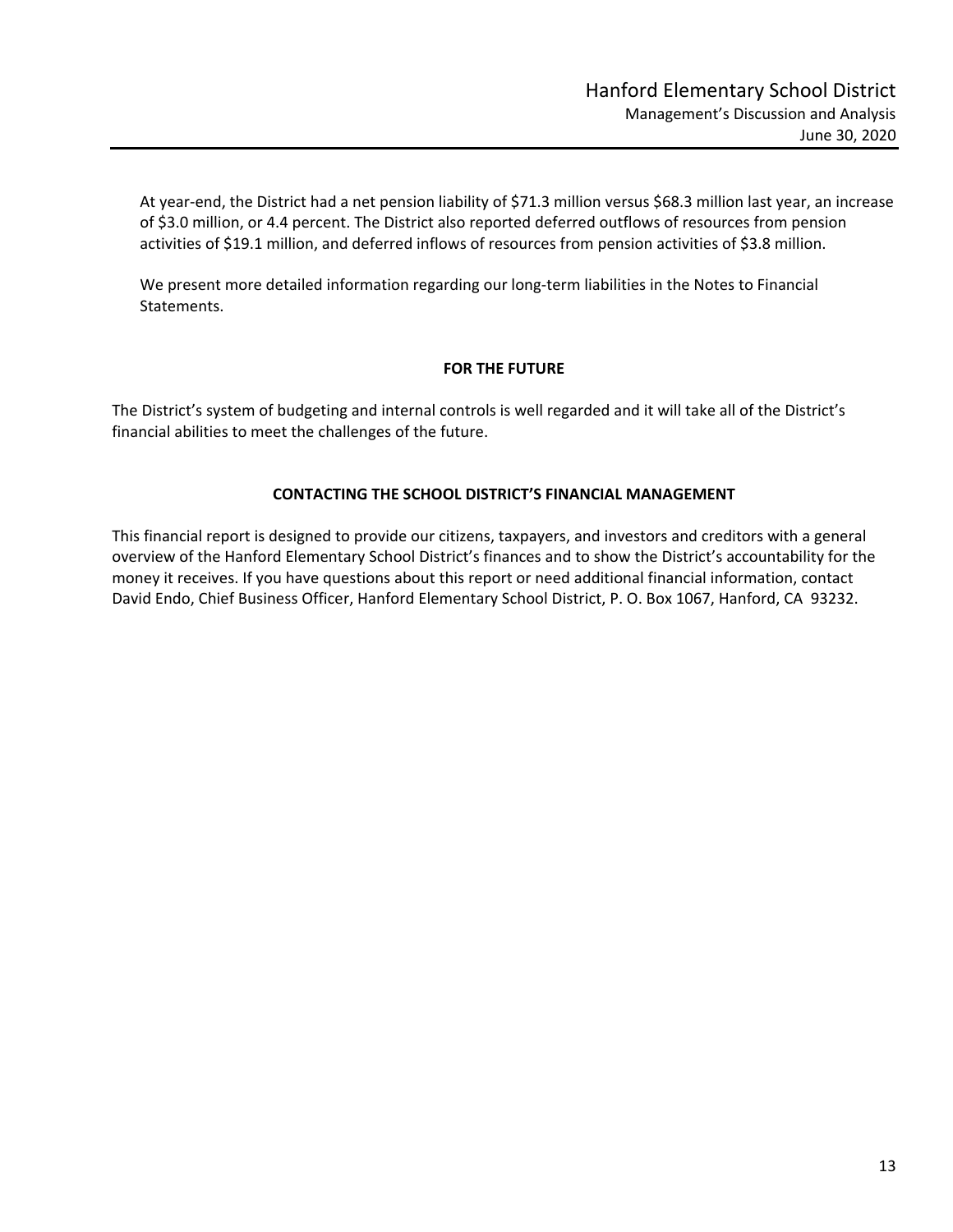|                                                    | Governmental<br><b>Activities</b> |
|----------------------------------------------------|-----------------------------------|
|                                                    |                                   |
| Assets<br>Deposits and investments                 | \$<br>27,298,132                  |
| Receivables                                        | 8,755,322                         |
| Stores inventories                                 | 275,951                           |
| Capital assets not depreciated                     | 8,595,733                         |
| Capital assets, net of accumulated depreciation    | 43,162,048                        |
|                                                    |                                   |
| Total assets                                       | 88,087,186                        |
| <b>Deferred Outflows of Resources</b>              |                                   |
| Deferred outflows of resources related to other    |                                   |
| postemployment benefits (OPEB) liability           | 1,597,006                         |
| Deferred outflows of resources related to pensions | 19,085,702                        |
| Total deferred outflows of resources               | 20,682,708                        |
| Liabilities                                        |                                   |
| Accounts payable                                   | 4,565,917                         |
| Unearned revenue                                   | 650,951                           |
| Long-term liabilities                              |                                   |
| Long-term liabilities other than OPEB and          |                                   |
| pensions due within one year                       | 1,145,000                         |
| Long-term liabilities other than OPEB and          |                                   |
| pensions due in more than one year                 | 18,226,203                        |
| Net other postemployment benefits liabilities      | 12,954,777                        |
| Aggregate net pension liabilities                  | 71,300,961                        |
| <b>Total liabilities</b>                           | 108,843,809                       |
| Deferred Inflows of Resources                      |                                   |
| Deferred inflows of resources related to OPEB      | 368,576                           |
| Deferred inflows of resources related to pensions  | 3,794,695                         |
|                                                    |                                   |
| Total deferred inflows of resources                | 4,163,271                         |
| <b>Net Position</b>                                |                                   |
| Net investment in capital assets                   | 35,115,208                        |
| Restricted for                                     |                                   |
| Debt service                                       | 1,861,160                         |
| Capital projects                                   | 2,314,596                         |
| <b>Educational programs</b>                        | 1,824,643                         |
| Food service                                       | 1,397,804                         |
| Unrestricted                                       | (46, 750, 597)                    |
| Total net position                                 | (4, 237, 186)                     |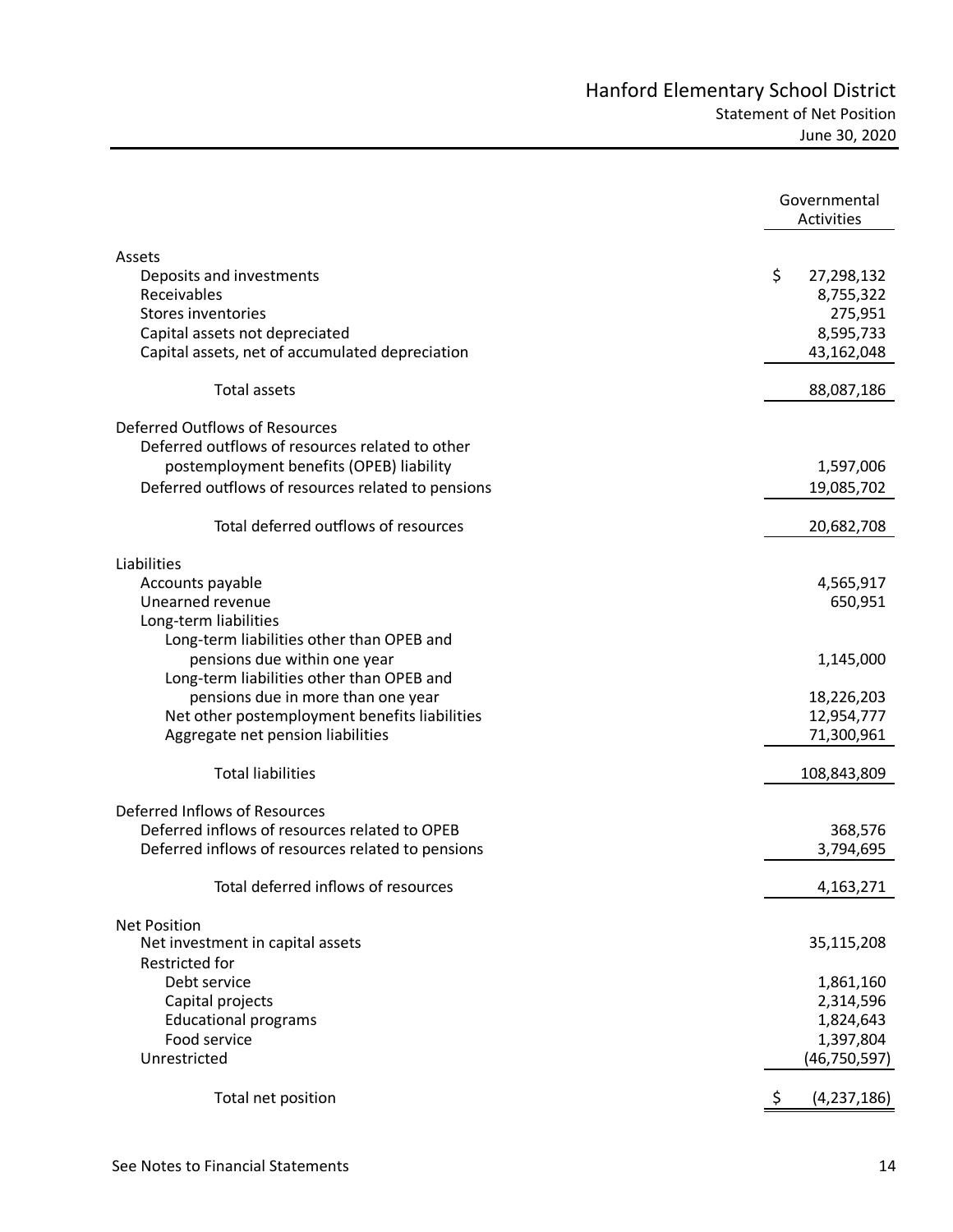|                                                           |              | Program Revenues | Net (Expenses)<br>Revenues and<br>Changes in |                     |                     |
|-----------------------------------------------------------|--------------|------------------|----------------------------------------------|---------------------|---------------------|
|                                                           |              | Charges for      | Capital                                      | <b>Net Position</b> |                     |
|                                                           |              | Services and     | Operating<br>Grants and                      | Grants and          | Governmental        |
| Functions/Programs                                        | Expenses     | Sales            | Contributions                                | Contributions       | Activities          |
| <b>Governmental Activities</b>                            |              |                  |                                              |                     |                     |
| Instruction                                               | \$42,154,305 | \$<br>81         | 4,004,064<br>\$                              | \$<br>15,663        | (38, 134, 497)<br>S |
| Instruction-related activities                            |              |                  |                                              |                     |                     |
| Supervision of instruction                                | 3,388,826    |                  | 2,364,655                                    |                     | (1,024,171)         |
| Instructional library, media,                             |              |                  |                                              |                     |                     |
| and technology                                            | 1,403,540    |                  |                                              |                     | (1,403,540)         |
| School site administration                                | 6,116,293    |                  | 186,389                                      |                     | (5,929,904)         |
| Pupil services                                            |              |                  |                                              |                     |                     |
| Home-to-school transportation                             | 1,562,763    |                  | 182,920                                      |                     | (1, 379, 843)       |
| Food services                                             | 3,702,166    | 75,201           | 3,553,464                                    |                     | (73, 501)           |
| All other pupil services                                  | 6,365,842    | 79               | 757,703                                      |                     | (5,608,060)         |
| Administration                                            |              |                  |                                              |                     |                     |
| Data processing                                           | 1,275,091    |                  |                                              |                     | (1, 275, 091)       |
| All other administration                                  | 3,762,345    | 3,367            | 411,441                                      |                     | (3,347,537)         |
| <b>Plant services</b>                                     | 7,745,826    | 5,093            | 33,897                                       |                     | (7,706,836)         |
| Facility acquisition and construction                     |              |                  |                                              |                     |                     |
| Ancillary services                                        | 2,295,730    | 11               | 1,212,863                                    |                     | (1,082,856)         |
| Interest on long-term liabilities                         | 699,022      |                  |                                              |                     | (699, 022)          |
| Other outgo                                               | 1,724,528    | 75,245           | 488,707                                      |                     | (1, 160, 576)       |
|                                                           |              |                  |                                              |                     |                     |
| Total governmental activities                             | \$82,196,277 | 159,077<br>S     | \$13,196,103                                 | \$<br>15,663        | (68,825,434)        |
| <b>General Revenues and Subventions</b>                   |              |                  |                                              |                     |                     |
| Property taxes, levied for general purposes               |              |                  |                                              |                     | 3,225,955           |
| Property taxes, levied for debt service                   |              |                  |                                              |                     | 1,462,250           |
| Taxes levied for other specific purposes                  |              |                  |                                              |                     | 38,859              |
| Federal and State aid not restricted to specific purposes |              |                  |                                              |                     | 61,344,072          |
| Interest and investment earnings                          |              |                  |                                              |                     | 413,883             |
| Miscellaneous                                             |              |                  |                                              |                     | 1,467,435           |
|                                                           |              |                  |                                              |                     |                     |
| Total general revenues and transfers                      |              |                  |                                              |                     | 67,952,454          |
| Change in Net Position                                    |              |                  |                                              |                     | (872,980)           |
| Net Position - Beginning                                  |              |                  |                                              |                     | (3,364,206)         |
| Net Position - Ending                                     |              |                  |                                              |                     | \$<br>(4, 237, 186) |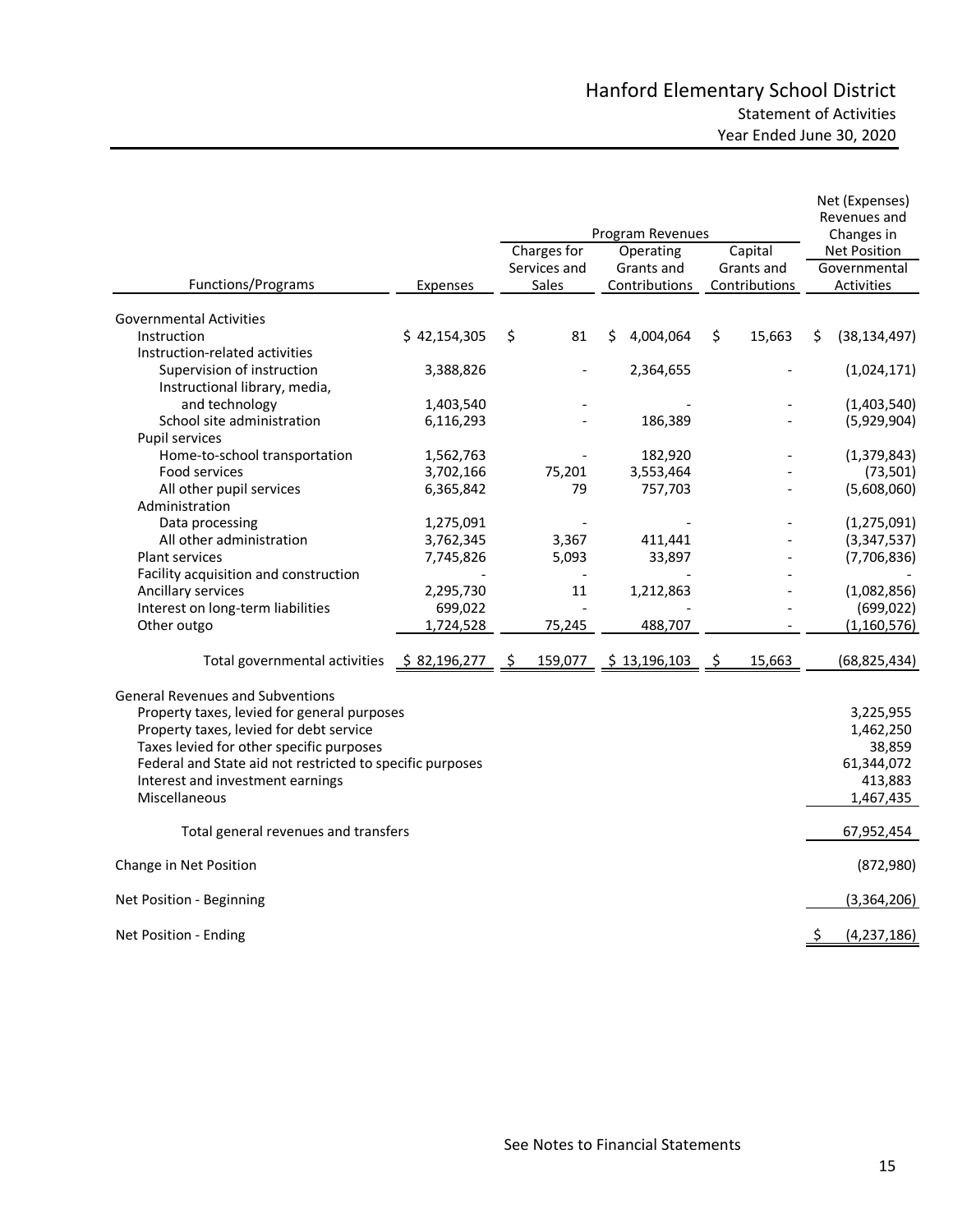|                                                                                                                         |    | General<br>Fund                                               | <b>County School</b><br>Non-Major<br><b>Facilities</b><br>Governmental<br>Fund<br>Funds |                        |    |                                                         | Total<br>Governmental<br>Funds |                                                                        |
|-------------------------------------------------------------------------------------------------------------------------|----|---------------------------------------------------------------|-----------------------------------------------------------------------------------------|------------------------|----|---------------------------------------------------------|--------------------------------|------------------------------------------------------------------------|
| Assets<br>Deposits and investments<br>Receivables<br>Due from other funds<br>Stores inventories                         | Ś  | 17,425,859<br>8,255,424<br>12,313<br>165,719                  | \$                                                                                      | 2,366,528              | \$ | 6,843,831<br>499,628<br>15,000<br>110,232               | Ŝ.                             | 26,636,218<br>8,755,052<br>27,313<br>275,951                           |
| <b>Total assets</b>                                                                                                     |    | 25,859,315                                                    | Ş.                                                                                      | 2,366,528              | \$ | 7,468,691                                               | \$                             | 35,694,534                                                             |
| Liabilities and Fund Balances                                                                                           |    |                                                               |                                                                                         |                        |    |                                                         |                                |                                                                        |
| Liabilities<br>Accounts payable<br>Due to other funds<br>Unearned revenue                                               | \$ | 3,810,128<br>15,000<br>650,951                                | \$                                                                                      | 572,110                | \$ | 183,679<br>12,313                                       | Ŝ.                             | 4,565,917<br>27,313<br>650,951                                         |
| <b>Total liabilities</b>                                                                                                |    | 4,476,079                                                     |                                                                                         | 572,110                |    | 195,992                                                 |                                | 5,244,181                                                              |
| <b>Fund Balances</b><br>Nonspendable<br>Restricted<br>Committed<br>Assigned<br>Unassigned<br><b>Total fund balances</b> |    | 170,819<br>1,822,946<br>7,220,648<br>12,168,823<br>21,383,236 |                                                                                         | 1,794,418<br>1,794,418 |    | 110,641<br>5,975,647<br>4,266<br>1,182,145<br>7,272,699 |                                | 281,460<br>9,593,011<br>4,266<br>8,402,793<br>12,168,823<br>30,450,353 |
| Total liabilities and fund balances                                                                                     | Ŝ  | 25,859,315                                                    | S                                                                                       | 2,366,528              | Ş  | 7,468,691                                               | S                              | 35,694,534                                                             |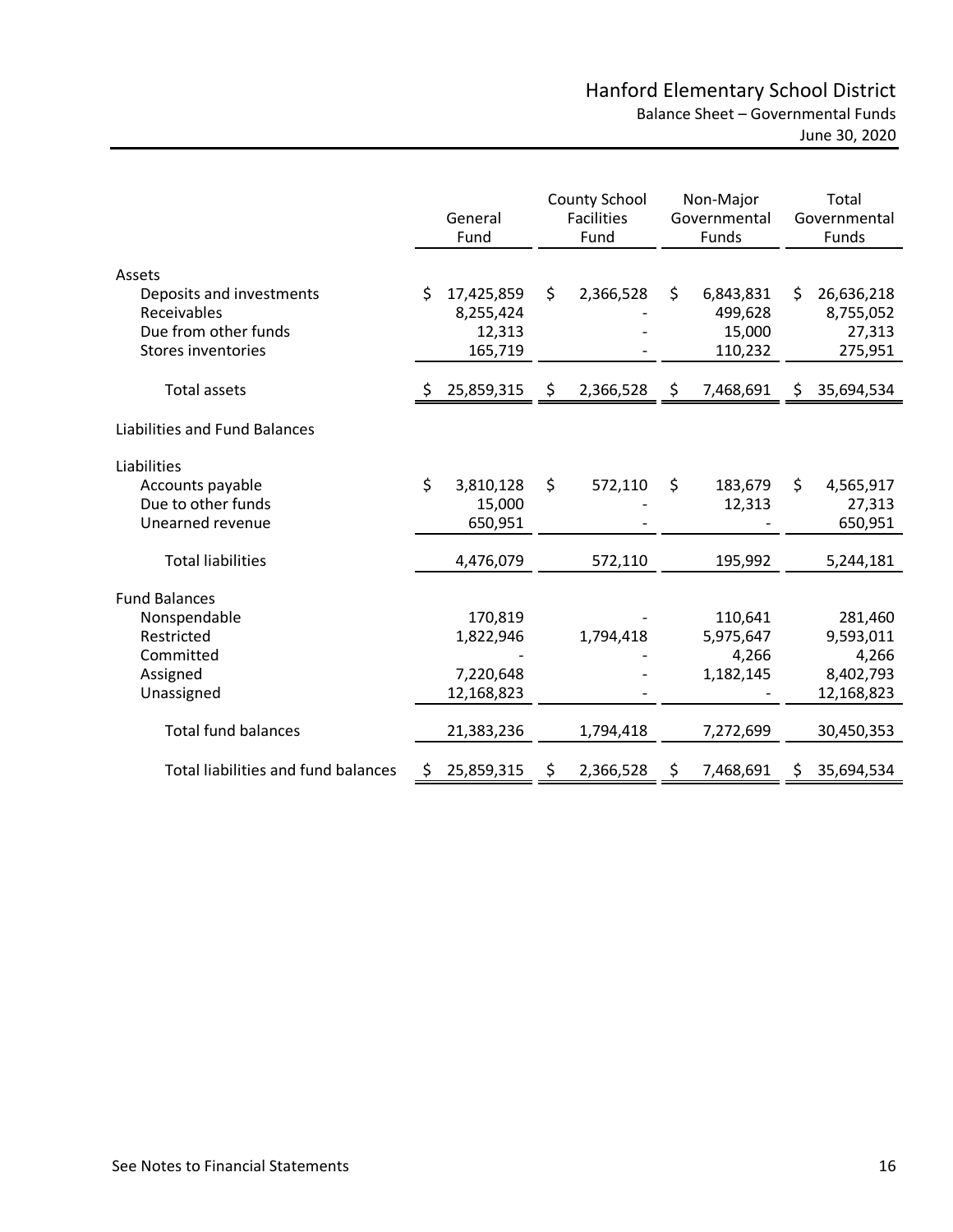Reconciliation of the Governmental Funds Balance Sheet to the Statement of Net Position

June 30, 2020

| <b>Total Fund Balance - Governmental Funds</b>                                                                                                                                                                                                                                |                              | \$. | 30,450,353     |
|-------------------------------------------------------------------------------------------------------------------------------------------------------------------------------------------------------------------------------------------------------------------------------|------------------------------|-----|----------------|
|                                                                                                                                                                                                                                                                               |                              |     |                |
| Amounts Reported for Governmental Activities in the<br>Statement of Net Position are Different Because                                                                                                                                                                        |                              |     |                |
| Capital assets used in governmental activities are not financial<br>resources and, therefore, are not reported as assets in                                                                                                                                                   |                              |     |                |
| governmental funds.<br>The cost of capital assets is                                                                                                                                                                                                                          | \$.<br>83,094,060            |     |                |
| Accumulated depreciation is                                                                                                                                                                                                                                                   | (31, 336, 279)               |     |                |
| Net capital assets                                                                                                                                                                                                                                                            |                              |     | 51,757,781     |
| An internal service fund is used by management to charge the costs<br>of the workers' compensation insurance program to the individual<br>funds. The assets and liabilities of the internal service fund are                                                                  |                              |     |                |
| included with governmental activities.                                                                                                                                                                                                                                        |                              |     | 589,056        |
| Deferred outflows of resources represent a consumption of net<br>position in a future period and is not reported in the governmental<br>funds. Deferred outflows of resources amounted to and related to<br>Other postemployment benefits<br>Net pension obligation           | 1,597,006<br>19,085,702      |     |                |
| Total deferred outflows of resources to pensions                                                                                                                                                                                                                              |                              |     | 20,682,708     |
| Deferred inflows of resources represent an acquisition of net position<br>that applies to a future period and is not reported in the governmental<br>funds. Deferred inflows of resources amount to and related to<br>Other postemployment benefits<br>Net pension obligation | (368, 576)<br>(3,794,695)    |     |                |
| Total deferred inflows of resources to pensions                                                                                                                                                                                                                               |                              |     | (4, 163, 271)  |
| Net pension liability is not due and payable in the current period,<br>and is not reported as a liability in the funds.                                                                                                                                                       |                              |     | (71, 300, 961) |
| The District's OPEB liability is not due and payable in the current period,<br>and is not reported as a liability in the funds.                                                                                                                                               |                              |     | (12, 954, 777) |
| Long-term liabilities, excluding claims liability, are not due and payable<br>in the current period and, therefore, are not reported as liabilities in the funds.<br>Long-term liabilities at year-end consist of                                                             |                              |     |                |
| General obligation bonds<br>Compensated absences (vacations)                                                                                                                                                                                                                  | (18, 837, 381)<br>(460, 694) |     |                |
| Total long-term liabilities                                                                                                                                                                                                                                                   |                              |     | (19,298,075)   |
| Total net position - governmental activities                                                                                                                                                                                                                                  |                              |     | (4,237,186)    |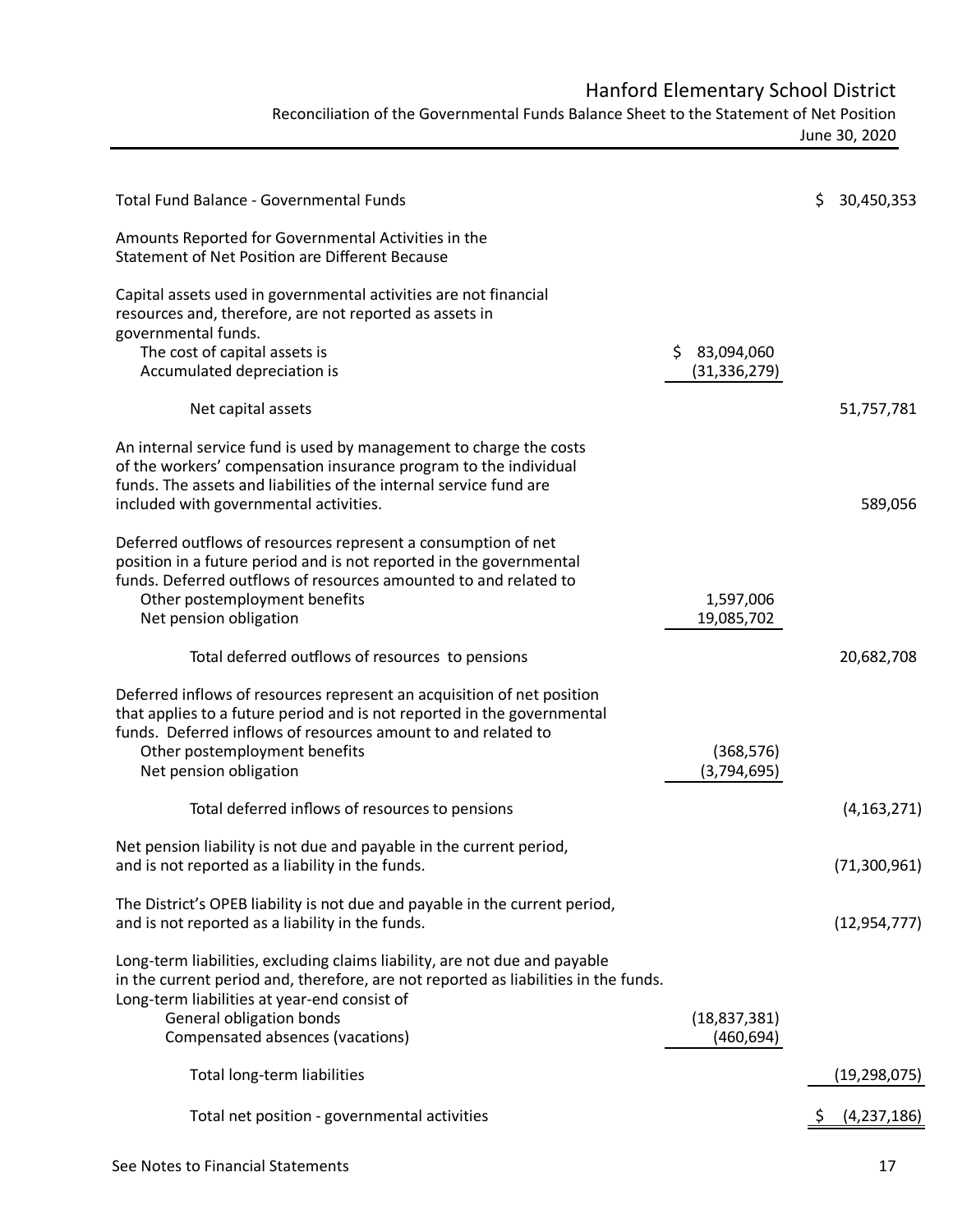Statement of Revenues, Expenditures, and Changes in Fund Balances – Governmental Funds

Year Ended June 30, 2020

|                                                                                                                   |   | General<br>Fund                                   | <b>County School</b><br><b>Facilities</b><br>Fund | Non-Major<br>Governmental<br>Funds |                                              |    | Total<br>Governmental<br>Funds                    |
|-------------------------------------------------------------------------------------------------------------------|---|---------------------------------------------------|---------------------------------------------------|------------------------------------|----------------------------------------------|----|---------------------------------------------------|
| Revenues<br>Local Control Funding Formula<br>Federal sources<br><b>Other State sources</b><br>Other local sources | Ś | 62,313,571<br>3,175,672<br>7,314,260<br>3,593,479 | \$<br>15,664                                      | \$                                 | 315,000<br>3,442,263<br>265,128<br>1,831,308 | \$ | 62,628,571<br>6,617,935<br>7,579,388<br>5,440,451 |
| <b>Total revenues</b>                                                                                             |   | 76,396,982                                        | 15,664                                            |                                    | 5,853,699                                    |    | 82,266,345                                        |
| Expenditures<br>Current                                                                                           |   |                                                   |                                                   |                                    |                                              |    |                                                   |
| Instruction                                                                                                       |   | 39,330,836                                        |                                                   |                                    |                                              |    | 39,330,836                                        |
| Instruction-related activities<br>Supervision of instruction<br>Instructional library, media,                     |   | 3,149,416                                         |                                                   |                                    |                                              |    | 3,149,416                                         |
| and technology                                                                                                    |   | 1,329,774                                         |                                                   |                                    |                                              |    | 1,329,774                                         |
| School site administration<br>Pupil services                                                                      |   | 5,649,072                                         |                                                   |                                    |                                              |    | 5,649,072                                         |
| Home-to-school transportation                                                                                     |   | 1,465,223                                         |                                                   |                                    |                                              |    | 1,465,223                                         |
| Food services                                                                                                     |   | 28,689                                            |                                                   |                                    | 3,766,175                                    |    | 3,794,864                                         |
| All other pupil services<br>Administration                                                                        |   | 5,966,926                                         |                                                   |                                    |                                              |    | 5,966,926                                         |
| Data processing<br>All other administration                                                                       |   | 1,206,682                                         |                                                   |                                    |                                              |    | 1,206,682                                         |
| Plant services                                                                                                    |   | 3,265,501<br>7,308,927                            | 64,307                                            |                                    | 171,409<br>257,102                           |    | 3,436,910<br>7,630,336                            |
| Ancillary services                                                                                                |   | 2,147,799                                         |                                                   |                                    |                                              |    | 2,147,799                                         |
| Other outgo                                                                                                       |   | 1,525,349                                         |                                                   |                                    |                                              |    | 1,525,349                                         |
| Facility acquisition and construction<br>Debt service                                                             |   | 1,245,908                                         | 5,981,823                                         |                                    | 443,601                                      |    | 7,671,332                                         |
| Principal                                                                                                         |   |                                                   |                                                   |                                    | 575,000                                      |    | 575,000                                           |
| Interest and other                                                                                                |   |                                                   |                                                   |                                    | 699,022                                      |    | 699,022                                           |
| <b>Total expenditures</b>                                                                                         |   | 73,620,102                                        | 6,046,130                                         |                                    | 5,912,309                                    |    | 85,578,541                                        |
| Excess (Deficiency) of Revenues<br>Over Expenditures                                                              |   | 2,776,880                                         | (6,030,466)                                       |                                    | (58, 610)                                    |    | (3,312,196)                                       |
| Other Financing Sources (Uses)<br>Transfers in<br>Transfers out                                                   |   | 199,179                                           | 7,406,809                                         |                                    | (7,605,988)                                  |    | 7,605,988<br>(7,605,988)                          |
| Net Financing Sources (Uses)                                                                                      |   | 199,179                                           | 7,406,809                                         |                                    | (7,605,988)                                  |    |                                                   |
| Net Change in Fund Balances                                                                                       |   | 2,976,059                                         | 1,376,343                                         |                                    | (7,664,598)                                  |    | (3,312,196)                                       |
| Fund Balance - Beginning                                                                                          |   | 18,407,177                                        | 418,075                                           |                                    | 14,937,297                                   |    | 33,762,549                                        |
| Fund Balance - Ending                                                                                             |   | 21,383,236                                        | 1,794,418                                         |                                    | 7,272,699                                    | S  | 30,450,353                                        |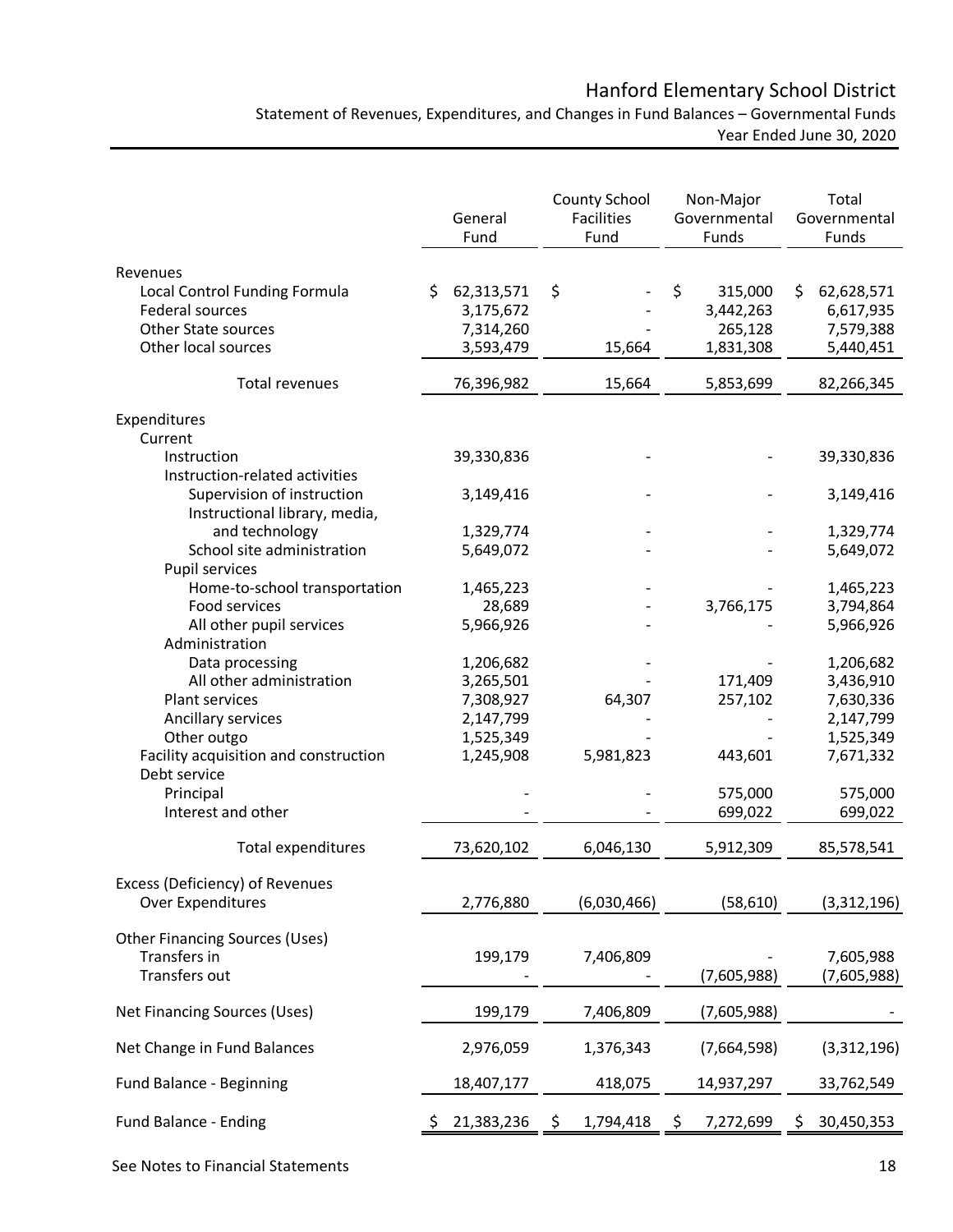Reconciliation of the Statement of Revenues, Expenditures, and Changes in Fund Balances of Governmental Funds to the Statement of Activities Year Ended June 30, 2020

| Total Net Change in Fund Balances - Governmental Funds                                                                                                                                                                                                                                                                                                                                                    |    |                          | \$ | (3,312,196)   |
|-----------------------------------------------------------------------------------------------------------------------------------------------------------------------------------------------------------------------------------------------------------------------------------------------------------------------------------------------------------------------------------------------------------|----|--------------------------|----|---------------|
| Amounts Reported for Governmental Activities in the Statement of<br><b>Activities are Different Because</b>                                                                                                                                                                                                                                                                                               |    |                          |    |               |
| Capital outlays to purchase or build capital assets are reported in<br>governmental funds as expenditures; however, for governmental<br>activities, those costs are shown in the Statement of Net Position and<br>allocated over their estimated useful lives as annual depreciation<br>expenses in the Statement of Activities.                                                                          |    |                          |    |               |
| This is the amount by which capital outlays exceeds depreciation in<br>the period.<br>Depreciation expense<br>Capital outlays                                                                                                                                                                                                                                                                             | \$ | (1,888,719)<br>8,564,033 |    |               |
| Net expense adjustment                                                                                                                                                                                                                                                                                                                                                                                    |    |                          |    | 6,675,314     |
| Loss on disposal of capital assets is reported in the government-wide<br>Statement of Net Position, but is not recorded in the governmental<br>funds.                                                                                                                                                                                                                                                     |    |                          |    | (36, 598)     |
| In the Statement of Activities, certain operating expenses, such as<br>compensated absences (vacations) are measured by the amounts<br>earned during the year. In the governmental funds, however,<br>expenditures for these items are measured by the amount of<br>financial resources used (essentially, the amounts actually paid).<br>This amount is the difference between vacation earned and used. |    |                          |    | (103,094)     |
| In the governmental funds, pension costs are based on employer<br>contributions made to pension plans during the year. However,<br>in the Statement of Activities, pension expense is the net effect of<br>all changes in the deferred outflows, deferred inflows and net<br>pension liability during the year.                                                                                           |    |                          |    | (4, 277, 227) |
| In the governmental funds, OPEB costs are based on employer<br>contributions made to OPEB plans during the year. However, in the<br>Statement of Activities, OPEB expense is the net effect of all changes<br>in the deferred outflows, deferred inflows, and net OPEB liability<br>during the year.                                                                                                      |    |                          |    | (557, 301)    |
| Governmental funds report the effect of premiums, discounts, and<br>the deferred amount on a refunding when the debt is first issued,<br>whereas the amounts are deferred and amortized in the<br><b>Statement of Activities.</b>                                                                                                                                                                         |    |                          |    |               |
| Premium amortization                                                                                                                                                                                                                                                                                                                                                                                      |    |                          |    | 50,958        |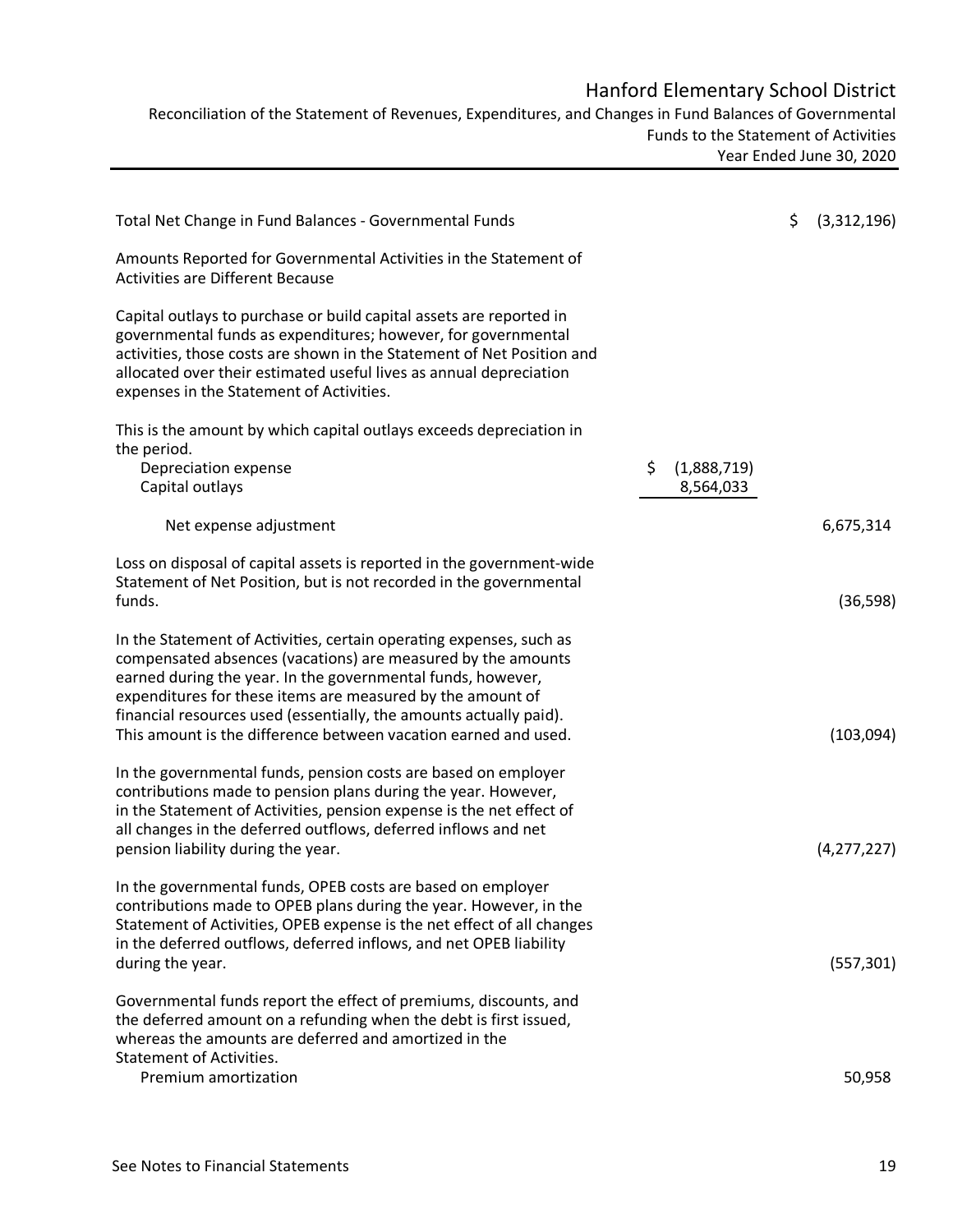Reconciliation of the Statement of Revenues, Expenditures, and Changes in Fund Balances of Governmental Funds to the Statement of Activities Year Ended June 30, 2020

| Payment of principal on long-term liabilities is an expenditure in<br>the governmental funds, but it reduces long-term liabilities in the<br>Statement of Net Position and does not affect the Statement<br>of Activities. |           |
|----------------------------------------------------------------------------------------------------------------------------------------------------------------------------------------------------------------------------|-----------|
| General obligation bonds                                                                                                                                                                                                   | 575.000   |
| An internal service fund is used by management to charge the costs<br>of the self insurance program to the individual funds. The net<br>revenue of the Internal Service Fund is reported with governmental                 |           |
| activities.                                                                                                                                                                                                                | 112,164   |
| Change in net position of governmental activities                                                                                                                                                                          | (872,980) |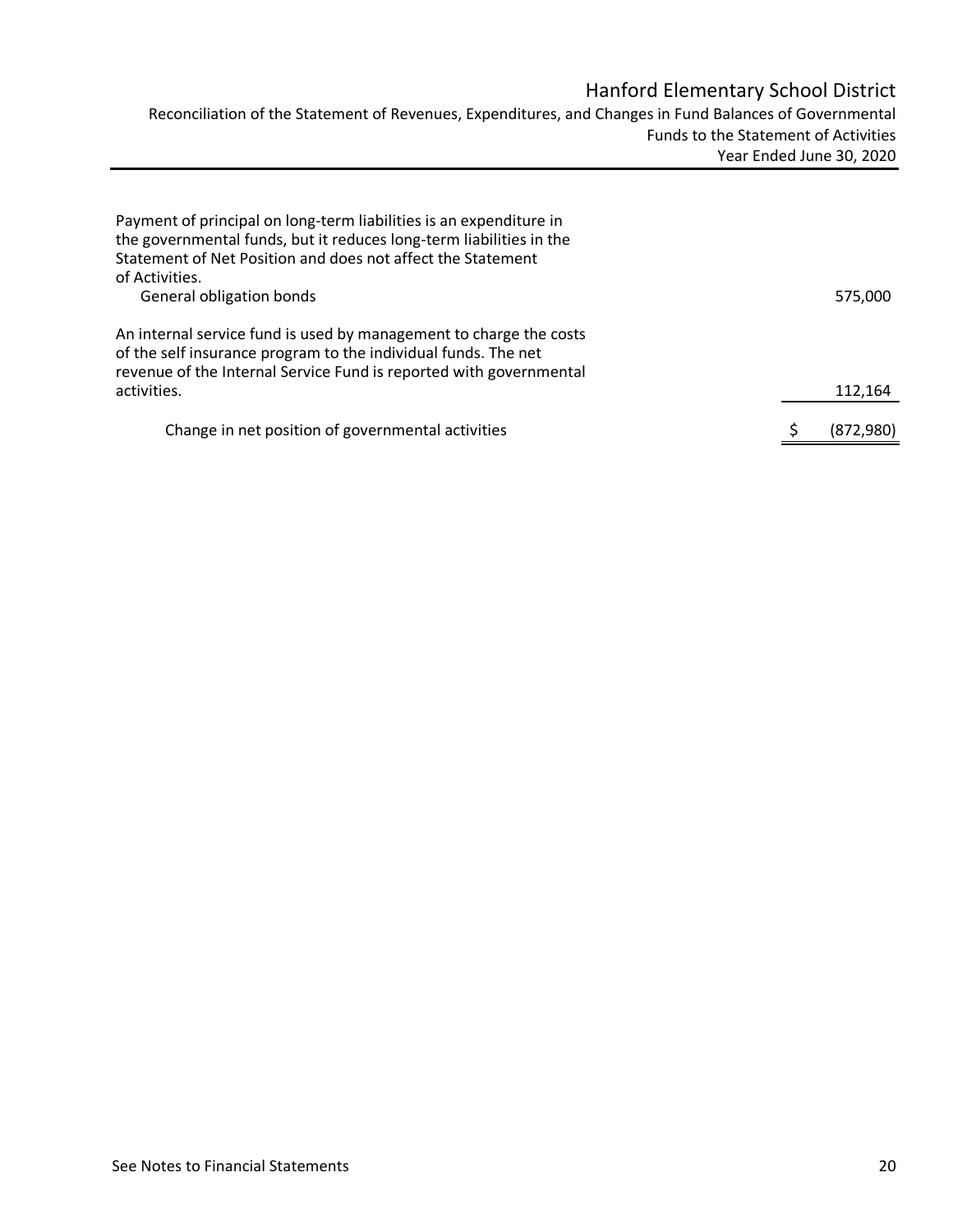|                               | Governmental<br>Activities -<br>Internal<br>Service Fund |
|-------------------------------|----------------------------------------------------------|
| Assets                        |                                                          |
| Current assets                |                                                          |
| Deposits and investments      | \$<br>661,914                                            |
| Receivables                   | 270                                                      |
| <b>Total current assets</b>   | 662,184                                                  |
|                               |                                                          |
| Liabilities                   |                                                          |
| <b>Noncurrent liabilities</b> |                                                          |
| <b>Claims liabilities</b>     | 73,128                                                   |
| <b>Net Position</b>           |                                                          |
| Restricted for claims         |                                                          |
|                               | 589,056                                                  |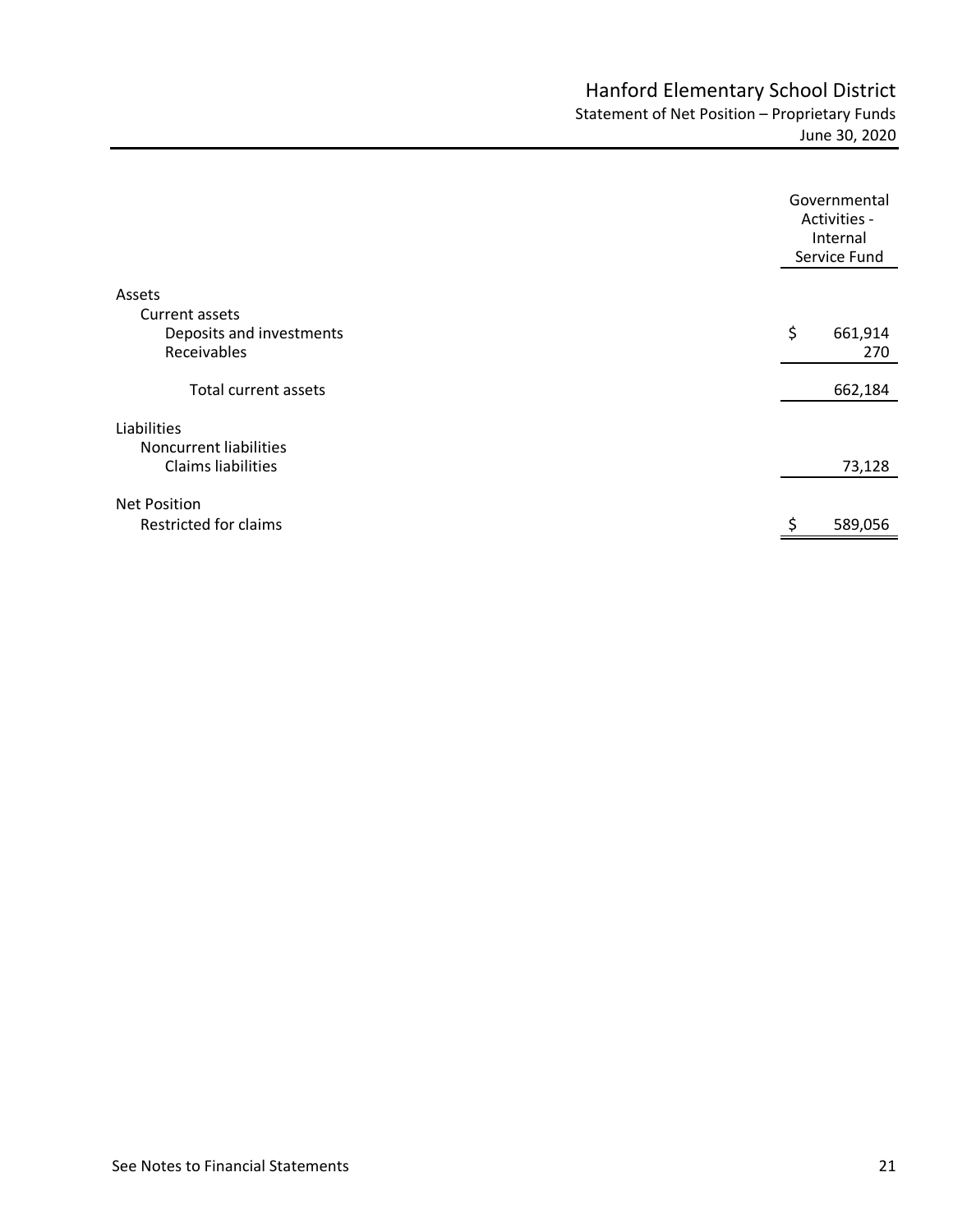Statement of Revenues, Expenses, and Changes in Fund Net Position – Proprietary Funds Year Ended June 30, 2020

|                                                   | Governmental<br>Activities -<br>Internal<br>Service Fund |  |
|---------------------------------------------------|----------------------------------------------------------|--|
| <b>Operating Revenues</b><br>Charges for services | 725,757                                                  |  |
|                                                   | \$                                                       |  |
| <b>Operating Expenses</b>                         |                                                          |  |
| Professional and contract services                | 622,489                                                  |  |
|                                                   |                                                          |  |
| Operating Income                                  | 103,268                                                  |  |
| <b>Nonoperating Revenues</b>                      |                                                          |  |
| Interest income                                   | 8,896                                                    |  |
|                                                   |                                                          |  |
| Change in Net Position                            | 112,164                                                  |  |
| <b>Total Net Position - Beginning</b>             | 476,892                                                  |  |
|                                                   |                                                          |  |
| <b>Total Net Position - Ending</b>                | \$<br>589,056                                            |  |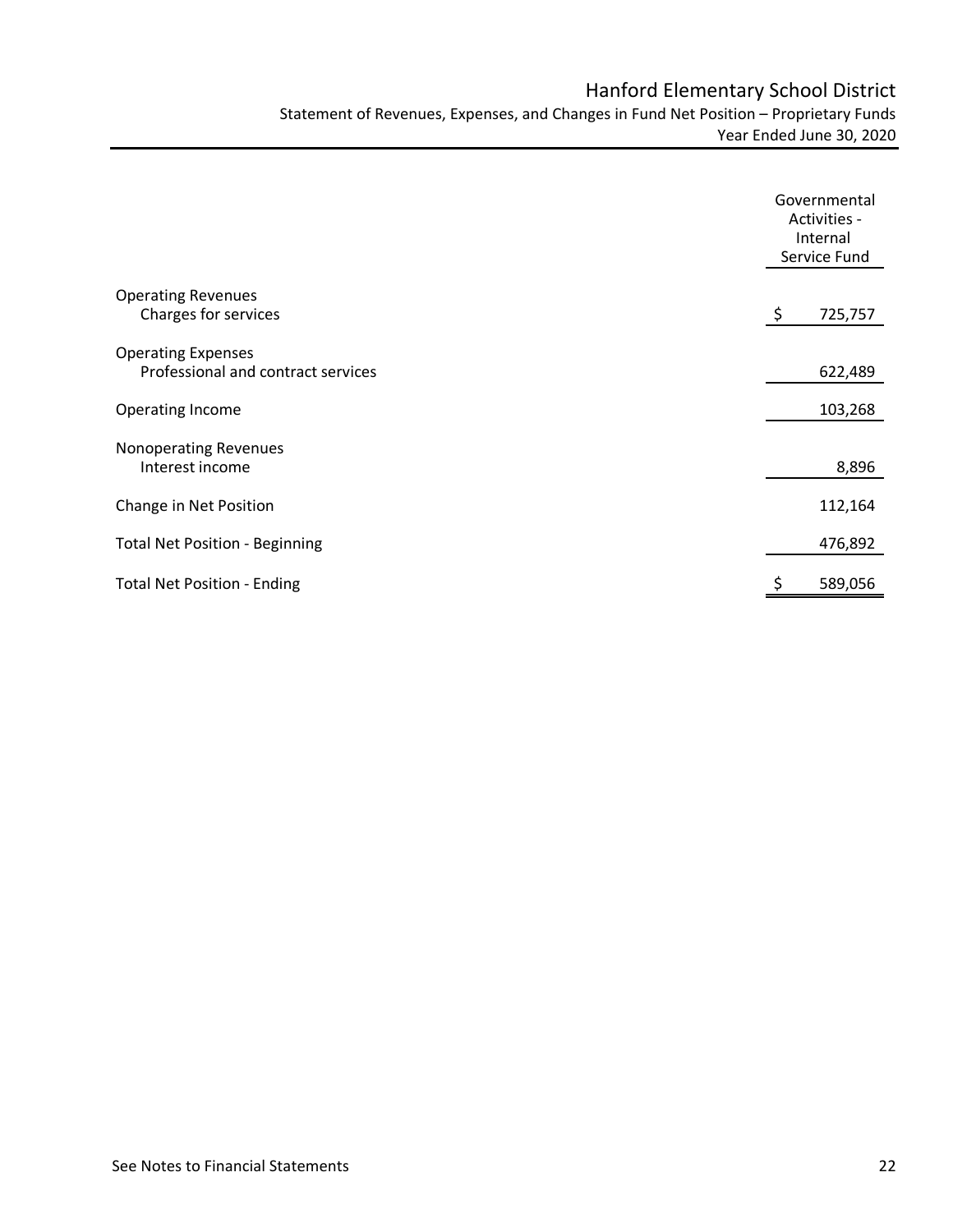|                                                                                                                                                                                | Governmental<br>Activities -<br>Internal<br>Service Fund |                         |
|--------------------------------------------------------------------------------------------------------------------------------------------------------------------------------|----------------------------------------------------------|-------------------------|
| <b>Operating Activities</b><br>Cash receipts from operating funds<br>Cash payments for claims and services                                                                     | \$                                                       | 725,487<br>(618, 979)   |
| Net Cash From Operating Activities                                                                                                                                             |                                                          | 106,508                 |
| <b>Investing Activities</b><br>Interest on investments                                                                                                                         |                                                          | 8,896                   |
| Net Change in Cash and Cash Equivalents                                                                                                                                        |                                                          | 115,404                 |
| Cash and Cash Equivalents, Beginning                                                                                                                                           |                                                          | 546,510                 |
| Cash and Cash Equivalents, Ending                                                                                                                                              |                                                          | 661,914                 |
| Reconciliation of Operating Income to Net<br><b>Cash From Operating Activities</b><br>Operating income<br>Changes in assets and liabilities<br>Receivables<br>Claims liability | \$                                                       | 103,268<br>100<br>3,140 |
| Net Cash From Operating Activities                                                                                                                                             |                                                          | 106,508                 |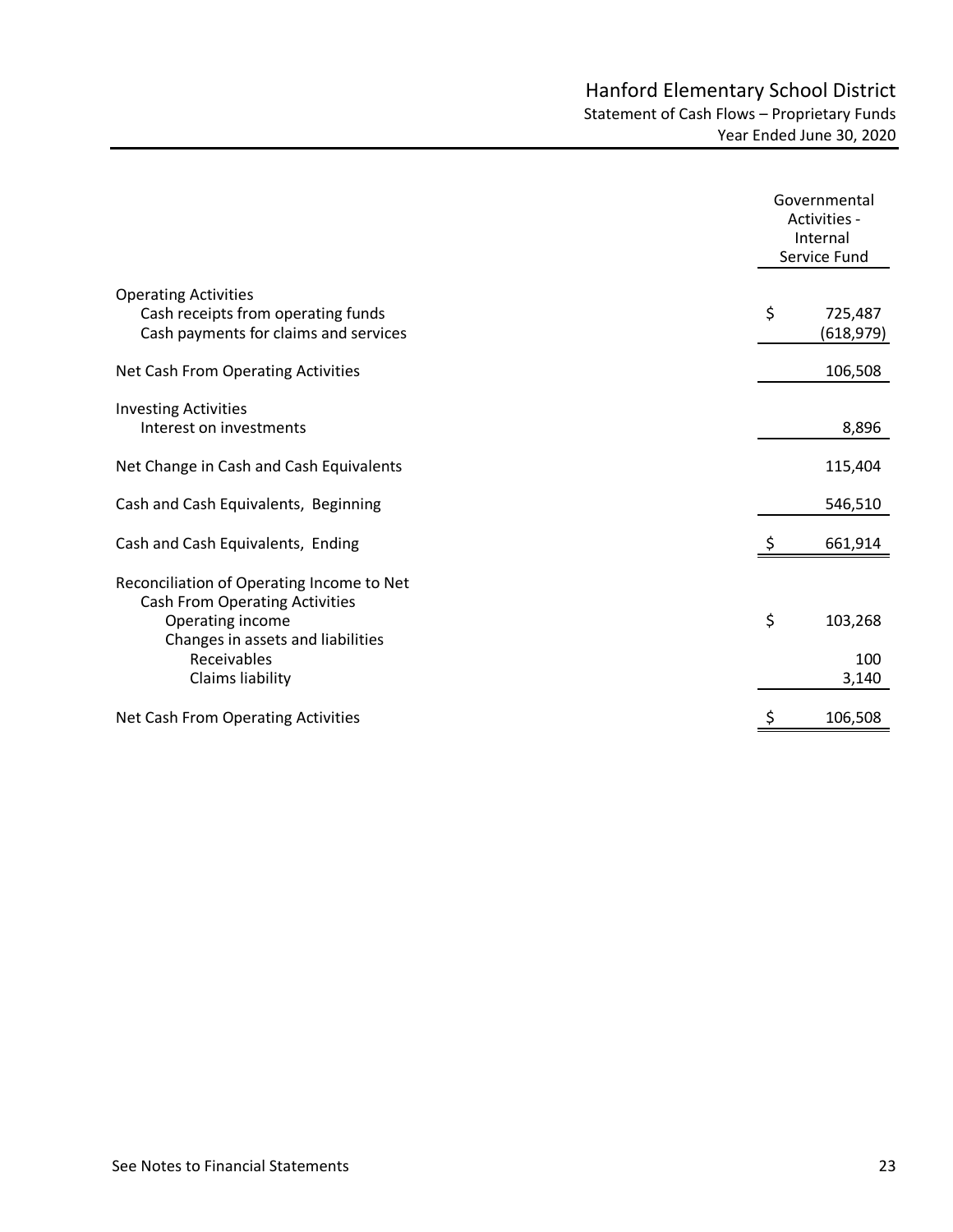Statement of Fiduciary Net Position – Fiduciary Funds June 30, 2020

|                                      | Agency<br>Funds |        |
|--------------------------------------|-----------------|--------|
| Assets<br>Deposits and investments   |                 | 15,788 |
| Liabilities<br>Due to student groups |                 | 15,788 |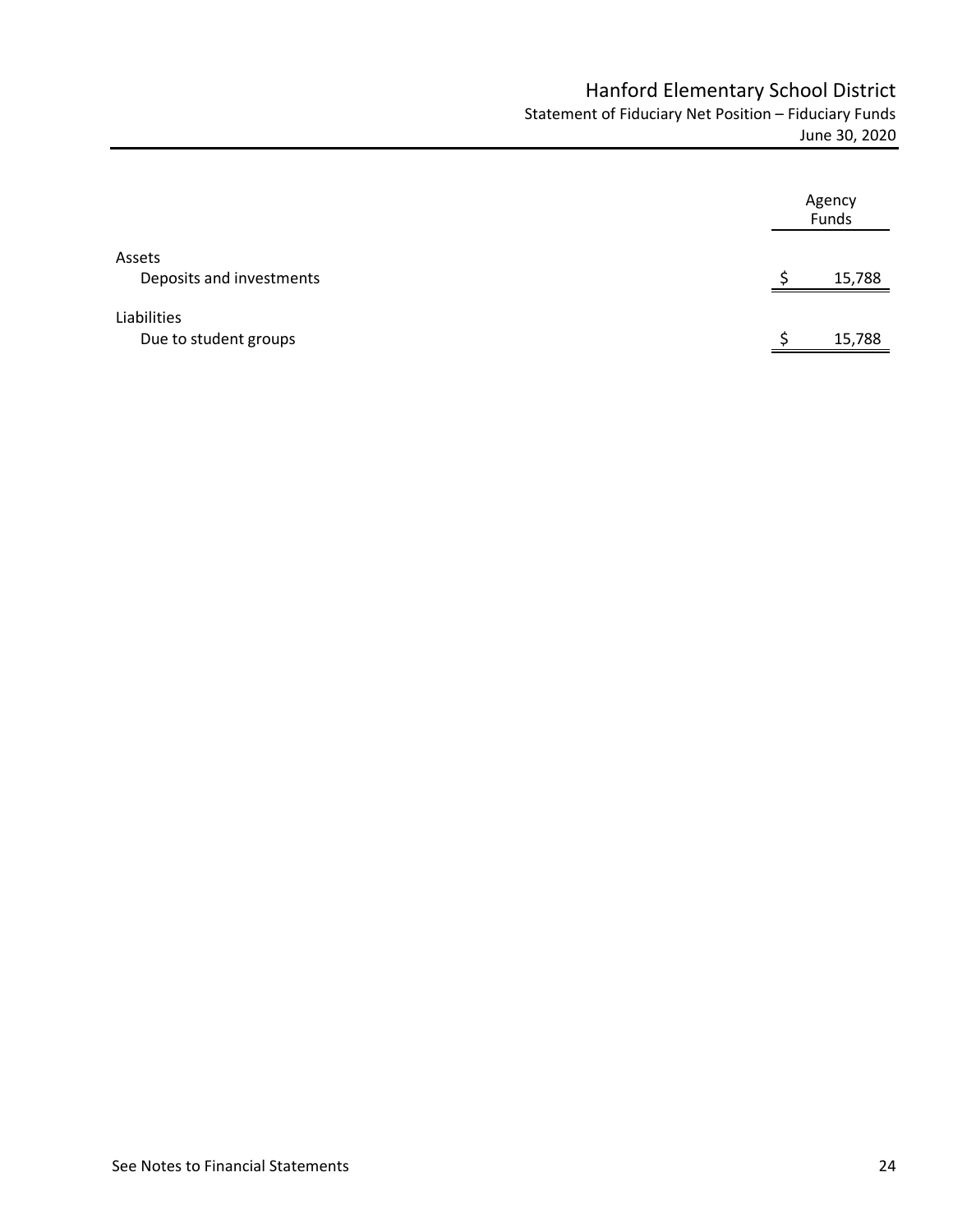### **Note 1 ‐ Summary of Significant Accounting Policies**

### **Financial Reporting Entity**

The Hanford Elementary School District (the District) was organized under the laws of the State of California. The District operates under a locally‐elected five‐member Board form of government and provides educational services to grades K - 8 as mandated by the State and/or Federal agencies. The District operates eight elementary schools, one K ‐8 magnet school, two junior high schools, and one community day school.

A reporting entity is comprised of the primary government and other organizations that are included to ensure the financial statements are not misleading. The primary government of the District consists of all funds, departments, boards, and agencies that are not legally separate from the District. For Hanford Elementary School District, this includes general operations, food service, and student related activities of the District.

### **Basis of Presentation ‐ Fund Accounting**

The accounting system is organized and operated on a fund basis. A fund is defined as a fiscal and accounting entity with a self‐balancing set of accounts, which are segregated for the purpose of carrying on specific activities or attaining certain objectives in accordance with special regulations, restrictions, or limitations. The District's funds are grouped into three broad fund categories: governmental, proprietary, and fiduciary.

**Governmental Funds** Governmental funds are those through which most governmental functions typically are financed. Governmental fund reporting focuses on the sources, uses, and balances of current financial resources. Expendable assets are assigned to the various governmental funds according to the purposes for which they may or must be used. Current liabilities are assigned to the fund from which they will be paid. The difference between governmental fund assets and liabilities is reported as fund balance. The following are the District's major and non‐major governmental funds:

### **Major Governmental Funds**

**General Fund** The General Fund is the chief operating fund for all districts. It is used to account for the ordinary operations of the District. All transactions except those accounted for in another fund are accounted for in this fund.

Two funds currently defined as special revenue funds in the California State Accounting Manual (CSAM) do not meet the GASB Statement No. 54 special revenue fund definition. Specifically, Fund 15, Pupil Transportation Equipment Fund, and Fund 20, Special Reserve Fund for Postemployment Benefits, are not substantially composed of restricted or committed revenue sources. While these funds are authorized by statute and will remain open for internal reporting purposes, these funds function effectively as an extension of the General Fund, and accordingly have been combined with the General Fund for presentation in these audited financial statements.

As a result, the General Fund reflects an increase in fund balance of \$7.2 million.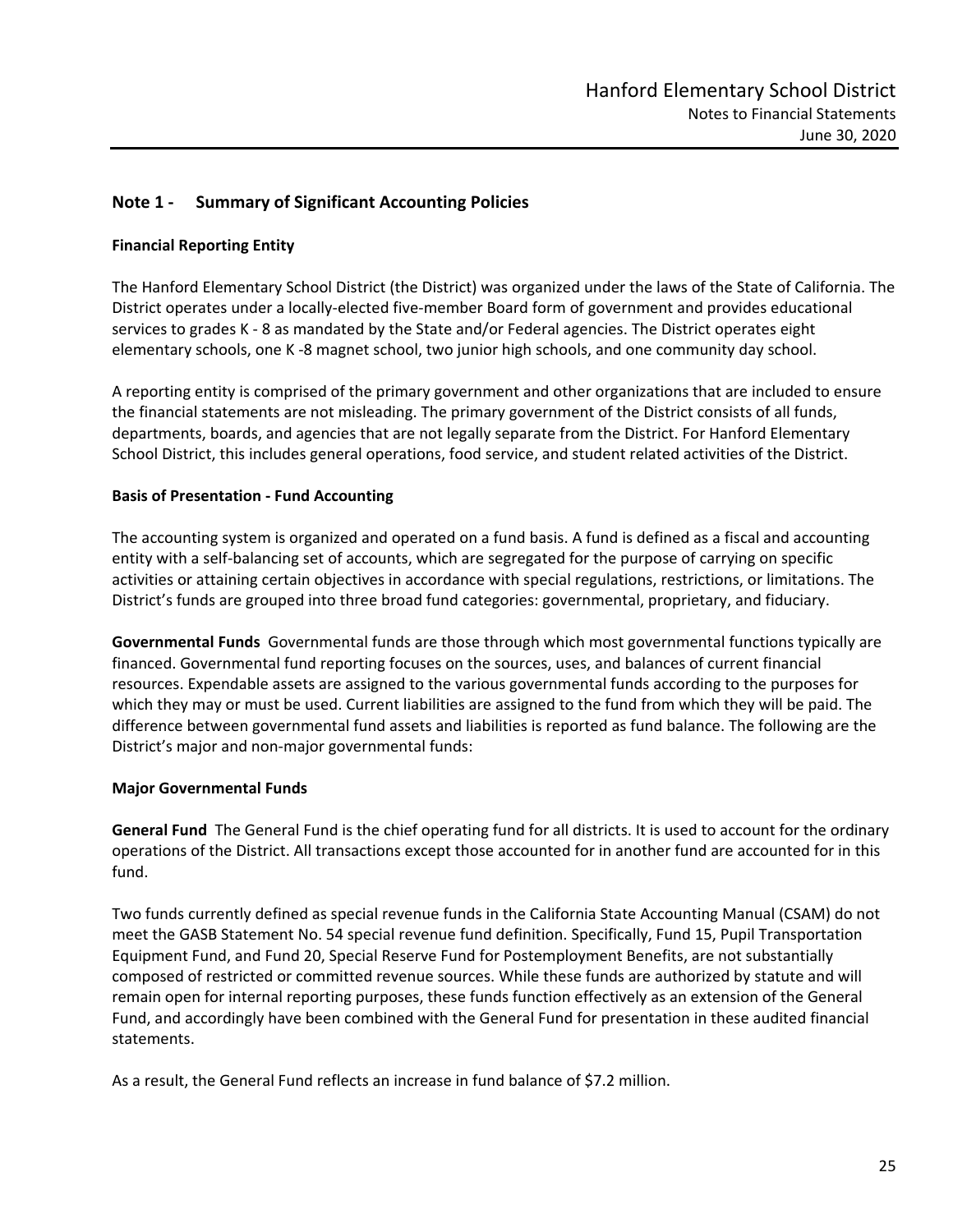**County School Facilities Fund** The County School Facilities Fund is established pursuant to *Education Code*  Section 17070.43 to receive apportionments from the 1998 State School Facilities Fund (Proposition lA), the 2002 State School Facilities Fund (Proposition 47), the 2004 State School Facilities Fund (Proposition 55), the 2006 State School Facilities Fund (Proposition 1D), or the 2016 State School Facilities Fund (Proposition 51) authorized by the State Allocation Board for new school facility construction, modernization projects, and facility hardship grants, as provided in the Leroy F. Greene School Facilities Act of 1998 (*Education Code* Section 17070 et seq.).

### **Non‐Major Governmental Funds**

**Special Revenue Funds** The Special Revenue funds are used to account for the proceeds from specific revenue sources (other than trusts, major capital projects, or debt service) that are restricted or committed to the financing of particular activities, that compose a substantial portion of the inflows of the fund, and that are reasonably expected to continue. Additional resources that are restricted, committed, or assigned to the purpose of the fund may also be reported in the fund.

- **Charter School Fund** The Charter School Fund may be used by authorizing districts to account separately for the operating activities of district-operated charter school that would otherwise be reported in the authorizing District's General Fund.
- **Cafeteria Fund** The Cafeteria Fund is used to account separately for Federal, State, and local resources to operate the food service program (*Education Code* Sections 38090‐38093) and is used only for those expenditures authorized by the governing board as necessary for the operation of the District's food service program (*Education Code* Sections 38091 and 38100).
- **Deferred Maintenance Fund** The Deferred Maintenance Fund is used to account separately for revenues that are restricted or committed for deferred maintenance purposes (*Education Code* Section 17582).

**Capital Project Funds** The Capital Project funds are used to account for financial resources to be used for the acquisition or construction of major capital facilities and other capital assets (other than those financed by proprietary funds and trust funds).

- **Building Fund** The Building Fund exists primarily to account separately for proceeds from the sale of bonds (*Education Code* Section 15146) and may not be used for any purposes other than those for which the bonds were issued.
- **Capital Facilities Fund** The Capital Facilities Fund is used primarily to account separately for monies received from fees levied on developers or other agencies as a condition of approval (*Education Code*  Sections 17620‐17626 and *Government Code* Section 65995 et seq.). Expenditures are restricted to the purposes specified in *Government Code* Sections 65970‐65981 or to the items specified in agreements with the developer (*Government Code* Section 66006).
- **Special Reserve Fund for Capital Outlay Projects** The Special Reserve Fund for Capital Outlay Projects exists primarily to provide for the accumulation of General Fund monies for capital outlay purposes (*Education Code* Section 42840).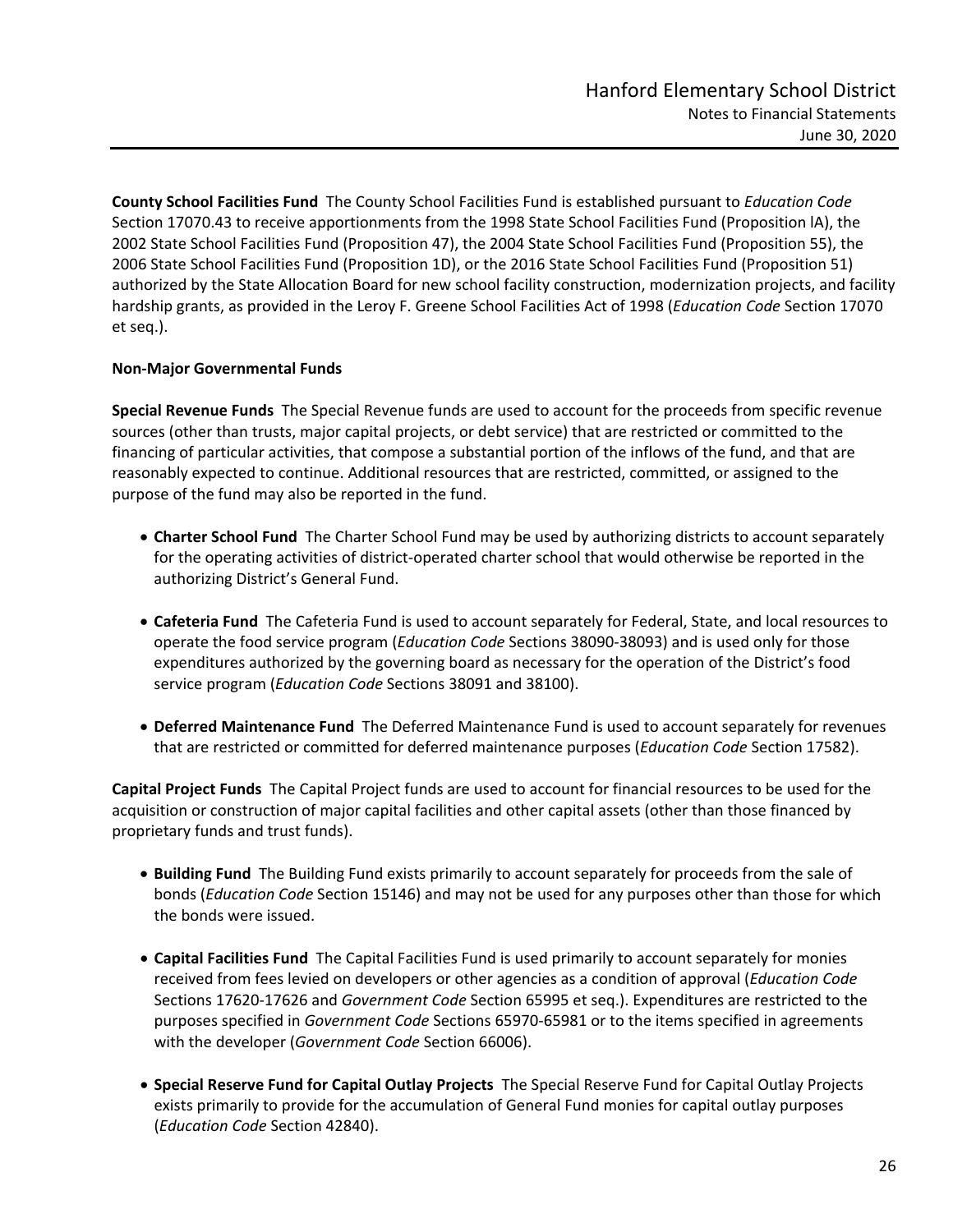**Debt Service Funds** The Debt Service funds are used to account for the accumulation of resources for, and the payment of, principal and interest on general long-term liabilities.

 **Bond Interest and Redemption Fund** The Bond Interest and Redemption Fund is used for the repayment of bonds issued for a District (*Education Code* Sections 15125‐15262).

**Proprietary Funds** Proprietary funds are used to account for activities that are more business‐like than government‐like in nature. Business‐type activities include those for which a fee is charged to external users or to other organizational units of the local education agency, normally on a full cost-recovery basis. Proprietary funds are generally intended to be self-supporting and are classified as enterprise or internal service. The District has the following internal service fund:

 **Internal Service Fund** Internal service funds may be used to account for goods or services provided to other funds of the District on a cost‐reimbursement basis. The District operates a Self‐Insurance Fund for dental coverage that is accounted for in an internal service fund.

**Fiduciary Funds** Fiduciary funds are used to account for assets held in trustee or agent capacity for others that cannot be used to support the District's own programs. The fiduciary fund category is agency funds. Agency funds are custodial in nature (assets equal liabilities) and do not involve measurement of results of operations. Such funds have no equity accounts since all assets are due to individuals or entities at some future time. The District's agency fund accounts for student body activities (ASB).

### **Basis of Accounting ‐ Measurement Focus**

**Government‐Wide Financial Statements** The government‐wide financial statements are prepared using the economic resources measurement focus and the accrual basis of accounting. This is the same approach used in the preparation of the proprietary fund financial statements, but differs from the manner in which governmental fund financial statements are prepared.

The government-wide Statement of Activities presents a comparison between expenses, both direct and indirect, and program revenues for each governmental function, and exclude fiduciary activity. Direct expenses are those that are specifically associated with a service, program, or department and are therefore, clearly identifiable to a particular function. The District does not allocate indirect expenses to functions in the *Statement of Activities*, except for depreciation. Program revenues include charges paid by the recipients of the goods or services offered by the programs and grants and contributions that are restricted to meeting the operational or capital requirements of a particular program. Revenues that are not classified as program revenues are presented as general revenues. The comparison of program revenues and expenses identifies the extent to which each program or business segment is self-financing or draws from the general revenues of the District. Eliminations have been made to minimize the double counting of internal activities.

Net position should be reported as restricted when constraints placed on net position are either externally imposed by creditors (such as through debt covenants), grantors, contributors, or laws or regulations of other governments or imposed by law through constitutional provisions or enabling legislation. The net position restricted for other activities result from special revenue funds and the restrictions on their use.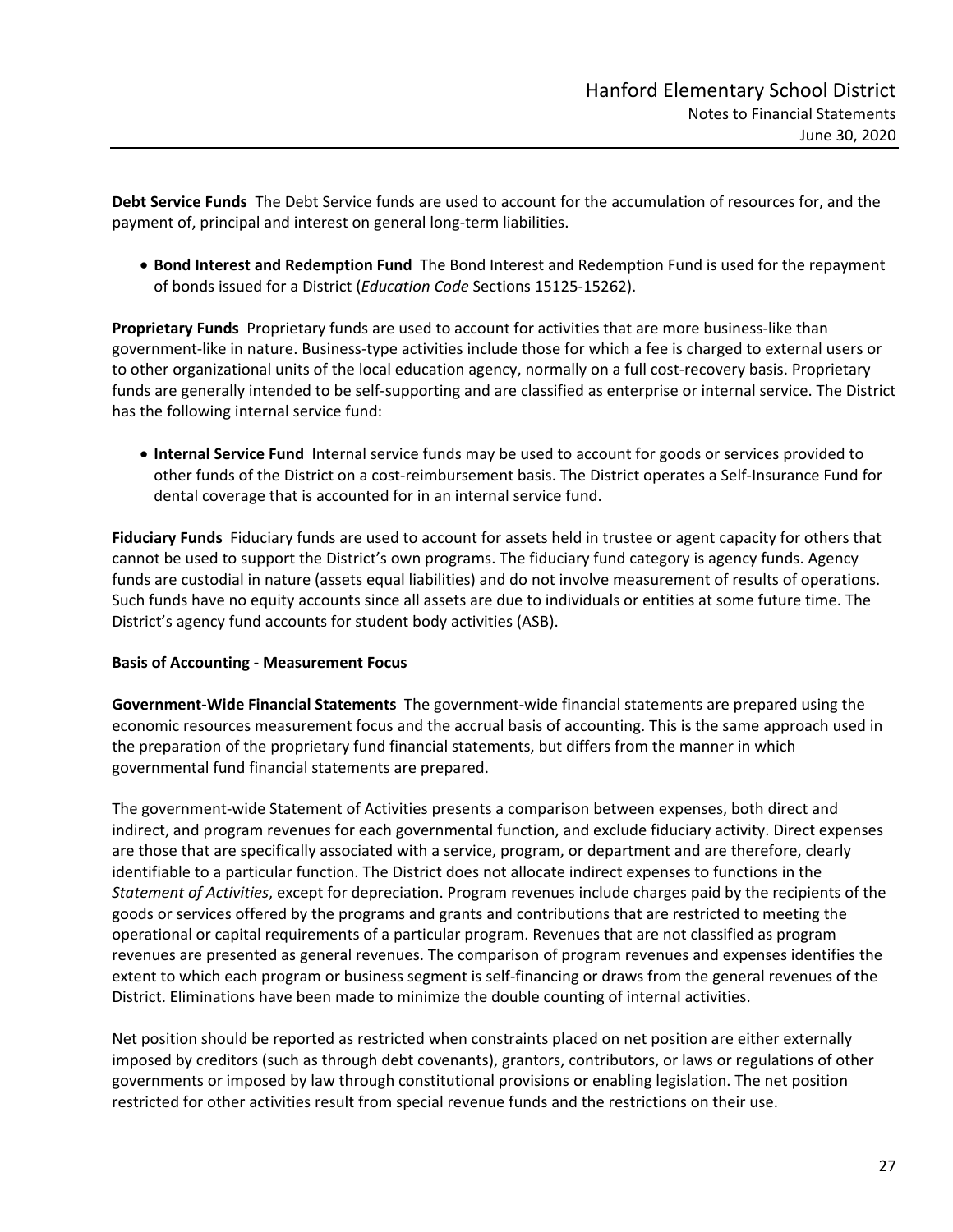**Fund Financial Statements** Fund financial statements report detailed information about the District. The focus of governmental and proprietary fund financial statements is on major funds rather than reporting funds by type. Each major fund is presented in a separate column. Non‐major funds are aggregated and presented in a single column. The internal service fund is presented in a single column on the face of the proprietary fund statements.

- **Governmental Funds** All governmental funds are accounted for using the flow of current financial resources measurement focus and the modified accrual basis of accounting. With this measurement focus, only current assets and current liabilities generally are included on the balance sheet. The statement of revenues, expenditures, and changes in fund balances reports on the sources (revenues and other financing sources) and uses (expenditures and other financing uses) of current financial resources. This approach differs from the manner in which the governmental activities of the government‐wide financial statements are prepared. Governmental fund financial statements, therefore, include reconciliations with brief explanations to better identify the relationship between the government-wide financial statements, prepared using the economic resources measurement focus and the accrual basis of accounting, and the governmental fund financial statements, prepared using the flow of current financial resources measurement focus and the modified accrual basis of accounting.
- **Proprietary Funds** Proprietary funds are accounted for using a flow of economic resources measurement focus and the accrual basis of accounting. All assets and all liabilities associated with the operation of this fund are included in the statement of net position. The statement of changes in fund net position presents increases (revenues) and decreases (expenses) in net total position. The statement of cash flows provides information about how the District finances and meets the cash flow needs of its proprietary fund.
- **Fiduciary Funds** Fiduciary funds are accounted for using the flow of economic resources measurement focus and the accrual basis of accounting. Fiduciary funds are excluded from the government‐wide financial statements because they do not represent resources of the District.

**Revenues – Exchange and Non‐Exchange Transactions** Revenue resulting from exchange transactions, in which each party gives and receives essentially equal value, is recorded on the accrual basis when the exchange takes place. On a modified accrual basis, revenue is recorded in the fiscal year in which the resources are measurable and become available. Available means that the resources will be collected within the current fiscal year or are expected to be collected soon enough thereafter, to be used to pay liabilities of the current fiscal year. The District considers revenues to be available if they are collected within one year after year‐end, except for property taxes, which are considered available if collected within 60 days. The following revenue sources are considered to be both measurable and available at fiscal year‐end: State apportionments, interest, certain grants, and other local sources.

Non‐exchange transactions, in which the District receives value without directly giving equal value in return, include property taxes, certain grants, entitlements, and donations. Revenue from property taxes is recognized in the fiscal year in which the taxes are received. Revenue from certain grants, entitlements, and donations is recognized in the fiscal year in which all eligibility requirements have been satisfied. Eligibility requirements include time and purpose requirements. On a modified accrual basis, revenue from non-exchange transactions must also be available before it can be recognized.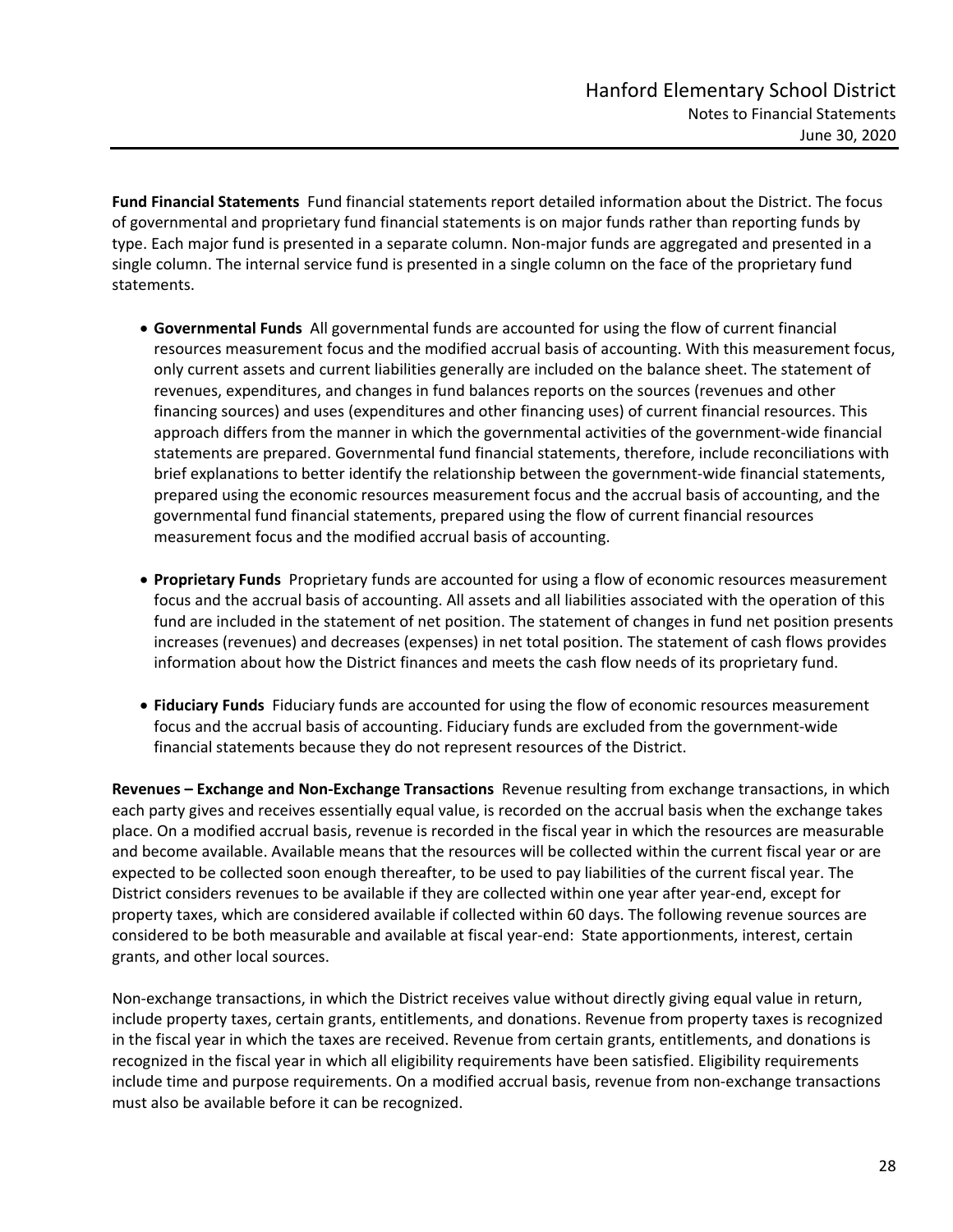**Unearned Revenue** Unearned revenues arise when resources are received by the District before it has a legal claim to them, such as when certain grants are received prior to the occurrence of qualifying expenditures. In the subsequent periods, when the District has a legal claim to the resources, the liability for unearned revenue is removed from the balance sheet and the revenue is recognized.

**Expenses/Expenditures** On the accrual basis of accounting, expenses are recognized at the time they are incurred. The measurement focus of governmental fund accounting is on decreases in net financial resources (expenditures) rather than expenses. Expenditures are generally recognized in the accounting period in which the related fund liability is incurred. Principal and interest on long‐term liabilities, which has not matured, are recognized when paid in the governmental funds as expenditures. Allocations of costs, such as depreciation and amortization, are not recognized in the governmental funds but are recognized in the entity-wide statements.

### **Cash and Cash Equivalents**

The District's cash and cash equivalents are considered to be cash on hand, demand deposits, and short‐term investments with original maturities of three months or less from the date of acquisition. Cash equivalents also include cash with county treasury balances for purposes of the statement of cash flows.

### **Investments**

Investments with original maturities greater than one year are stated at fair value. Fair value is estimated based on quoted market prices at year‐end. All investments not required to be reported at fair value are stated at cost or amortized cost. Fair values of investments in county pools are determined by the program sponsor.

### **Stores Inventories**

Inventories consist of expendable food and supplies held for consumption. Inventories are stated at cost, on the first-in, first-out basis. The costs of inventory items are recorded as expenditures in the governmental type funds.

### **Capital Assets and Depreciation**

The accounting and reporting treatment applied to the capital assets associated with a fund are determined by its measurement focus. General capital assets are long‐lived assets of the District. The District maintains a capitalization threshold of \$5,000. The District does not possess any infrastructure. Improvements are capitalized; the costs of normal maintenance and repairs that do not add to the value of the asset or materially extend an asset's life are not capitalized but are expensed as incurred.

When purchased, such assets are recorded as expenditures in the governmental funds and capitalized in the government‐wide statement of net position. The valuation basis for capital assets is historical cost, or where historical cost is not available, estimated historical cost based on replacement cost. Donated capital assets are capitalized at acquisition value on the date donated.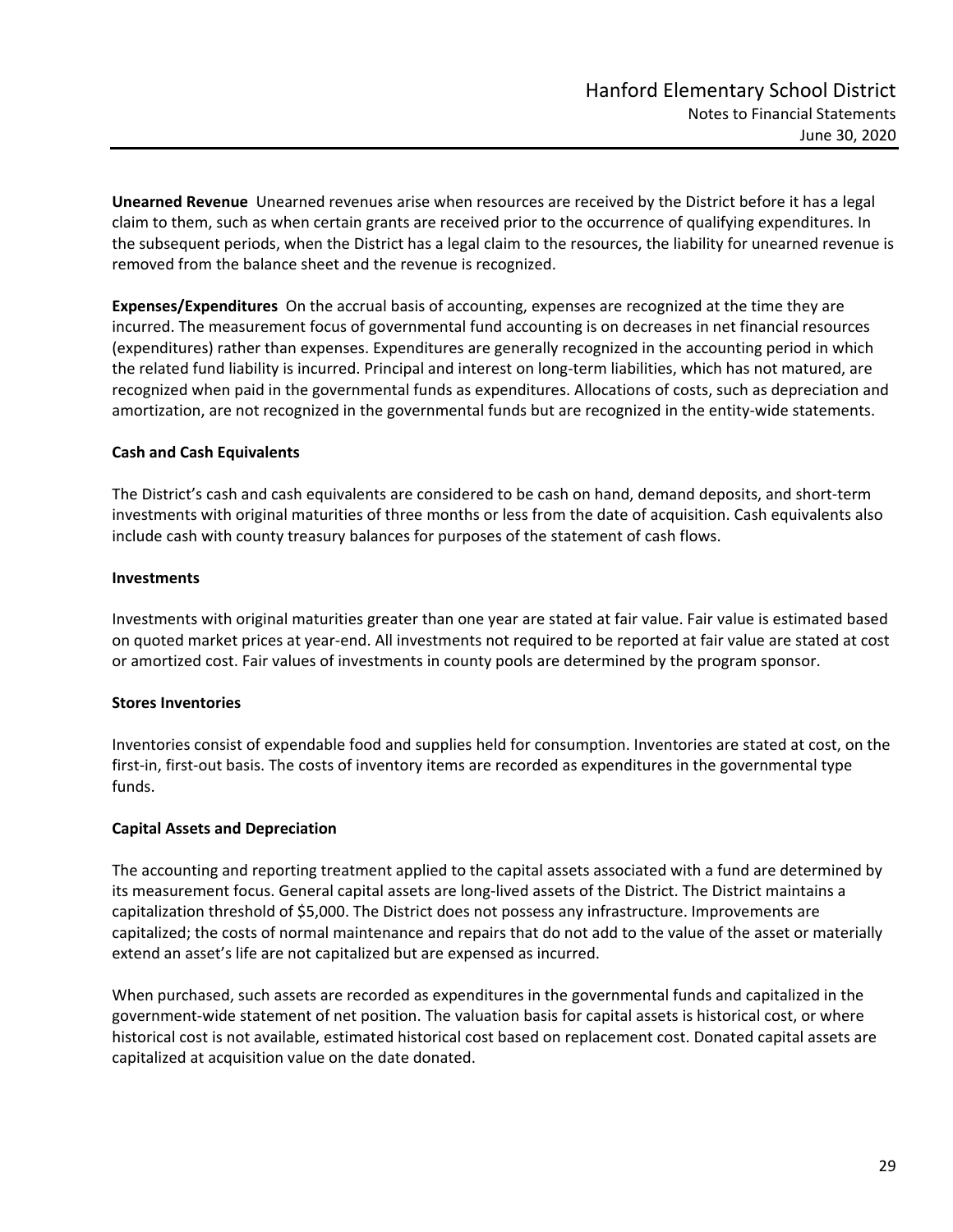Depreciation of capital assets is computed and recorded by the straight‐line method. Estimated useful lives of the various classes of depreciable capital assets are as follows: buildings, 20 to 50 years; improvements/infrastructure, 5 to 50 years; equipment, 2 to 15 years.

### **Interfund Balances**

On fund financial statements, receivables and payables resulting from short‐term interfund loans are classified as "interfund receivables/payables". These amounts are eliminated in the governmental activities' column of the statement of net position.

### **Compensated Absences**

Compensated absences are accrued as a liability as the benefits are earned. The entire compensated absence liability is reported on the government-wide statement of net position as long-term liabilities.

Sick leave is accumulated without limit for each employee at the rate of one day for each month worked. Leave with pay is provided when employees are absent for health reasons; however, the employees do not gain a vested right to accumulated sick leave. Employees are never paid for any sick leave balance at termination of employment or any other time. Therefore, the value of accumulated sick leave is not recognized as a liability in the District's financial statements. However, credit for unused sick leave is applicable to all classified school members who retire after January 1, 1999. At retirement, each member will receive .004 year of service credit for each day of unused sick leave. Credit for unused sick leave is applicable to all certificated employees and is determined by dividing the number of unused sick days by the number of base service days required to complete the last school year, if employed full‐time.

### **Accounts Payable and Long‐Term Liabilities**

Accounts payable and long‐term liabilities are reported in the government‐wide financial statements. In general, governmental fund accounts payable that are paid in a timely manner and in full, from current financial resources are reported as liabilities of the funds.

### **Premiums**

In the government-wide financial statements, long-term liabilities are reported as liabilities in the applicable governmental activities statement of net position. Debt premiums are amortized over the life of the bonds using the straight‐line method.

In governmental fund financial statements, bond premiums and discounts, as well as debt issuance costs are recognized in the period the bonds are issued. Premiums received on debt issuance are also reported as other financing sources.

### **Deferred Outflows/Inflows of Resources**

In addition to assets, the Statement of Net Position also reports deferred outflows of resources. This separate financial statement element represents a consumption of net position that applies to a future period and so will not be recognized as an expense or expenditure until then. The District reports deferred outflows of resources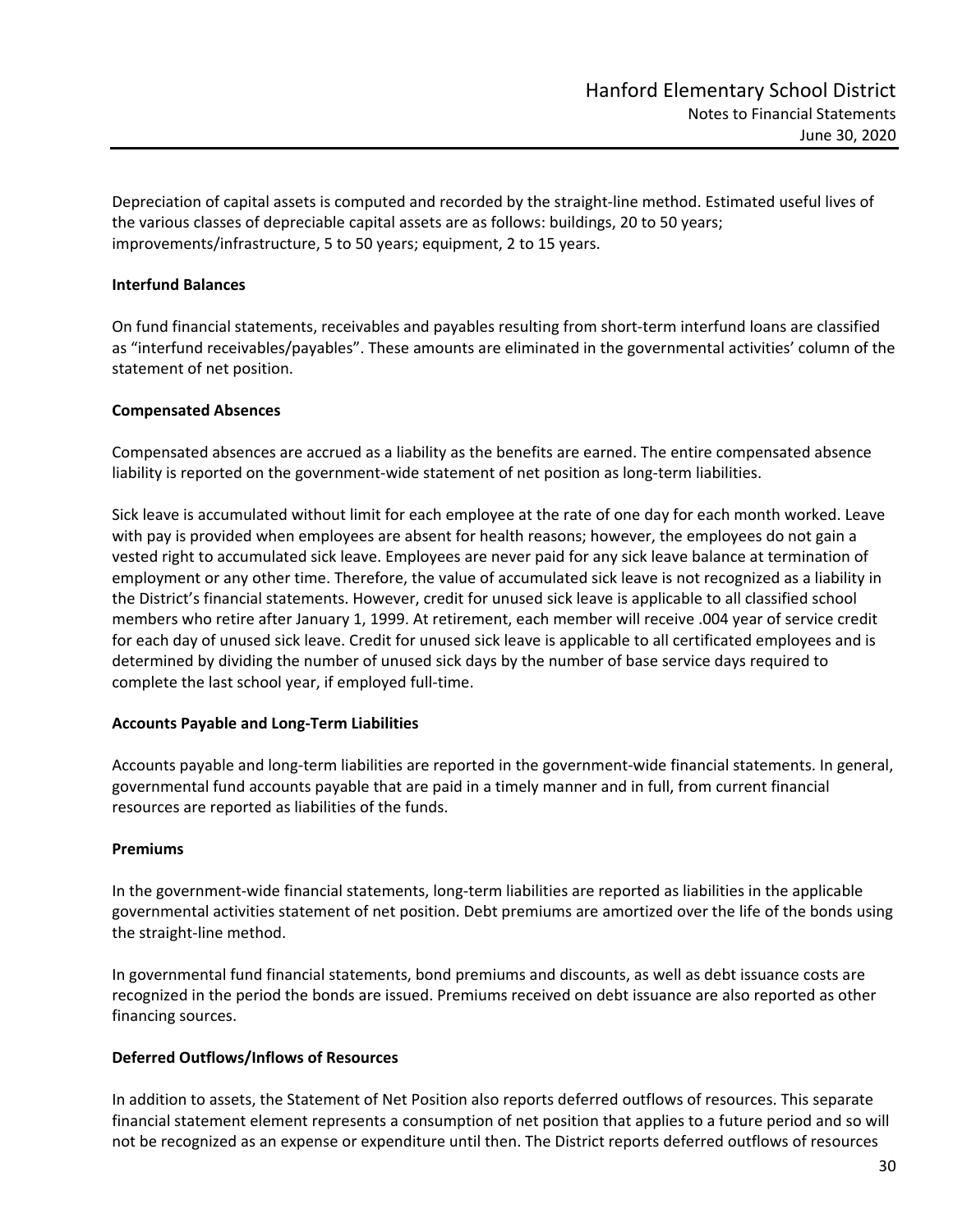for pension related items and for OPEB related items. The deferred amounts related to pension and OPEB relate to differences between expected and actual experience, changes of assumptions, and other pension and OPEB related changes.

In addition to liabilities, the Statement of Net Position reports a separate section for deferred inflows of resources. This separate financial statement element represents an acquisition of net position that applies to a future period and so will not be recognized as revenue until then. The District reports deferred inflows of resources for pension related items and for OPEB related items.

### **Pensions**

For purposes of measuring the net pension liability and deferred outflows/inflows of resources related to pensions, and pension expense, information about the fiduciary net position of the California State Teachers' Retirement System (CalSTRS) and the California Public Employees' Retirement System (CalPERS) plan for schools (Plans) and additions to/deductions from the Plans' fiduciary net position have been determined on the same basis as they are reported by CalSTRS and CalPERS. For this purpose, benefit payments (including refunds of employee contributions) are recognized when due and payable in accordance with the benefit terms. Member contributions are recognized in the period in which they are earned. Investments are reported at fair value. The net pension liability attributable to the governmental activities will be paid primarily by the General Fund.

### **Postemployment Benefits Other Than Pensions (OPEB)**

For purposes of measuring the net OPEB liability, deferred outflows and deferred inflows of resources related to OPEB, where applicable, and OPEB expense, information about the fiduciary net position of the CalSTRS Medicare Premium payment (MPP) Program and additions to/deductions from the MPP's fiduciary net position have been determined on the same basis as they are reported by the MPP. For this purpose, the District Plan and MPP recognizes benefit payments when due and payable in accordance with the benefit terms. The MPP fiduciary net position reports investments at fair value, except for money market investments and participating interest-earning investment contracts that have a maturity at the time of purchase of one year or less, which are reported at cost. The total District Plan and MPP OPEB liability attributable to the governmental activities will be paid primarily by the General Fund.

### **Fund Balances ‐ Governmental Funds**

As of June 30, 2020, fund balances of the governmental funds are classified as follows:

**Nonspendable** ‐ amounts that cannot be spent either because they are in nonspendable form or because they are legally or contractually required to be maintained intact.

**Restricted** ‐ amounts that can be spent only for specific purposes because of constitutional provisions or enabling legislation or because of constraints that are externally imposed by creditors, grantors, contributors, or the laws or regulations of other governments.

**Committed** ‐ amounts that can be used only for specific purposes determined by a formal action of the governing board. The governing board is the highest level of decision-making authority for the District.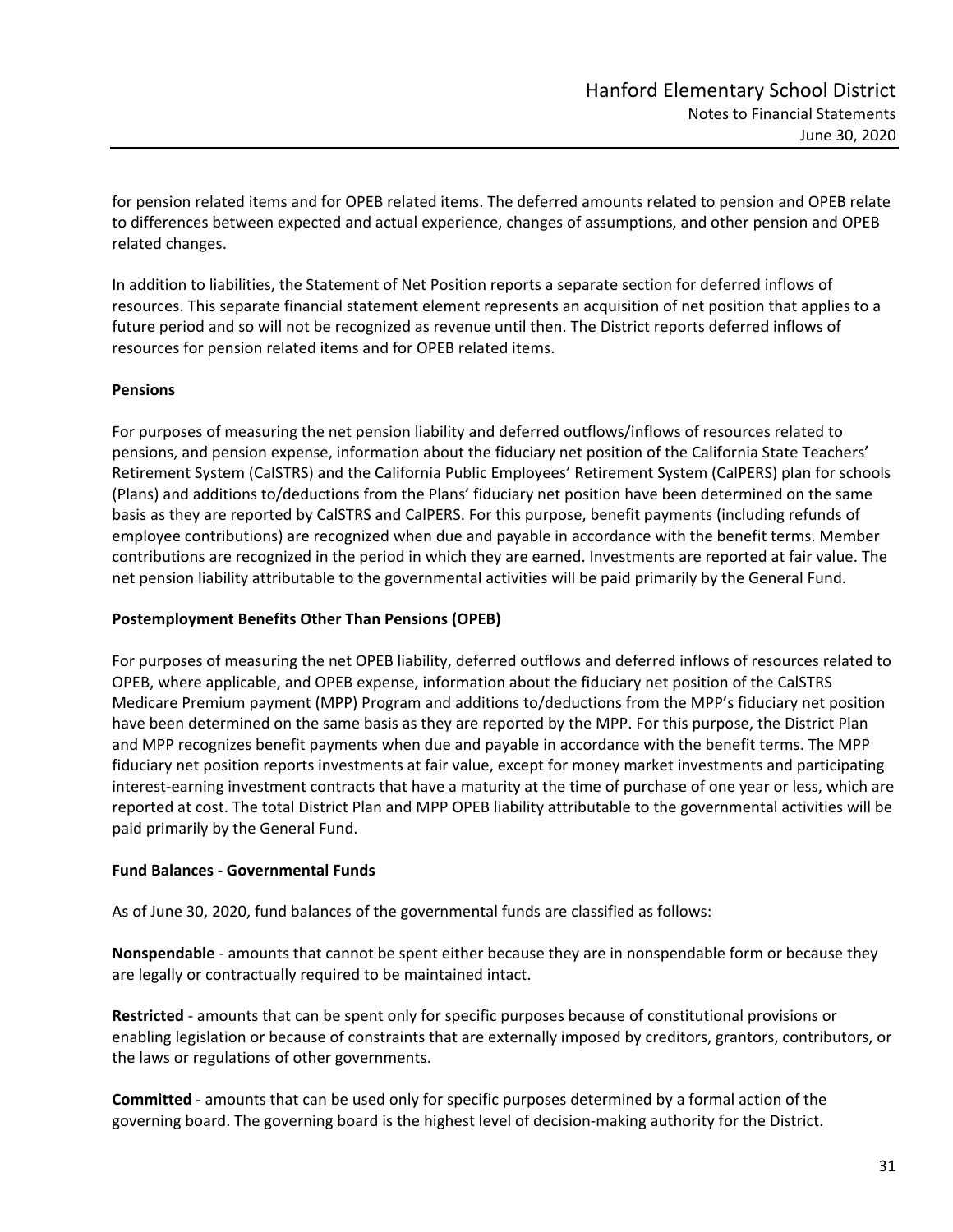Commitments may be established, modified, or rescinded only through resolutions or other action as approved by the governing board.

**Assigned** ‐ amounts that do not meet the criteria to be classified as restricted or committed but that are intended to be used for specific purposes. Under the District's adopted policy, only the Superintendent or Assistant Superintendent, Fiscal Services may assign amounts for specific purposes.

**Unassigned** ‐ all other spendable amounts.

### **Spending Order Policy**

When an expenditure is incurred for purposes for which both restricted and unrestricted fund balance is available, the District considers restricted funds to have been spent first. When an expenditure is incurred for which committed, assigned, or unassigned fund balances are available, the District considers amounts to have been spent first out of committed funds, then assigned funds, and finally unassigned funds, as needed, unless the governing board has provided otherwise in its commitment or assignment actions.

### **Minimum Fund Balance Policy**

The governing board adopted a minimum fund balance policy for the General Fund in order to protect the district against revenue shortfalls or unpredicted one‐time expenditures. The policy requires a Reserve for Economic Uncertainties consisting of unassigned amounts equal to no less than three percent of General Fund expenditures and other financing uses.

### **Net Position**

Net position represents the difference between assets and deferred outflows of resources, and liabilities and deferred inflows of resources. Net position net of investment in capital assets consists of capital assets, net of accumulated depreciation, reduced by the outstanding balances of any borrowings used for the acquisition, construction, or improvement of those assets. Net position is reported as restricted when there are limitations imposed on their use either through the enabling legislation adopted by the District or through external restrictions imposed by creditors, grantors, or laws or regulations of other governments. The District first applies restricted resources when an expense is incurred for purposes for which both restricted and unrestricted net position is available. The government-wide financial statements report \$7,398,203 of restricted net position.

#### **Operating Revenues and Expenses**

Operating revenues are those revenues that are generated directly from the primary activity of the proprietary funds. For the District, these revenues are dental premiums. Operating expenses are necessary costs incurred to provide the good or service that is the primary activity of the fund. All revenues and expenses not meeting this definition are reported as nonoperating revenues and expenses.

### **Interfund Activity**

Exchange transactions between funds are reported as revenues in the seller funds and as expenditures/expenses in the purchaser funds. Flows of cash or goods from one fund to another without a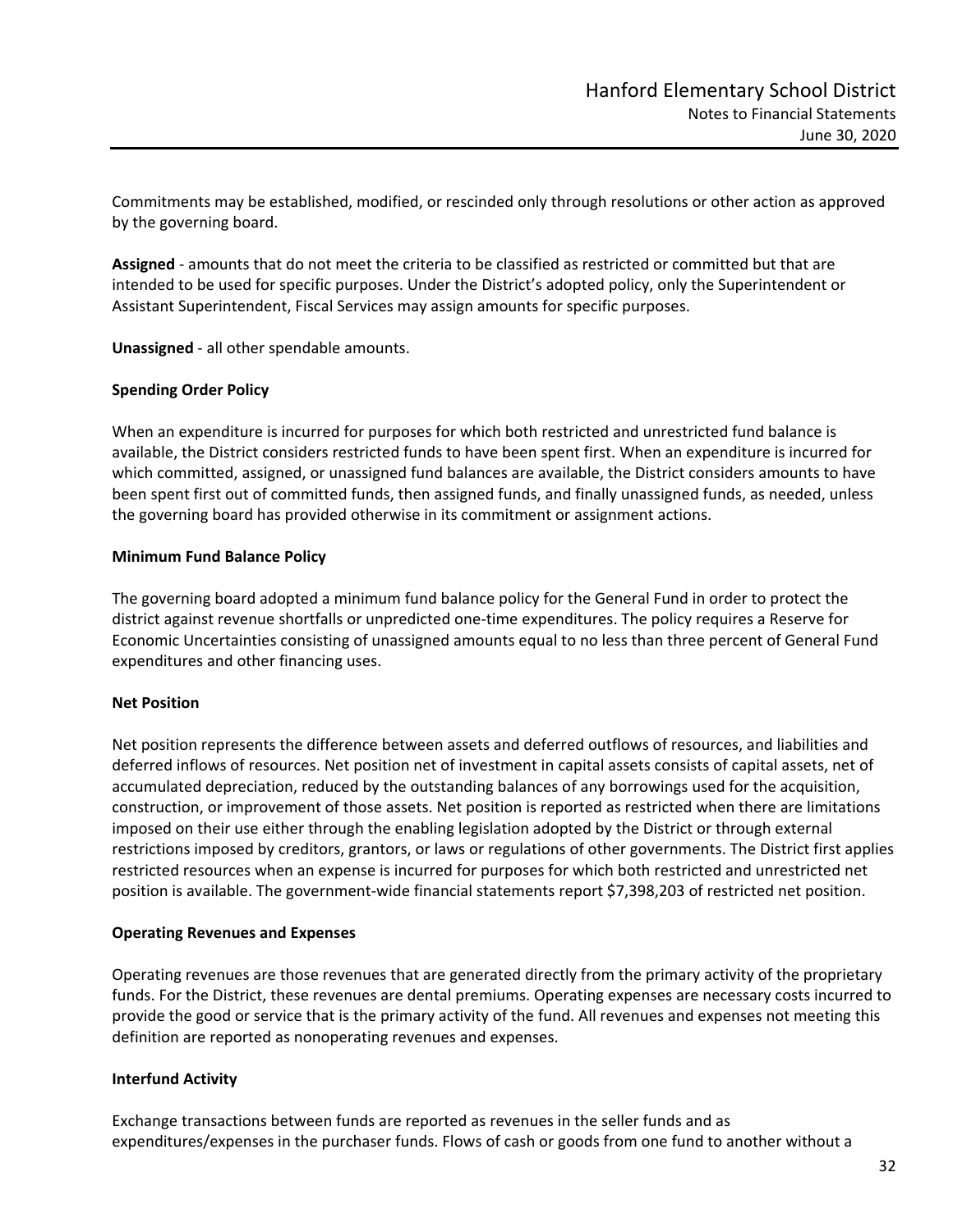requirement for repayment are reported as interfund transfers. Interfund transfers are reported as other financing sources/uses in governmental funds and after non-operating revenues/expenses in proprietary funds. Repayments from funds responsible for particular expenditures/expenses to the funds that initially paid for them are not presented on the financial statements. Interfund transfers are eliminated in the governmental activities column of the Statement of Activities.

### **Estimates**

The preparation of the financial statements in conformity with accounting principles generally accepted in the United States of America requires management to make estimates and assumptions that affect the amounts reported in the financial statements and accompanying notes. Actual results may differ from those estimates.

### **Property Tax**

Secured property taxes attach as an enforceable lien on property as of January 1. Taxes are payable in two installments on November 1 and February 1 and become delinquent on December 10 and April 10, respectively. Unsecured property taxes are payable in one installment on or before August 31. The County of Kings bills and collects the taxes on behalf of the District. Local property tax revenues are recorded when received.

### **Change in Accounting Principles**

In May 2020, the GASB issued Statement No. 95, *Postponement of the Effective Dates of Certain Authoritative Guidance*. The primary objective of this Statement is to provide temporary relief to governments and other stakeholders in light of the COVID‐19 pandemic. That objective is accomplished by postponing the effective dates of certain provisions in Statements and Implementation Guides that first became effective or are scheduled to become effective for periods beginning after June 15, 2018, and later.

The effective dates of certain provisions contained in the following pronouncements are postponed by one year:

- Statement No. 83, Certain Asset Retirement Obligations
- Statement No. 84, Fiduciary Activities
- Statement No. 88, Certain Disclosures Related to Debt, including Direct Borrowings and Direct Placements
- Statement No. 89, Accounting for Interest Cost Incurred before the End of a Construction Period
- Statement No. 90, Majority Equity Interests
- Statement No. 91, Conduit Debt Obligations
- Statement No. 92, Omnibus 2020
- Statement No. 93, Replacement of Interbank Offered Rates
- Implementation Guide No. 2017‐3, Accounting and Financial Reporting for Postemployment Benefits Other Than Pensions (and Certain Issues Related to OPEB Plan Reporting)
- Implementation Guide No. 2018-1, Implementation Guidance Update-2018
- Implementation Guide No. 2019-1, Implementation Guidance Update-2019
- Implementation Guide No. 2019-2, Fiduciary Activities.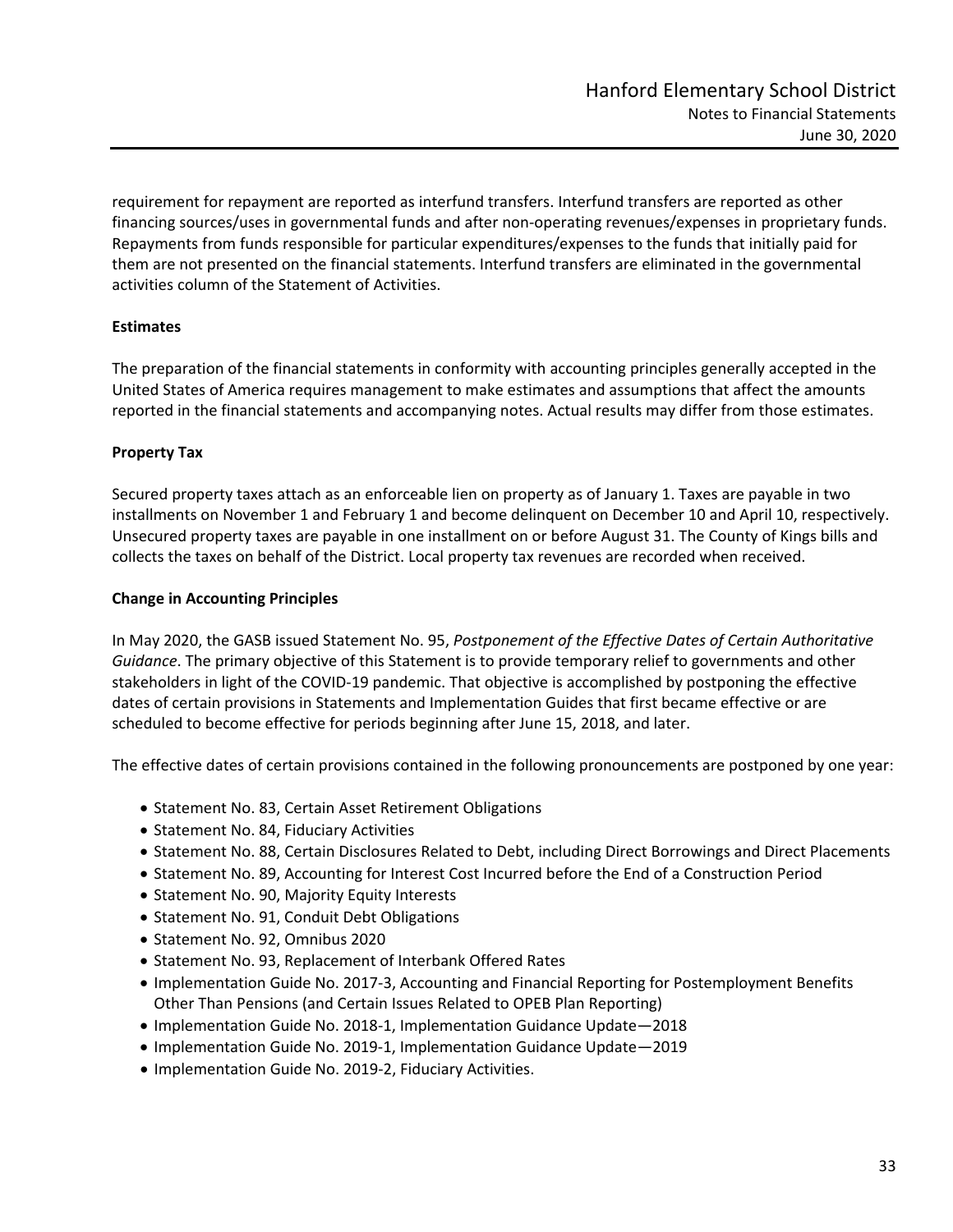The effective dates of the following pronouncements are postponed by 18 months:

- Statement No. 87, Leases
- Implementation Guide No. 2019-3, Leases.

The provisions of this Statement have been implemented as of June 30, 2020.

#### **New Accounting Pronouncements**

In January 2017, the GASB issued Statement No. 84, Fiduciary Activities. The objective of this Statement is to improve guidance regarding the identification of fiduciary activities for accounting and financial reporting purposes and how those activities should be reported.

This Statement establishes criteria for identifying fiduciary activities of all State and local governments. The focus of the criteria generally is on (1) whether a government is controlling the assets of the fiduciary activity and (2) the beneficiaries with whom a fiduciary relationship exists. Separate criteria are included to identify fiduciary component units and postemployment benefit arrangements that are fiduciary activities.

As a result of the implementation of GASB Statement No. 95, the requirements of this Statement are effective for the reporting periods beginning after December 15, 2019. Early implementation is encouraged. The effects of this change on the District's financial statements have not yet been determined.

In June 2017, the GASB issued Statement No. 87, Leases. The objective of this Statement is to better meet the information needs of financial statement users by improving accounting and financial reporting for leases by governments. This Statement increases the usefulness of governments' financial statements by requiring recognition of certain lease assets and liabilities for leases that previously were classified as operating leases and recognized as inflows of resources or outflows of resources based on the payment provisions of the contract. It establishes a single model for lease accounting based on the foundational principle that leases are financings of the right to use an underlying asset. Under this Statement, a lessee is required to recognize a lease liability and an intangible right‐to‐use lease asset, and a lessor is required to recognize a lease receivable and a deferred inflow of resources, thereby enhancing the relevance and consistency of information about governments' leasing activities.

As a result of the implementation of GASB Statement No. 95, the requirements of this Statement are effective for the reporting periods beginning after June 15, 2021. Early implementation is encouraged. The effects of this change on the District's financial statements have not yet been determined.

In June 2018, the GASB issued Statement No. 89, Accounting for Interest Cost Incurred Before the End of a Construction Period. The objectives of this Statement are (1) to enhance the relevance and comparability of information about capital assets and the cost of borrowing for a reporting period and (2) to simplify accounting for interest cost incurred before the end of a construction period.

This Statement establishes accounting requirements for interest cost incurred before the end of a construction period. Such interest cost includes all interest that previously was accounted for in accordance with the requirements of paragraphs 5–22 of Statement No. 62, Codification of Accounting and Financial Reporting Guidance Contained in Pre‐November 30, 1989 FASB and AICPA Pronouncements, which are superseded by this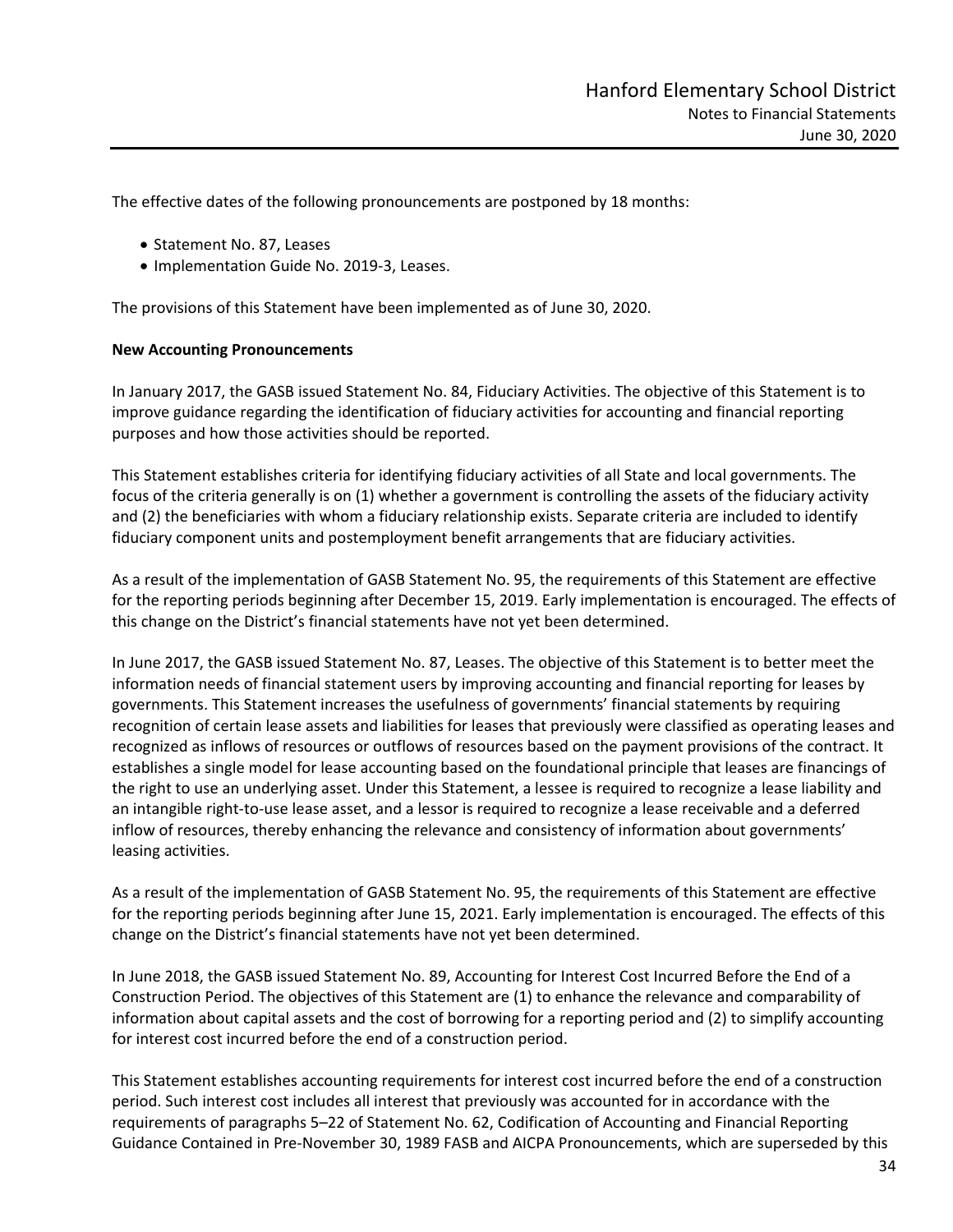Statement. This Statement requires that interest cost incurred before the end of a construction period be recognized as an expense in the period in which the cost is incurred for financial statements prepared using the economic resources measurement focus. As a result, interest cost incurred before the end of a construction period will not be included in the historical cost of a capital asset reported in a business‐type activity or enterprise fund.

This Statement also reiterates that in financial statements prepared using the current financial resources measurement focus, interest cost incurred before the end of a construction period should be recognized as an expenditure on a basis consistent with governmental fund accounting principles.

As a result of the implementation of GASB Statement No. 95, the requirements of this Statement are effective for reporting periods beginning after December 15, 2020. Earlier application is encouraged. The requirements of this Statement should be applied prospectively. The effects of this change on the District's financial statements have not yet been determined.

In August 2018, the GASB issued Statement 90, Majority Equity Interests – An Amendment of GASB Statements No. 14 and No. 60. The primary objectives of this Statement are to improve the consistency and comparability of reporting a government's majority equity interest in a legally separate organization and to improve the relevance of financial statement information for certain component units. It defines a majority equity interest and specifies that a majority equity interest in a legally separate organization should be reported as an investment if a government's holding of the equity interest meets the definition of an investment. A majority equity interest that meets the definition of an investment should be measured using the equity method, unless it is held by a special‐purpose government engaged only in fiduciary activities, a fiduciary fund, or an endowment (including permanent and term endowments) or permanent fund. Those governments and funds should measure the majority equity interest at fair value.

For all other holdings of a majority equity interest in a legally separate organization, a government should report the legally separate organization as a component unit, and the government or fund that holds the equity interest should report an asset related to the majority equity interest using the equity method. This Statement establishes that ownership of a majority equity interest in a legally separate organization results in the government being financially accountable for the legally separate organization and, therefore, the government should report that organization as a component unit.

This Statement also requires that a component unit in which a government has a 100 percent equity interest account for its assets, deferred outflows of resources, liabilities, and deferred inflows of resources at acquisition value at the date the government acquired a 100 percent equity interest in the component unit. Transactions presented in flows statements of the component unit in that circumstance should include only transactions that occurred subsequent to the acquisition.

As a result of the implementation of GASB Statement No. 95, the requirements of this Statement are effective for reporting periods beginning after December 15, 2019. Earlier application is encouraged. The requirements of this Statement should be applied prospectively. The effects of this change on the District's financial statements have not yet been determined.

In May 2019, the GASB issued Statement No. 91, Conduit Debt Obligations. The primary objectives of this Statement are to provide a single method of reporting conduit debt obligations by issuers and eliminate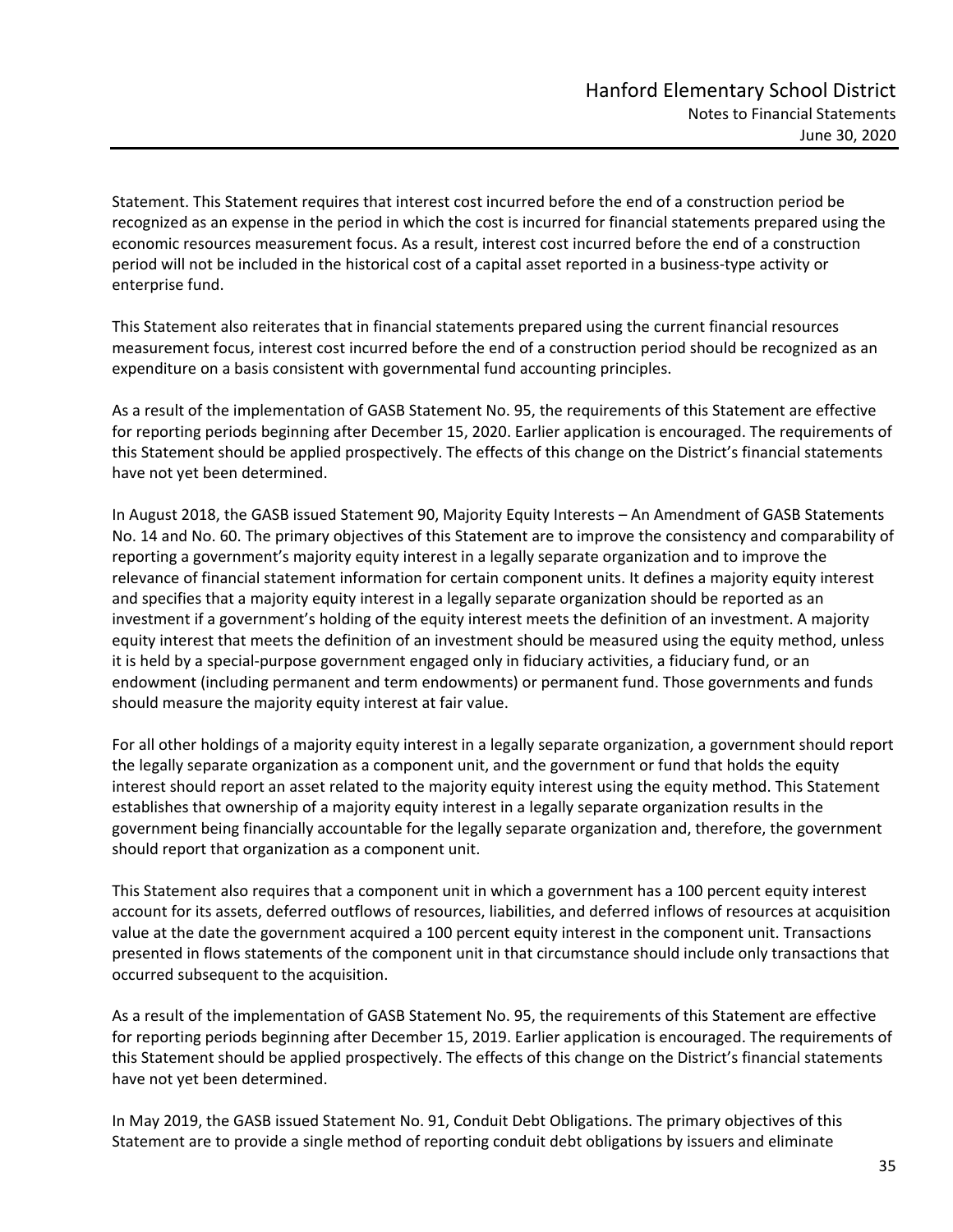diversity in practice associated with (1) commitments extended by issuers, (2) arrangements associated with conduit debt obligations, and (3) related note disclosures. This Statement achieves those objectives by clarifying the existing definition of a conduit debt obligation; establishing that a conduit debt obligation is not a liability of the issuer; establishing standards for accounting and financial reporting of additional commitments and voluntary commitments extended by issuers and arrangements associated with conduit debt obligations; and improving required note disclosures.

A conduit debt obligation is defined as a debt instrument having all of the following characteristics:

- There are at least three parties involved: (1) an issuer, (2) a third‐party obligor, and (3) a debt holder or a debt trustee.
- The issuer and the third-party obligor are not within the same financial reporting entity.
- The debt obligation is not a parity bond of the issuer, nor is it cross‐collateralized with other debt of the issuer.
- The third-party obligor or its agent, not the issuer, ultimately receives the proceeds from the debt issuance.
- The third-party obligor, not the issuer, is primarily obligated for the payment of all amounts associated with the debt obligation (debt service payments).

All conduit debt obligations involve the issuer making a limited commitment. Some issuers extend additional commitments or voluntary commitments to support debt service in the event the third party is, or will be, unable to do so.

An issuer should not recognize a conduit debt obligation as a liability. However, an issuer should recognize a liability associated with an additional commitment or a voluntary commitment to support debt service if certain recognition criteria are met. As long as a conduit debt obligation is outstanding, an issuer that has made an additional commitment should evaluate at least annually whether those criteria are met. An issuer that has made only a limited commitment should evaluate whether those criteria are met when an event occurs that causes the issuer to reevaluate its willingness or ability to support the obligor's debt service through a voluntary commitment.

This Statement also addresses arrangements—often characterized as leases—that are associated with conduit debt obligations. In those arrangements, capital assets are constructed or acquired with the proceeds of a conduit debt obligation and used by third‐party obligors in the course of their activities. Payments from third‐ party obligors are intended to cover and coincide with debt service payments. During those arrangements, issuers retain the titles to the capital assets. Those titles may or may not pass to the obligors at the end of the arrangements.

Issuers should not report those arrangements as leases, nor should they recognize a liability for the related conduit debt obligations or a receivable for the payments related to those arrangements. In addition, the following provisions apply:

■ If the title passes to the third-party obligor at the end of the arrangement, an issuer should not recognize a capital asset.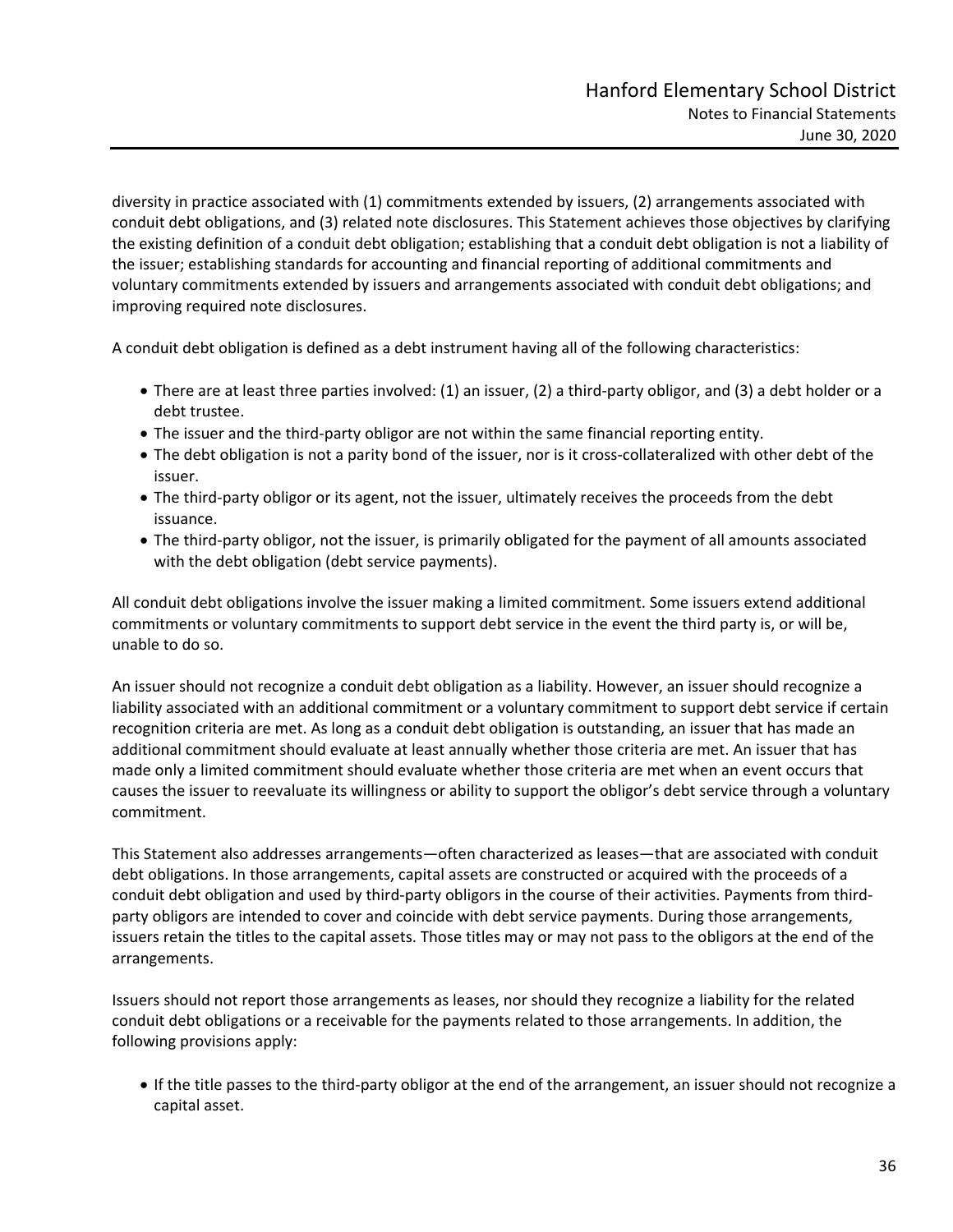- If the title does not pass to the third-party obligor and the third party has exclusive use of the entire capital asset during the arrangement, the issuer should not recognize a capital asset until the arrangement ends.
- If the title does not pass to the third-party obligor and the third party has exclusive use of only portions of the capital asset during the arrangement, the issuer, at the inception of the arrangement, should recognize the entire capital asset and a deferred inflow of resources. The deferred inflow of resources should be reduced, and an inflow recognized, in a systematic and rational manner over the term of the arrangement.

This Statement requires issuers to disclose general information about their conduit debt obligations, organized by type of commitment, including the aggregate outstanding principal amount of the issuers' conduit debt obligations and a description of each type of commitment. Issuers that recognize liabilities related to supporting the debt service of conduit debt obligations also should disclose information about the amount recognized and how the liabilities changed during the reporting period.

As a result of the implementation of GASB Statement No. 95, the requirements of this Statement are effective for the reporting periods beginning after December 15, 2021. Early implementation is encouraged. The effects of this change on the District's financial statements have not yet been determined.

In January 2020, the GASB issued Statement No. 92, Omnibus 2020. The objectives of this statement are to enhance comparability in accounting and financial reporting and to improve the consistency of authoritative literature by addressing practice issues that have been identified during implementation and application of certain GASB Statements. This Statement addresses a variety of topics and includes specific provisions about the following:

- The effective date of Statement No. 87, Leases, and Implementation Guide No. 2019‐3, Leases, for interim financial reporting
- Reporting of intra-entity transfers of assets between a primary government employer and a component unit defined benefit pension plan or defined benefit other postemployment benefit (OPEB) plan
- The applicability of Statement No. 73, Accounting and Financial Reporting for Pensions and Related Assets That Are Not within the Scope of GASB Statement No. 68, and Amendments to Certain Provisions of GASB Statement 67 and 68, as amended, and No.74, Financial Reporting for Postemployment Benefit Plans Other Than Pension Plans, as amended, to reporting assets accumulated for postemployment benefits
- The applicability of certain requirements of Statement No. 84, Fiduciary Activities, to postemployment benefit arrangements
- Measurement of liabilities (and assets, if any) related to asset retirement obligations (AROs) in a government acquisition
- Reporting by public entity risk pools for amounts that are recoverable from reinsurers or excess insurers
- Reference to nonrecurring fair value measurements of assets or liabilities in authoritative literature
- Terminology used to refer to derivative instruments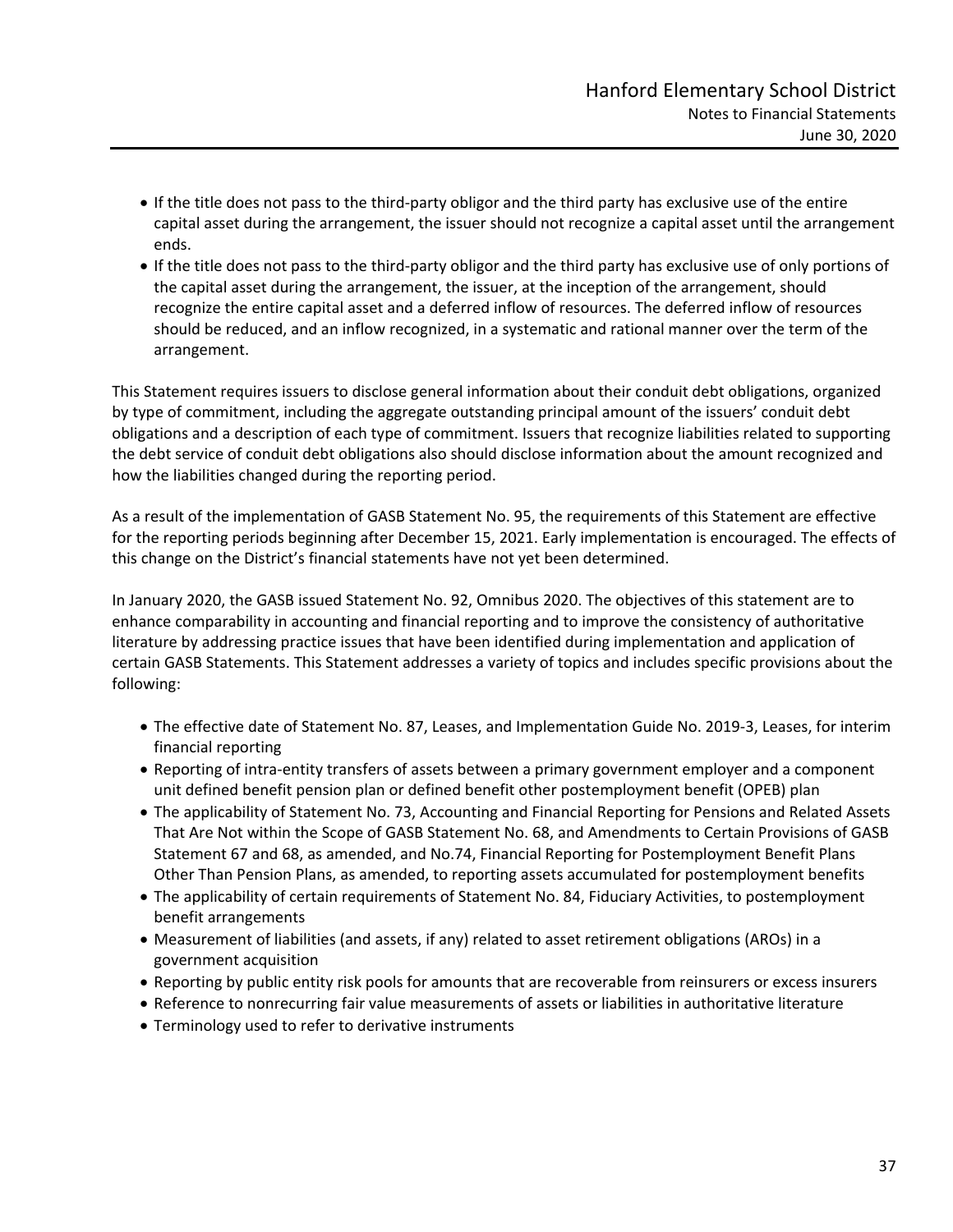As a result of the implementation of GASB Statement No. 95, the requirements of this Statement are effective as follows:

- The requirements related to the effective date of Statement 87 and Implementation Guide 2019‐3, reinsurance recoveries, and terminology used to refer to derivative instruments are effective upon issuance.
- The requirements related to intra‐entity transfers of assets and those related to the applicability of Statements 73 and 74 are effective for fiscal years beginning after June 15, 2021.
- The requirements related to application of Statement 84 to postemployment benefit arrangements and those related to nonrecurring fair value measurements of assets or liabilities are effective for reporting periods beginning after June 15, 2021.
- The requirements related to the measurement of liabilities (and assets, if any) associated with AROs in a government acquisition are effective for government acquisitions occurring in reporting periods beginning after June 15, 2021.

Early implementation is encouraged. The effects of this change on the District's financial statements have not yet been determined.

In March 2020, the GASB issued Statement No. 93, Replacement of Interbank Offered Rates. The objective of this Statement is to address those and other accounting and financial reporting implications that result from the replacement of an IBOR (Interbank Offered Rate). This Statement achieves that objective by:

- Providing exceptions for certain hedging derivative instruments to the hedge accounting termination provisions when an IBOR is replaced as the reference rate of the hedging derivative instrument's variable payment
- Clarifying the hedge accounting termination provisions when a hedged item is amended to replace the reference rate
- Clarifying that the uncertainty related to the continued availability of IBORs does not, by itself, affect the assessment of whether the occurrence of a hedged expected transaction is probable
- Removing LIBOR as an appropriate benchmark interest rate for the qualitative evaluation of the effectiveness of an interest rate swap
- Identifying a Secured Overnight Financing Rate and the Effective Federal Funds Rate as appropriate benchmark interest rates for the qualitative evaluation of the effectiveness of an interest rate swap
- Clarifying the definition of reference rate, as it is used in Statement 53, as amended
- Providing an exception to the lease modifications guidance in Statement 87, as amended, for certain lease contracts that are amended solely to replace an IBOR as the rate upon which variable payments depend.

As a result of the implementation of GASB Statement No. 95, the removal of LIBOR as an appropriate benchmark interest rate (paragraph 11b) is effective for reporting periods ending after December 31, 2021. Paragraph 13 and 14 related to lease modifications is effective for reporting periods beginning after June 15, 2021. All other requirements of this Statement are effective for reporting periods beginning after June 15, 2020. Early implementation is encouraged. The effects of this change on the District's financial statements have not yet been determined.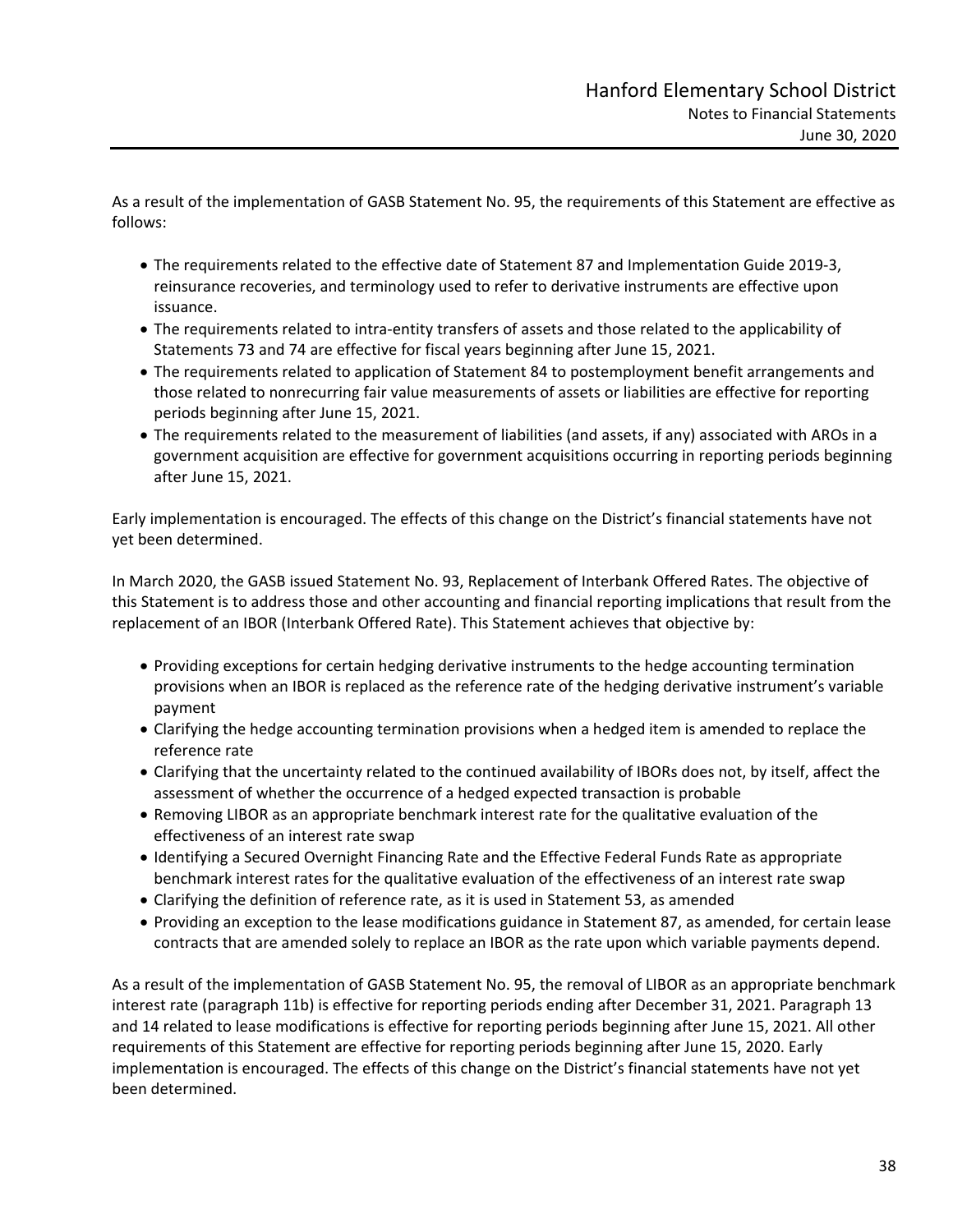In March 2020, the GASB issued Statement No. 94, Public‐Private and Public‐Public Partnerships and Availability Payment Arrangements. The primary objective of this Statement is to improve financial reporting by addressing issues related to public‐private and public‐public partnership arrangements (PPPs). As used in this Statement, a PPP is an arrangement in which a government (the transferor) contracts with an operator (a governmental or nongovernmental entity) to provide public services by conveying control of the right to operate or use a nonfinancial asset, such as infrastructure or other capital asset (the underlying PPP asset), for a period of time in an exchange or exchange‐like transaction. Some PPPs meet the definition of a service concession arrangement (SCA), which the Board defines in this Statement as a PPP in which (1) the operator collects and is compensated by fees from third parties; (2) the transferor determines or has the ability to modify or approve which services the operator is required to provide, to whom the operator is required to provide the services, and the prices or rates that can be charged for the services; and (3) the transferor is entitled to significant residual interest in the service utility of the underlying PPP asset at the end of the arrangement.

This Statement also provides guidance for accounting and financial reporting for availability payment arrangements (APAs). As defined in this Statement, an APA is an arrangement in which a government compensates an operator for services that may include designing, constructing, financing, maintaining, or operating an underlying nonfinancial asset for a period of time in an exchange or exchange‐like transaction.

The requirements of this Statement are effective for fiscal years beginning after June 15, 2022, and all reporting periods thereafter. Earlier application is encouraged. The effects of this change on the District's financial statements have not yet been determined.

In May 2020, the GASB issued Statement No. 96, Subscription‐Based Information Technology Arrangements. This Statement provides guidance on the accounting and financial reporting for subscription‐based information technology arrangements (SBITAs) for government end users (governments). This Statement (1) defines a SBITA; (2) establishes that a SBITA results in a right‐to‐use subscription asset—an intangible asset—and a corresponding subscription liability; (3) provides the capitalization criteria for outlays other than subscription payments, including implementation costs of a SBITA; and (4) requires note disclosures regarding a SBITA. To the extent relevant, the standards for SBITAs are based on the standards established in Statement No. 87, Leases, as amended.

A SBITA is defined as a contract that conveys control of the right to use another party's (a SBITA vendor's) information technology (IT) software, alone or in combination with tangible capital assets (the underlying IT assets), as specified in the contract for a period of time in an exchange or exchange‐like transaction.

The requirements of this Statement are effective for fiscal years beginning after June 15, 2022, and all reporting periods thereafter. Earlier application is encouraged. The effects of this change on the District's financial statements have not yet been determined.

In June 2020, the GASB issued Statement No. 97, Certain Component Unit Criteria, and Accounting and Financial Reporting for Internal Revenue Code Section 457 Deferred Compensation Plans—an amendment of GASB Statements No. 14 and No. 84, and a supersession of GASB Statement No. 32. The primary objectives of this Statement are to (1) increase consistency and comparability related to the reporting of fiduciary component units in circumstances in which a potential component unit does not have a governing board and the primary government performs the duties that a governing board typically would perform; (2) mitigate costs associated with the reporting of certain defined contribution pension plans, defined contribution other postemployment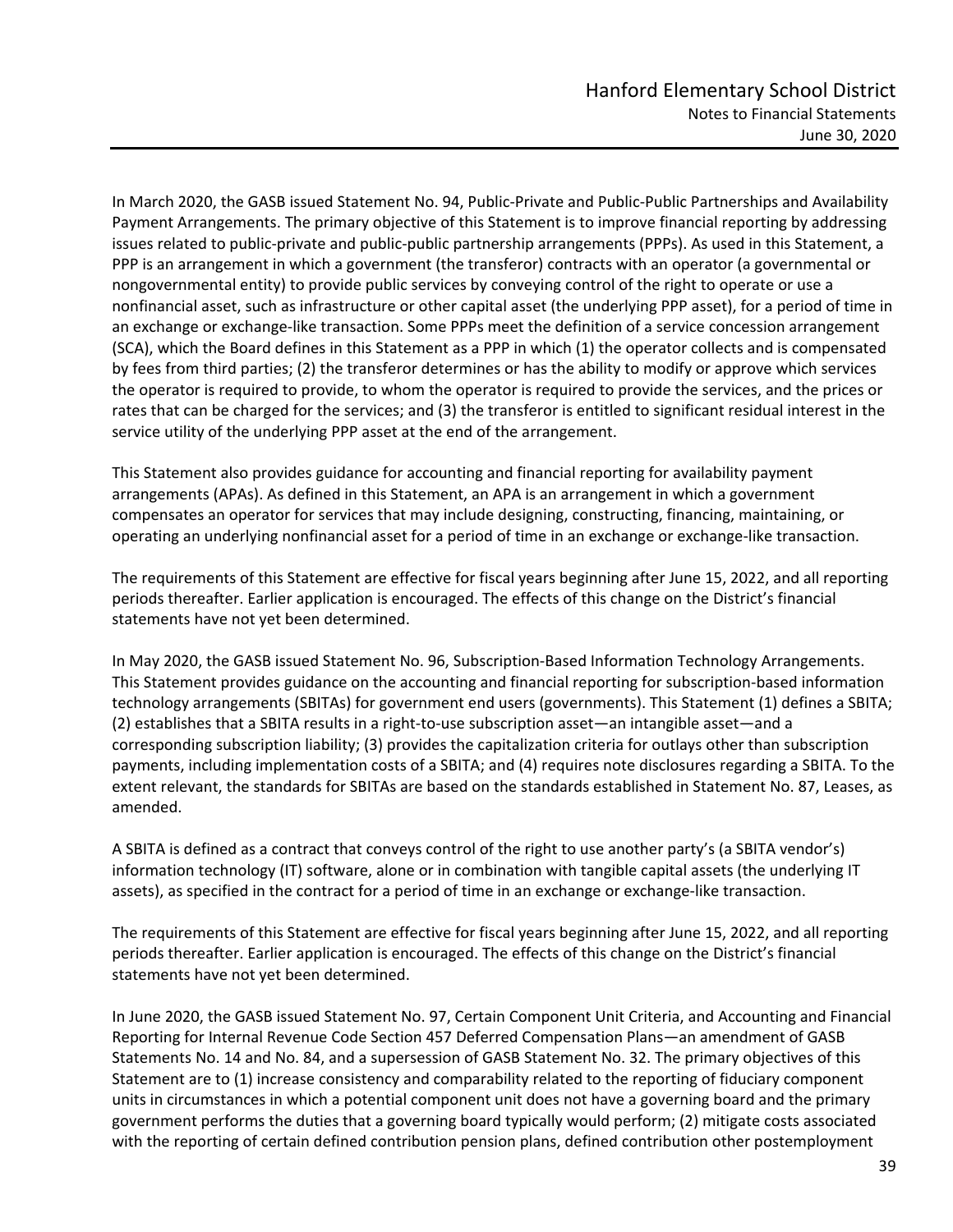benefit (OPEB) plans, and employee benefit plans other than pension plans or OPEB plans (other employee benefit plans) as fiduciary component units in fiduciary fund financial statements; and (3) enhance the relevance, consistency, and comparability of the accounting and financial reporting for Internal Revenue Code (IRC) Section 457 deferred compensation plans (Section 457 plans) that meet the definition of a pension plan and for benefits provided through those plans.

The requirements of this Statement that (1) exempt primary governments that perform the duties that a governing board typically performs from treating the absence of a governing board the same as the appointment of a voting majority of a governing board in determining whether they are financially accountable for defined contribution pension plans, defined contribution OPEB plans, or other employee benefit plans and (2) limit the applicability of the financial burden criterion in paragraph 7 of Statement 84 to defined benefit pension plans and defined benefit OPEB plans that are administered through trusts that meet the criteria in paragraph 3 of Statement 67 or paragraph 3 of Statement 74, respectively, are effective immediately.

The requirements of this Statement that are related to the accounting and financial reporting for Section 457 plans are effective for fiscal years beginning after June 15, 2021. For purposes of determining whether a primary government is financially accountable for a potential component unit, the requirements of this Statement that provide that for all other arrangements, the absence of a governing board be treated the same as the appointment of a voting majority of a governing board if the primary government performs the duties that a governing board typically would perform, are effective for reporting periods beginning after June 15, 2021. Earlier application of those requirements is encouraged and permitted by requirement as specified within this Statement.

The Board considered the effective dates for the requirements of this Statement in light of the COVID‐19 pandemic and in concert with Statement No. 95, Postponement of the Effective Dates of Certain Authoritative Guidance. The effects of this change on the District's financial statements have not yet been determined.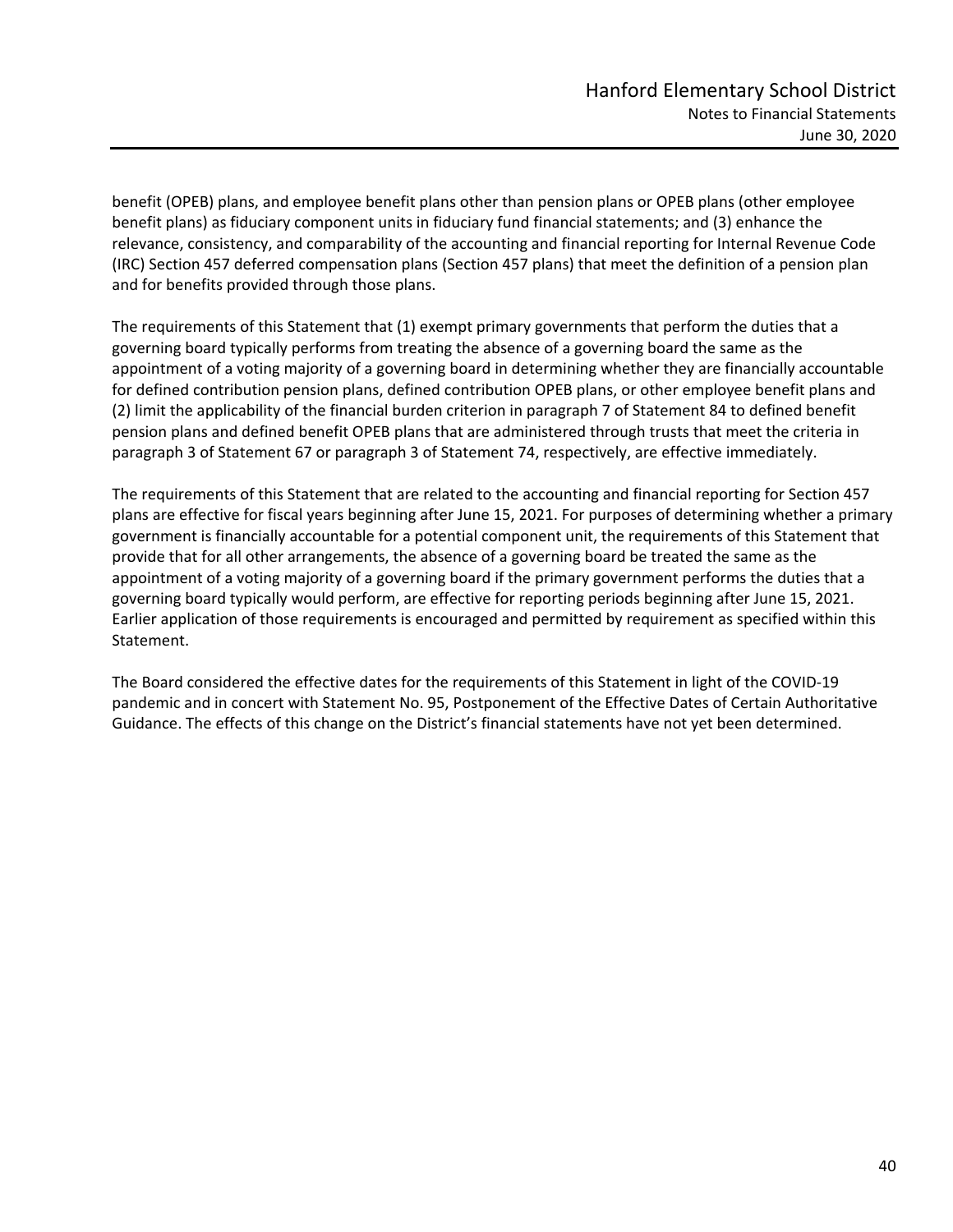## **Note 2 ‐ Deposits and Investments**

#### **Summary of Deposits and Investments**

Deposits and investments as of June 30, 2020, are classified in the accompanying financial statements as follows:

| Governmental funds                                                      | 26,636,218                          |
|-------------------------------------------------------------------------|-------------------------------------|
| Proprietary funds                                                       | 661,914                             |
| Fiduciary funds                                                         | 15,788                              |
| Total deposits and investments                                          | 27,313,920                          |
| Deposits and investments as of June 30, 2020, consist of the following: |                                     |
| Cash on hand and in banks<br>Cash in revolving<br>Investments           | \$<br>28,288<br>5,510<br>27,280,122 |
|                                                                         |                                     |

Total deposits and investments  $\angle$  27,313,920

#### **Policies and Practices**

The District is authorized under California *Government Code* to make direct investments in local agency bonds, notes, or warrants within the State; U.S. Treasury instruments; registered State warrants or treasury notes; securities of the U.S. Government, or its agencies; bankers acceptances; commercial paper; certificates of deposit placed with commercial banks and/or savings and loan companies; repurchase or reverse repurchase agreements; medium term corporate notes; shares of beneficial interest issued by diversified management companies, certificates of participation, obligations with first priority security; and collateralized mortgage obligations.

**Investment in County Treasury ‐** The District is considered to be an involuntary participant in an external investment pool as the District is required to deposit all receipts and collections of monies with their County Treasurer (*Education Code* Section 41001). The fair value of the District's investment in the pool is reported in the accounting financial statements at amounts based upon the District's pro-rata share of the fair value provided by the County Treasurer for the entire portfolio (in relation to the amortized cost of that portfolio). The balance available for withdrawal is based on the accounting records maintained by the County Treasurer, which is recorded on the amortized cost basis.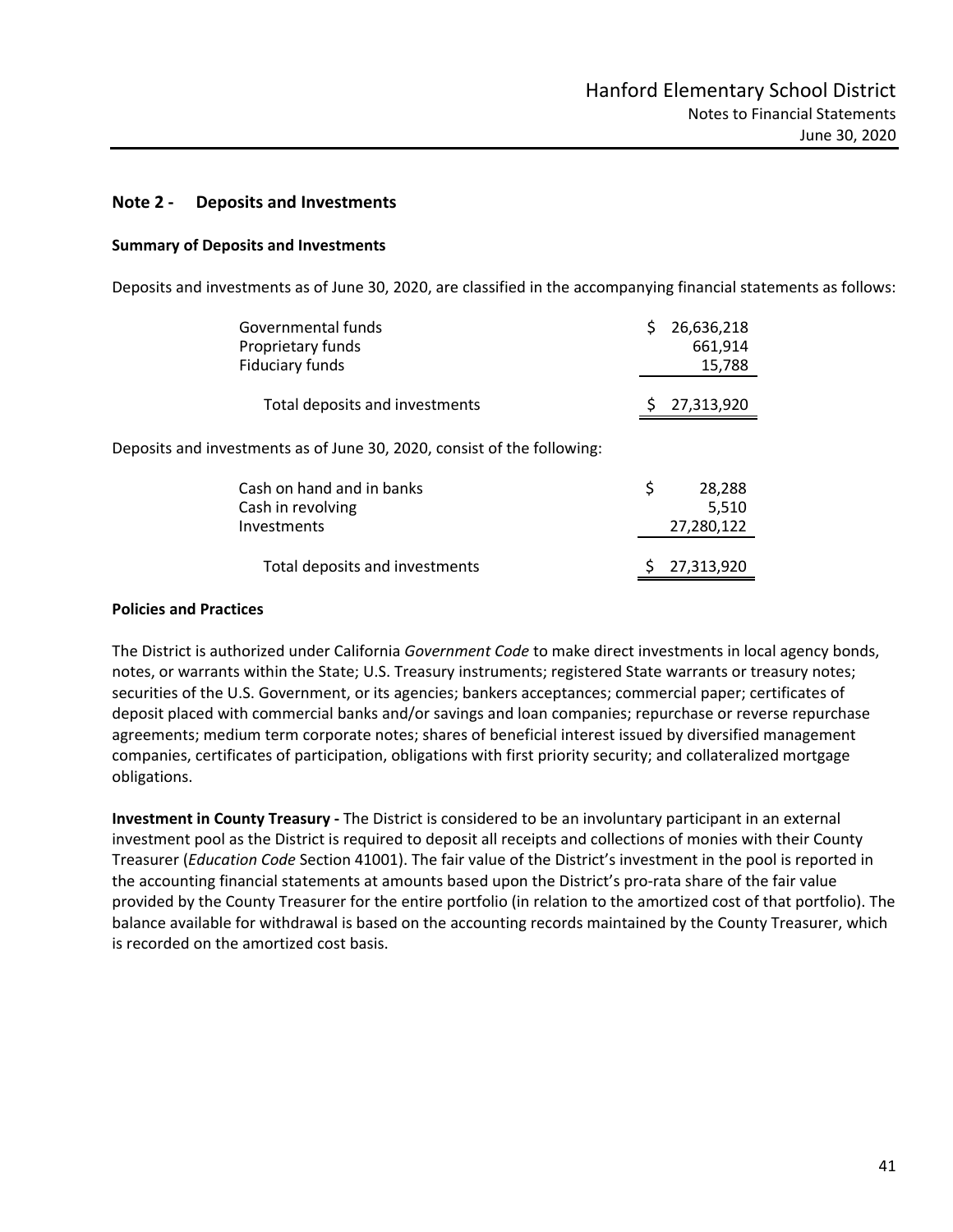### **General Authorizations**

Limitations as they relate to interest rate risk are indicated in the schedules below:

| Authorized<br><b>Investment Type</b>      | Maximum<br>Remaining<br>Maturity | Maximum<br>Percentage<br>of Portfolio | Maximum<br>Investment<br>in One Issuer |
|-------------------------------------------|----------------------------------|---------------------------------------|----------------------------------------|
| Local Agency Bonds, Notes, Warrants       | 5 years                          | None                                  | None                                   |
| Registered State Bonds, Notes, Warrants   | 5 years                          | None                                  | <b>None</b>                            |
| U.S. Treasury Obligations                 | 5 years                          | None                                  | None                                   |
| <b>U.S. Agency Securities</b>             | 5 years                          | None                                  | None                                   |
| <b>Banker's Acceptance</b>                | 180 days                         | 40%                                   | 30%                                    |
| <b>Commercial Paper</b>                   | 270 days                         | 25%                                   | 10%                                    |
| <b>Negotiable Certificates of Deposit</b> | 5 years                          | 30%                                   | None                                   |
| <b>Repurchase Agreements</b>              | 1 year                           | None                                  | None                                   |
| Reverse Repurchase Agreements             | 92 days                          | 20% of base                           | None                                   |
| Medium-Term Corporate Notes               | 5 years                          | 30%                                   | None                                   |
| <b>Mutual Funds</b>                       | N/A                              | 20%                                   | 10%                                    |
| Money Market Mutual Funds                 | N/A                              | 20%                                   | 10%                                    |
| Mortgage Pass-Through Securities          | 5 years                          | 20%                                   | None                                   |
| <b>County Pooled Investment Funds</b>     | N/A                              | None                                  | None                                   |
| Local Agency Investment Fund (LAIF)       | N/A                              | None                                  | None                                   |
| Joint Powers Authority Pools              | N/A                              | None                                  | None                                   |

#### **Interest Rate Risk**

Interest rate risk is the risk that changes in market interest rates will adversely affect the fair value of an investment. Generally, the longer the maturity of an investment, the greater the sensitivity of its fair value to changes in market interest rates. The District does not have a formal investment policy that limits investment maturities as a means of managing its exposure to fair value losses arising from increasing interest rates. The District manages its exposure to interest rate risk by investing in the County Pool which purchases a combination of shorter term and longer term investments and which also times cash flows from maturities so that a portion of the portfolio is maturing or coming close to maturity evenly over time as necessary to provide the cash flow and liquidity needed for operations.

### **Segmented Time Distribution**

Information about the sensitivity of the fair values of the District's investments to market interest rate fluctuations is provided by the following schedule that shows the distribution of the District's investments by maturity:

| Investment Type | Reported   | 12 Months                | $13 - 24$  | $25 - 60$     | More Than |  |
|-----------------|------------|--------------------------|------------|---------------|-----------|--|
|                 | Amount     | or Less                  | Months     | <b>Months</b> | 60 Months |  |
| County Pool     | 27,280,122 | $\overline{\phantom{a}}$ | 27,280,122 | -             |           |  |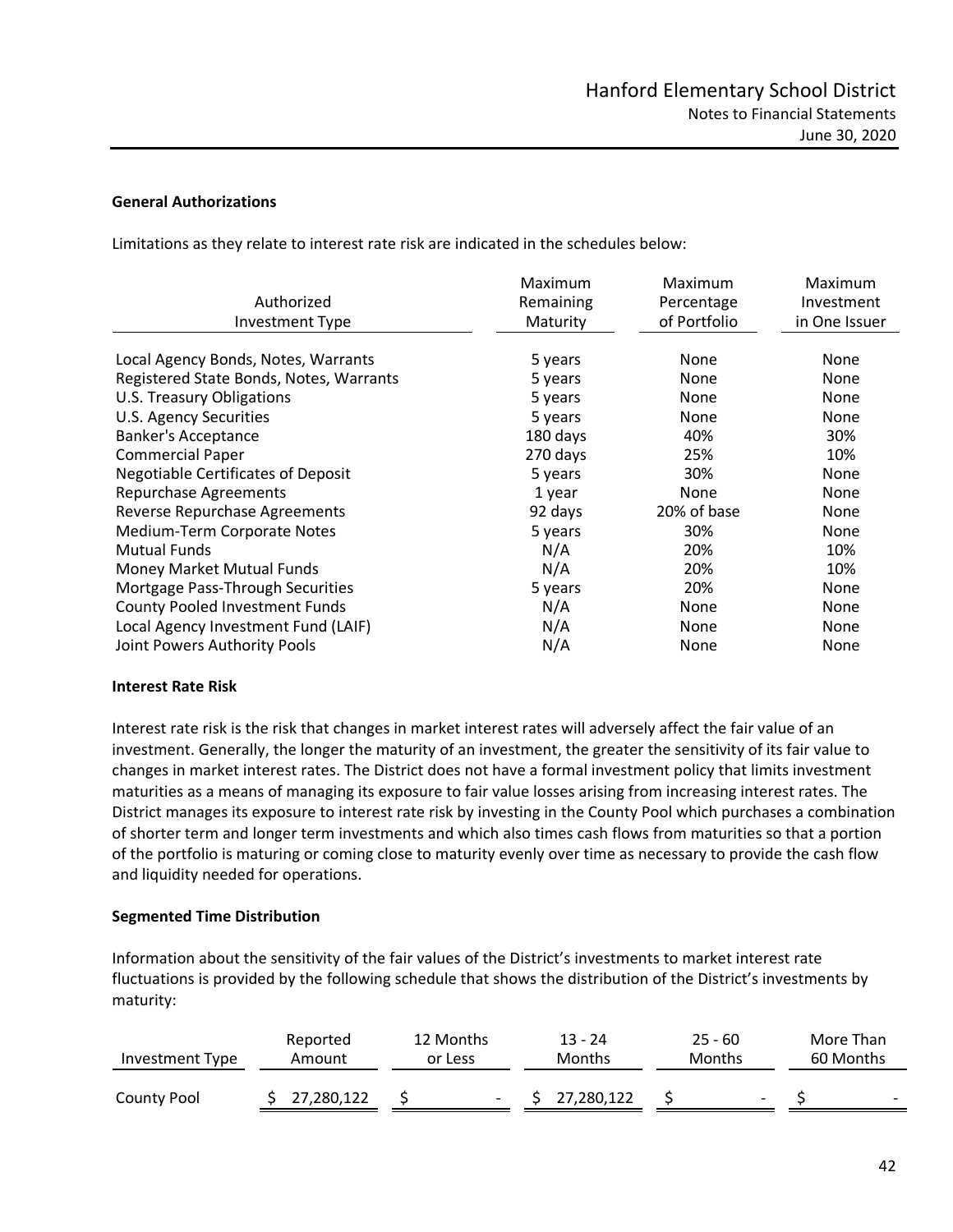## **Note 3 ‐ Receivables**

Receivables at June 30, 2020, consist of intergovernmental grants, entitlements, and local sources. All receivables are considered collectible in full.

|                                              |  | General<br>Fund | Non-Major<br>Governmental<br><b>Funds</b> | Total     | Proprietary<br>Funds |  |
|----------------------------------------------|--|-----------------|-------------------------------------------|-----------|----------------------|--|
| <b>Federal Government</b><br>Categorical aid |  | 299,424         | 375,185                                   | 674.609   | \$                   |  |
| <b>State Government</b>                      |  |                 |                                           |           |                      |  |
| Grants and entitlements                      |  | 7,956,000       | 109,860                                   | 8,065,860 |                      |  |
| Local sources                                |  |                 | 14,583                                    | 14,583    | 270                  |  |
| Total                                        |  | 8,255,424       | 499,628                                   | 8,755,052 | 270                  |  |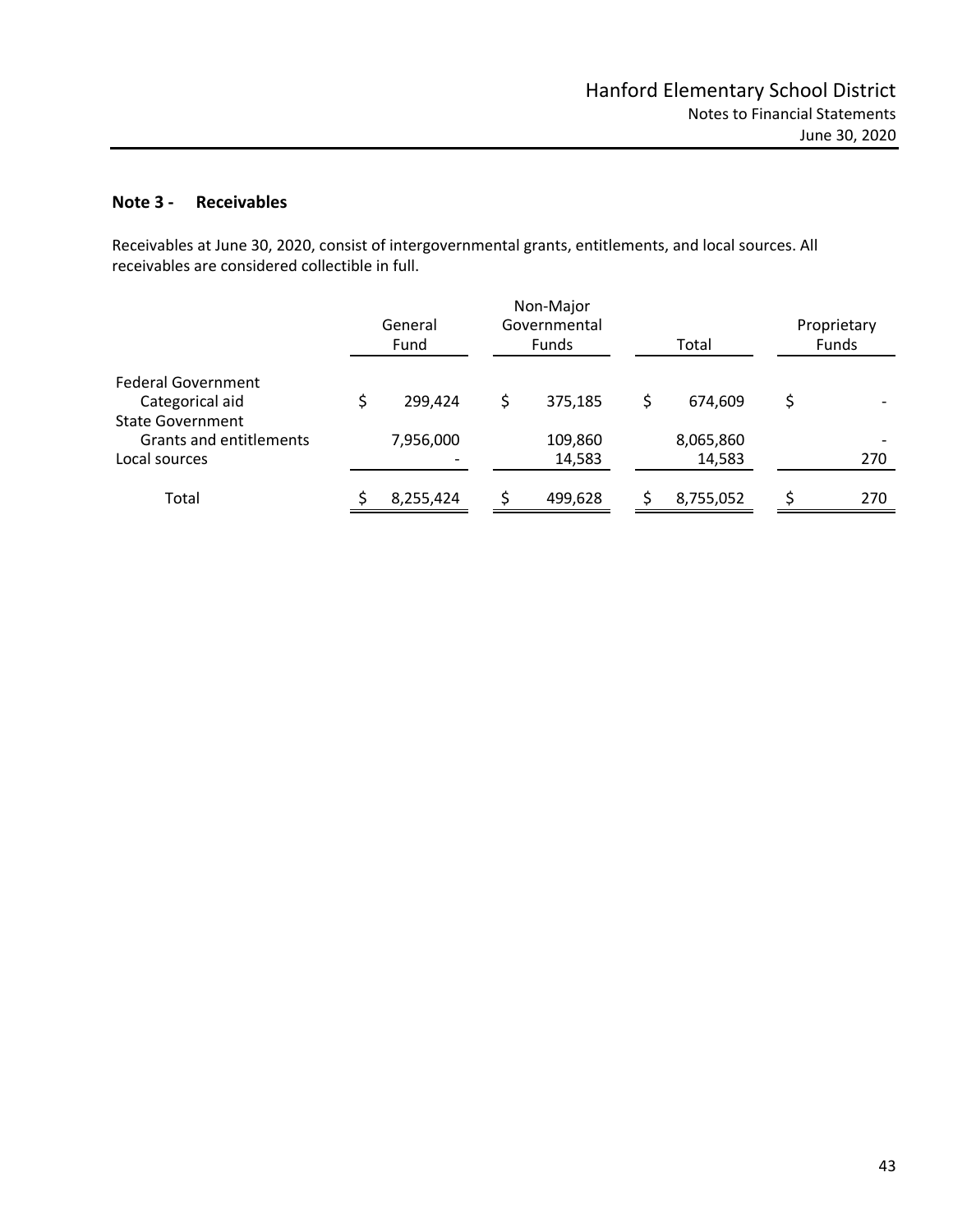# **Note 4 ‐ Capital Assets**

Capital asset activity for the fiscal year ended June 30, 2020, are as follows:

|                                      | <b>Balance</b><br>July 1, 2019 | Additions     | Deductions       | <b>Balance</b><br>June 30, 2020 |
|--------------------------------------|--------------------------------|---------------|------------------|---------------------------------|
| <b>Governmental Activities</b>       |                                |               |                  |                                 |
| Capital assets not being depreciated |                                |               |                  |                                 |
| Land                                 | \$<br>3,016,579                | \$            | \$               | \$<br>3,016,579                 |
| Construction in progress             | 1,653,593                      | 4,497,744     | (572, 183)       | 5,579,154                       |
| Total capital assets                 |                                |               |                  |                                 |
| not being depreciated                | 4,670,172                      | 4,497,744     | (572, 183)       | 8,595,733                       |
| Capital assets being depreciated     |                                |               |                  |                                 |
| Land improvements                    | 7,218,794                      | 775,434       |                  | 7,994,228                       |
| <b>Buildings and improvements</b>    | 55,594,213                     | 3,235,389     |                  | 58,829,602                      |
| Furniture and equipment              | 7,107,292                      | 627,649       | (60, 444)        | 7,674,497                       |
|                                      |                                |               |                  |                                 |
| Total capital assets being           |                                |               |                  |                                 |
| depreciated                          | 69,920,299                     | 4,638,472     | (60, 444)        | 74,498,327                      |
| Total capital assets                 | 74,590,471                     | 9,136,216     | (632,627)        | 83,094,060                      |
| Accumulated depreciation             |                                |               |                  |                                 |
| Land improvements                    | (5, 247, 232)                  | (174, 218)    |                  | (5,421,450)                     |
| <b>Buildings and improvements</b>    | (19,899,626)                   | (1, 231, 055) |                  | (21, 130, 681)                  |
| Furniture and equipment              | (4,324,548)                    | (483, 446)    | 23,846           | (4, 784, 148)                   |
|                                      |                                |               |                  |                                 |
| <b>Total accumulated</b>             |                                |               |                  |                                 |
| depreciation                         | (29, 471, 406)                 | (1,888,719)   | 23,846           | (31, 336, 279)                  |
| Governmental activities              |                                |               |                  |                                 |
| capital assets, net                  | 45,119,065<br>Ş                | 7,247,497     | (608, 781)<br>\$ | 51,757,781<br>Ş                 |
|                                      |                                |               |                  |                                 |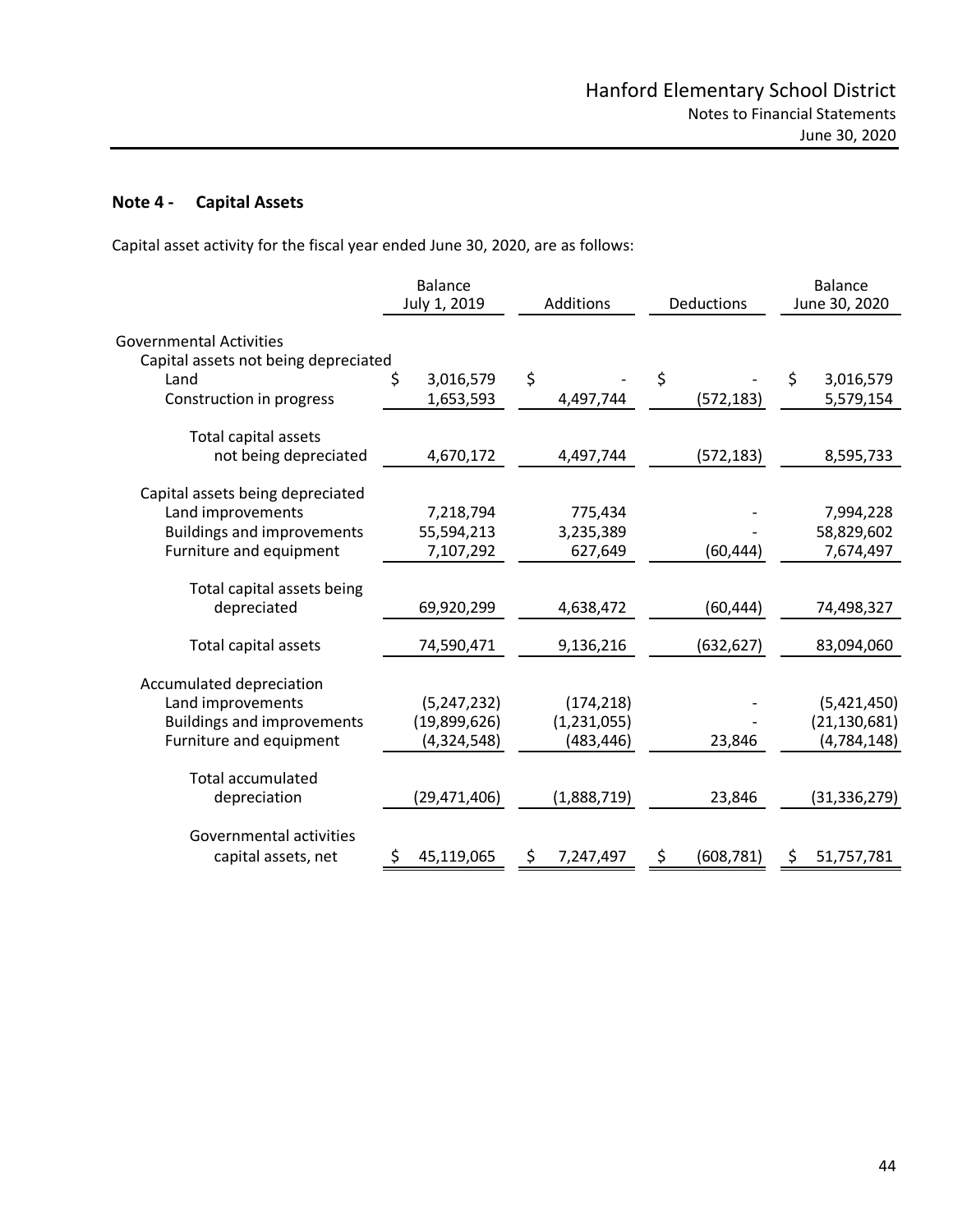Depreciation expense was charged to the following functions as follows:

| <b>Governmental Activities</b>                      |               |
|-----------------------------------------------------|---------------|
| <b>Instruction</b>                                  | \$<br>888,822 |
| Supervision of instruction                          | 66,133        |
| School site administration                          | 139,062       |
| Home-to-school transportation                       | 86,622        |
| Food services                                       | 136,280       |
| All other pupil services                            | 54,554        |
| Ancillary services                                  | 27.171        |
| All other administration                            | 183,286       |
| Plant services                                      | 306,789       |
|                                                     |               |
| Total depreciation expenses governmental activities | 1,888,719     |

## **Note 5 ‐ Interfund Transactions**

#### **Interfund Receivables/Payables (Due To/Due From)**

Interfund receivable and payable balances arise from interfund transactions and are recorded by all funds affected in the period in which transactions are executed. Interfund receivable and payable balances at June 30, 2020, between major and non‐major governmental funds are as follows:

| Funds                                                                                                   | Due from<br><b>Other Funds</b> | Due to<br><b>Other Funds</b> |                 |
|---------------------------------------------------------------------------------------------------------|--------------------------------|------------------------------|-----------------|
| Major Governmental Fund<br>General<br>Non-Major Governmental Funds                                      | \$                             | 12,313                       | \$<br>15,000    |
| <b>Charter Schools</b><br><b>Deferred Maintenance</b><br><b>Building</b>                                |                                | 15,000                       | 2,313<br>10,000 |
| Total                                                                                                   |                                | 27,313                       | 27,313          |
| The General Fund owes the Deferred Maintenance Non-Major Governmental Fund<br>for maintenance projects. |                                |                              | \$<br>15,000    |
| The Charter Schools Non-Major Governmental Fund owes the General Fund tax in lieu<br>funds.             |                                |                              | 2,313           |
| The Building Non-Major Governmental Fund owes the General Fund for building<br>projects.                |                                |                              | 10,000          |
| Total                                                                                                   |                                |                              | \$<br>27,313    |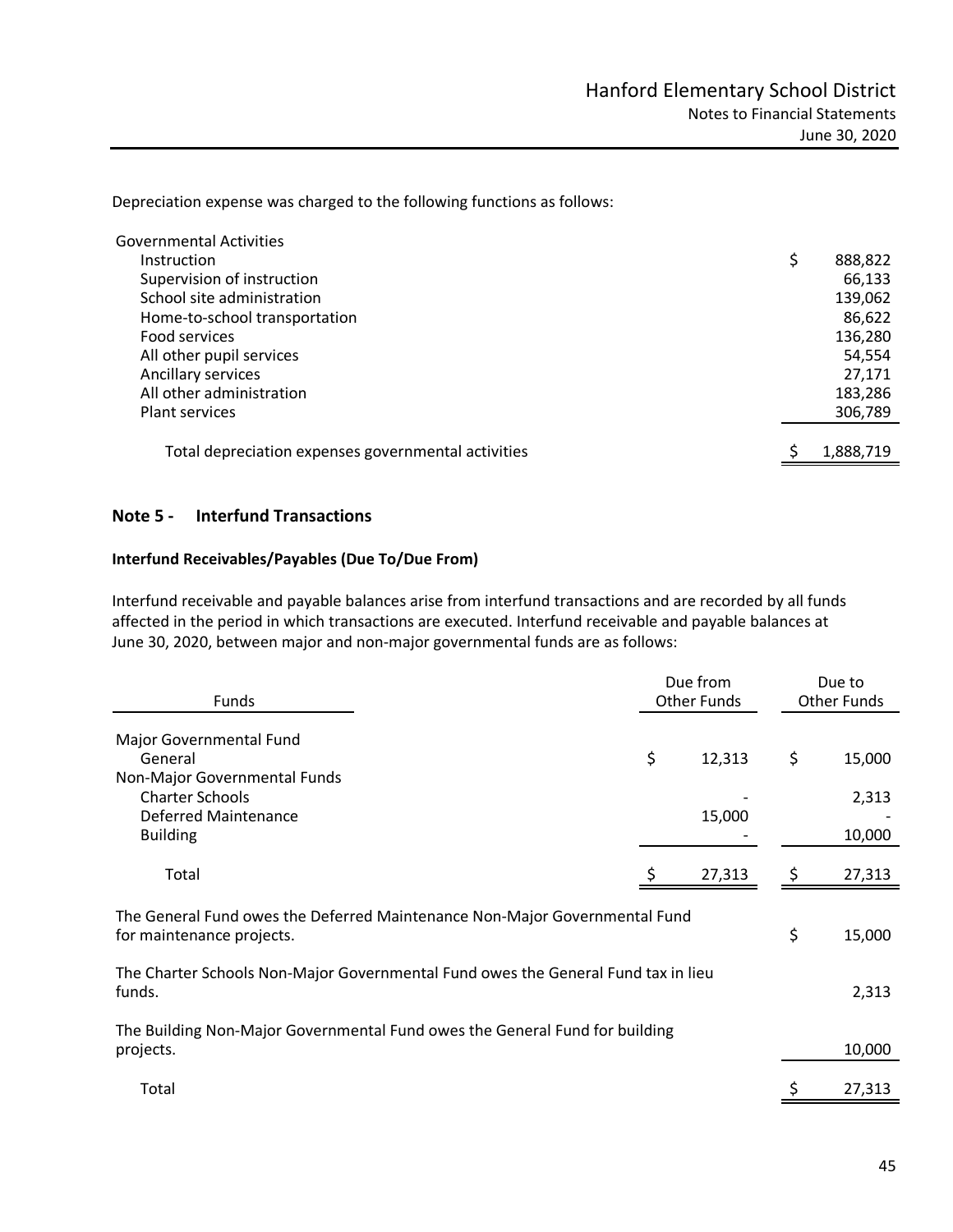### **Operating Transfers**

Interfund transfers are used to (1) move revenues from the fund that statute or budget requires to collect them to the fund that statute or budget requires to expend them, (2) move receipts restricted to debt service from the funds collecting the receipts to the debt service fund as debt service payments become due, and (3) use unrestricted revenues collected in the general fund to finance various programs accounted for in other funds in accordance with budgetary authorizations. Interfund transfers for the year ended June 30, 2020, consist of the following:

| The Building Non-Major Governmental Fund transferred to the County School<br>Facilities Fund for a potential state funded project.                                    | 5,416,846 |
|-----------------------------------------------------------------------------------------------------------------------------------------------------------------------|-----------|
| The Charter School Non-Major Governmental Fund transferred to the General Fund<br>funds that were due back to the fund.                                               | 199.179   |
| The Special Reserve Non-Major Governmental Fund for Capital Outlay Projects<br>transferred to the County School Facilities Fund for a potential state funded project. | 1,989,963 |
| Total                                                                                                                                                                 | 7,605,988 |

### **Note 6 ‐ Accounts Payable**

Accounts payable at June 30, 2020, consist of the following:

|                          | General<br>Fund | <b>County Schools</b><br>Facility<br>Fund | Non-Major<br>Governmental<br><b>Funds</b> | Total           |  |
|--------------------------|-----------------|-------------------------------------------|-------------------------------------------|-----------------|--|
| Vendor payables          | 1,691,438       | 572,110                                   | 183,679                                   | 2,447,227<br>S. |  |
| State LCFF apportionment | 72,025          | $\overline{\phantom{a}}$                  |                                           | 72,025          |  |
| Salaries and benefits    | 144,525         | -                                         |                                           | 144,525         |  |
| Deferred payroll         | 1,902,140       | $\overline{\phantom{0}}$                  |                                           | 1,902,140       |  |
| Total                    | 3,810,128       | 572,110                                   | 183,679                                   | 4,565,917       |  |

#### **Note 7 ‐ Unearned Revenue**

Unearned revenue at June 30, 2020, consists of the following:

|                              | General<br>Fund |         |
|------------------------------|-----------------|---------|
| Federal financial assistance |                 | 650,951 |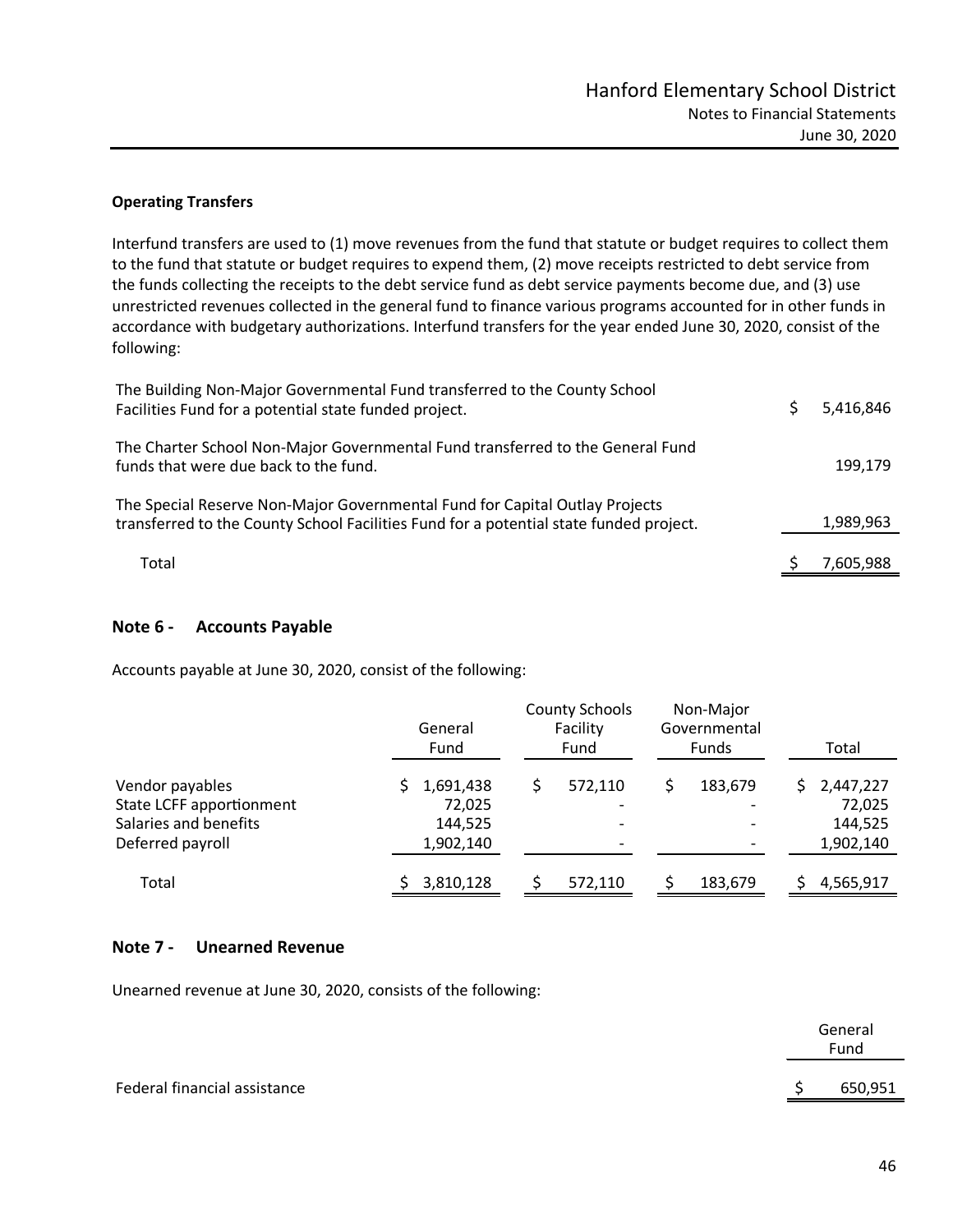## **Note 8 ‐ Long‐Term Liabilities Other than OPEB and Pensions**

#### **Summary**

The changes in the District's long-term liabilities other than OPEB and pensions during the year consisted of the following:

|                           | <b>Balance</b><br>July 1, 2019 | <b>Additions</b><br>Deductions |            | <b>Balance</b><br>June 30, 2020 | Due in<br>One Year |
|---------------------------|--------------------------------|--------------------------------|------------|---------------------------------|--------------------|
| Long-Term Liabilities     |                                |                                |            |                                 |                    |
| General obligation bonds  | \$18,340,000                   | \$                             | (575,000)  | \$17,765,000                    | \$1,145,000        |
| Unamortized debt premiums | 1,123,339                      |                                | (50, 958)  | 1,072,381                       |                    |
| Compensated absences      | 357,600                        | 103,094                        |            | 460,694                         |                    |
| Claims liability          | 69,989                         | 3,139                          |            | 73,128                          |                    |
|                           |                                |                                |            |                                 |                    |
| Total                     | \$19,890,928                   | \$106,233                      | (625, 958) | \$19,371,203                    | \$1,145,000        |

Payments on the general obligation bonds are made by the Bond Interest and Redemption Fund with local revenues. The premium will be amortized over the life of the related debt. The compensated absences will be paid by the fund for which the employee worked.

#### **Bonded Debt**

The outstanding general obligation bonded debt is as follows:

| Fiscal<br>Year<br><b>Issued</b> | Final<br>Maturity<br>Date  | Interest<br>Rate                             | Original<br>Issue |                                     | <b>Bonds</b><br>Outstanding<br>July 1, 2019 |                                     | Redeemed |                        | <b>Bonds</b><br>Outstanding<br>June 30, 2020 |                                     |
|---------------------------------|----------------------------|----------------------------------------------|-------------------|-------------------------------------|---------------------------------------------|-------------------------------------|----------|------------------------|----------------------------------------------|-------------------------------------|
| 2010<br>2017<br>2019            | 9/2024<br>8/2047<br>8/2049 | $2.0 - 5.0%$<br>$2.0 - 5.0%$<br>1.875-5.250% | S.                | 5,740,000<br>8,800,000<br>7,600,000 |                                             | 2.540.000<br>8,200,000<br>7,600,000 | \$       | (460,000)<br>(115,000) |                                              | 2,080,000<br>8,085,000<br>7,600,000 |
| Total                           |                            |                                              |                   |                                     |                                             | 18,340,000                          | Ś        | (575,000)              |                                              | 17,765,000                          |

### **Debt Service Requirements to Maturity**

#### 2010 General Obligation Bonds

On December 9, 2010, the District issued general obligation refunding bonds in the amount of \$5,740,000 for the purpose of refunding the outstanding 1998 General Obligation Bonds of the District originally issued to fund improvements to real property for school purposes. The bond interest rates range from 2.0 percent to 5.0 percent. Interest on the Bonds is payable semiannually each March 1 and September 1, commencing on March 1, 2011.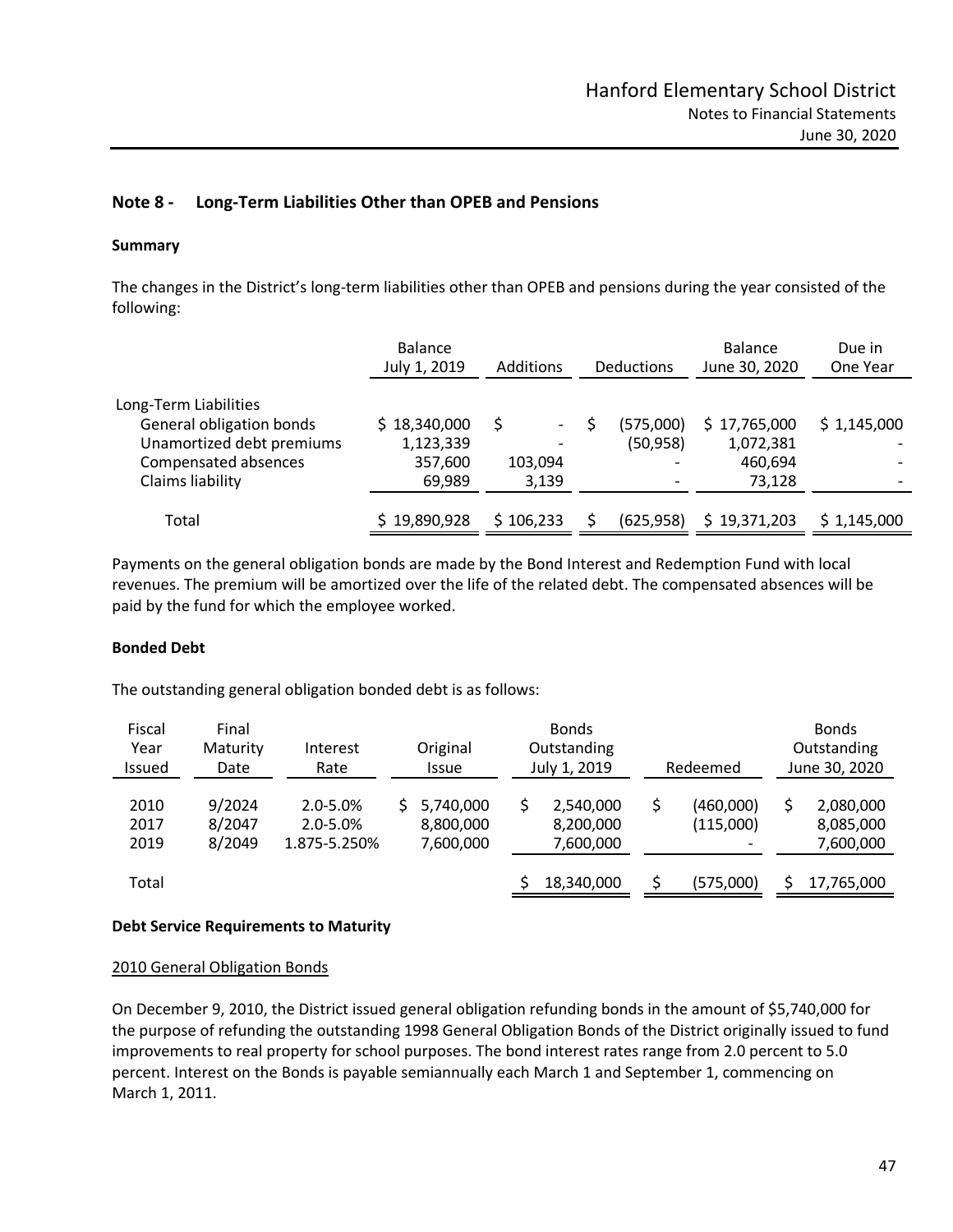The bonds were sold at a premium of \$210,148 which is being amortized over the life of the bonds at \$15,011 per year. The unamortized premium as of June 30, 2020, amounted to \$60,040.

## 2016A General Obligation Bonds

On May 24, 2017, the District issued \$8,800,000 Election of 2016, Series A General Obligation Bonds. The bonds were authorized at an election of the registered voters of the District held on November 8, 2016, which authorized the issuance of \$24,000,000 principal amount of general obligation bonds to finance the repair, upgrading, acquisition, construction and equipping of certain District property and facilities, and to pay the costs of issuing the bonds. The bonds were issued as current interest bonds. Interest on the bonds is payable semiannually on February 1 and August 1 of each year commencing February 1, 2018.

The bonds were sold at a premium of \$452,164 which is being amortized over the life of the bonds at \$15,072 per year. The unamortized premium as of June 30, 2020, amounted to \$406,948.

## 2016B General Obligation Bonds

On March 27, 2019, the District issued \$7,600,000 Election of 2016, Series B General Obligation Bonds. The bonds were authorized at an election of the registered voters of the District held on November 8, 2016, which authorized the issuance of \$24,000,000 principal amount of general obligation bonds to finance the repair, upgrading, acquisition, construction and equipping of certain District property and facilities, and to pay the costs of issuing the bonds. The bonds were issued as current interest bonds. Interest on the bonds is payable semiannually on February 1 and August 1 of each year commencing February 1, 2018.

The bonds were sold at a premium of \$626,269 which is being amortized over the life of the bonds at \$20,876 per year. The unamortized premium as of June 30, 2020, amounted to \$605,393.

The bonds have debt service payments as follows:

|                    | Interest to |            |    |            |    |            |
|--------------------|-------------|------------|----|------------|----|------------|
| <b>Fiscal Year</b> |             | Principal  |    | Maturity   |    | Total      |
| 2021               | \$          | 1,145,000  | \$ | 717,406    | \$ | 1,862,406  |
| 2022               |             | 1,055,000  |    | 683,737    |    | 1,738,737  |
| 2023               |             | 535,000    |    | 652,581    |    | 1,187,581  |
| 2024               |             | 555,000    |    | 625,331    |    | 1,180,331  |
| 2025               |             | 70,000     |    | 610,056    |    | 680,056    |
| 2026-2030          |             | 635,000    |    | 2,977,955  |    | 3,612,955  |
| 2031-2035          |             | 1,705,000  |    | 2,734,840  |    | 4,439,840  |
| 2036-2040          |             | 2,825,000  |    | 2,354,677  |    | 5,179,677  |
| 2041-2045          |             | 4,280,000  |    | 1,749,141  |    | 6,029,141  |
| 2046-2049          |             | 4.960.000  |    | 544,569    |    | 5,504,569  |
|                    |             |            |    |            |    |            |
| Total              |             | 17,765,000 | ς  | 13,650,293 | ς  | 31,415,293 |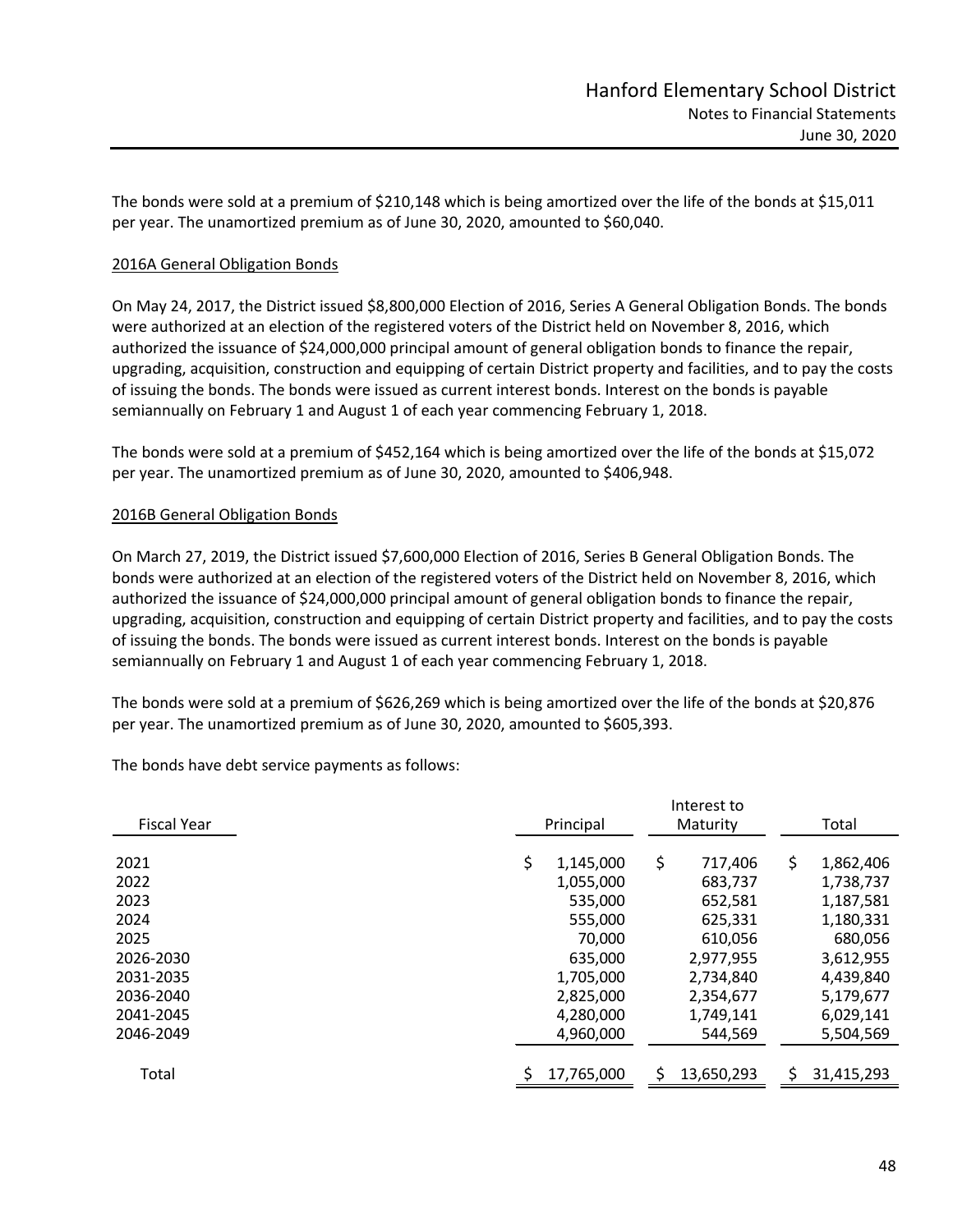#### **Compensated Absences**

Compensated absences (unpaid employee vacation) for the District at June 30, 2020, amounted to \$460,694.

## **Note 9 ‐ Net Other Postemployment Benefit (OPEB) Liability**

For the fiscal year ended June 30, 2020, the District reported net OPEB liability, deferred outflows of resources, deferred inflows of resources, and OPEB expense for the following plans:

| OPEB Plan                                              | Net OPEB<br>Liability | Deferred Outflows<br>of Resources |   | Deferred Inflows<br>of Resources | <b>OPEB</b><br>Expense |
|--------------------------------------------------------|-----------------------|-----------------------------------|---|----------------------------------|------------------------|
| Retiree Health Plan<br><b>Medicare Premium Payment</b> | 12,602,724            | 1,597,006                         | S | 368.576                          | 1,096,203              |
| (MPP) Program                                          | 352.053               | $\overline{\phantom{0}}$          |   | $\overline{\phantom{0}}$         | (2,895)                |
| Total                                                  | 12,954,777            | 1,597,006                         |   | 368,576                          | 1,093,308              |

The details of each plan are as follows:

#### **District Plan**

#### **Plan Administration**

The District's governing board administers the Postemployment Benefits Plan (the Plan). The Plan is a single-employer defined benefit plan that is used to provide postemployment benefits other than pensions (OPEB) for eligible retirees and their spouses. No assets are accumulated in a trust that meets the criteria in paragraph 4 of GASB Statement No. 75.

#### **Plan Membership**

At June 30, 2019, the valuation date, the Plan membership consisted of the following:

| Inactive employees or beneficiaries currently receiving benefits payments | 38  |
|---------------------------------------------------------------------------|-----|
| Active employees                                                          | 452 |
| Total                                                                     | 490 |

## **Benefits Provided**

The Plan provides medical and dental insurance benefits to eligible retirees and their spouses. Benefits are provided through a third‐party insurer, and the full cost of benefits is covered by the Plan. The District's governing board has the authority to establish and amend the benefit terms as contained within the negotiated labor agreements.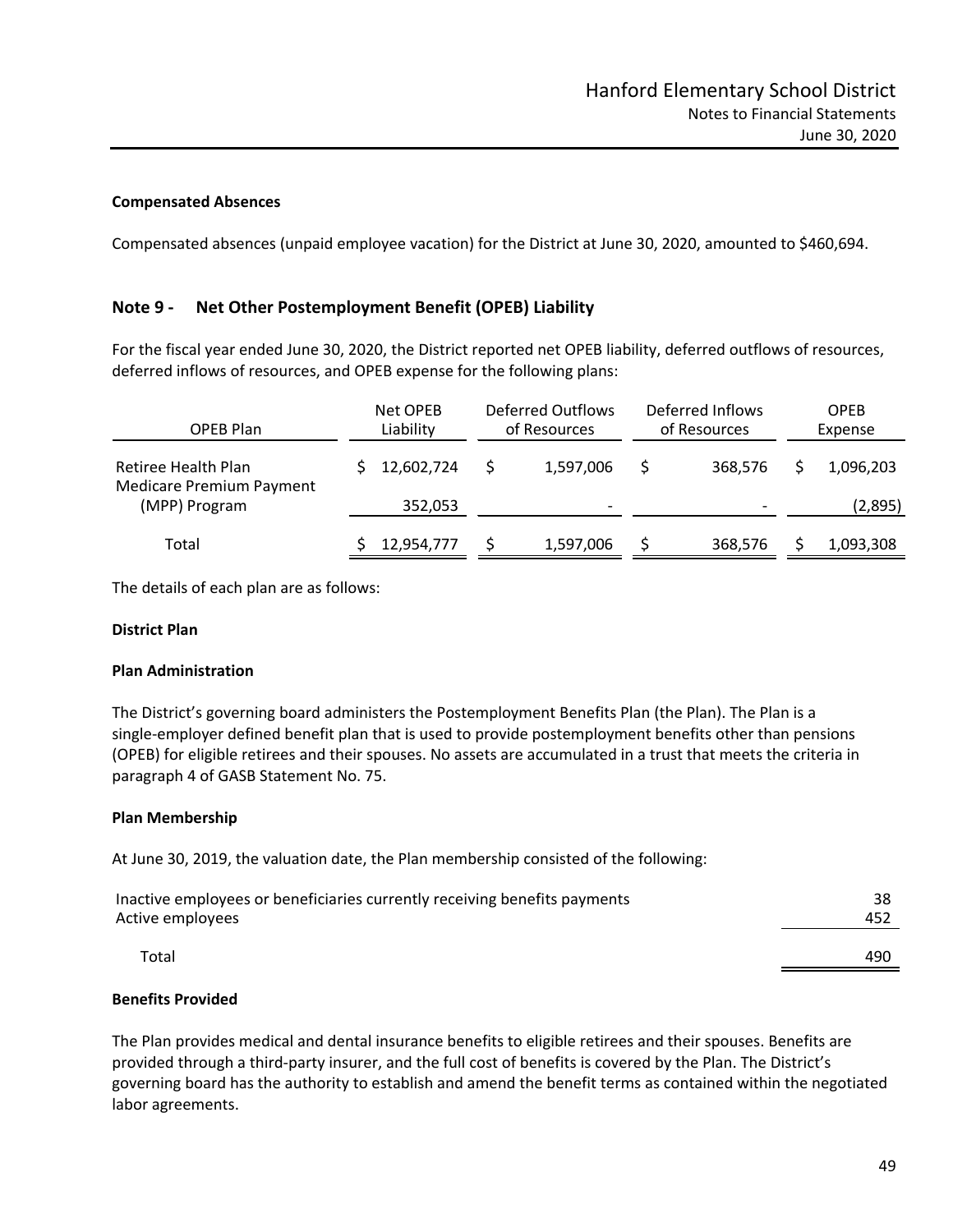### **Contributions**

The benefit payment requirements of the Plan members and the District are established and may be amended by the District, the Hanford Elementary Teachers Association (HETA), the local California Service Employees Association (CSEA), and unrepresented groups. The benefit payment is based on projected pay‐as‐you‐go financing requirements as determined annually through the agreements with the District, HETA, CSEA, and the unrepresented groups. For measurement period of June 30, 2019, the District paid \$531,418 in benefits.

### **Total OPEB Liability of the District**

The District's total OPEB liability of \$12,602,724 was measured as of June 30, 2019.

#### **Actuarial Assumptions**

The total OPEB liability in the June 30, 2020 actuarial valuation was determined using the following assumptions, applied to all periods included in the measurement, unless otherwise specified:

| Inflation                   | 3.00 percent                                                     |
|-----------------------------|------------------------------------------------------------------|
| Salary increases            | 3.00 percent, average, including inflation                       |
| Discount rate               | 3.13 percent                                                     |
| Healthcare cost trend rates | 5.90 percent for 2020, declining to 5.00 in 2029 and later years |

The discount rate was based on the Bond Buyer 20‐bond General Obligation Index.

Pre‐retirement mortality rates were based on the RP‐2014 Employee Mortality Table for Males or Females, as appropriate, without projection. Post-retirement mortality rates were based on the RP-2014 Health Annuitant Mortality Table for Males and Females, as appropriate, without projection.

The actuarial assumptions used in the June 30, 2019 valuation were based on the results of an actual experience study for the period July 1, 2017 to June 30, 2019.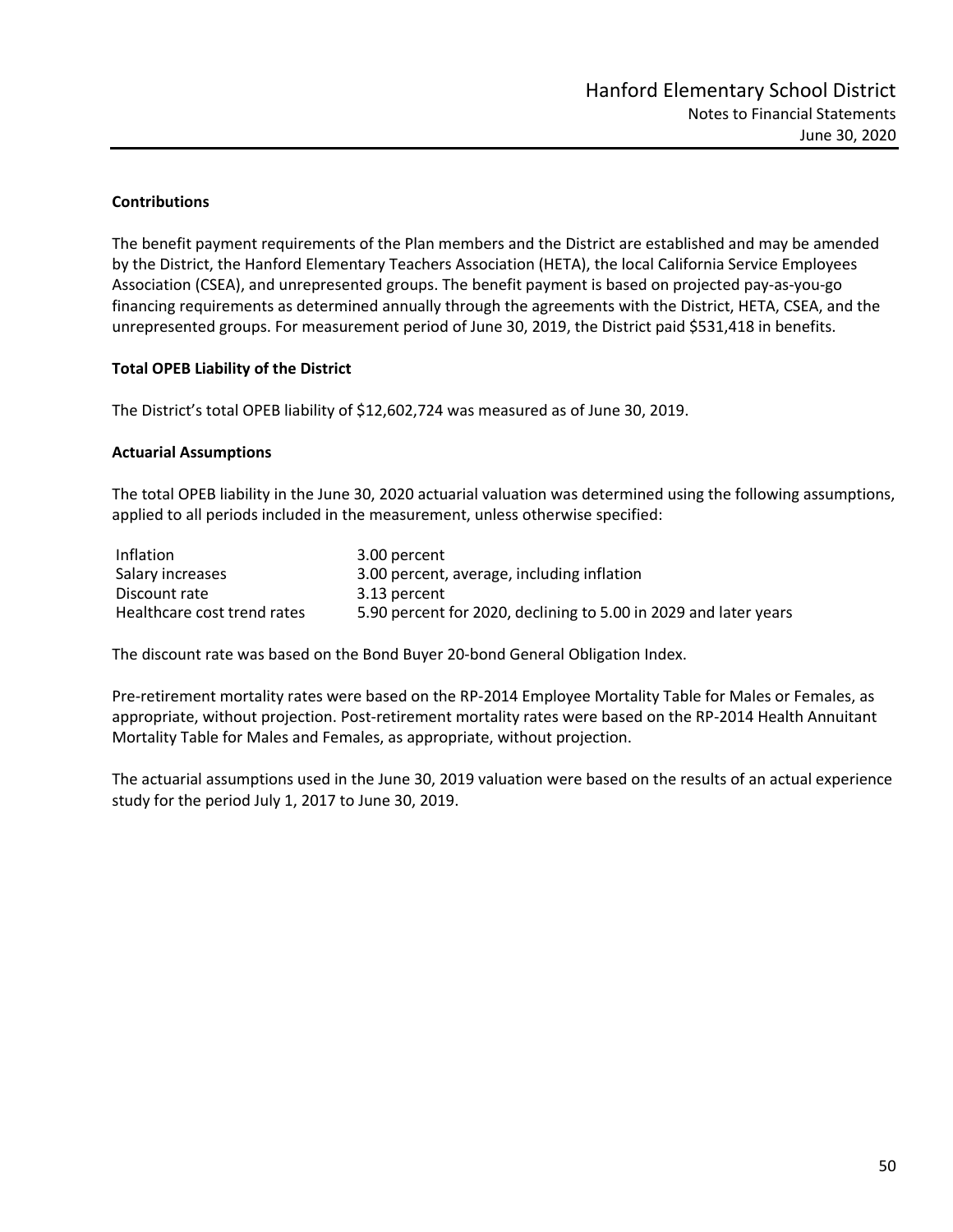#### **Changes in the Total OPEB Liability**

|                                                                                                                                              | <b>Total OPEB</b><br>Liability                           |
|----------------------------------------------------------------------------------------------------------------------------------------------|----------------------------------------------------------|
| Balance, June 30, 2018                                                                                                                       | 10,896,443                                               |
| Service cost<br>Interest<br>Differences between expected and actual experience<br>Changes of assumptions or other inputs<br>Benefit payments | 600,382<br>406,651<br>120,927<br>1,109,739<br>(531, 418) |
| Net change in total OPEB liability                                                                                                           | 1,706,281                                                |
| Balance, June 30, 2019                                                                                                                       | 12,602,724                                               |

Changes in Benefit Terms ‐ There were no changes in the benefit terms since the previous valuation.

Changes of Assumptions ‐ The discount rate remained unchanged at 3.13 percent since the previous valuation.

#### **Sensitivity of the Total OPEB Liability to Changes in the Discount Rate**

The following presents the total OPEB liability of the District, as well as what the District's total OPEB liability would be if it were calculated using a discount rate that is one percent lower or higher than the current rate:

|                                                                             | <b>Total OPEB</b>                        |
|-----------------------------------------------------------------------------|------------------------------------------|
| Discount Rate                                                               | Liability                                |
| 1% decrease (2.13%)<br>Current discount rate (3.13%)<br>1% increase (4.13%) | \$13,873,549<br>12.602.724<br>11.461.317 |

#### **Sensitivity of the Total OPEB Liability to Changes in the Healthcare Cost Trend Rates**

The following presents the total OPEB liability of the District, as well as what the District's total OPEB liability would be if it were calculated using healthcare cost trend rates that are one percent lower or higher than the current healthcare costs trend rates:

| <b>Healthcare Cost Trend Rates</b>                                                                      | <b>Total OPEB</b><br>Liability           |
|---------------------------------------------------------------------------------------------------------|------------------------------------------|
| 1% decrease (4.90/4.00%)<br>Current healthcare cost trend rate (5.90/5.00%)<br>1% increase (6.90/6.00%) | \$11,166,144<br>12.602.724<br>14,299,811 |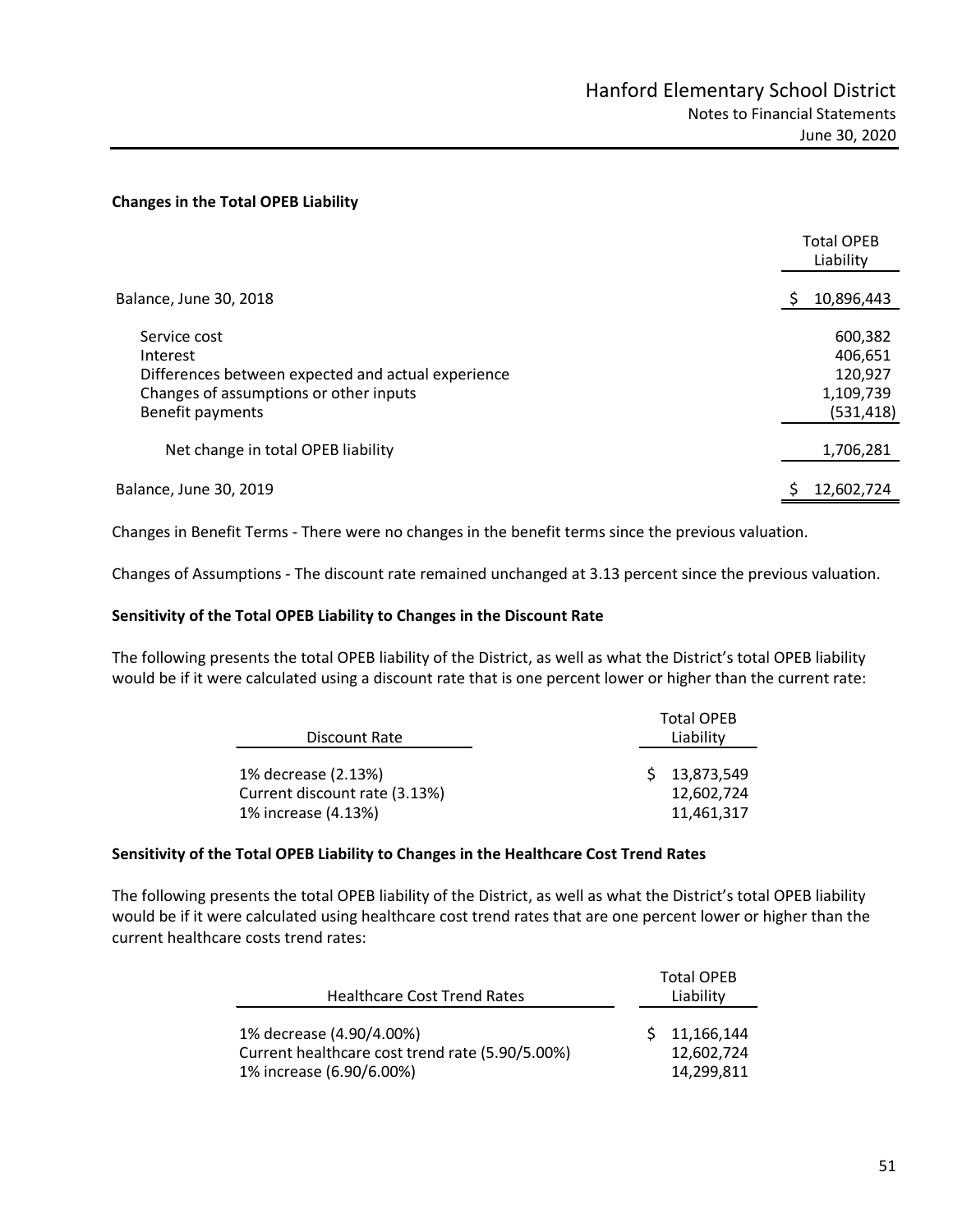#### **OPEB Expense, Deferred Outflows of Resources, and Deferred Inflows of Resources related to OPEB**

At June 30, 2020, the District reported deferred outflows of resources and deferred inflow of resources related to OPEB from the following sources:

|                                                                                                                                   | Deferred Outflows<br>of Resources | Deferred Inflows<br>of Resources |         |
|-----------------------------------------------------------------------------------------------------------------------------------|-----------------------------------|----------------------------------|---------|
| OPEB contributions subsequent to measurement date<br>Differences between expected and actual experience<br>Changes of assumptions | 520,173<br>105,811<br>971,022     |                                  | 368,576 |
| Total                                                                                                                             | 1,597,006                         |                                  | 368,576 |

The deferred outflows of resources related to OPEB resulting from District contributions subsequent to the measurement date will be recognized as a reduction of the OPEB liability in the subsequent fiscal year.

The deferred outflows/(inflows) of resources related to changes of assumptions and the difference between expected and actual experience will be amortized over the Expected Average Remaining Service Life (EARSL) of all members that are provided benefits (active, inactive, and retirees) as of the beginning of the measurement period and will be recognized in OPEB expense as follows:

| Year Ended<br>June 30,                             | <b>Deferred Outflows</b><br>of Resources |                                                                            |  |
|----------------------------------------------------|------------------------------------------|----------------------------------------------------------------------------|--|
| 2021<br>2022<br>2023<br>2024<br>2025<br>Thereafter | \$                                       | 153,833<br>153,833<br>153,833<br>153,833<br>153,833<br>307,668             |  |
| Total                                              | \$                                       | 1,076,833                                                                  |  |
| Year Ended<br>June 30,                             | Deferred Inflows<br>of Resources         |                                                                            |  |
| 2021<br>2022<br>2023<br>2024<br>2025<br>Thereafter | \$                                       | (64, 663)<br>(64, 663)<br>(64, 663)<br>(64, 663)<br>(64, 663)<br>(45, 261) |  |
| Total                                              |                                          | (368, 576)                                                                 |  |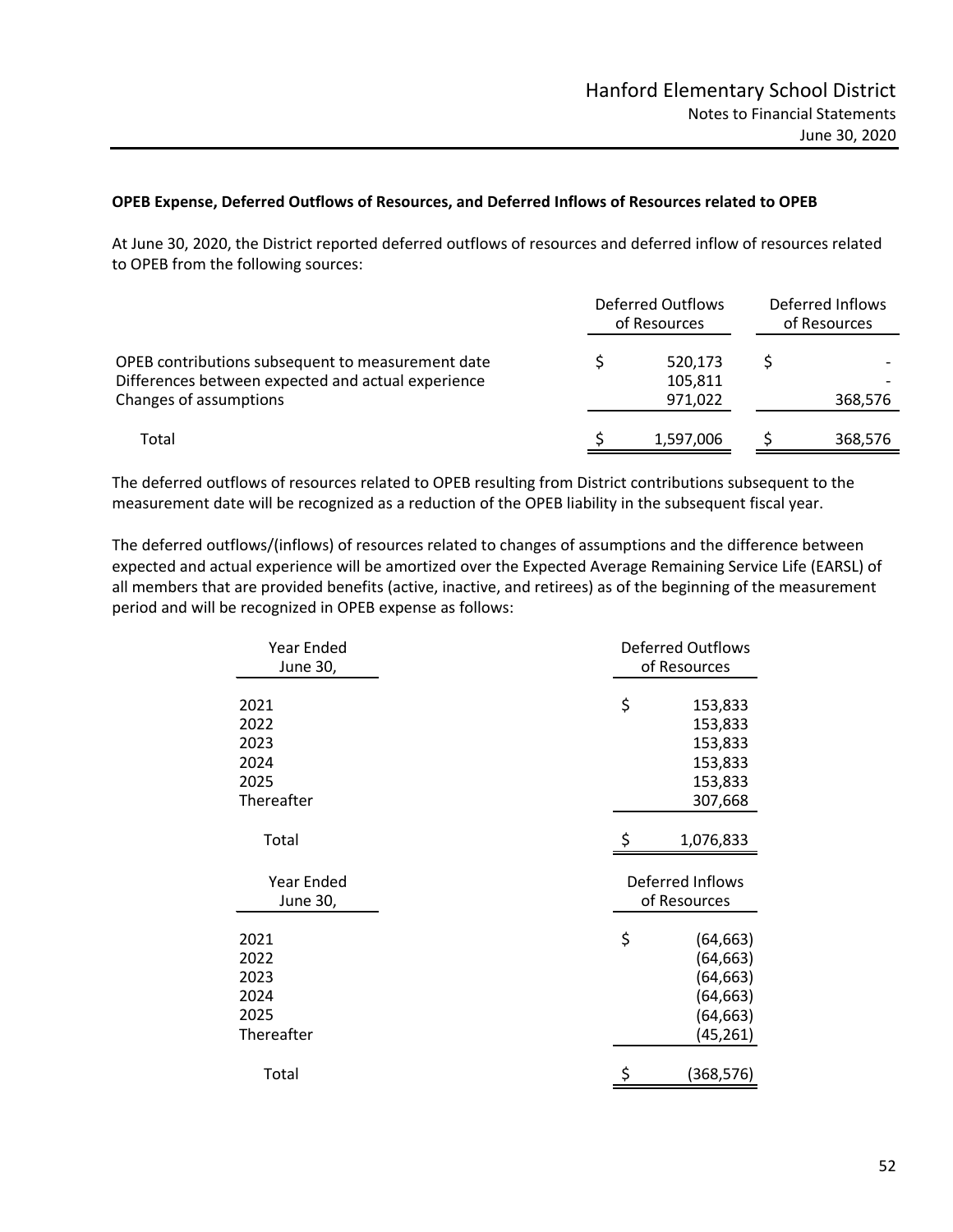#### **Medicare Premium Payment (MPP) Program**

#### **Plan Description**

The Medicare Premium Payment (MPP) Program is administered by the California State Teachers' Retirement System (CalSTRS). The MPP Program is a cost‐sharing multiple‐employer other postemployment benefit plan (OPEB) established pursuant to Chapter 1032, Statutes 2000 (SB 1435). CalSTRS administers the MPP Program through the Teachers' Health Benefits Fund (THBF).

A full description of the MPP Program regarding benefit provisions, assumptions (for funding, but not accounting purposes), and membership information is listed in the June 30, 2018 annual actuarial valuation report, Medicare Premium Payment Program Actuarial Valuation. This report and CalSTRS audited financial information are publicly available reports that can be found on the CalSTRS website under Publications at: http://www.calstrs.com/member‐publications.

#### **Benefits Provided**

The MPP Program pays Medicare Part A premiums and Medicare Parts A and B late enrollment surcharges for eligible members of the State Teachers Retirement Plan (STRP) Defined Benefit (DB)Program who were retired or began receiving a disability allowance prior to July 1, 2012 and were not eligible for premium free Medicare Part A. The payments are made directly to the Centers for Medicare and Medicaid Services (CMS) on a monthly basis.

The MPP Program is closed to new entrants as members who retire after July 1, 2012, are not eligible for coverage under the MPP Program.

The MPP Program is funded on a pay‐as‐you go basis from a portion of monthly District benefit payments. In accordance with California *Education Code* Section 25930, contributions that would otherwise be credited to the DB Program each month are instead credited to the MPP Program to fund monthly program and administrative costs. Total redirections to the MPP Program are monitored to ensure that total incurred costs do not exceed the amount initially identified as the cost of the program.

### **Net OPEB Liability and OPEB Expense**

At June 30, 2020, the District reported a liability of \$352,053 for its proportionate share of the net OPEB liability for the MPP Program. The net OPEB liability was measured as of June 30, 2019, and the total OPEB liability used to calculate the net OPEB liability was determined by an actuarial valuation as of June 30, 2018. The District's proportion of the net OPEB liability was based on a projection of the District's long‐term share of contributions to the OPEB Plan relative to the projected contributions of all participating school districts, actuarially determined. The District's proportionate share for the measurement period June 30, 2019 and June 30, 2018, respectively, was 0.0945 percent and 0.0927 percent, resulting in a net increase in the proportionate share of 0.0018 percent.

For the year ended June 30, 2020, the District recognized OPEB expense of \$(2,895).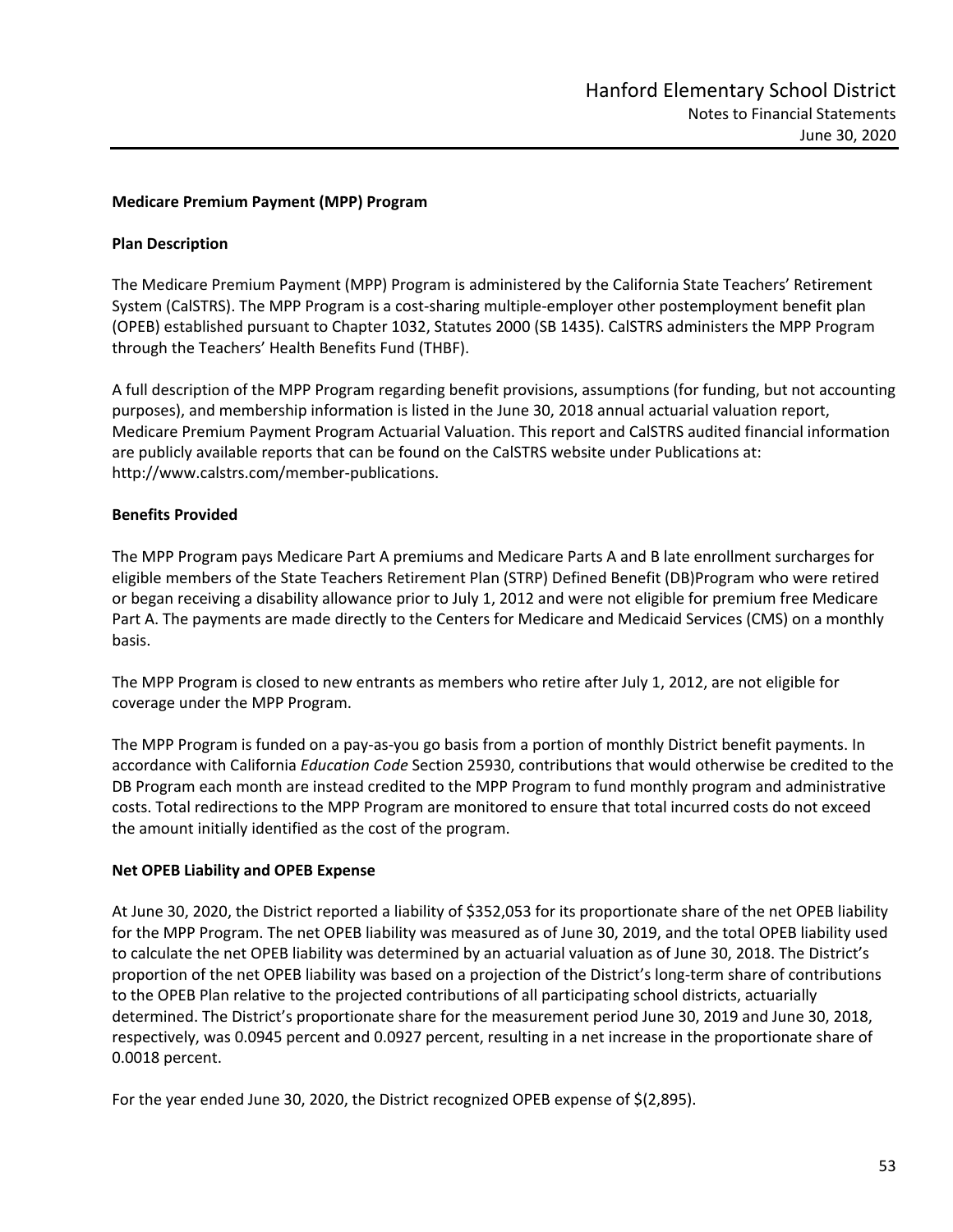### **Actuarial Methods and Assumptions**

The June 30, 2019 total OPEB liability was determined by applying update procedures to the financial reporting actuarial valuation as of June 30, 2018, and rolling forward the total OPEB liability to June 30, 2019, using the assumptions listed in the following table:

| Measurement Date                        | June 30, 2019        | June 30, 2018        |
|-----------------------------------------|----------------------|----------------------|
| <b>Valuation Date</b>                   | June 30, 2018        | June 30, 2017        |
| <b>Experience Study</b>                 | July 1, 2010 through | July 1, 2010 through |
|                                         | June 30, 2015        | June 30, 2015        |
| <b>Actuarial Cost Method</b>            | Entry age normal     | Entry age normal     |
| Investment Rate of Return               | 3.50%                | 3.87%                |
| Medicare Part A Premium Cost Trend Rate | 3.70%                | 3.70%                |
| Medicare Part B Premium Cost Trend Rate | 4.10%                | 4.10%                |

For the valuation as of June 30, 2018, CalSTRS uses a generational mortality assumption, which involves the use of a base mortality table and projection scales to reflect expected annual reductions in mortality rates at each age, resulting in increases in life expectancies each year into the future. The base mortality tables are CalSTRS custom tables derived to best fit the patterns of mortality among our members. The projection scale was set equal to 110 percent of the ultimate improvement factor from the Mortality Improvement Scale (MP‐2016) table, issued by the Society of Actuaries.

Assumptions were made about future participation (enrollment) into the MPP Program because CalSTRS is unable to determine which members not currently participating meet all eligibility criteria for enrollment in the future. Assumed enrollment rates were derived based on past experience and are stratified by age with the probability of enrollment diminishing as the members' age increases. This estimated enrollment rate was then applied to the population of members who may meet criteria necessary for eligibility and are not currently enrolled in the MPP Program. Based on this, the estimated number of future enrollments used in the financial reporting valuation was 380 or an average of 0.23 percent of the potentially eligible population (165,422).

The MPP Program is funded on a pay‐as‐you‐go basis with contributions generally being made at the same time and in the same amount as benefit payments and expenses coming due. Any funds within the MPP Program as of June 30, 2019, were to manage differences between estimated and actual amounts to be paid and were invested in the Surplus Money Investment Fund, which is a pooled investment program administered by the State Treasurer.

### **Discount Rate**

The discount rate used to measure the total OPEB liability as of June 30, 2019, is 3.50 percent. As the MPP Program is funded on a pay‐as‐you‐go basis as previously noted, the OPEB Plan's fiduciary net position was not projected to be sufficient to make projected future benefit payments. Therefore, a discount rate of 3.50 percent, which is the Bond Buyer 20‐Bond GO Index from Bondbuyer.com as of June 30, 2019, was applied to all periods of projected benefit payments to measure the total OPEB liability. The discount rate decreased 0.37 percent from 3.87 percent as of June 30, 2018.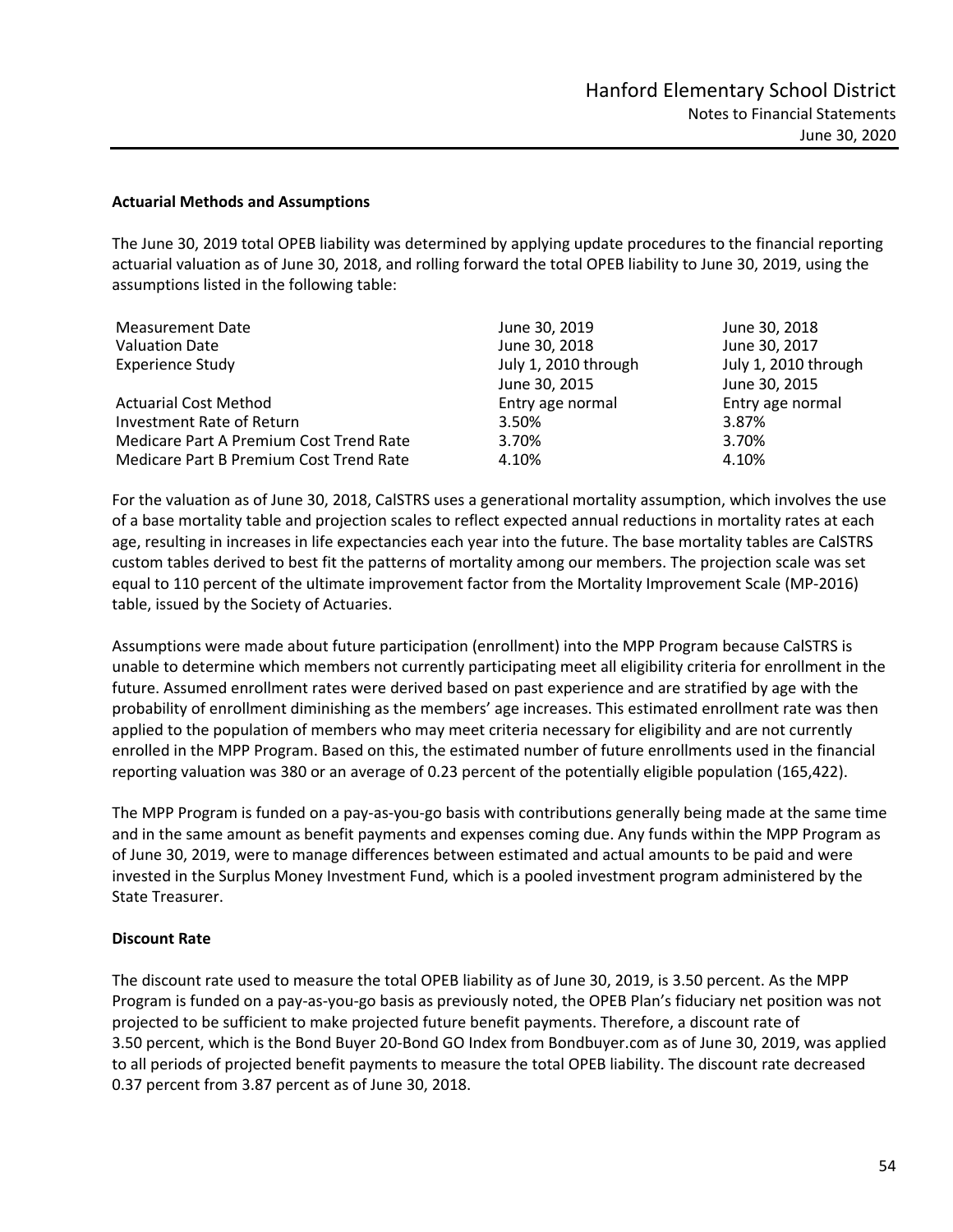## **Sensitivity of the District's Proportionate Share of the Net OPEB Liability to Changes in the Discount Rate**

The following presents the District's proportionate share of the net OPEB liability calculated using the current discount rate, as well as what the net OPEB liability would be if it were calculated using a discount rate that is one percent lower or higher than the current rate:

| Discount Rate                                        | Net OPEB<br>Liability |  |  |  |
|------------------------------------------------------|-----------------------|--|--|--|
| 1% decrease (2.50%)                                  | 384.170               |  |  |  |
| Current discount rate (3.50%)<br>1% increase (4.50%) | 352.053<br>322,523    |  |  |  |

## **Sensitivity of the District's Proportionate Share of the Net OPEB Liability to Changes in the Medicare Costs Trend Rates**

The following presents the District's proportionate share of the net OPEB liability calculated using the Medicare costs trend rates, as well as what the net pension liability would be if it were calculated using Medicare costs trend rates that are one percent lower or higher than the current rates:

| Medicare Costs Trend Rate                                                                                                                                 |  | Net OPEB<br>Liability         |  |
|-----------------------------------------------------------------------------------------------------------------------------------------------------------|--|-------------------------------|--|
| 1% decrease (2.7% Part A and 3.1% Part B)<br>Current Medicare costs trend rate (3.7% Part A and 4.1% Part B)<br>1% increase (4.7% Part A and 5.1% Part B) |  | 329.979<br>352,053<br>396.145 |  |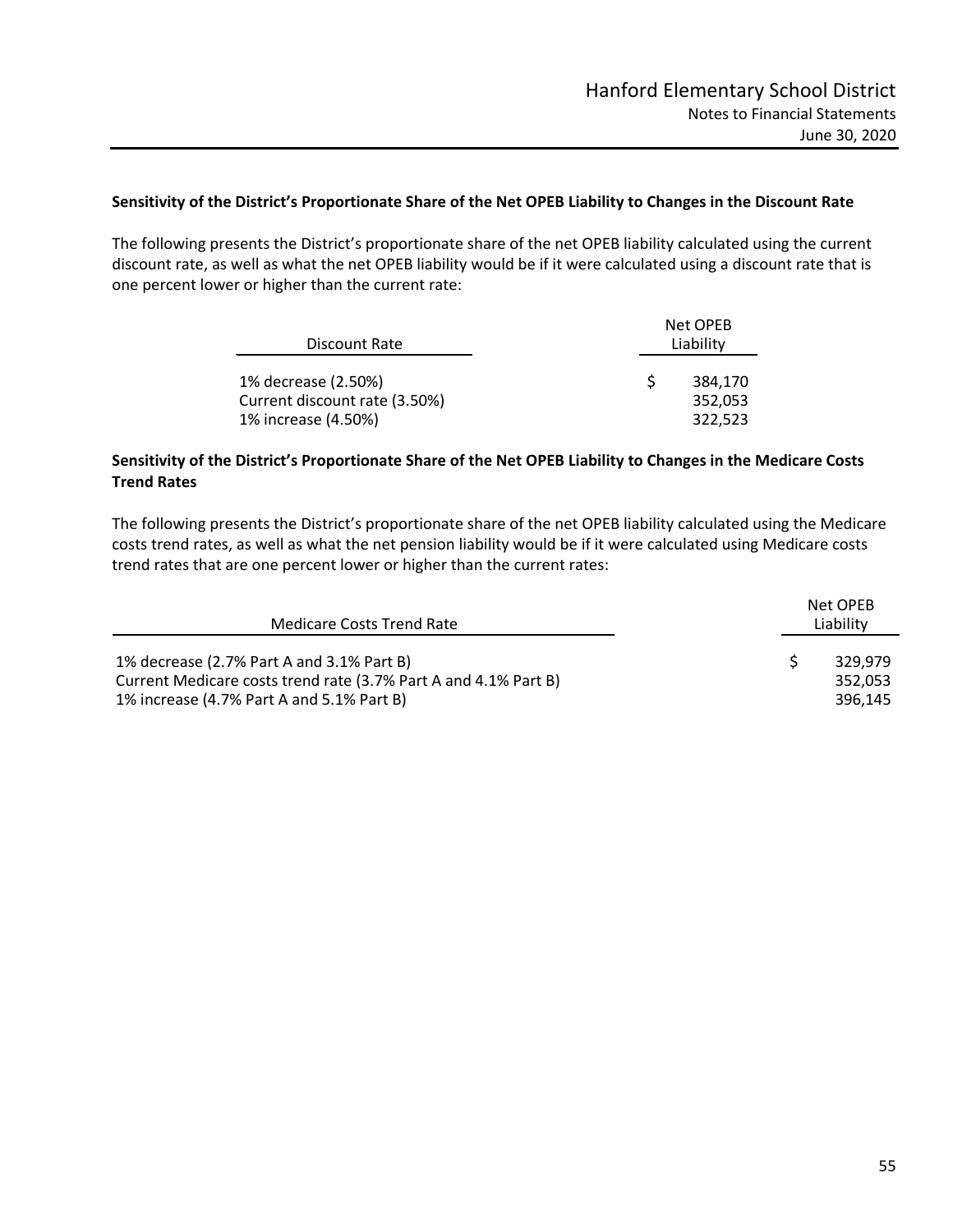## **Note 10 ‐ Fund Balances**

Fund balances are composed of the following elements:

|                                | General<br>Fund   | <b>County Schools</b><br>Facility<br>Fund | Non-Major<br>Governmental<br>Funds | Total            |
|--------------------------------|-------------------|-------------------------------------------|------------------------------------|------------------|
|                                |                   |                                           |                                    |                  |
| Nonspendable                   |                   |                                           |                                    |                  |
| Revolving cash                 | \$<br>5,100       | \$                                        | \$<br>410                          | \$<br>5,510      |
| Stores inventories             | 165,719           |                                           | 110,232                            | 275,951          |
| Total nonspendable             | 170,819           |                                           | 110,641                            | 281,460          |
| Restricted                     |                   |                                           |                                    |                  |
| Legally restricted programs    | 1,822,946         |                                           | 1,697                              | 1,824,643        |
| Food service                   |                   |                                           | 1,397,804                          | 1,397,804        |
| Capital projects               |                   | 1,794,418                                 | 4,576,146                          | 6,370,564        |
| <b>Total restricted</b>        | 1,822,946         | 1,794,418                                 | 5,975,647                          | 9,593,011        |
| Committed                      |                   |                                           |                                    |                  |
| Deferred maintenance           |                   |                                           |                                    |                  |
| program                        |                   |                                           | 4,266                              | 4,266            |
| Assigned                       |                   |                                           |                                    |                  |
| Transportation                 | 360,122           |                                           |                                    | 360,122          |
| Other postemployment           |                   |                                           |                                    |                  |
| benefits                       | 6,860,526         |                                           |                                    | 6,860,526        |
| Future capital outlay projects |                   |                                           | 1,182,145                          | 1,182,145        |
| <b>Total assigned</b>          | 7,220,648         |                                           | 1,182,145                          | 8,402,793        |
| Unassigned                     |                   |                                           |                                    |                  |
| Reserve for economic           |                   |                                           |                                    |                  |
| uncertainties                  | 7,500,000         |                                           |                                    | 7,500,000        |
| Remaining unassigned           | 4,668,823         |                                           |                                    | 4,668,823        |
| Total unassigned               | 12,168,823        |                                           |                                    | 12,168,823       |
| Total                          | 21,383,236<br>\$, | 1,794,418                                 | 7,272,699<br>\$,                   | 30,450,353<br>\$ |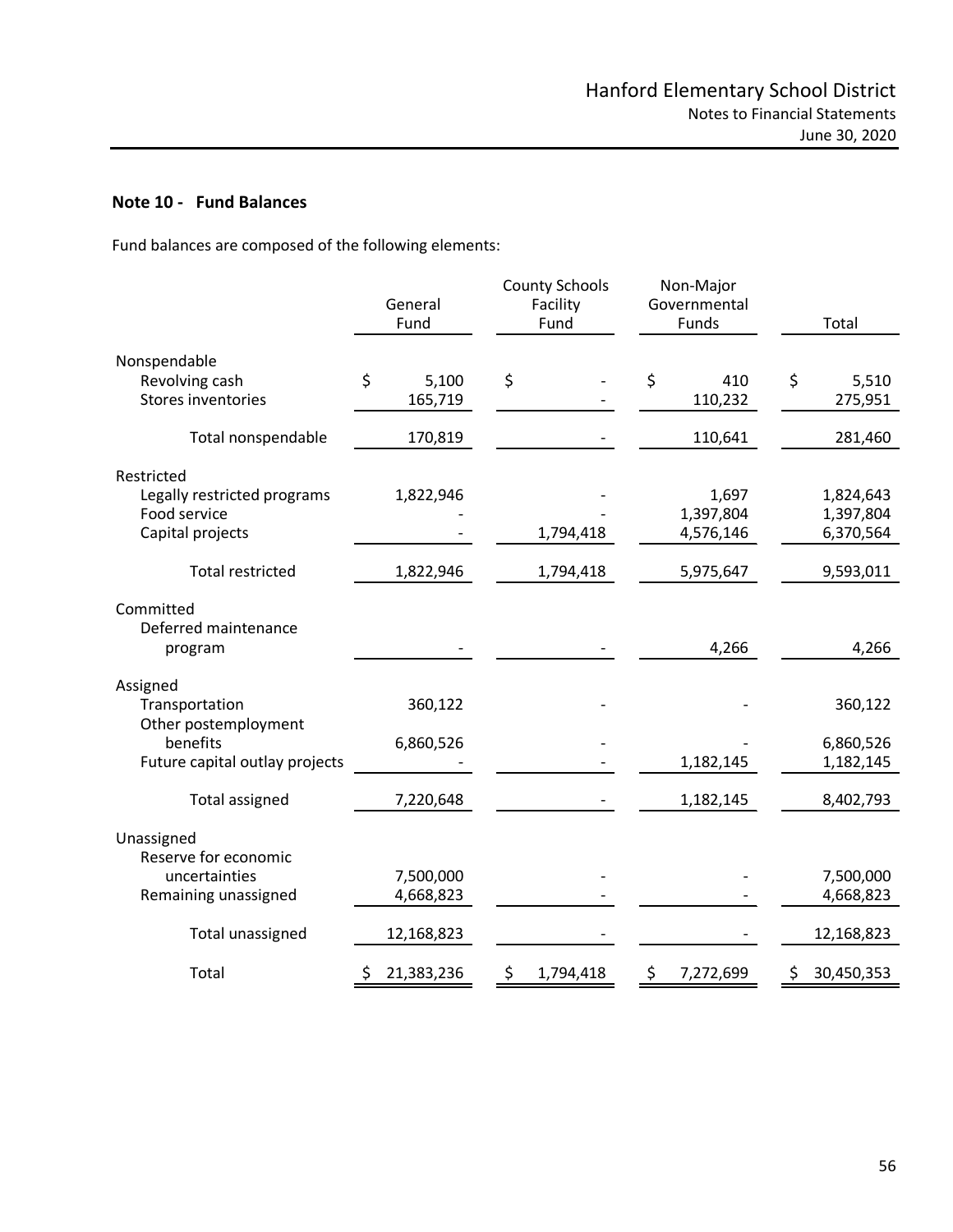## **Note 11 ‐ Risk Management**

### **Property and Liability**

The District is exposed to various risks of loss related to torts; theft of, damage to, and destruction of assets; errors and omissions; injuries to employees and natural disasters. During fiscal year ending June 30, 2020, the District contracted with Northern California Regional Excess Liability Fund for property and liability insurance coverage. Settled claims have not exceeded this commercial coverage in any of the past three years. There has not been a significant reduction in coverage from the prior year.

#### **Workers' Compensation**

For fiscal year 2020, the District participated in the Kings County Self‐Insured Schools (KCSIC), an insurance purchasing pool. The intent of KCSIC is to achieve the benefit of a reduced premium for the District by virtue of its grouping and representation with other participants in KCSIC. The workers' compensation experience of the participating districts is calculated as one experience and a common premium rate is applied to all districts in KCSIC. Each participant pays its workers' compensation premium based on its individual rate. Total savings are then calculated and each participant's individual performance is compared to the overall savings percentage. A participant will then either receive money from or be required to contribute to the "equity-pooling fund." This "equity pooling" arrangement insures that each participant shares equally in the overall performance of KCSIC. Participation in KCSIC is limited to districts that can meet KCSIC's selection criteria.

### **Employee Medical and Vision Benefits**

The District has contracted with the Self‐Insured Schools of California (SISC III) to provide employee medical benefits. SISC III is a shared risk pool comprised of agencies in California. Rates are set through an annual calculation process. The District pays a monthly contribution, which is placed in a common fund from which claim payments are made for all participating Districts. Claims are paid for all participants regardless of claims flow. The Board of Directors has a right to return monies to a district subsequent to the settlement of all expenses and claims if a district withdraws from the pool. The District has a contract with Keenan‐Medical Eye Services for employee vision benefits. The plan is fully insured.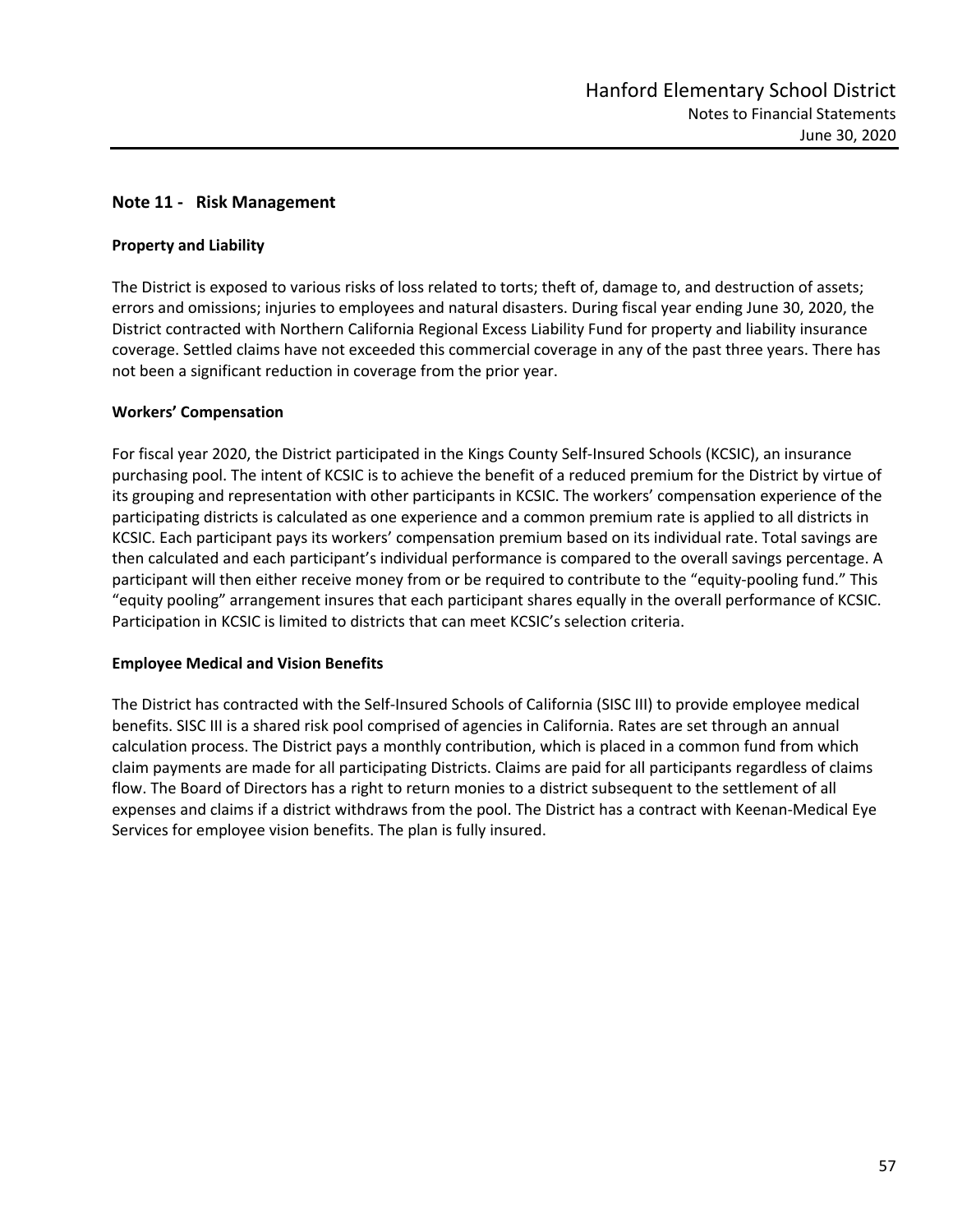## **Employee Dental Benefits Claims Liabilities**

The District records an estimated liability for dental claims paid out of the Internal Service Fund of the District. Claims liabilities are based on estimates of the ultimate cost of reported claims (including future claim adjustment expenses) and an estimate for claims incurred, but not reported based on historical experience. The following represent the changes in approximate aggregate liabilities for the District from June 30, 2018 to June 30, 2020 (in thousands):

|                                                                     | <b>Dental Care</b>     |
|---------------------------------------------------------------------|------------------------|
| Liability Balance, July 1, 2018<br>Claims and changes in estimates  | \$<br>55,076<br>14,913 |
| Liability Balance, June 30, 2019<br>Claims and changes in estimates | 69,989<br>3,139        |
| Liability Balance, June 30, 2020                                    | 73,128                 |
| Assets available to pay claims at June 30, 2020                     | 662,184                |

## **Note 12 ‐ Employee Retirement Systems**

Qualified employees are covered under multiple‐employer defined benefit pension plans maintained by agencies of the State of California. Academic employees are members of the California State Teachers' Retirement System (CalSTRS) and classified employees are members of the California Public Employees' Retirement System (CalPERS).

For the fiscal year ended June 30, 2020, the District reported its proportionate share of net pension liabilities, deferred outflows of resources, deferred inflows of resources, and pension expense for each of the above plans as follows:

| Pension Plan              | Net<br>Pension Liability | Deferred Outflows<br>of Resources | Deferred Inflows<br>of Resources | <b>Pension Expense</b> |
|---------------------------|--------------------------|-----------------------------------|----------------------------------|------------------------|
| <b>CalSTRS</b><br>CalPERS | 48,265,346<br>23,035,615 | 13,861,388<br>5,224,314           | 3,464,075<br>330,620             | 6,289,304<br>4,007,499 |
| Total                     | 71,300,961               | 19,085,702                        | 3,794,695                        | 10,296,803             |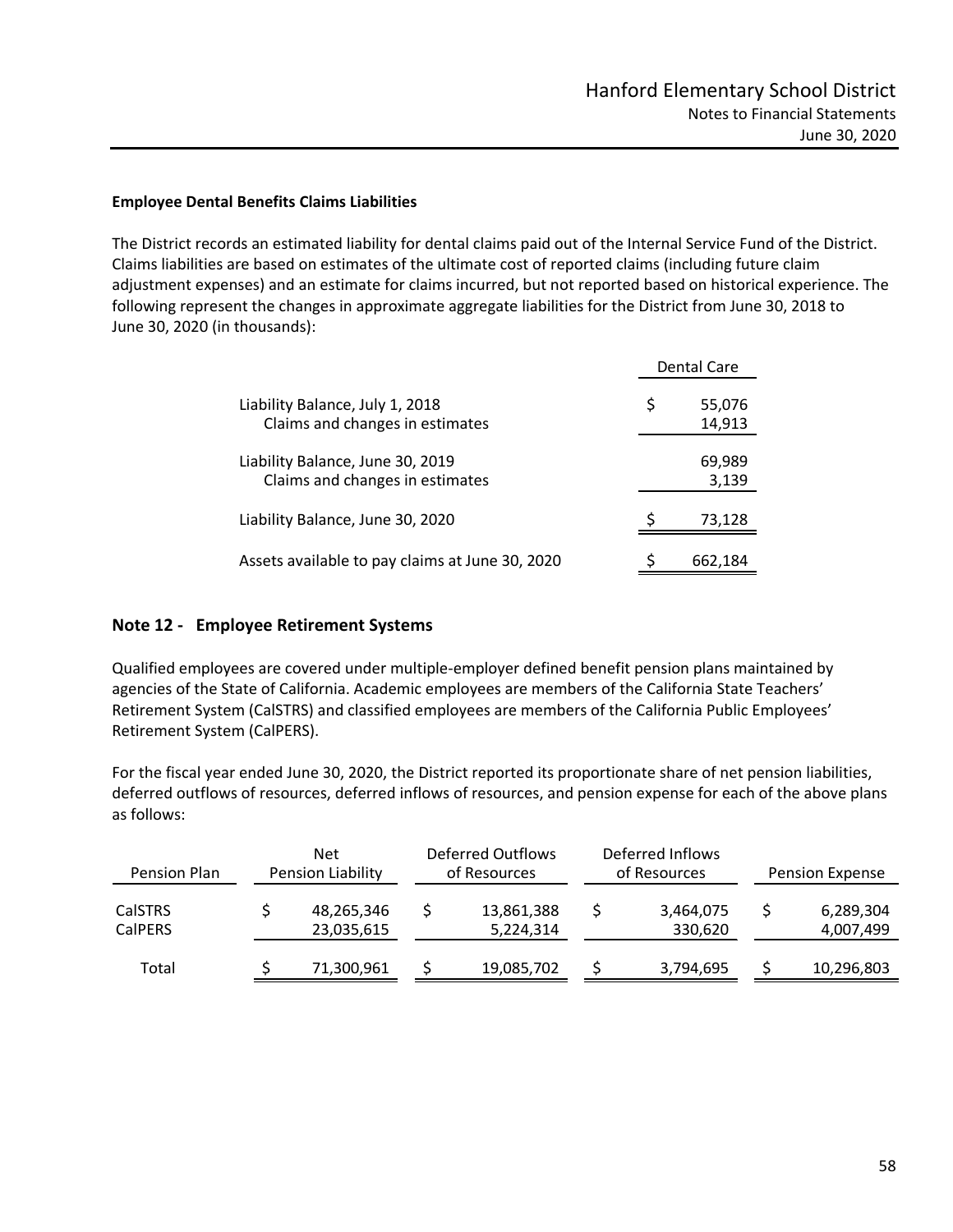The details of each plan are as follows:

#### **California State Teachers' Retirement System (CalSTRS)**

#### **Plan Description**

The District contributes to the State Teachers Retirement Plan (STRP) administered by the California State Teachers' Retirement System (CalSTRS). STRP is a cost‐sharing multiple‐employer public employee retirement system defined benefit pension plan. Benefit provisions are established by State statutes, as legislatively amended, within the State Teachers' Retirement Law.

A full description of the pension plan regarding benefit provisions, assumptions (for funding, but not accounting purposes), and membership information is listed in the June 30, 2018, annual actuarial valuation report, Defined Benefit Program Actuarial Valuation. This report and CalSTRS audited financial information are publicly available reports that can be found on the CalSTRS website under Publications at: http://www.calstrs.com/member‐ publications.

#### **Benefits Provided**

The STRP provides retirement, disability and survivor benefits to beneficiaries. Benefits are based on members' final compensation, age, and years of service credit. Members hired on or before December 31, 2012, with five years of credited service are eligible for the normal retirement benefit at age 60. Members hired on or after January 1, 2013, with five years of credited service are eligible for the normal retirement benefit at age 62. The normal retirement benefit is equal to 2.0 percent of final compensation for each year of credited service.

The STRP is comprised of four programs: Defined Benefit Program, Defined Benefit Supplement Program, Cash Balance Benefit Program, and Replacement Benefits Program. The STRP holds assets for the exclusive purpose of providing benefits to members and beneficiaries of these programs. CalSTRS also uses plan assets to defray reasonable expenses of administering the STRP. Although CalSTRS is the administrator of the STRP, the state is the sponsor of the STRP and obligor of the trust. In addition, the state is both an employer and nonemployer contributing entity to the STRP.

The District contributes exclusively to the STRP Defined Benefit Program, thus disclosures are not included for the other plans.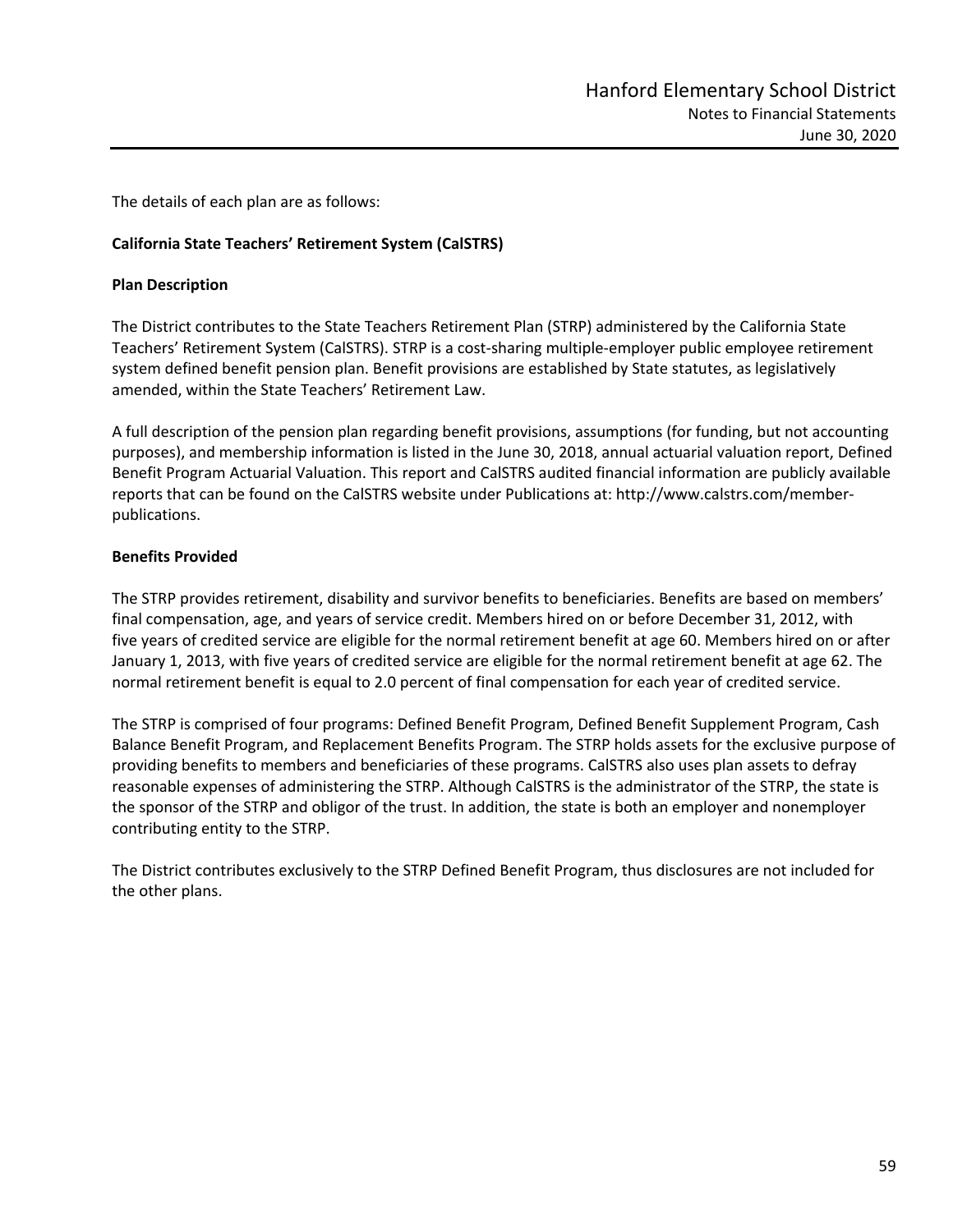The STRP provisions and benefits in effect at June 30, 2020, are summarized as follows:

|                                                           | <b>STRP Defined Benefit Program</b> |                    |  |
|-----------------------------------------------------------|-------------------------------------|--------------------|--|
|                                                           | On or before                        | On or after        |  |
| Hire date                                                 | December 31, 2012                   | January 1, 2013    |  |
| Benefit formula                                           | 2% at 60                            | 2% at 62           |  |
| Benefit vesting schedule                                  | 5 years of service                  | 5 years of service |  |
| Benefit payments                                          | Monthly for life                    | Monthly for life   |  |
| Retirement age                                            | 60                                  | 62                 |  |
| Monthly benefits as a percentage of eligible compensation | $2.0\% - 2.4\%$                     | $2.0\% - 2.4\%$    |  |
| Required employee contribution rate                       | 10.25%                              | 10.205%            |  |
| Required employer contribution rate                       | 17.10%                              | 17.10%             |  |
| Required state contribution rate                          | 10.328%                             | 10.328%            |  |

#### **Contributions**

Required member, District and State of California contributions rates are set by the California Legislature and Governor and detailed in Teachers' Retirement Law. The contributions rates are expressed as a level percentage of payroll using the entry age normal actuarial method. In accordance with AB 1469, employer contributions into the CalSTRS will be increasing to a total of 19.1 percent of applicable member earnings phased over a seven-year period. The contribution rates for each plan for the year ended June 30, 2020, are presented above and the District's total contributions were \$5,114,583.

### **Pension Liabilities, Pension Expense, Deferred Outflows of Resources, and Deferred Inflows of Resources Related to Pensions**

At June 30, 2020, the District reported a liability for its proportionate share of the net pension liability that reflected a reduction for State pension support provided to the District. The amount recognized by the District as its proportionate share of the net pension liability, the related state support and the total portion of the net pension liability that was associated with the District were as follows:

Total net pension liability, including State share

| Proportionate share of net pension liability<br>State's proportionate share of the net pension liability | 48,265,346<br>26,331,969 |
|----------------------------------------------------------------------------------------------------------|--------------------------|
| Total                                                                                                    | \$74,597,315             |

The net pension liability was measured as of June 30, 2019. The District's proportion of the net pension liability was based on a projection of the District's long-term share of contributions to the pension plan relative to the projected contributions of all participating school districts and the State, actuarially determined. The District's proportionate share for the measurement periods June 30, 2019 and June 30, 2018, respectively was 0.0534 percent and 0.0517 percent, resulting in a net increase in the proportionate share of 0.0017 percent.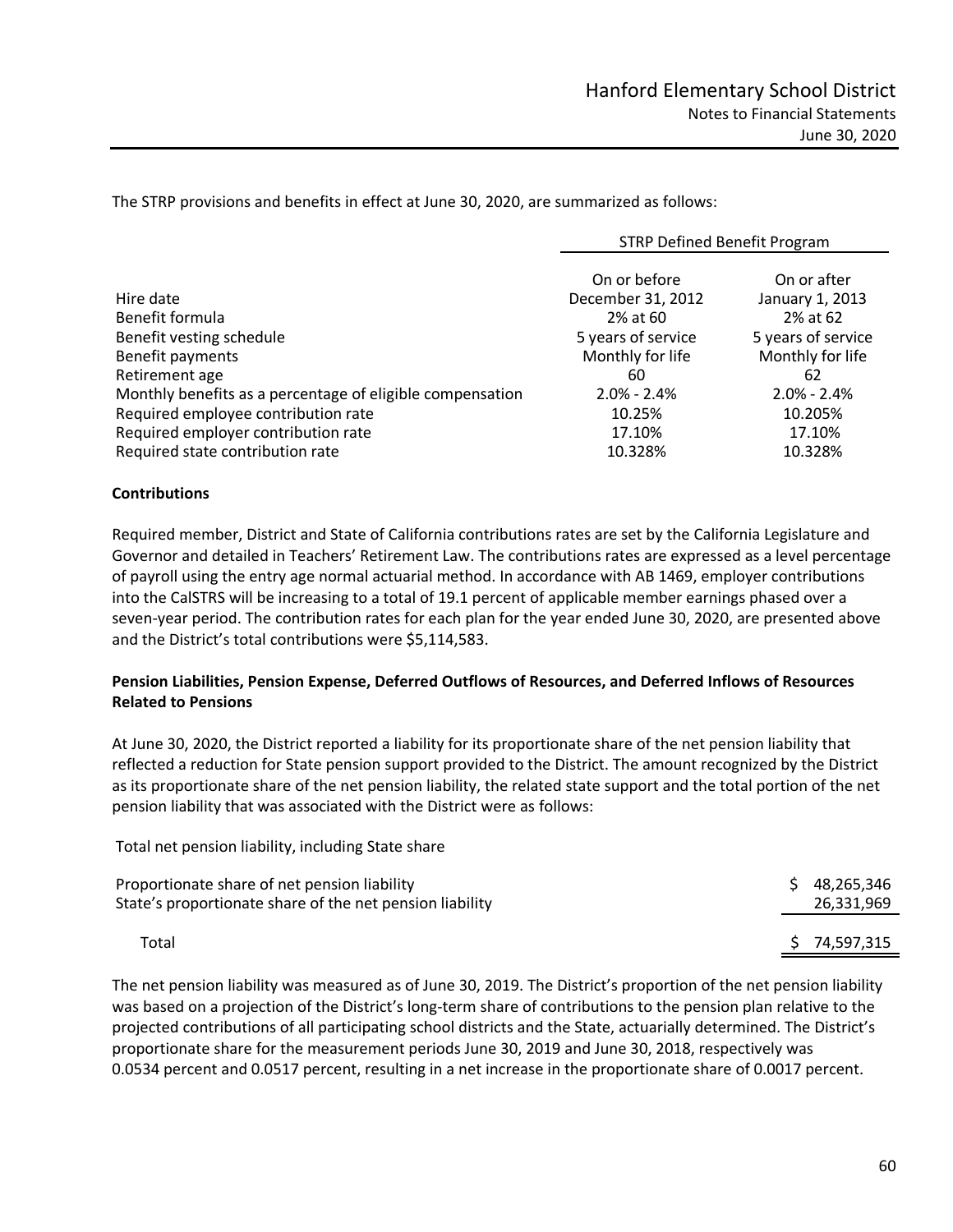For the year ended June 30, 2020, the District recognized pension expense of \$6,289,304. In addition, the District recognized pension expense and revenue of \$3,921,398 for support provided by the State. At June 30, 2020, the District reported deferred outflows of resources and deferred inflows of resources related to pensions from the following sources:

|                                                                                                                        | <b>Deferred Outflows</b><br>of Resources | Deferred Inflows<br>of Resources |
|------------------------------------------------------------------------------------------------------------------------|------------------------------------------|----------------------------------|
| Pension contributions subsequent to measurement date                                                                   | \$<br>5,114,583                          | \$                               |
| Change in proportion and differences between contributions<br>made and District's proportionate share of contributions | 2,520,450                                | 244,816                          |
| Differences between projected and actual earnings<br>on pension plan investments                                       |                                          | 1,859,196                        |
| Differences between expected and actual experience<br>in the measurement of the total pension liability                | 121,844                                  | 1,360,063                        |
| Changes of assumptions                                                                                                 | 6,104,511                                |                                  |
| Total                                                                                                                  | 13,861,388                               | 3,464,075                        |

The deferred outflows of resources related to pensions resulting from District contributions subsequent to the measurement date will be recognized as a reduction of the net pension liability in the subsequent fiscal year.

The deferred inflows of resources related to the difference between projected and actual earnings on pension plan investments will be amortized over a closed five‐year period and will be recognized in pension expense as follows:

| Year Ended<br>June 30,       | Deferred Inflows<br>of Resources |                                                    |  |
|------------------------------|----------------------------------|----------------------------------------------------|--|
| 2021<br>2022<br>2023<br>2024 | \$                               | (187, 531)<br>(1,475,982)<br>(306, 437)<br>110,754 |  |
| Total                        |                                  | (1,859,196)                                        |  |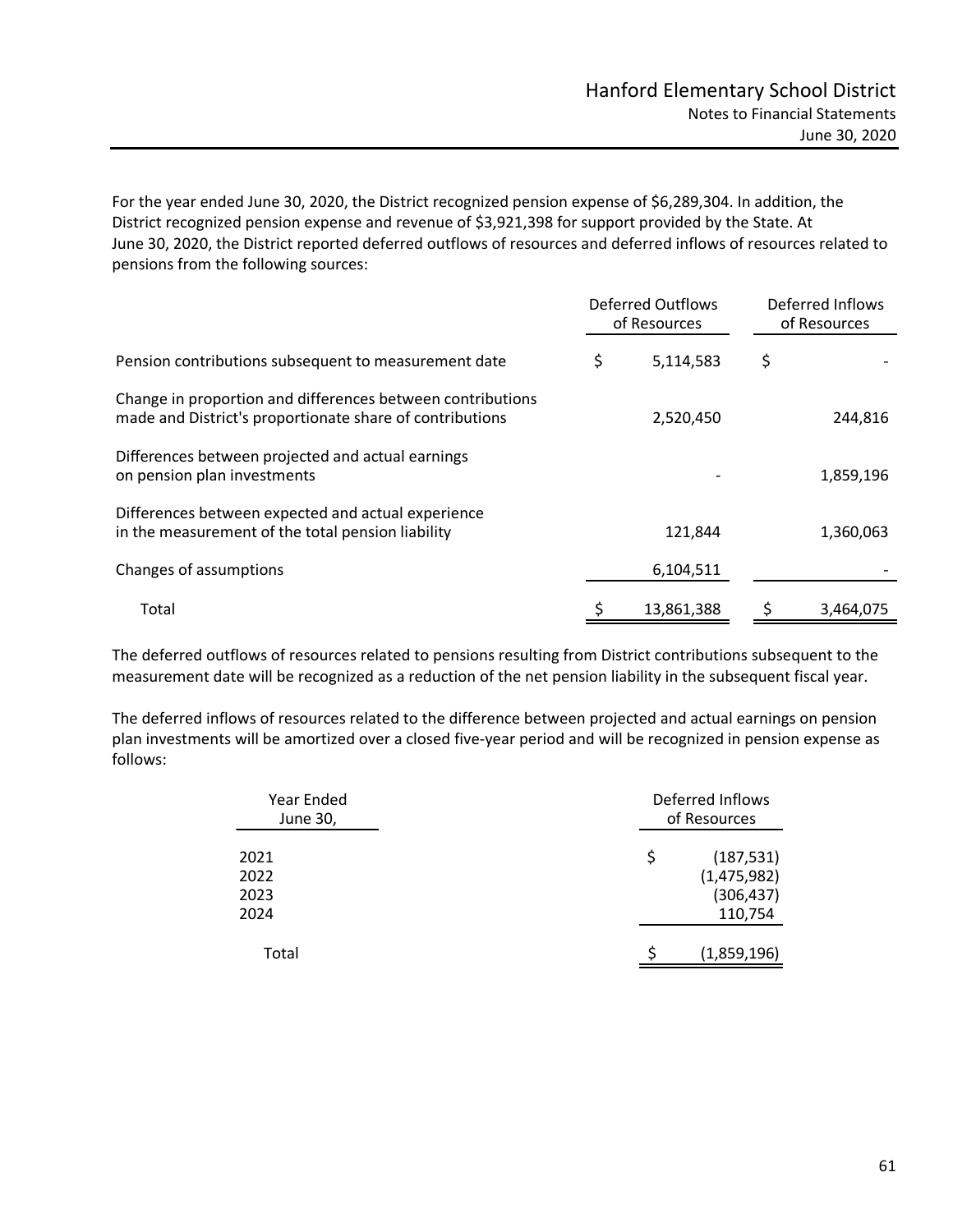The deferred outflows/(inflows) of resources related to the change in proportion and differences between contributions made and District's proportionate share of contributions, differences between expected and actual experience in the measurement of the total pension liability, and changes of assumptions will be amortized over the Expected Average Remaining Service Life (EARSL) of all members that are provided benefits (active, inactive, and retirees) as of the beginning of the measurement period. The EARSL for the measurement period is seven years and will be recognized in pension expense as follows:

| Year Ended<br>June 30,                       | Deferred<br>Outflows/(Inflows)<br>of Resources                              |  |
|----------------------------------------------|-----------------------------------------------------------------------------|--|
| 2021<br>2022<br>2023<br>2024<br>2025<br>2026 | \$<br>1,793,747<br>1,793,749<br>1,606,831<br>1,687,182<br>191,799<br>68,618 |  |
| Total                                        | ς<br>7,141,926                                                              |  |

#### **Actuarial Methods and Assumptions**

Total pension liability for STRP was determined by applying update procedures to the financial reporting actuarial valuation as of June 30, 2018, and rolling forward the total pension liability to June 30, 2019. The financial reporting actuarial valuation as of June 30, 2018, used the following methods and assumptions, applied to all prior periods included in the measurement:

| Valuation date            | June 30, 2018                      |
|---------------------------|------------------------------------|
| Measurement date          | June 30, 2019                      |
| Experience study          | July 1, 2010 through June 30, 2015 |
| Actuarial cost method     | Entry age normal                   |
| Discount rate             | 7.10%                              |
| Investment rate of return | 7.10%                              |
| Consumer price inflation  | 2.75%                              |
| Wage growth               | 3.50%                              |

CalSTRS uses a generational mortality assumption, which involves the use of a base mortality table and projection scales to reflect expected annual reductions in mortality rates at each age, resulting in increases in life expectancies each year into the future. The base mortality tables are CalSTRS custom tables derived to best fit the patterns of mortality among its members. The projection scale was set equal to 110 percent of the ultimate improvement factor from the Mortality Improvement Scale (MP‐2016) table, issued by the Society of Actuaries.

The long‐term expected rate of return on pension plan investments was determined using a building‐block method in which best estimate ranges of expected future real rates of return (expected returns, net of pension plan investment expense and inflation) are developed for each major asset class. The best estimate ranges were developed using capital market assumptions from CalSTRS general investment consultant (Pension Consulting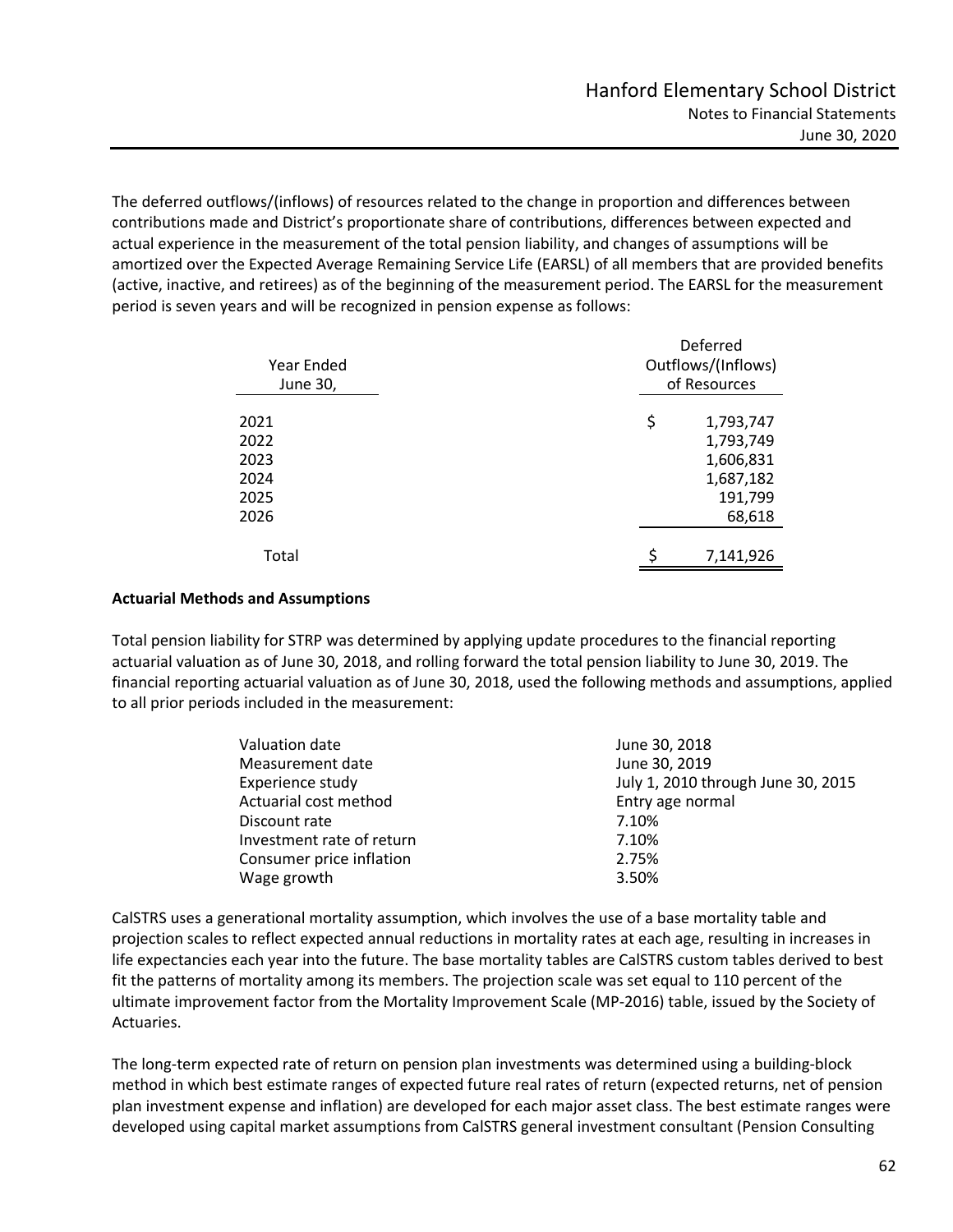Alliance‐PCA) as an input to the process. The actuarial investment rate of return assumption was adopted by the board in February 2017 in conjunction with the most recent experience study. For each future valuation, CalSTRS consulting actuary (Milliman) reviews the return assumption for reasonableness based on the most current capital market assumptions. Best estimates of 20‐year geometrically‐linked real rates of return and the assumed asset allocation for each major asset class for the year ended June 30, 2019, are summarized in the following table:

| <b>Asset Class</b>         | <b>Assumed Asset</b><br>Allocation | Long-Term<br><b>Expected Real</b><br>Rate of Return |
|----------------------------|------------------------------------|-----------------------------------------------------|
| Global equity              | 47%                                | 4.8%                                                |
| Fixed income               | 12%                                | 1.3%                                                |
| Real estate                | 13%                                | 3.6%                                                |
| Private equity             | 13%                                | 6.3%                                                |
| Risk mitigating strategies | 9%                                 | 1.8%                                                |
| Inflation sensitive        | 4%                                 | $-3.3%$                                             |
| Cash/liquidity             | 2%                                 | $-0.4%$                                             |

### **Discount Rate**

The discount rate used to measure the total pension liability was 7.10 percent. The projection of cash flows used to determine the discount rate assumed the contributions from plan members and employers will be made at statutory contribution rates. Projected inflows from investment earnings were calculated using the long‐term assumed investment rate of return (7.10 percent) and assuming that contributions, benefit payments and administrative expense occurred midyear. Based on these assumptions, the STRP's fiduciary net position was projected to be available to make all projected future benefit payments to current plan members. Therefore, the long‐term assumed investment rate of return was applied to all periods of projected benefit payments to determine total pension liability.

The following presents the District's proportionate share of the net pension liability calculated using the current discount rate as well as what the net pension liability would be if it were calculated using a discount rate that is one percent lower or higher than the current rate:

| Discount Rate                                                               |  |  | <b>Net Pension</b><br>Liability          |
|-----------------------------------------------------------------------------|--|--|------------------------------------------|
| 1% decrease (6.10%)<br>Current discount rate (7.10%)<br>1% increase (8.10%) |  |  | \$71,871,096<br>48,265,346<br>28,691,684 |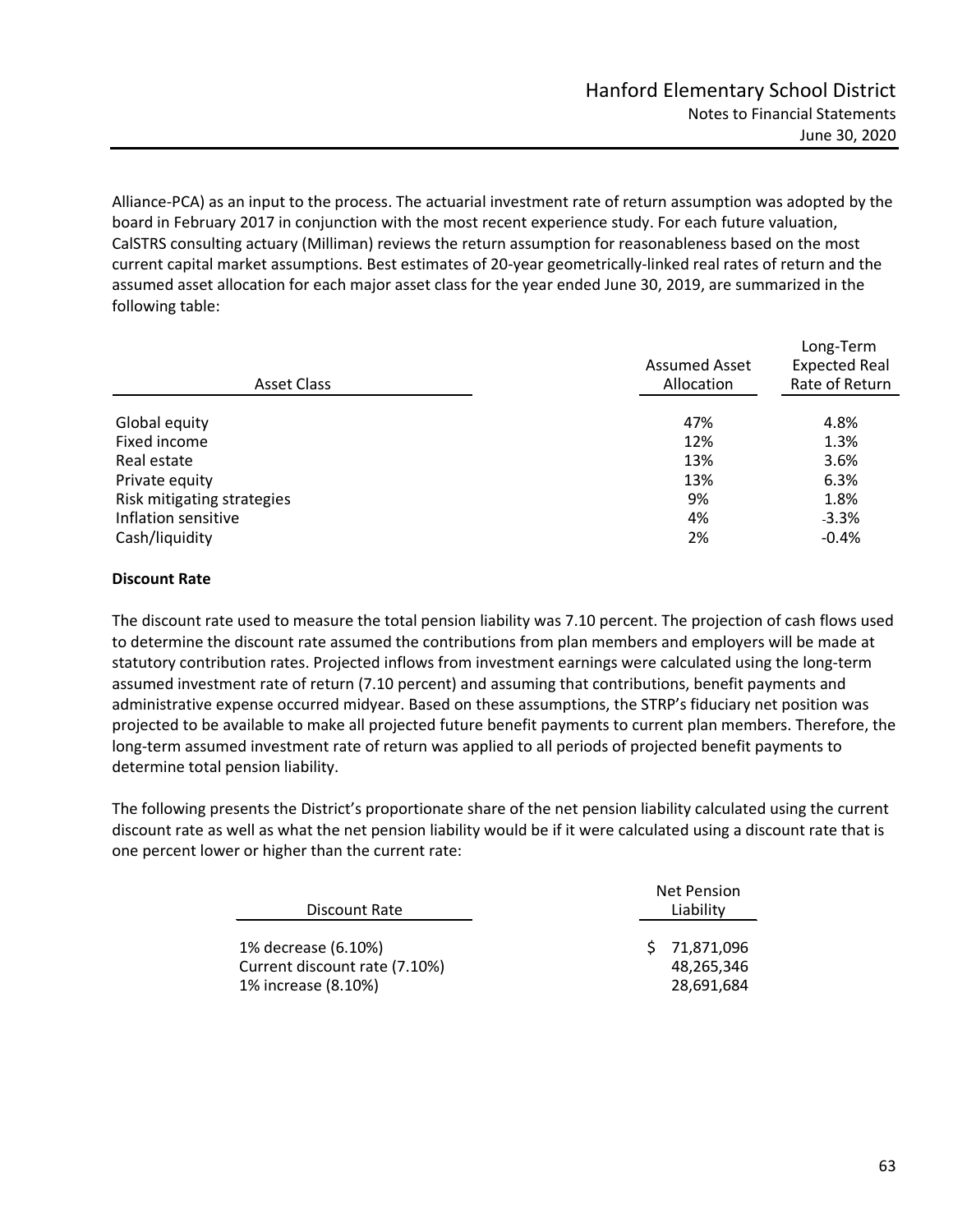#### **California Public Employees Retirement System (CalPERS)**

#### **Plan Description**

Qualified employees are eligible to participate in the School Employer Pool (SEP) under the California Public Employees' Retirement System (CalPERS), a cost‐sharing multiple‐employer public employee retirement system defined benefit pension plan administered by CalPERS. Benefit provisions are established by State statutes, as legislatively amended, within the Public Employees' Retirement Law.

A full description of the pension plan regarding benefit provisions, assumptions (for funding, but not accounting purposes), and membership information is listed in the June 30, 2018 annual actuarial valuation report, Schools Pool Actuarial Valuation. This report and CalPERS audited financial information are publicly available reports that can be found on the CalPERS website under Forms and Publications at: https://www.calpers.ca.gov/page/forms‐publications.

#### **Benefits Provided**

CalPERS provides service retirement and disability benefits, annual cost of living adjustments and death benefits to plan members, who must be public employees and beneficiaries. Benefits are based on years of service credit, a benefit factor and the member's final compensation. Members hired on or before December 31, 2012, with five years of total service are eligible to retire at age 50 with statutorily reduced benefits. Members hired on or after January 1, 2013, with five years of total service are eligible to retire at age 52 with statutorily reduced benefits. All members are eligible for non‐duty disability benefits after five years of service. The Basic Death Benefit is paid to any member's beneficiary if the member dies while actively employed. An employee's eligible survivor may receive the 1957 Survivor Benefit if the member dies while actively employed, is at least age 50 (or 52 for members hired on or after January 1, 2013), and has at least five years of credited service. The cost of living adjustments for each plan are applied as specified by the Public Employees' Retirement Law.

The CalPERS provisions and benefits in effect at June 30, 2020, are summarized as follows:

|                                                           | School Employer Pool (CalPERS) |                    |  |
|-----------------------------------------------------------|--------------------------------|--------------------|--|
|                                                           | On or before                   | On or after        |  |
| Hire date                                                 | December 31, 2012              | January 1, 2013    |  |
| Benefit formula                                           | 2% at 55                       | 2% at 62           |  |
| Benefit vesting schedule                                  | 5 years of service             | 5 years of service |  |
| Benefit payments                                          | Monthly for life               | Monthly for life   |  |
| Retirement age                                            | 55                             | 62                 |  |
| Monthly benefits as a percentage of eligible compensation | $1.1\% - 2.5\%$                | $1.0\% - 2.5\%$    |  |
| Required employee contribution rate                       | 7.00%                          | 7.00%              |  |
| Required employer contribution rate                       | 19.721%                        | 19.721%            |  |

#### **Contributions**

Section 20814(c) of the California Public Employees' Retirement Law requires that the employer contribution rates for all public employers be determined on an annual basis by the actuary and shall be effective on the July 1 following notice of a change in the rate. Total plan contributions are calculated through the CalPERS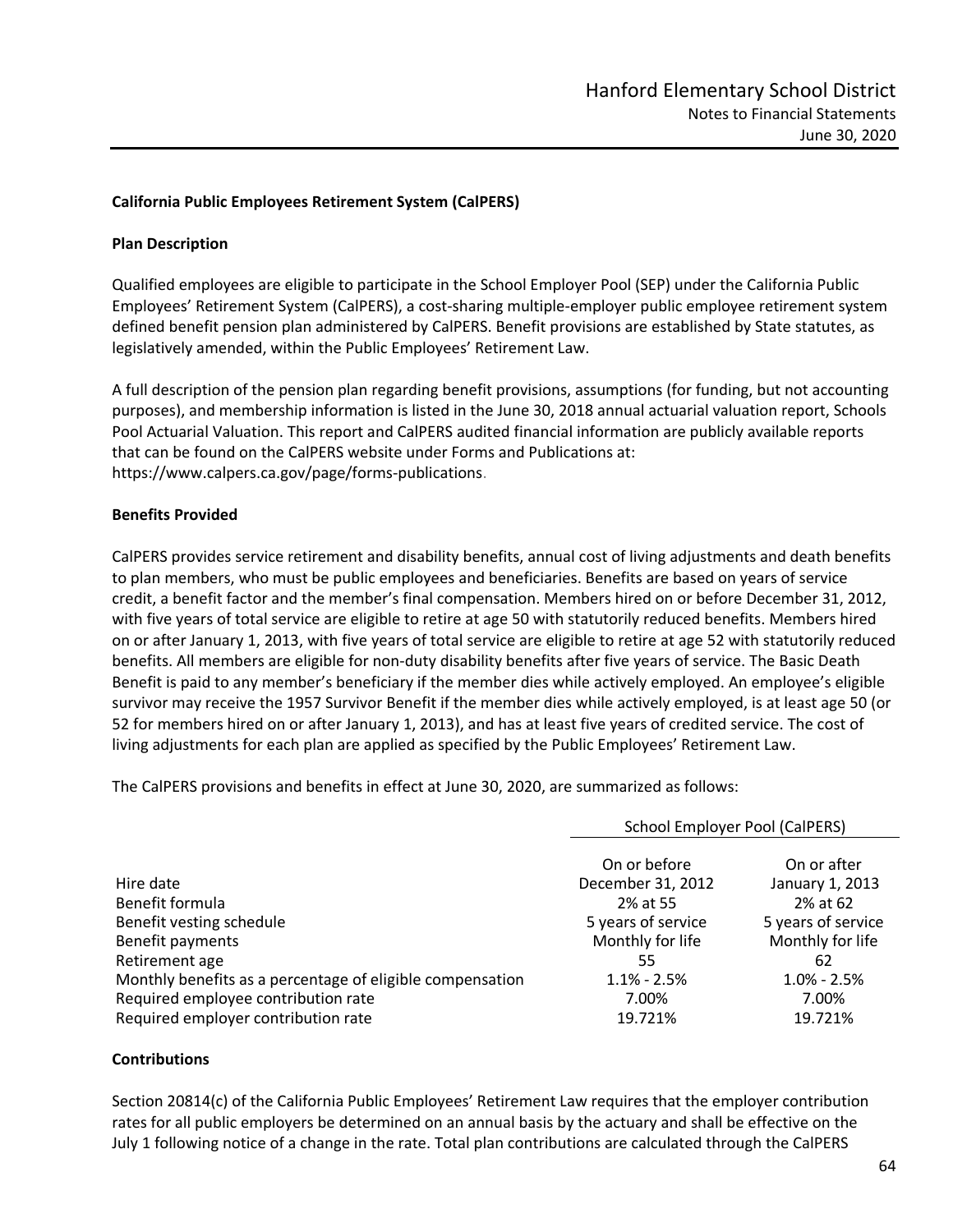annual actuarial valuation process. The actuarially determined rate is the estimated amount necessary to finance the costs of benefits earned by employees during the year, with an additional amount to finance any unfunded accrued liability. The District is required to contribute the difference between the actuarially determined rate and the contribution rate of employees. The contributions rates are expressed as percentage of annual payroll. The contribution rates for each plan for the year ended June 30, 2020, are presented above and the total District contributions were \$2,294,845.

## **Pension Liabilities, Pension Expense, Deferred Outflows of Resources, and Deferred Inflows of Resources Related to Pensions**

As of June 30, 2020, the District reported net pension liabilities for its proportionate share of the CalPERS net pension liability totaling \$23,035,615. The net pension liability was measured as of June 30, 2019. The District's proportion of the net pension liability was based on a projection of the District's long‐term share of contributions to the pension plan relative to the projected contributions of all participating school districts, actuarially determined. The District's proportionate share for the measurement period June 30, 2019 and June 30, 2018, respectively was 0.0790 percent and 0.0781 percent, resulting in a net increase in the proportionate share of 0.0009 percent.

For the year ended June 30, 2020, the District recognized pension expense of \$4,007,499. At June 30, 2020, the District reported deferred outflows of resources and deferred inflows of resources related to pensions from the following sources:

|                                                                                                                        | Deferred Outflows<br>of Resources |           | Deferred Inflows<br>of Resources |         |
|------------------------------------------------------------------------------------------------------------------------|-----------------------------------|-----------|----------------------------------|---------|
| Pension contributions subsequent to measurement date                                                                   | \$                                | 2,294,845 | \$                               |         |
| Change in proportion and differences between contributions<br>made and District's proportionate share of contributions |                                   | 159,592   |                                  | 116,961 |
| Differences between projected and actual earnings on<br>pension plan investments                                       |                                   |           |                                  | 213,659 |
| Differences between expected and actual experience<br>in the measurement of the total pension liability                |                                   | 1,673,311 |                                  |         |
| Changes of assumptions                                                                                                 |                                   | 1,096,566 |                                  |         |
| Total                                                                                                                  |                                   | 5,224,314 |                                  | 330,620 |

The deferred outflows of resources related to pensions resulting from District contributions subsequent to the measurement date will be recognized as a reduction of the net pension liability in the subsequent fiscal year.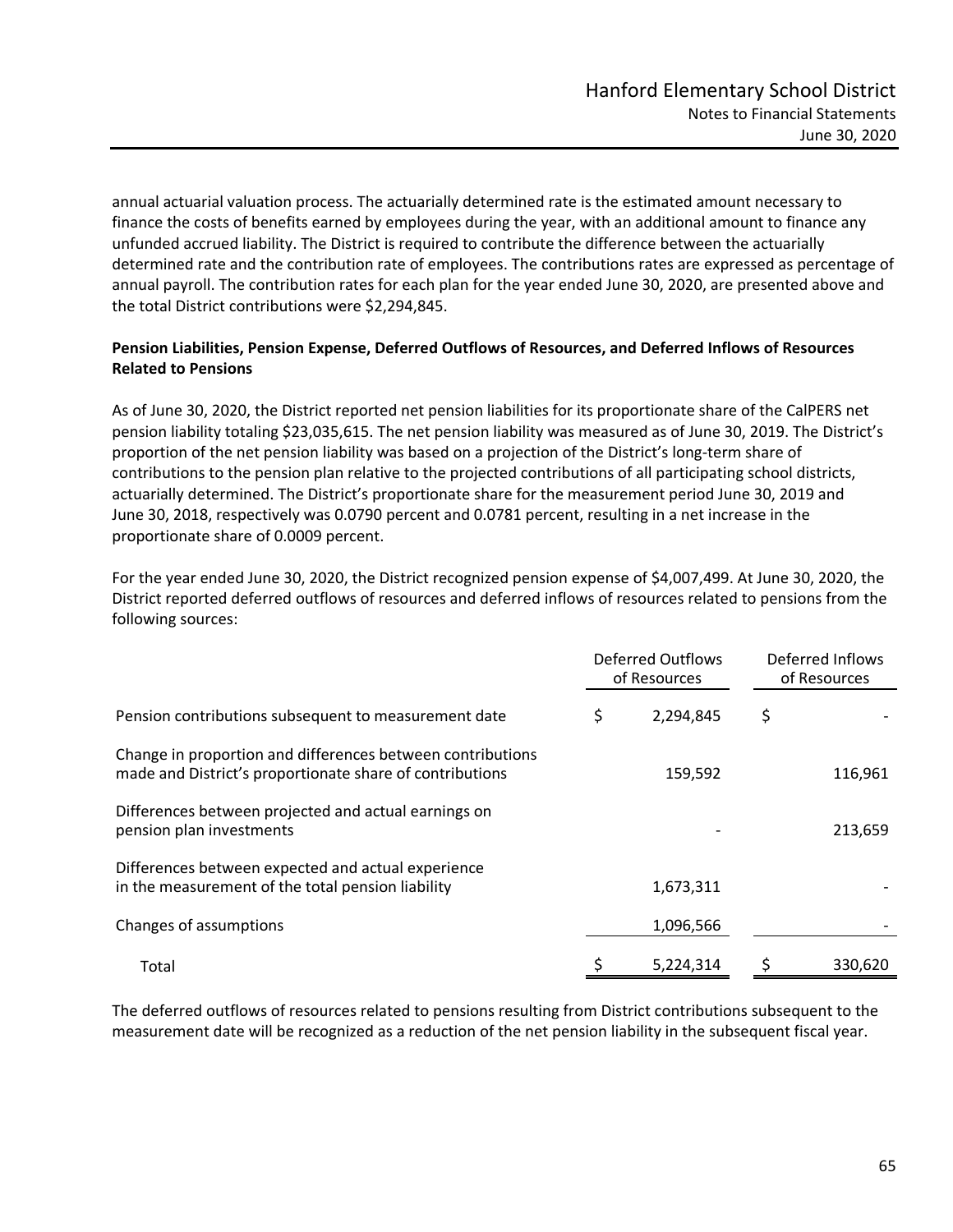The deferred inflows of resources related to the difference between projected and actual earnings on pension plan investments will be amortized over a closed five‐year period and will be recognized in pension expense as follows:

| Year Ended<br>June 30,       | Deferred Inflows<br>of Resources                   |  |  |
|------------------------------|----------------------------------------------------|--|--|
| 2021<br>2022<br>2023<br>2024 | \$<br>210,906<br>(421, 277)<br>(63, 839)<br>60,551 |  |  |
| Total                        | (213, 659)                                         |  |  |

The deferred outflows/(inflows) of resources related to the change in proportion and differences between contributions made and District's proportionate share of contributions, differences between expected and actual experience in the measurement of the total pension liability, and changes of assumptions will be amortized over the Expected Average Remaining Service Life (EARSL) of all members that are provided benefits (active, inactive, and retirees) as of the beginning of the measurement period. The EARSL for the measurement period is 4.1 years and will be recognized in pension expense as follows:

| Year Ended<br>June 30,       | Deferred<br>Outflows/(Inflows)<br>of Resources  |
|------------------------------|-------------------------------------------------|
| 2021<br>2022<br>2023<br>2024 | \$<br>1,724,290<br>734,962<br>321,142<br>32,114 |
| Total                        | 2,812,508                                       |

### **Actuarial Methods and Assumptions**

Total pension liability for the SEP was determined by applying update procedures to the financial reporting actuarial valuation as of June 30, 2018, and rolling forward the total pension liability to June 30, 2019. The financial reporting actuarial valuation as of June 30, 2018, used the following methods and assumptions, applied to all prior periods included in the measurement:

| Valuation date            | June 30, 2018                      |
|---------------------------|------------------------------------|
|                           |                                    |
| Measurement date          | June 30, 2019                      |
| Experience study          | July 1, 1997 through June 30, 2015 |
| Actuarial cost method     | Entry age normal                   |
| Discount rate             | 7.15%                              |
| Investment rate of return | 7.15%                              |
| Consumer price inflation  | 2.50%                              |
| Wage growth               | Varies by entry age and service    |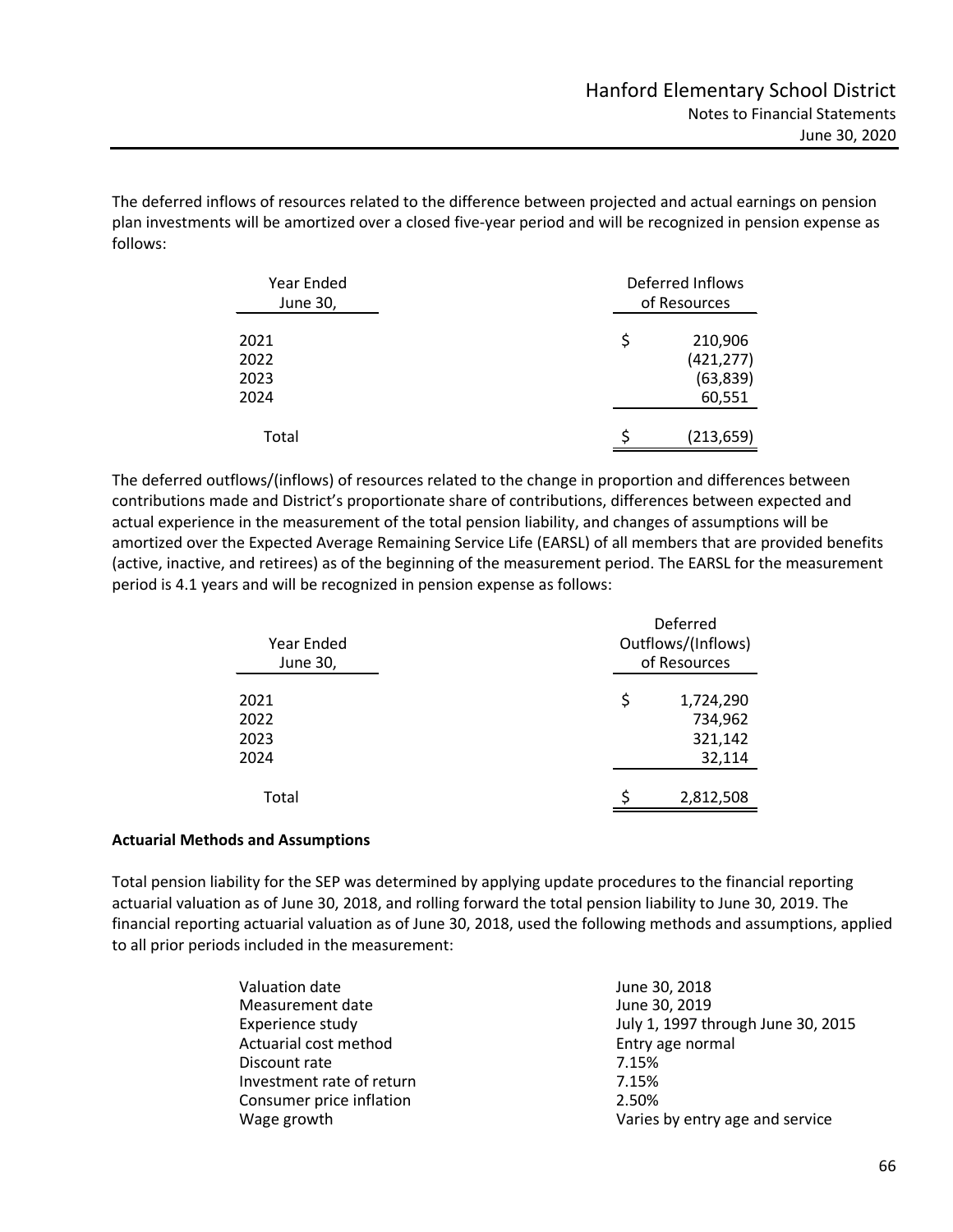The mortality table used was developed based on CalPERS‐specific data. The table includes 15 years of mortality improvements using Society of Actuaries 90 percent of scale MP‐2016.

In determining the long‐term expected rate of return, CalPERS took into account both short‐term and long‐term market return expectations as well as the expected pension fund cash flows. Using historical returns of all the funds' asset classes, expected compound returns were calculated over the short-term (first ten years) and the long-term (11+ years) using a building-block approach. Using the expected nominal returns for both short-term and long‐term, the present value of benefits was calculated for each fund. The expected rate of return was set by calculating the rounded single equivalent expected return that arrived at the same present value of benefits for cash flows as the one calculated using both short-term and long-term returns. The expected rate of return was then set equal to the single equivalent rate calculated above and adjusted to account for assumed administrative expenses. The target asset allocation and best estimates of arithmetic real rates of return for each major asset class are summarized in the following table:

| <b>Asset Class</b> | Assumed Asset<br>Allocation | Long-Term<br><b>Expected Real</b><br>Rate of Return |
|--------------------|-----------------------------|-----------------------------------------------------|
| Global equity      | 50%                         | 5.98%                                               |
| Fixed income       | 28%                         | 2.62%                                               |
| Inflation assets   | 0%                          | 1.81%                                               |
| Private equity     | 8%                          | 7.23%                                               |
| Real assets        | 13%                         | 4.93%                                               |
| Liquidity          | 1%                          | $-0.92%$                                            |

#### **Discount Rate**

The discount rate used to measure the total pension liability was 7.15 percent. The projection of cash flows used to determine the discount rate assumed the contributions from plan members and employers will be made at statutory contribution rates. Based on these assumptions, the School Employer Pool fiduciary net position was projected to be available to make all projected future benefit payments to current plan members. Therefore, the long‐term assumed investment rate of return was applied to all periods of projected benefit payments to determine total pension liability.

The following presents the District's proportionate share of the net pension liability calculated using the current discount rate as well as what the net pension liability would be if it were calculated using a discount rate that is one percent lower or higher than the current rate:

| Discount Rate                 | <b>Net Pension</b><br>Liability |
|-------------------------------|---------------------------------|
| 1% decrease (6.15%)           | 33,204,324                      |
| Current discount rate (7.15%) | 23,035,615                      |
| 1% increase (8.15%)           | 14,599,968                      |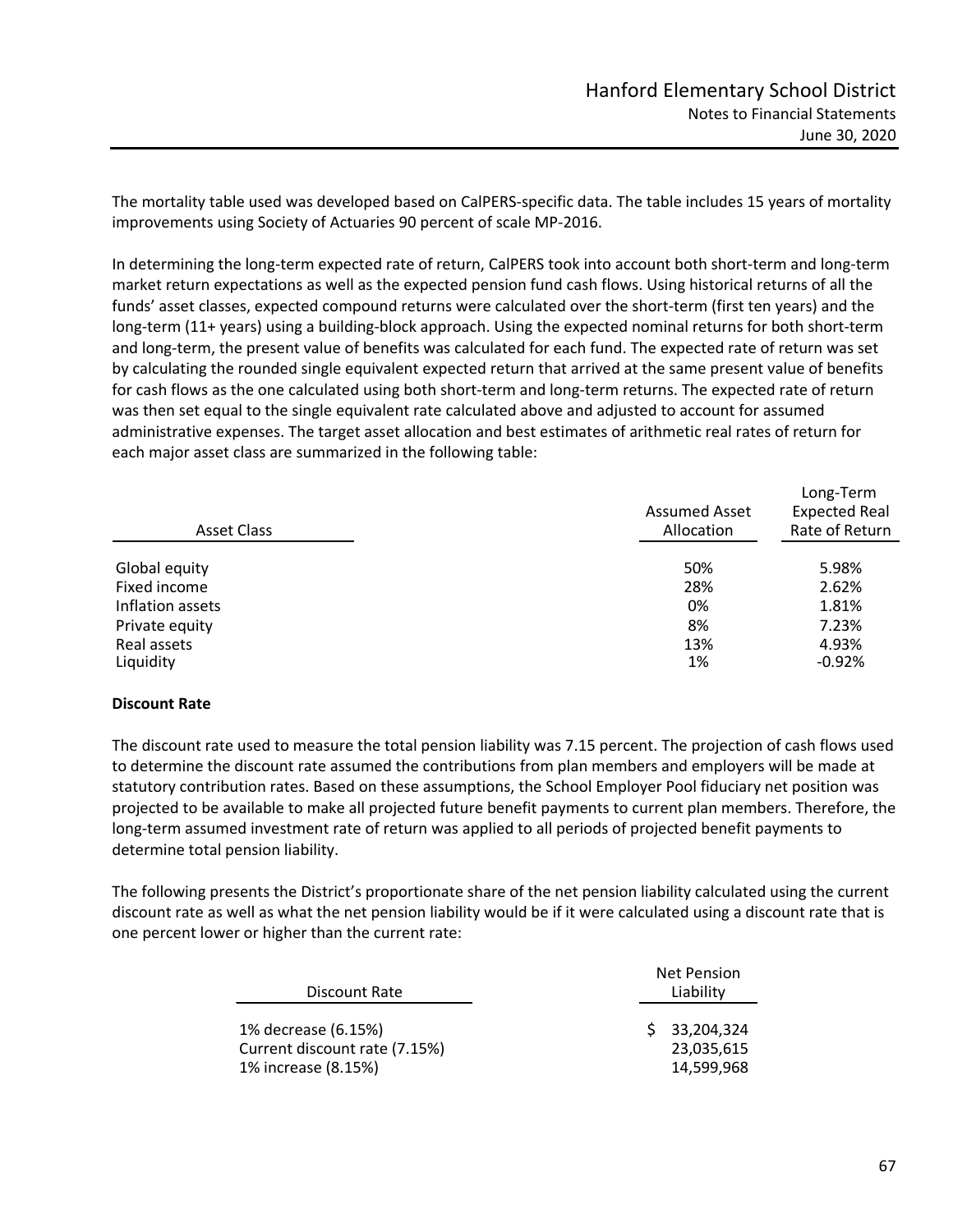## **Social Security**

As established by Federal law, all public sector employees who are not members of their employer's existing retirement system (CalSTRS or CalPERS) must be covered by Social Security or an alternative plan. The District has elected to use Social Security. Contributions made by the District and an employee vest immediately. The District contributes 6.2 percent of an employee's gross earnings. An employee is required to contribute 6.2 percent of his or her gross earnings Social Security.

## **On Behalf Payments**

The State of California makes contributions to CalSTRS on behalf of the District. These payments consist of State General Fund contributions to CalSTRS in the amount of \$2,750,461 (10.328 percent of annual payroll). Contributions are no longer appropriated in the annual Budget Act for the legislatively mandated benefits to CalPERS. Therefore, there is no on behalf contribution rate for CalPERS. Under accounting principles generally accepted in the United States of America, these amounts are to be reported as revenues and expenditures. Accordingly, these amounts have been recorded in these financial statements. On behalf payments have been included in the calculation of available reserves.

Senate Bill 90 (Chapter 33, Statutes of 2019), which was signed by the Governor on June 27, 2019, appropriated an additional 2019–2020 contribution on behalf of school employers of \$1.1 billion for CalSTRS. A proportionate share of these contributions totaling \$922,597 has been recorded in these financial statements as well as in the calculation of available reserves.

## **Note 13 ‐ Commitments and Contingencies**

### **Grants**

The District received financial assistance from Federal and State agencies in the form of grants. The disbursement of funds received under these programs generally requires compliance with terms and conditions specified in the grant agreements and are subject to audit by the grantor agencies. Any disallowed claims resulting from such audits could become a liability of the General Fund or other applicable funds. However, in the opinion of management, any such disallowed claims will not have a material adverse effect on the overall financial position of the District at June 30, 2020.

### **Litigation**

The District is not currently a party to any legal proceedings.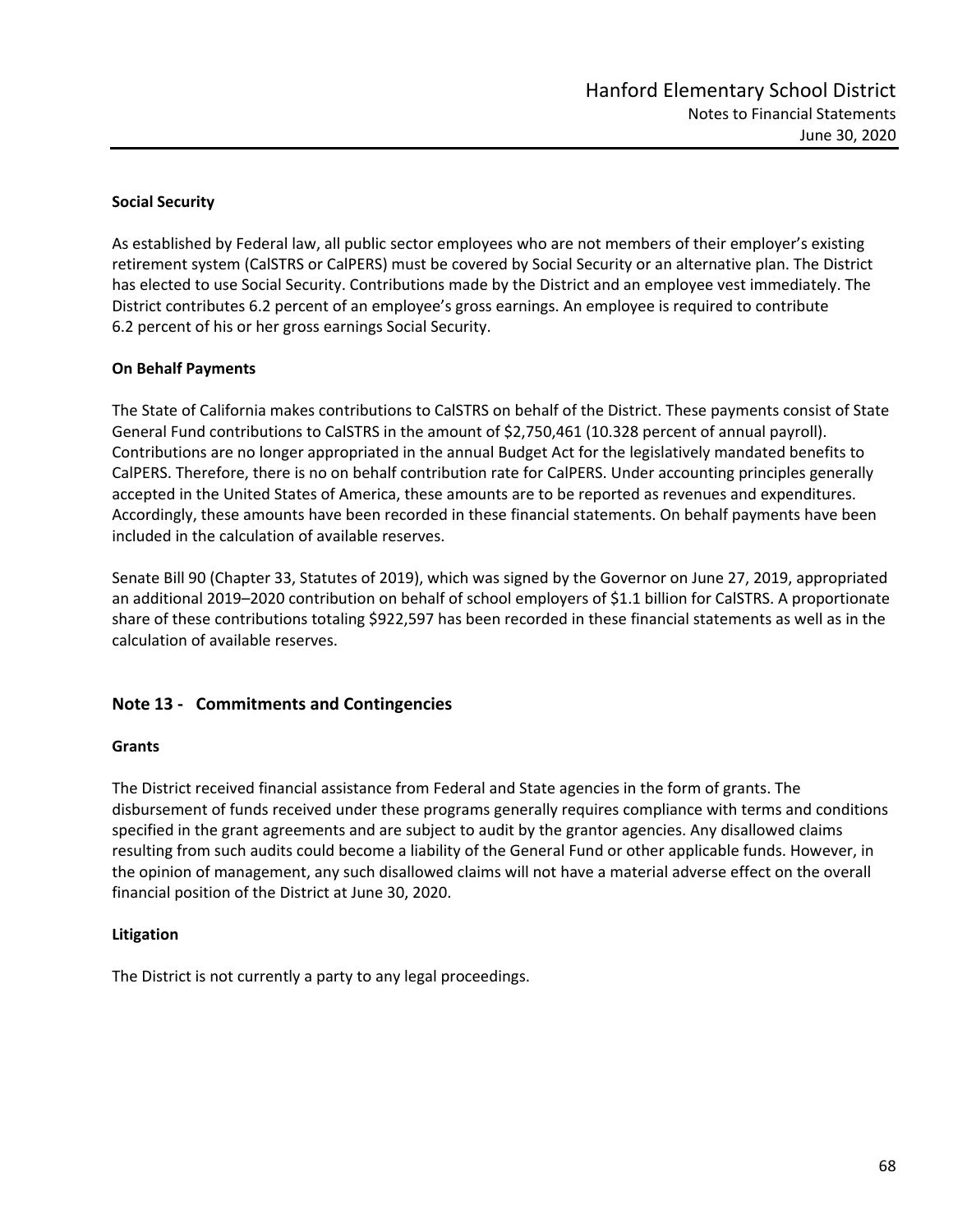### **Construction Commitments**

As of June 30, 2020, the District had the following commitments with respect to the unfinished capital projects:

| Capital Projects                | Remaining<br>Construction<br>Commitment | Expected<br>Date of<br>Completion |
|---------------------------------|-----------------------------------------|-----------------------------------|
| Wilson Cafeteria HVAC           | \$<br>67,000                            | <b>July 2020</b>                  |
| Monroe Parking Lot              | 650,000                                 | Nov 2020                          |
| <b>Richmond Modernization</b>   | 2,850,000                               | June 2022                         |
| Roosevelt Modernization         | 1,900,000                               | June 2022                         |
| <b>Washington Modernization</b> | 304,500                                 | June 2021                         |
| Lincoln Modernization           | 2,879,000                               | Nov 2020                          |
| Wilson Re-Roof                  | 87,000                                  | Oct 2020                          |
| <b>Bus Barn Solar Project</b>   | 218,000                                 | Nov 2020                          |
| Total                           | 8,955,500                               |                                   |

## **Note 14 ‐ Participation in Joint Powers Authorities**

The District is a member of the Northern California Regional Excess Liability Fund (NorCal ReLiEF), the Self‐ Insured Schools of California (SISC III), the Kings County Self‐Insured Schools (KCSIS), and the Kings Schools Transportation Authority (KSTA) joint powers authorities (JPAs). The District pays an annual premium to each entity for its health, workers' compensation, and property liability coverage. The relationships between the District, the pools, and the JPAs are such that they are not component units of the District for financial reporting purposes.

These entities have budgeting and financial reporting requirements independent of member units and their financial statements are not presented in these financial statements; however, fund transactions between the entities and the District are included in these statements. Audited financial statements are available from the respective entities.

The District has an appointed representative to the governing board of NorCal ReLiEF.

During the year ended June 30, 2020, the District made payment of \$397,528 to NorCal ReLiEF for property and liability insurance.

The District has appointed no members to the governing board of SISC III.

During the year ended June 30, 2020, the District made payment of \$7,059,961 to SISC III for health insurance.

The District has an appointed representative to the governing board of KCSIS.

During the year ended June 30, 2020, the District made payment of \$788,615 to KCSIS for workers' compensation insurance.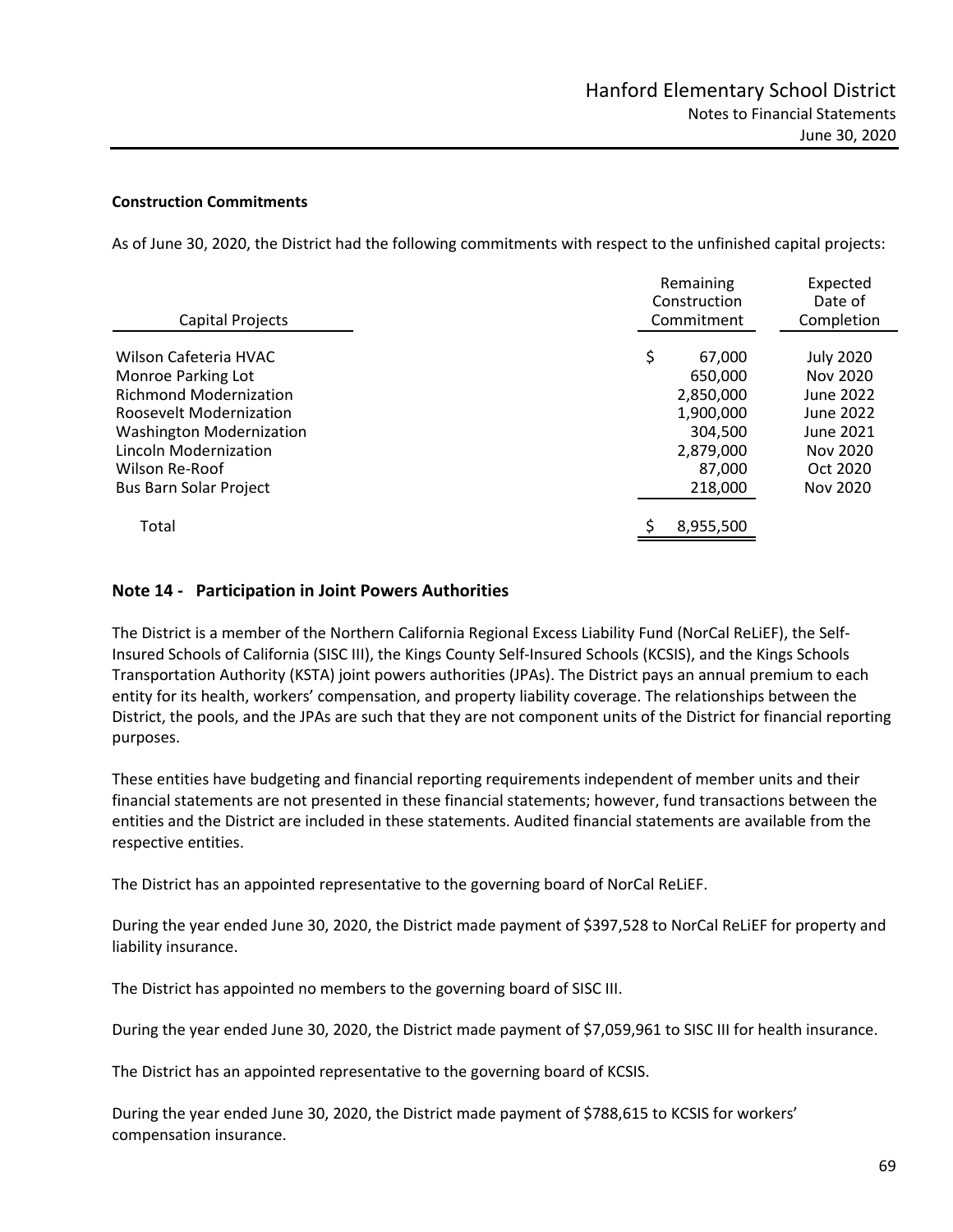The District has an appointed representative to the governing board of KSTA.

During the year ended June 30, 2020, the District made payment of \$492,461 to KSTA for student transportation services.

## **Note 15 ‐ Subsequent Events**

## **General Obligation Bonds**

The District's governing board of directors adopted by resolution the issuance of \$7,600,000 of General Obligation Bonds. The official statement is dated September 23, 2020. The bonds fully mature on August 1, 2045, and yield from 2.0 to 2.540 percent interest. The bonds were sold as the final series of 2016 election, Measure U on the ballot. The issuance is for construction and modernizations projects within the District.

## **World‐Wide Coronavirus Pandemic**

Subsequent to year‐end, the District has been negatively impacted by the effects of the world‐wide coronavirus pandemic. The District is closely monitoring its operations, liquidity, and capital resources and is actively working to minimize the current and future impact of this unprecedented situation. As of the issuance date of these financial statements, the full impact to the District's financial position is not known beyond increased cash flow monitoring due to state apportionment deferrals.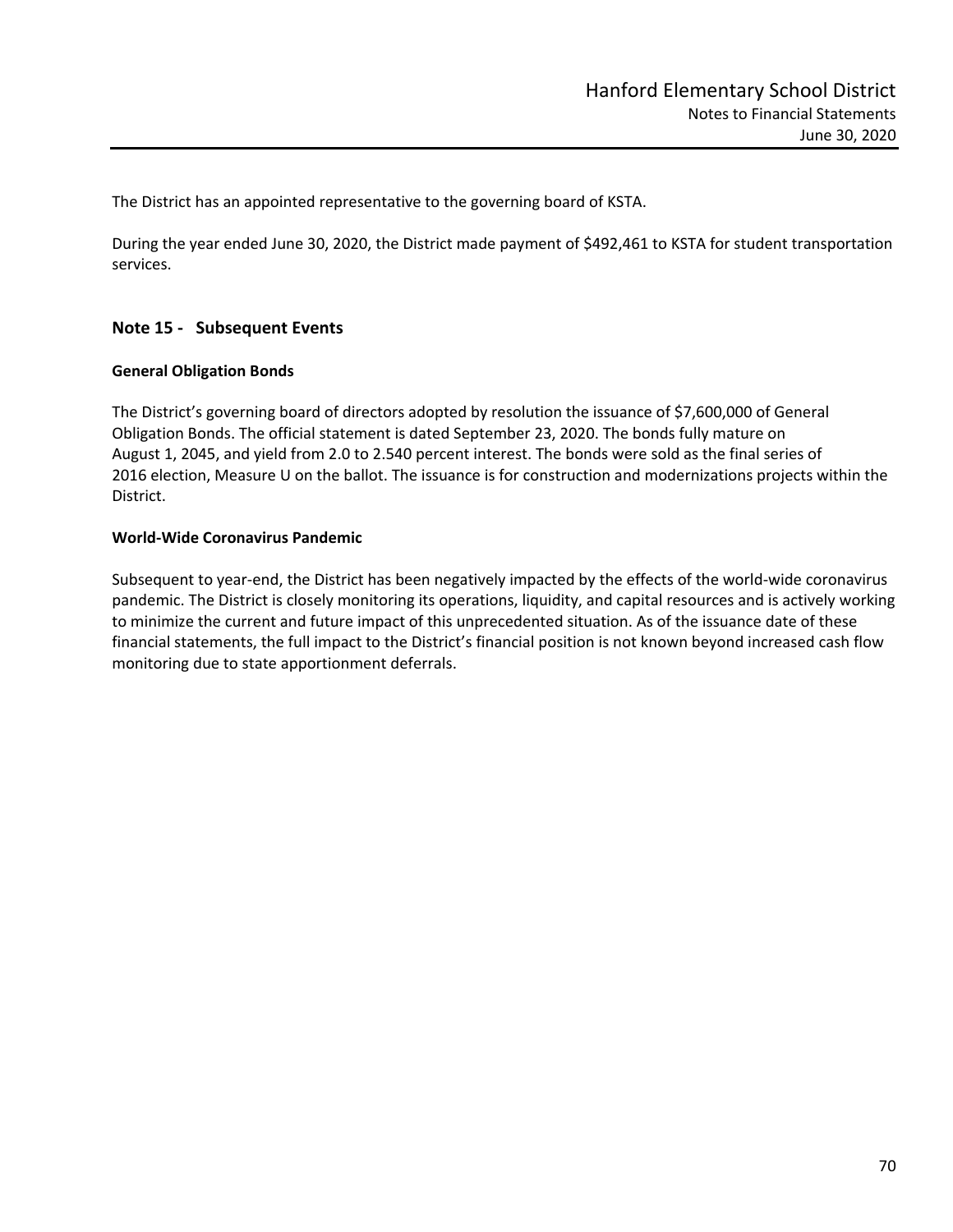

Required Supplementary Information June 30, 2020 Hanford Elementary School District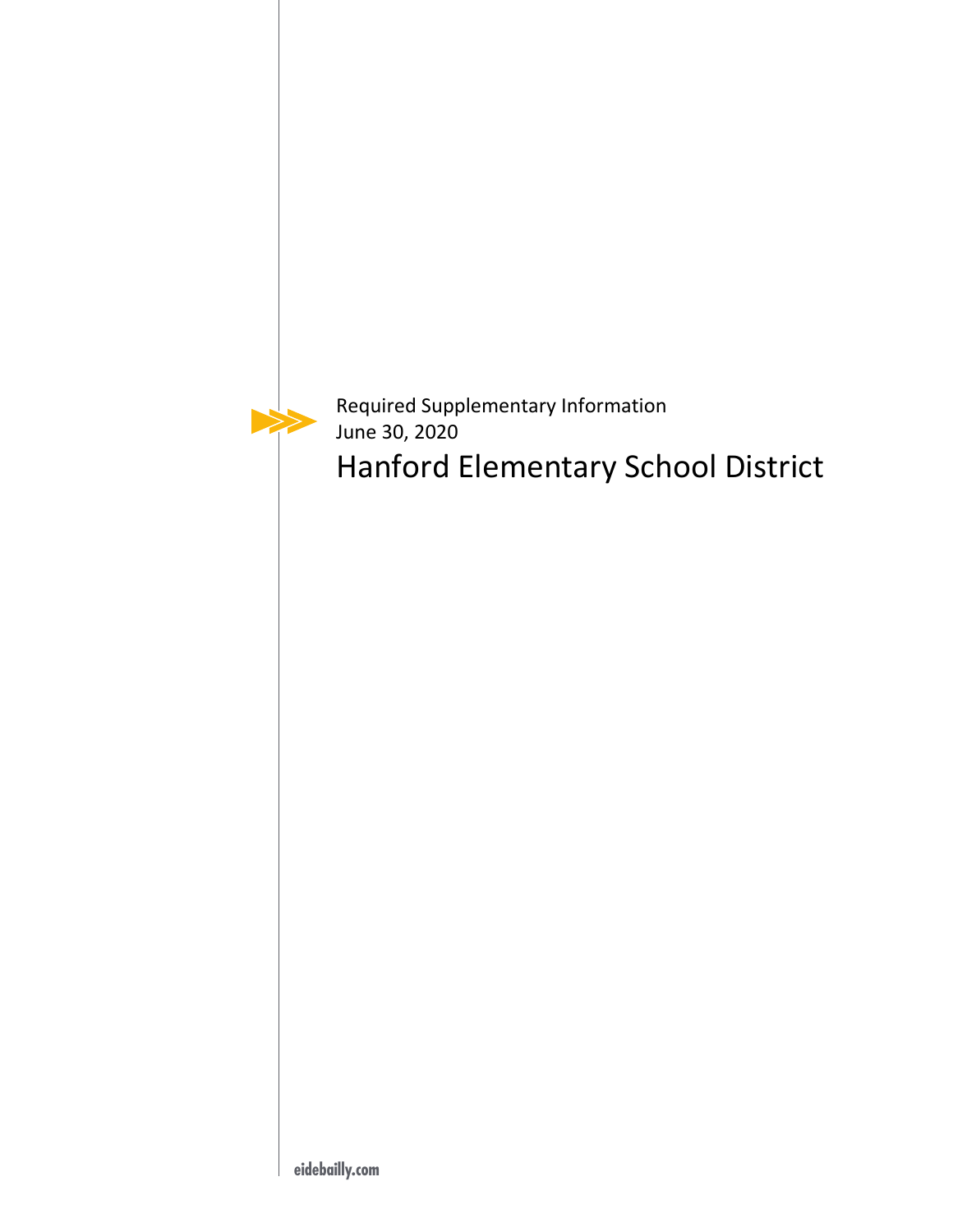|                                                                                                                                                                                                                 |                                                                                          |                                                                                            |                                                                                            | Variances -<br>Positive<br>(Negative) |
|-----------------------------------------------------------------------------------------------------------------------------------------------------------------------------------------------------------------|------------------------------------------------------------------------------------------|--------------------------------------------------------------------------------------------|--------------------------------------------------------------------------------------------|---------------------------------------|
|                                                                                                                                                                                                                 | <b>Budgeted Amounts</b>                                                                  |                                                                                            |                                                                                            | Final                                 |
|                                                                                                                                                                                                                 | Original                                                                                 | Final                                                                                      | Actual                                                                                     | to Actual                             |
| Revenues<br>Local Control Funding Formula<br><b>Federal sources</b><br><b>Other State sources</b><br>Other local sources                                                                                        | 63,717,216<br>S.<br>3,894,335<br>5,100,573<br>2,245,966                                  | \$62,313,571<br>3,175,672<br>7,314,260<br>3,593,479                                        | \$62,313,571<br>3,175,672<br>7,314,260<br>3,593,479                                        | \$                                    |
| Total revenues <sup>1</sup>                                                                                                                                                                                     | 74,958,090                                                                               | 76,396,982                                                                                 | 76,396,982                                                                                 |                                       |
| Expenditures<br>Current<br><b>Certificated salaries</b><br><b>Classified salaries</b><br><b>Employee benefits</b><br>Books and supplies<br>Services and operating expenditures<br>Other outgo<br>Capital outlay | 30,234,732<br>11,853,673<br>18,664,184<br>4,135,775<br>5,333,095<br>1,638,532<br>640,794 | 30,354,503<br>11,964,713<br>20,283,662<br>2,740,490<br>5,064,446<br>1,360,349<br>1,851,939 | 30,354,503<br>11,964,713<br>20,283,662<br>2,740,490<br>5,064,446<br>1,360,349<br>1,851,939 |                                       |
| Total expenditures <sup>1</sup>                                                                                                                                                                                 | 72,500,785                                                                               | 73,620,102                                                                                 | 73,620,102                                                                                 |                                       |
| <b>Excess of Revenues</b><br>Over Expenditures                                                                                                                                                                  | 2,457,305                                                                                | 2,776,880                                                                                  | 2,776,880                                                                                  |                                       |
| Other Financing Sources/(Uses)<br>Transfers in<br>Transfers out                                                                                                                                                 | (274, 067)                                                                               | 199,179                                                                                    | 199,179                                                                                    |                                       |
| Net financing sources/(uses)                                                                                                                                                                                    | (274, 067)                                                                               | 199,179                                                                                    | 199,179                                                                                    |                                       |
| Net Change in Fund Balances                                                                                                                                                                                     | 2,183,238                                                                                | 2,976,059                                                                                  | 2,976,059                                                                                  |                                       |
| Fund Balance - Beginning                                                                                                                                                                                        | 18,407,177                                                                               | 18,407,177                                                                                 | 18,407,177                                                                                 |                                       |
| Fund Balance - Ending                                                                                                                                                                                           | \$20,590,415                                                                             | \$<br>21,383,236                                                                           | 21,383,236<br>\$                                                                           | \$                                    |

 $1$  Due to the consolidation of Fund 14, Deferred Maintenance Fund, Fund 15, Pupil Transportation Fund, Fund 17, Special Reserve Fund for Other than Capital Outlay Projects, and Fund 20, Special Reserve Fund for Postemployment Benefits for reporting purposes into the General Fund, additional revenues and expenditures pertaining to these other funds are included in the Actual (GAAP Basis) revenues and expenditures, however are not included in the original and final General Fund budgets.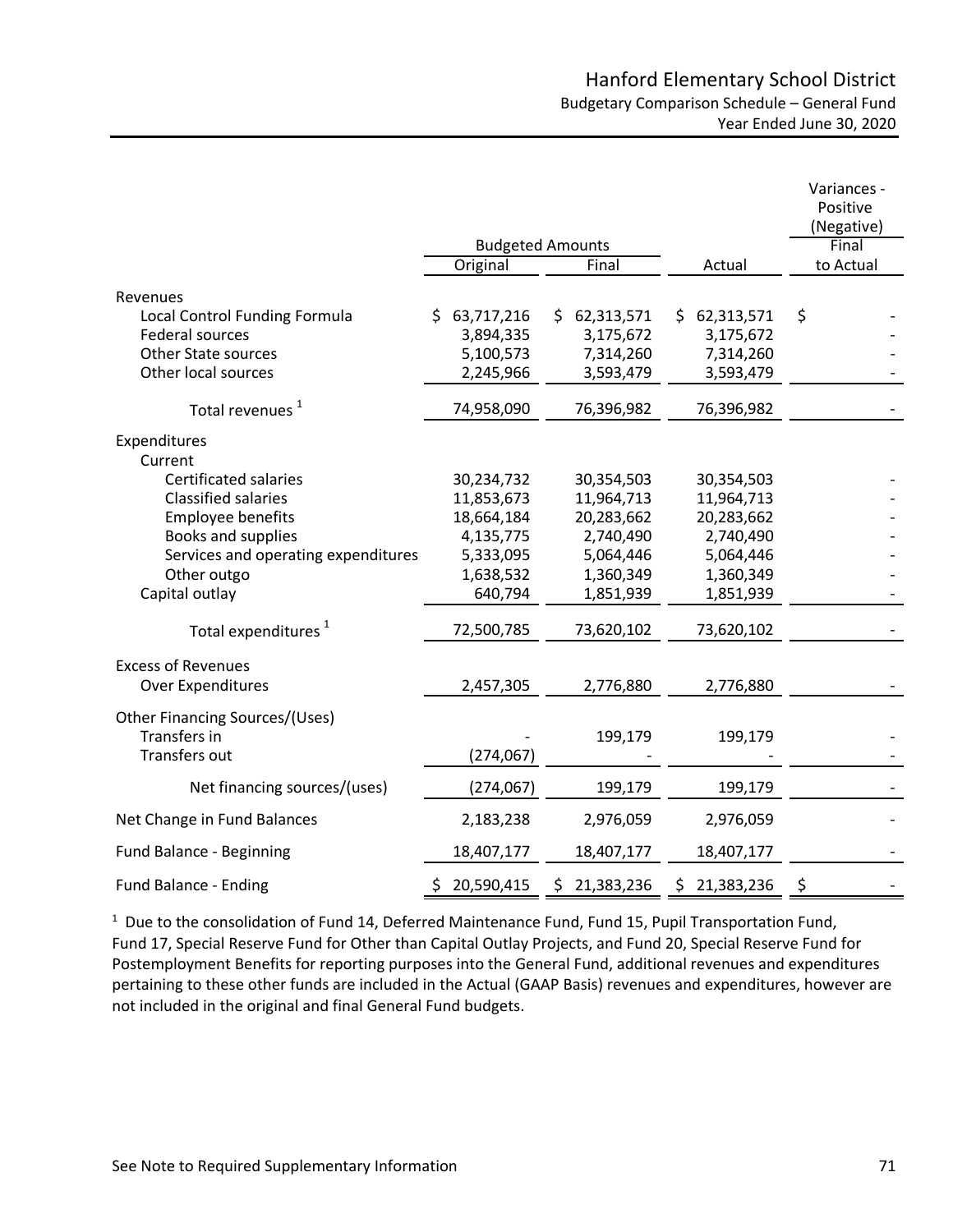# Hanford Elementary School District Schedule of Changes in the District's Total OPEB Liability and Related Ratios Year Ended June 30, 2020

|                                                                                                                                        | 2020                                             | 2019                                   | 2018                     |
|----------------------------------------------------------------------------------------------------------------------------------------|--------------------------------------------------|----------------------------------------|--------------------------|
| <b>Total OPEB Liability</b><br>Service cost<br>Interest<br>Difference between expected and actual experience<br>Changes of assumptions | \$<br>600,382<br>406,651<br>120,927<br>1,109,739 | \$.<br>634,895<br>334,563<br>(497,902) | \$<br>616,403<br>321,583 |
| Benefit payments<br>Net change in total OPEB liability                                                                                 | (531, 418)<br>1,706,281                          | (524, 045)<br>(52, 489)                | (522, 503)<br>415,483    |
| <b>Total OPEB Liability - Beginning</b>                                                                                                | 10,896,443                                       | 10,948,932                             | 10,533,449               |
| <b>Total OPEB Liability - Ending</b>                                                                                                   | 12,602,724                                       | 10,896,443<br>S                        | 10,948,932<br>S          |
| <b>Covered Payroll</b>                                                                                                                 | N/A <sup>1</sup>                                 | N/A <sup>1</sup>                       | N/A <sup>1</sup>         |
| Total OPEB Liability as a Percentage of Covered Payroll                                                                                | N/A <sup>1</sup>                                 | N/A <sup>1</sup>                       | N/A <sup>1</sup>         |
| <b>Measurement Date</b>                                                                                                                | June 30, 2019                                    | June 30, 2018                          | June 30, 2017            |

 $1$  The OPEB Plan is not administered through a trust and contributions are not made based on a measure of pay. Therefore, no measure of payroll is presented.

*Note:* In the future, as data becomes available, ten years of information will be presented.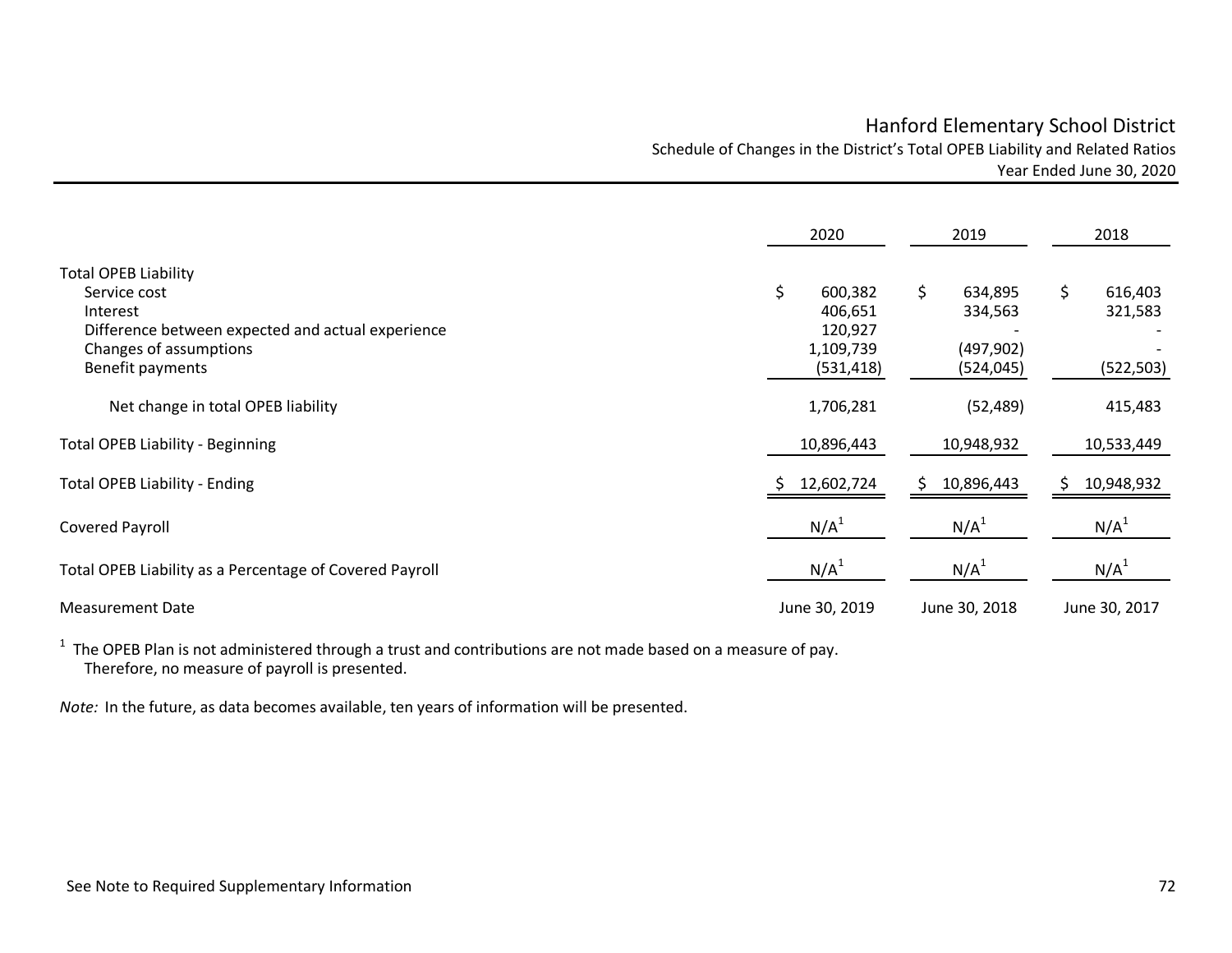# Hanford Elementary School District Schedule of the District's Proportionate Share of the Net OPEB Liability – MPP Program Year Ended June 30, 2020

| Year ended June 30,                                                                      | 2020             | 2019             | 2018             |
|------------------------------------------------------------------------------------------|------------------|------------------|------------------|
| Proportion of the net OPEB liability                                                     | 0.9450%          | 0.0927%          | 0.0914%          |
| Proportionate share of the net OPEB liability                                            | 352,053          | 354,948          | 384,710          |
| Covered payroll                                                                          | N/A <sup>1</sup> | N/A <sup>1</sup> | N/A <sup>1</sup> |
| Proportionate share of the net OPEB liability as a percentage<br>of it's covered payroll | N/A <sup>1</sup> | N/A <sup>1</sup> | N/A <sup>1</sup> |
| Plan fiduciary net position as a percentage of the total OPEB liability                  | $-0.81%$         | $-0.40\%$        | $0.01\%$         |
| <b>Measurement Date</b>                                                                  | June 30, 2019    | June 30, 2018    | June 30, 2017    |

 $^{\rm 1}$  As of June 30, 2012, active members are no longer eligible for future enrollment in the MPP Program; therefore, the covered payroll disclosure is not applicable.

*Note* : In the future, as data becomes available, ten years of information will be presented.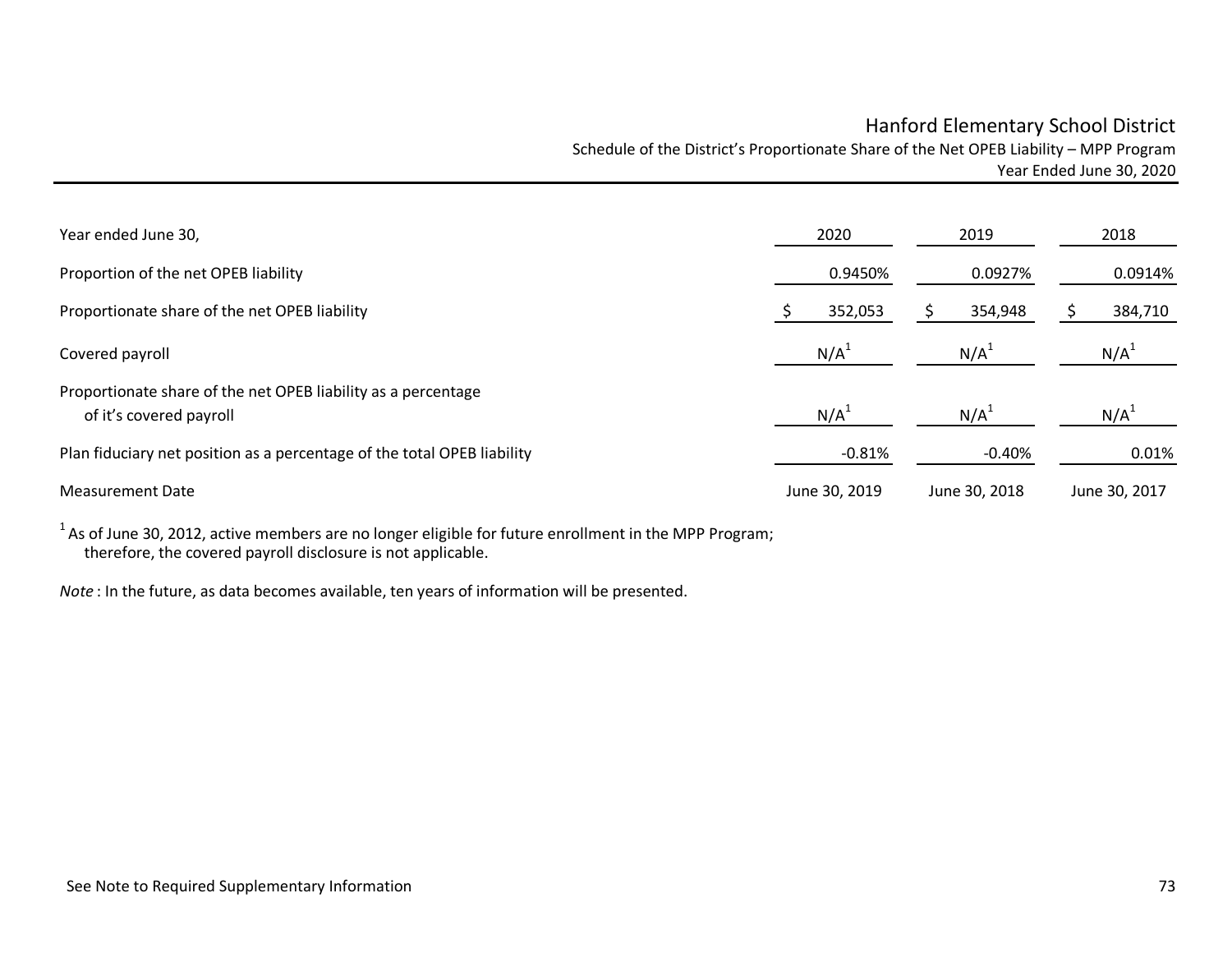# Hanford Elementary School District Schedule of the District's Proportionate Share of the Net Pension Liability Year Ended June 30, 2020

|                                                                                                              | 2020                       | 2019                       | 2018                       | 2017                       | 2016                       | 2015                       |
|--------------------------------------------------------------------------------------------------------------|----------------------------|----------------------------|----------------------------|----------------------------|----------------------------|----------------------------|
| <b>CalSTRS</b>                                                                                               |                            |                            |                            |                            |                            |                            |
| Proportion of the net pension liability                                                                      | 0.0534%                    | 0.0517%                    | 0.0505%                    | 0.0511%                    | 0.0510%                    | 0.0482%                    |
| Proportionate share of the net pension liability<br>State's proportionate share of the net pension liability | \$48,265,346<br>26,331,969 | \$47,482,880<br>27,186,169 | \$46,711,085<br>27,633,883 | \$41,305,968<br>23,514,751 | \$34,307,537<br>18,144,905 | \$28,163,133<br>17,006,116 |
| Total                                                                                                        | \$74,597,315               | \$74,669,049               | \$74,344,968               | \$64,820,719               | \$ 52,452,442              | \$45,169,249               |
| Covered payroll                                                                                              | \$28,765,897               | \$27,570,305               | \$26,685,429               | \$25,643,541               | \$23,320,878               | \$21,702,145               |
| Proportionate share of the net pension liability<br>as a percentage of its covered payroll                   | 167.79%                    | 172.22%                    | 175.04%                    | 161.08%                    | 147.11%                    | 129.77%                    |
| Plan fiduciary net position as a percentage of the total<br>pension liability                                | 73%                        | 71%                        | 69%                        | 70%                        | 74%                        | 77%                        |
| <b>Measurement Date</b>                                                                                      | June 30, 2019              | June 30, 2018              | June 30, 2017              | June 30, 2016              | June 30, 2015              | June 30, 2014              |
| <b>CalPERS</b>                                                                                               |                            |                            |                            |                            |                            |                            |
| Proportion of the net pension liability                                                                      | 0.0790%                    | 0.0781%                    | 0.0790%                    | 0.0798%                    | 0.0771%                    | 0.0740%                    |
| Proportionate share of the net pension liability                                                             | \$23,035,615               | \$20,819,169               | \$18,847,723               | \$15,760,087               | \$11,366,384               | 8,395,535                  |
| Covered payroll                                                                                              | \$10,948,001               | \$10,303,580               | \$10,066,302               | 9,581,751                  | 8,524,832<br>S.            | 7,842,555                  |
| Proportionate share of the net pension liability<br>as a percentage of its covered payroll                   | 210.41%                    | 202.06%                    | 187.24%                    | 164.48%                    | 133.33%                    | 107.05%                    |
| Plan fiduciary net position as a percentage of the<br>total pension liability                                | 70%                        | 71%                        | 72%                        | 74%                        | 79%                        | 83%                        |
| <b>Measurement Date</b>                                                                                      | June 30, 2019              | June 30, 2018              | June 30, 2017              | June 30, 2016              | June 30, 2015              | June 30, 2014              |

*Note* : In the future, as data becomes available, ten years of information will be presented.

See Note to Required Supplementary Information *74*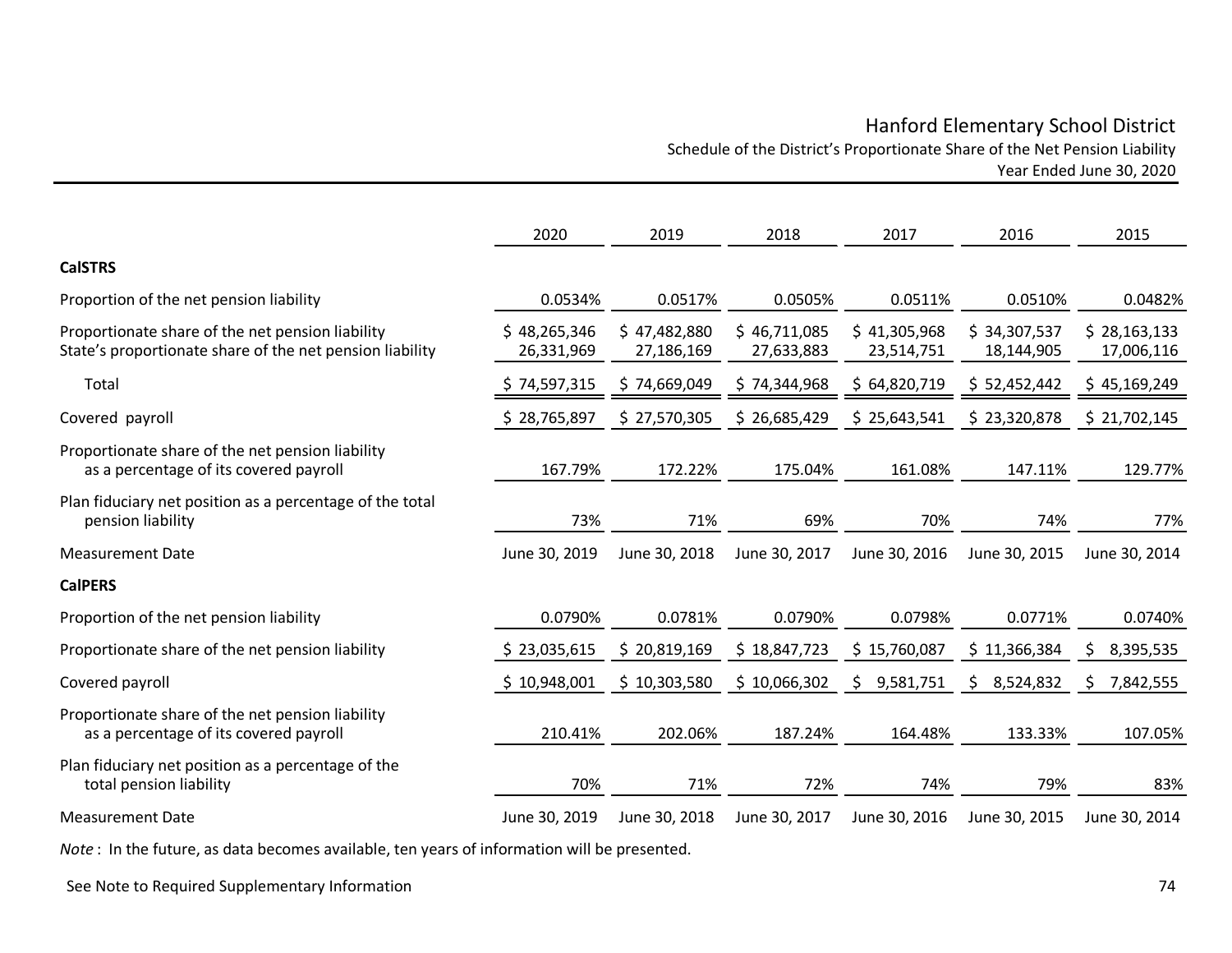# Hanford Elementary School District Schedule of the District Contributions Year Ended June 30, 2020

|                                                                                            | 2020         | 2019         | 2018         | 2017         | 2016            | 2015         |
|--------------------------------------------------------------------------------------------|--------------|--------------|--------------|--------------|-----------------|--------------|
| <b>CalSTRS</b>                                                                             |              |              |              |              |                 |              |
| Contractually required contribution<br>Less contributions in relation to the contractually | \$5,114,583  | \$4,683,088  | \$3,978,395  | \$3,357,027  | \$2,751,552     | \$2,070,894  |
| required contribution                                                                      | 5,114,583    | 4,683,088    | 3,978,395    | 3,357,027    | 2,751,552       | 2,070,894    |
| Contribution deficiency (excess)                                                           |              |              |              |              |                 |              |
| Covered payroll                                                                            | \$29,909,842 | \$28,765,897 | \$27,570,305 | \$26,685,429 | \$25,643,541    | \$23,320,878 |
| Contributions as a percentage of covered payroll                                           | 17.10%       | 16.28%       | 14.43%       | 12.58%       | 10.73%          | 8.88%        |
| <b>CalPERS</b>                                                                             |              |              |              |              |                 |              |
| Contractually required contribution<br>Less contributions in relation to the contractually | \$2,294,845  | \$1,977,428  | \$1,600,249  | \$1,398,008  | \$1,135,150     | \$1,003,458  |
| required contribution                                                                      | 2,294,845    | 1,977,428    | 1,600,249    | 1,398,008    | 1,135,150       | 1,003,458    |
| Contribution deficiency (excess)                                                           |              |              |              |              |                 |              |
| Covered payroll                                                                            | \$11,636,555 | \$10,948,001 | \$10,303,580 | \$10,066,302 | 9,581,751<br>S. | \$8,524,832  |
| Contributions as a percentage of covered payroll                                           | 19.721%      | 18.0620%     | 15.5310%     | 13.8880%     | 11.8470%        | 11.7710%     |

*Note* : In the future, as data becomes available, ten years of information will be presented.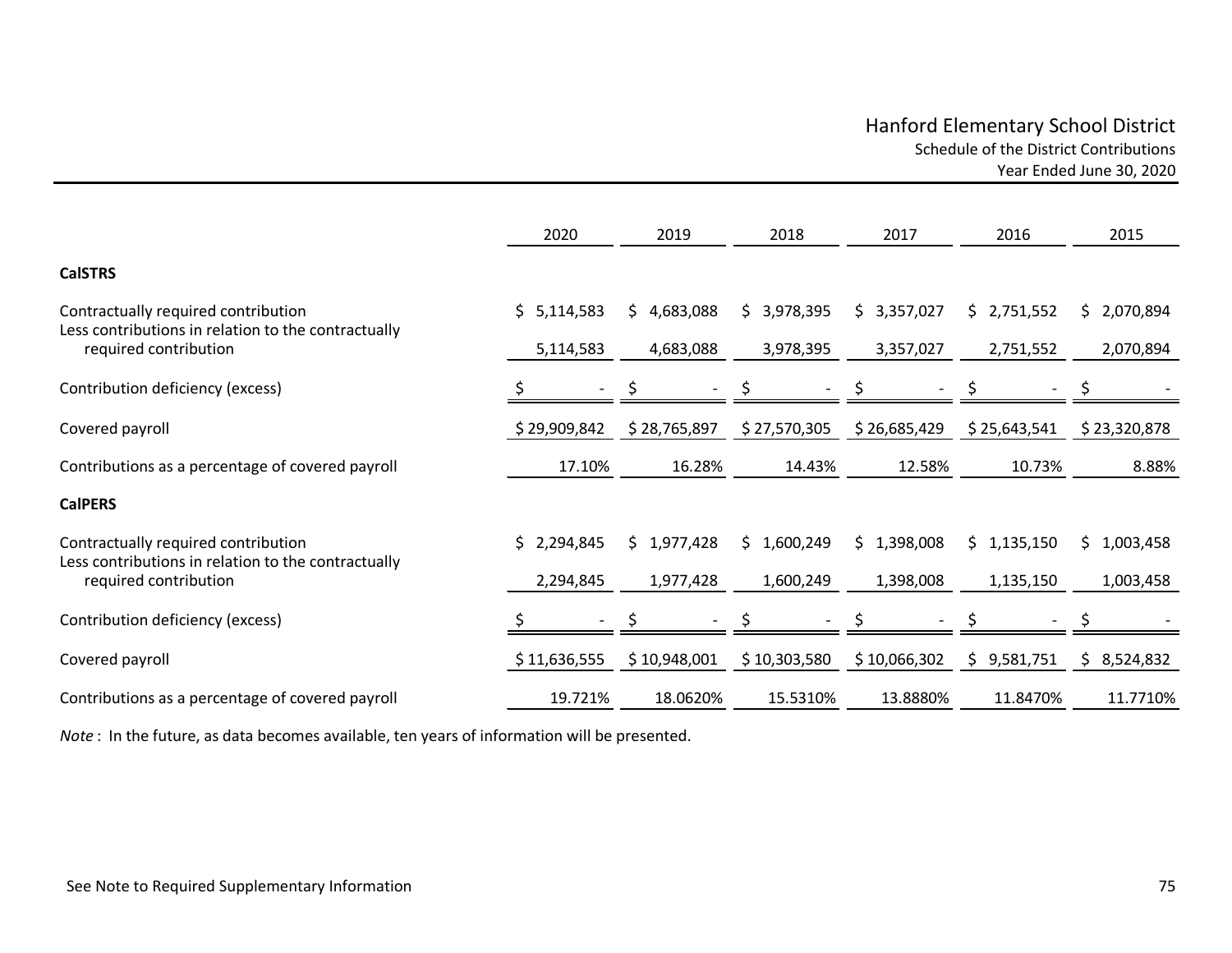## **Note 1 ‐ Purpose of Schedules**

## **Budgetary Comparison Schedule**

The District employs budget control by object codes and by individual appropriation accounts. Budgets are prepared on the modified accrual basis of accounting in accordance with accounting principles generally accepted in the United State of America as prescribed by the Governmental Accounting Standards Board and provisions of the California *Education Code*. The governing board is required to hold a public hearing and adopt an operating budget no later than July 1 of each year. The adopted budget is subject to amendment throughout the year to give consideration to unanticipated revenue and expenditures primarily resulting from events unknown at the time of budget adoption with the legal restriction that expenditures cannot exceed appropriations by major object account.

The amounts reported as the original budgeted amounts in the budgetary statements reflect the amounts when the original appropriations were adopted. The amounts reported as the final budgeted amounts in the budgetary statements reflect the amounts after all budget amendments have been accounted for.

This schedule presents information for the original and final budgets and actual results of operations, as well as the variances from the final budget to actual results of operations.

#### **Schedule of Changes in the District's Total OPEB Liability and Related Ratios**

This schedule presents information on the District's changes in the total OPEB liability, including beginning and ending balances, the plan's fiduciary net position, and the total OPEB liability. In the future, as data becomes available, ten years of information will be presented.

- *Changes in Benefit Terms* **‐** There were no changes in the benefit terms since the previous valuation.
- *Changes of Assumptions* **‐** The discount rate remained unchanged at 3.13 percent since the previous valuation.

## **Schedule of the District's Proportionate Share of the Net OPEB Liability ‐ MPP Program**

This schedule presents information on the District's proportionate share of the net OPEB Liability ‐ MPP Program and the plans' fiduciary net position. In the future, as data becomes available, ten years of information will be presented.

- *Changes in Benefit Terms* **‐** There were no changes in the benefit terms since the previous valuation.
- *Changes of Assumptions* **‐** The plan rate of investment return assumption was changed from 3.87 percent to 3.50 percent since the previous valuation.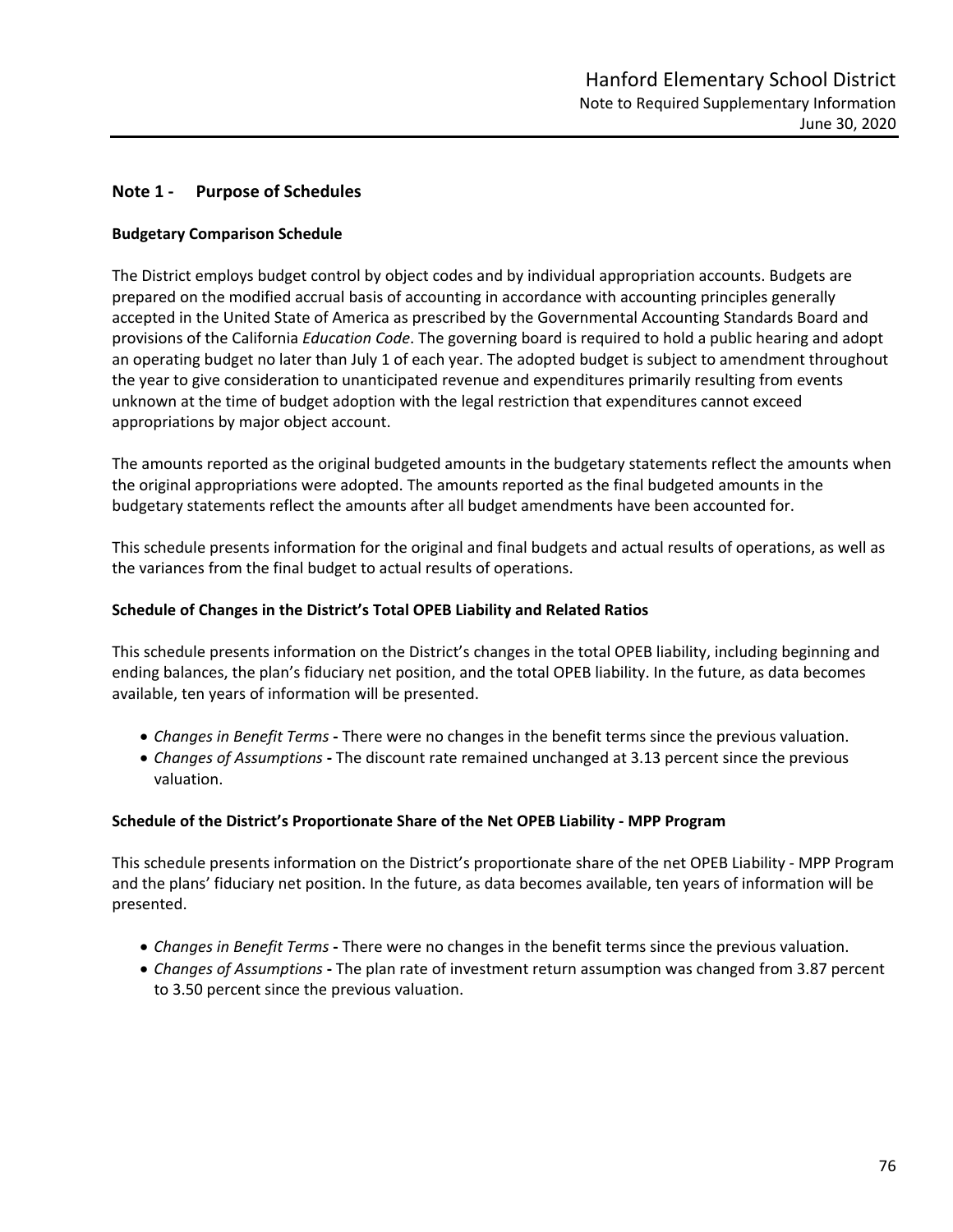## **Schedule of the District's Proportionate Share of the Net Pension Liability**

This schedule presents information on the District's proportionate share of the net pension liability (NPL), the plans' fiduciary net position and, when applicable, the State's proportionate share of the NPL associated with the District. In the future, as data becomes available, ten years of information will be presented.

- *Changes in Benefit Terms* **‐** There were no changes in benefit terms since the previous valuations for both CalSTRS and CalPERS.
- *Changes of Assumptions* **‐** There were no changes in economic assumptions for either the CalSTRS or CalPERS plans from the previous valuations.

#### **Schedule of District Contributions**

This schedule presents information on the District's required contribution, the amounts actually contributed, and any excess or deficiency related to the required contribution. In the future, as data becomes available, ten years of information will be presented.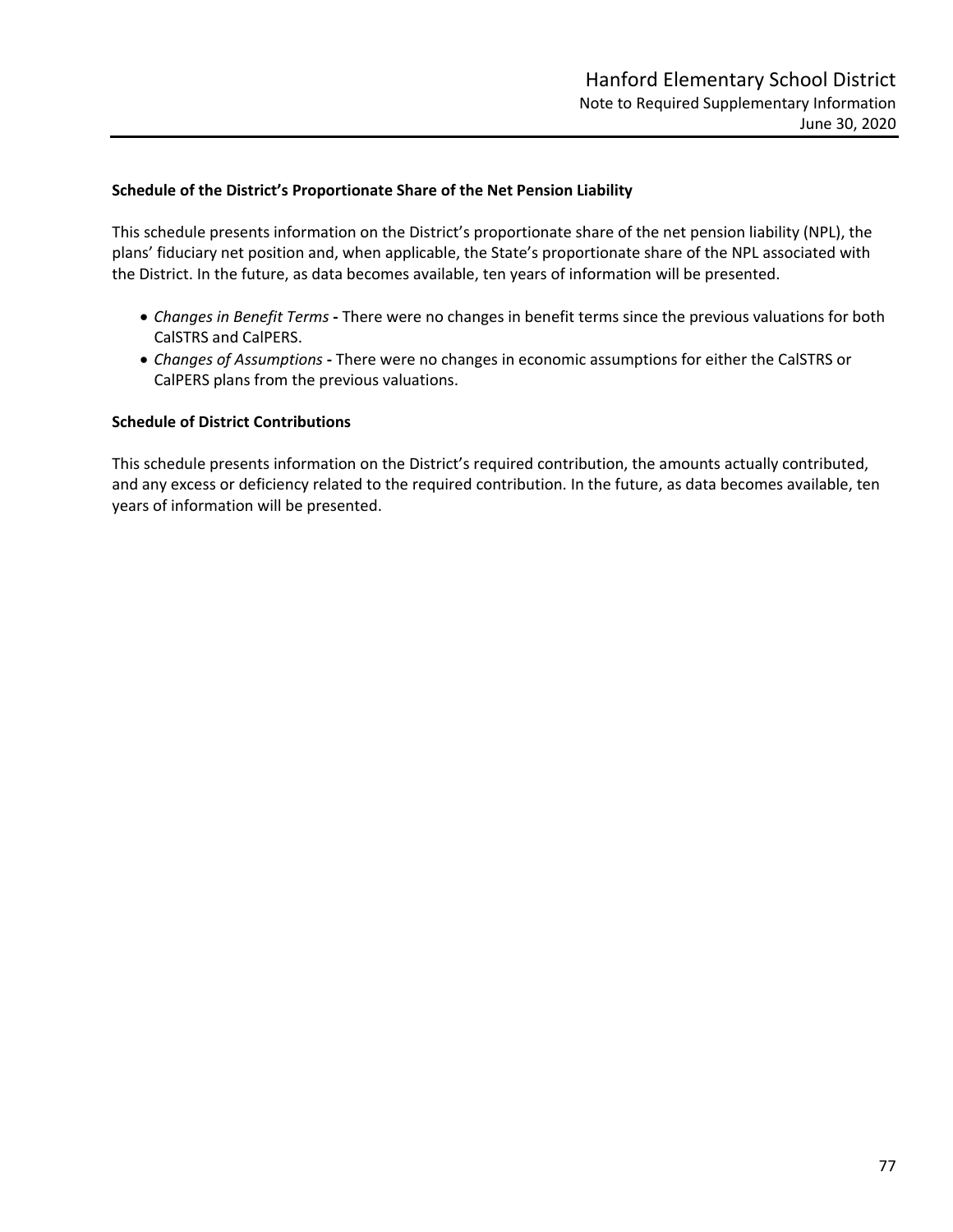⋗

Supplementary Information June 30, 2020 Hanford Elementary School District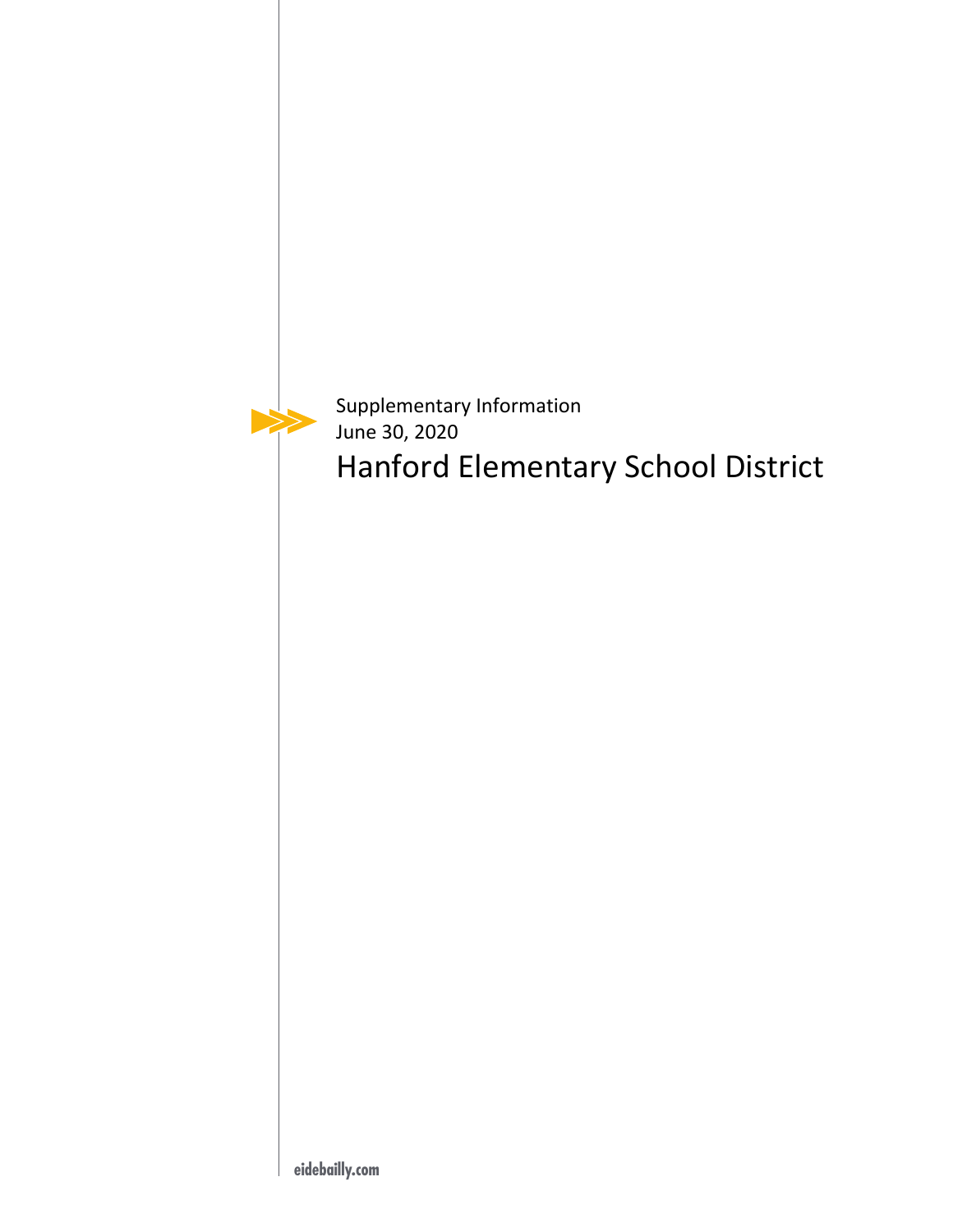|                                                                                         | Federal     | Pass-Through<br>Entity |                 |
|-----------------------------------------------------------------------------------------|-------------|------------------------|-----------------|
| Federal Grantor/Pass-Through                                                            | <b>CFDA</b> | Identifying            | Federal         |
| Grantor/Program or Cluster Title                                                        | Number      | Number                 | Expenditures    |
|                                                                                         |             |                        |                 |
| U.S. Department of Education<br>Passed Through California Department of Education (CDE) |             |                        |                 |
| <b>Special Education Cluster</b>                                                        |             |                        |                 |
| Special Education Grants to States -                                                    |             |                        |                 |
| <b>Basic Local Assistance</b>                                                           | 84.027      | 13379                  | \$<br>226,912   |
| Special Education Grants to States -                                                    |             |                        |                 |
| (CDE: IDEA Local Assistance, Part B, Sec 611,                                           |             |                        |                 |
| Private School ISP)                                                                     | 84.027      | 10115                  | 82              |
| Special Education Grants to States - Mental Health                                      | 84.027      | 15197                  | 66,512          |
| <b>Total Special Education Cluster</b>                                                  |             |                        | 293,506         |
| Title I Grants to Local Educational Agencies                                            | 84.010      | 14329                  | 2,184,956       |
| Title I Grants to Local Educational Agencies                                            |             |                        |                 |
| (CDE: ESSA School Improvement (CSI) Funding                                             |             |                        |                 |
| for LEAs)                                                                               | 84.010      | 15438                  | 56,145          |
| Supporting Effective Instruction State Grants -                                         |             |                        |                 |
| <b>Teacher Quality</b>                                                                  | 84.367      | 14341                  | 321,920         |
| English Language Acquisition State Grants - LEP                                         | 84.365      | 14346                  | 144,623         |
| Student Support and Academic Enrichment Program                                         | 84.424      | 15396                  | 174,522         |
| Total U.S. Department of Education                                                      |             |                        | 3,175,672       |
| U.S. Department of Agriculture                                                          |             |                        |                 |
| Passed Through California Department of Education                                       |             |                        |                 |
| <b>Child Nutrition Cluster</b>                                                          |             |                        |                 |
| National School Lunch Program                                                           | 10.555      | 13391                  | 2,291,593       |
| National School Lunch Program - Meal Supplements                                        | 10.555      | 13391                  | 102,472         |
| School Breakfast Program - Especially Needy                                             |             |                        |                 |
| <b>Breakfast</b>                                                                        | 10.553      | 13526                  | 779,052         |
| National School Lunch Program - Summer Food                                             |             |                        |                 |
| Program                                                                                 | 10.559      | 13004                  | 12,587          |
| National School Lunch Program - Commodity<br>Supplemental Food                          | 10.555      | 13391                  | 256,559         |
|                                                                                         |             |                        |                 |
| <b>Total Child Nutrition Cluster</b>                                                    |             |                        | 3,442,263       |
| Total U.S. Department of Agriculture                                                    |             |                        | 3,442,263       |
| <b>Total Expenditures of Federal Awards</b>                                             |             |                        | \$<br>6,617,935 |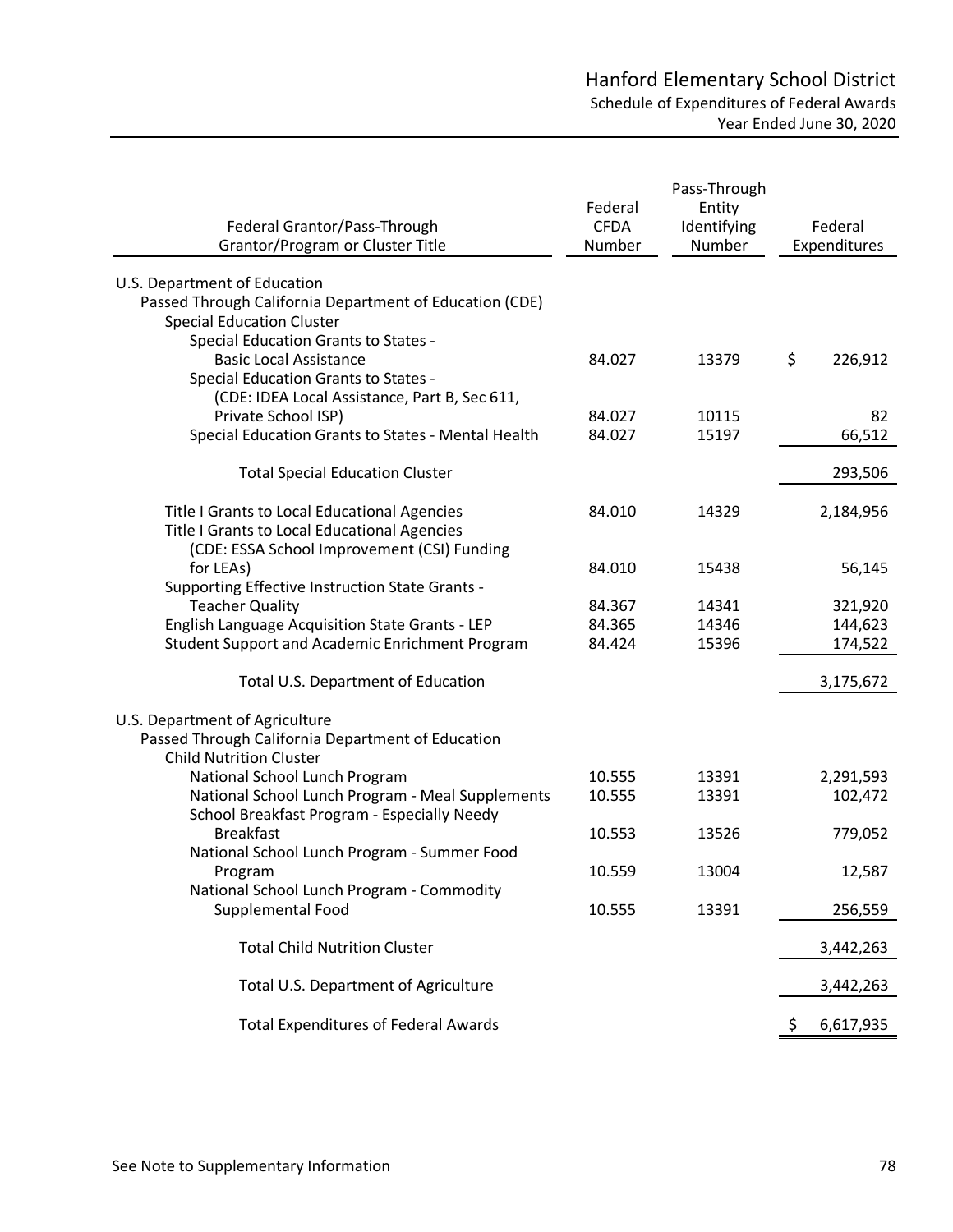## **Organization**

The Hanford Elementary School District was established in August 1891 and consists of an area comprising approximately 12.92 square miles. The District operates eight elementary schools, one K‐8 magnet school, two junior high schools, and one community day school. There were no boundary changes during the year.

## **Governing Board**

| Office                | <b>Term Expires</b> |
|-----------------------|---------------------|
| President             | 2022                |
| <b>Vice President</b> | 2020                |
| Clerk                 | 2022                |
| Trustee               | 2022                |
| Trustee               | 2020                |
|                       |                     |

## **Administration**

| Joy C. Gabler   | Superintendent                                                                |
|-----------------|-------------------------------------------------------------------------------|
| David Endo      | <b>Chief Business Official</b>                                                |
| Jaime Martinez  | Assistant Superintendent Human Resources                                      |
| Jill Rubalcava  | Assistant Superintendent Curriculum, Instruction and Professional Development |
| Karen McConnell | Assistant Superintendent, Special Services                                    |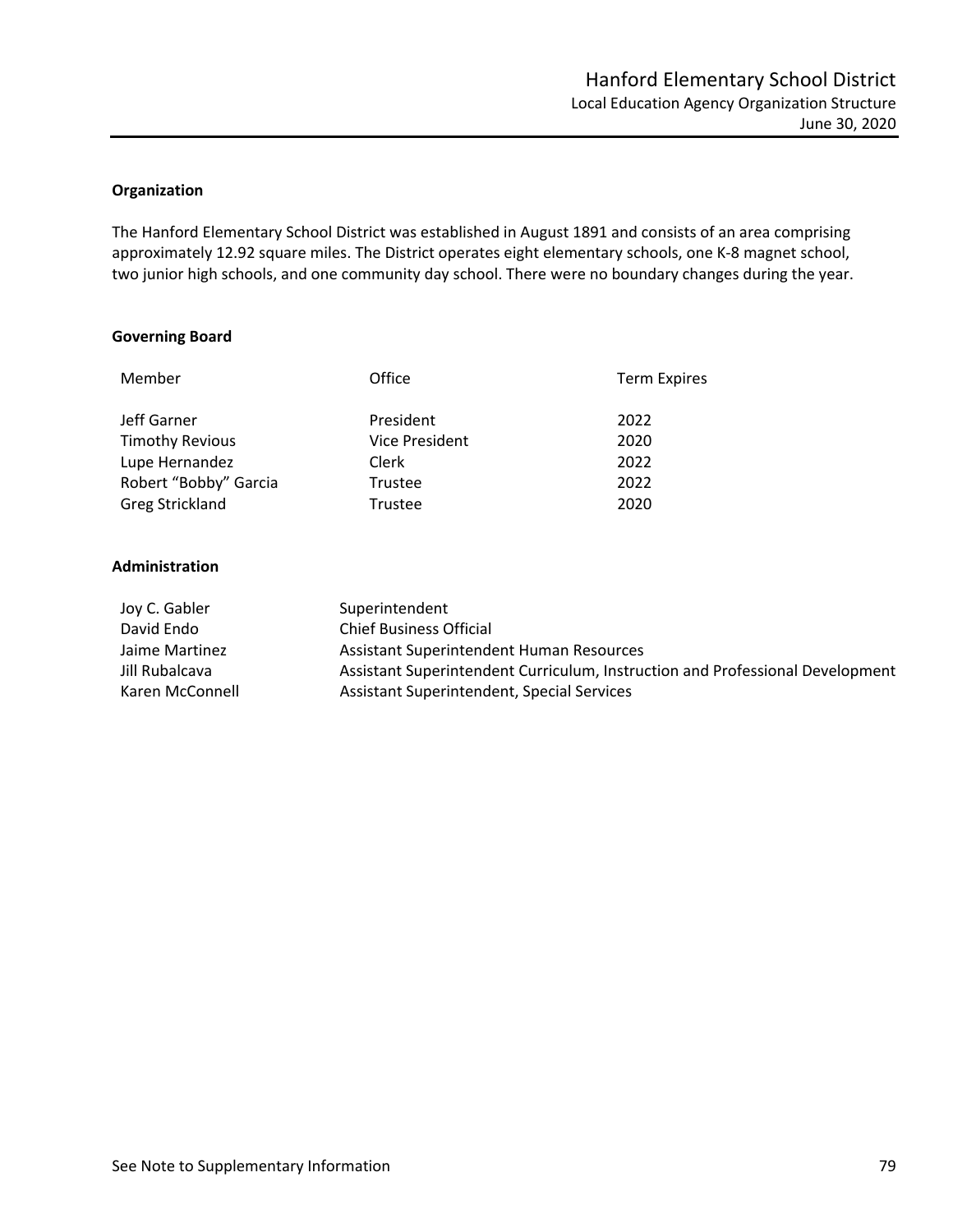|                                                                 | <b>Second Period</b><br>Report | Annual<br>Report |
|-----------------------------------------------------------------|--------------------------------|------------------|
| Regular ADA                                                     |                                |                  |
| Transitional kindergarten through third                         | 2,540.80                       | 2,540.80         |
| Fourth through sixth                                            | 1,908.96                       | 1,908.96         |
| Seventh and eighth                                              | 1,274.54                       | 1,274.54         |
| <b>Total Regular ADA</b>                                        | 5,724.30                       | 5,724.30         |
| Special Education, Nonpublic, Nonsectarian Schools              |                                |                  |
| Seventh and eighth                                              | 0.67                           | 0.67             |
| <b>Total Special Education, Nonpublic, Nonsectarian Schools</b> | 0.67                           | 0.67             |
| <b>Community Day School</b>                                     |                                |                  |
| Transitional kindergarten through third                         | 4.97                           | 5.10             |
| Fourth through sixth                                            | 2.42                           | 2.76             |
| Seventh and eighth                                              | 8.33                           | 8.98             |
| <b>Total Community Day School</b>                               | 15.72                          | 16.84            |
| <b>Total ADA</b>                                                | 5,740.69                       | 5,741.81         |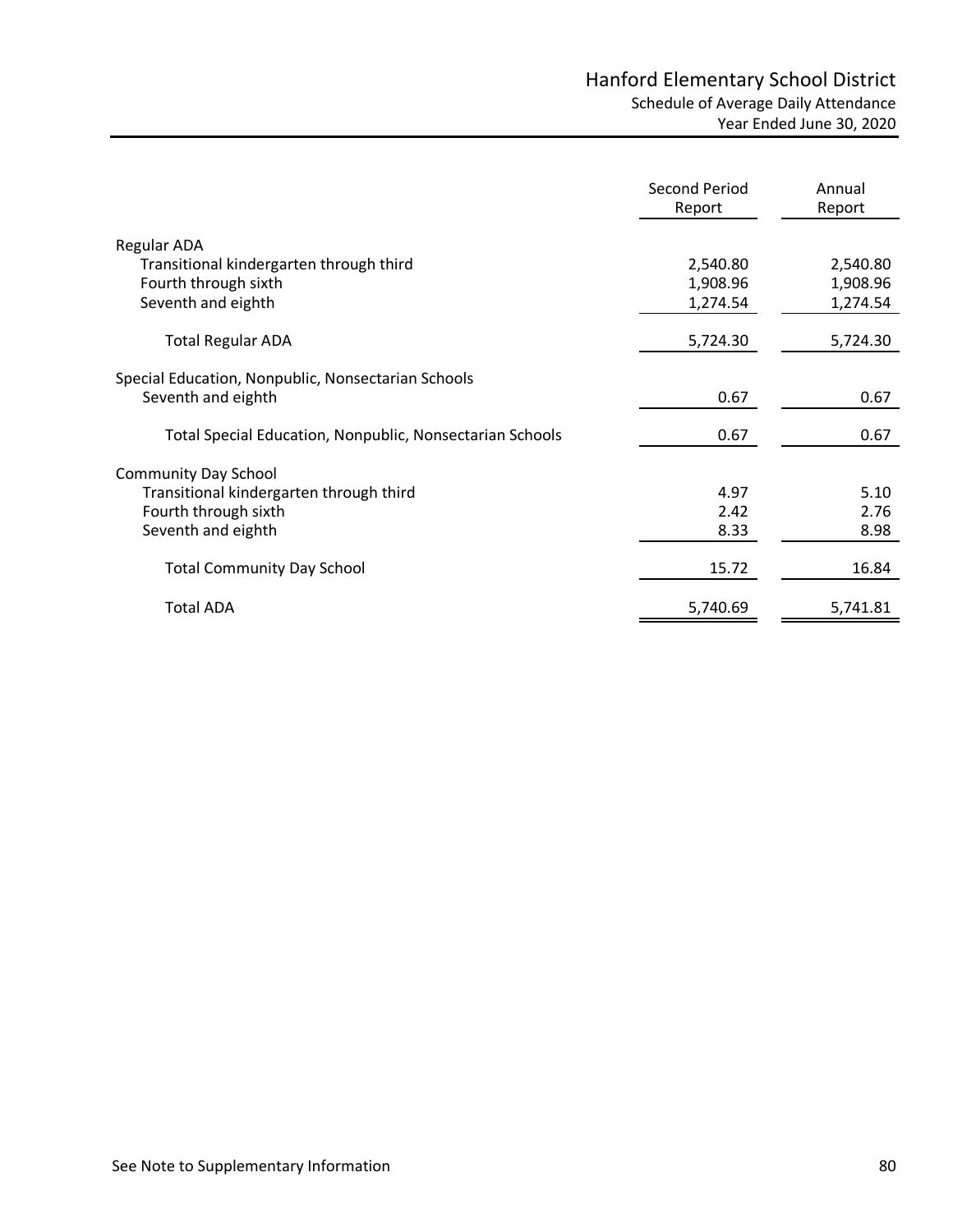|                                | 1986-1987        | 2019-2020      |             | Number of Days |               |  |  |
|--------------------------------|------------------|----------------|-------------|----------------|---------------|--|--|
|                                | <b>Minutes</b>   | Actual         | Traditional | Multitrack     |               |  |  |
| Grade Level                    | Requirement      | <b>Minutes</b> | Calendar    | Calendar       | <b>Status</b> |  |  |
| Kindergarten<br>Grades $1 - 3$ | 36,000<br>50.400 | 52,513         | 180         | N/A            | Complied      |  |  |
| Grade 1                        |                  | 52,103         | 180         | N/A            | Complied      |  |  |
| Grade 2                        |                  | 52,103         | 180         | N/A            | Complied      |  |  |
| Grade 3                        |                  | 52,103         | 180         | N/A            | Complied      |  |  |
| Grades 4 - 8                   | 54,000           |                |             |                |               |  |  |
| Grade 4                        |                  | 55,293         | 180         | N/A            | Complied      |  |  |
| Grade 5                        |                  | 55,293         | 180         | N/A            | Complied      |  |  |
| Grade 6                        |                  | 55,293         | 180         | N/A            | Complied      |  |  |
| Grade 7                        |                  | 57,138         | 180         | N/A            | Complied      |  |  |
| Grade 8                        |                  | 57.138         | 180         | N/A            | Complied      |  |  |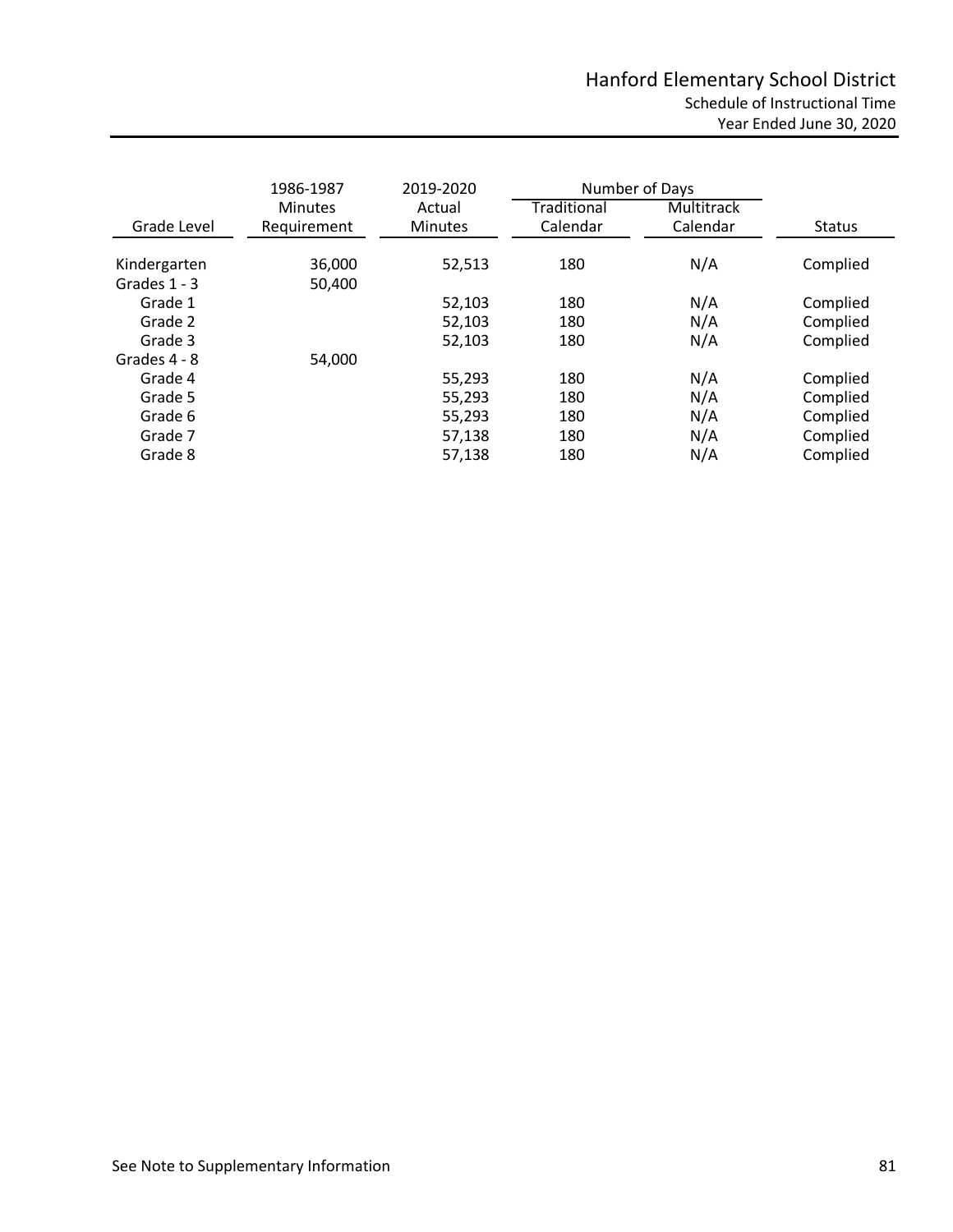There were no adjustments to the Unaudited Actual Financial Report, which required reconciliation to the audited financial statements at June 30, 2020.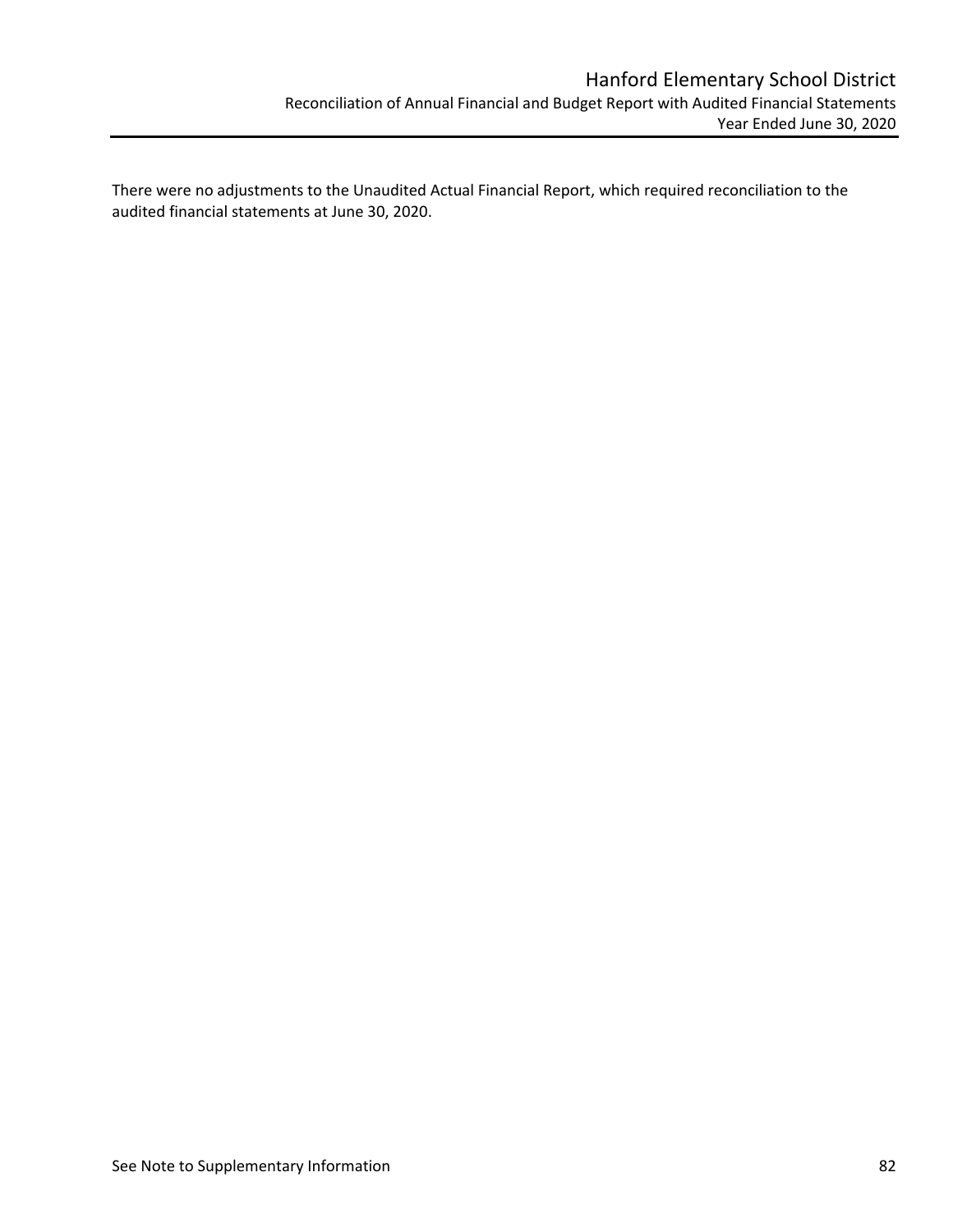|                                                                   | (Budget)<br>$2021^1$ | 2020                         | 2019                        | 2018                    |
|-------------------------------------------------------------------|----------------------|------------------------------|-----------------------------|-------------------------|
| <b>General Fund</b><br>Revenues<br>Other sources                  | \$<br>71,926,312     | 76,281,307<br>\$.<br>199,179 | \$<br>71,253,415<br>100,000 | \$<br>64,728,808        |
| <b>Total Revenues</b><br>and Other Sources                        | 71,926,312           | 76,480,486                   | 71,353,415                  | 64,728,808              |
| Expenditures<br>Other uses and transfers out                      | 74,337,047           | 73,620,102<br>1,343,450      | 67,054,895<br>1,988,428     | 61,717,017<br>2,694,216 |
| <b>Total Expenditures</b><br>and Other Uses                       | 74,337,047           | 74,963,552                   | 69,043,323                  | 64,411,233              |
| Increase/(Decrease)<br>in Fund Balance                            | (2,410,735)          | 1,516,934                    | 2,310,092                   | 317,575                 |
| <b>Ending Fund Balance</b>                                        | 11,751,853           | \$<br>14,162,588             | 12,645,654<br>Ş             | \$<br>10,335,562        |
| Available Reserves <sup>2,4</sup>                                 | 2,500,000            | \$<br>12,168,823             | Ś<br>10,937,122             | \$<br>9,419,340         |
| Available Reserves as a<br>Percentage of Total Outgo <sup>4</sup> | 3.36%                | 16.23%                       | 16.44%                      | 14.62%                  |
| Long-Term Liabilities                                             | Not Avaiable         | \$103,626,941                | 99,444,368                  | 89,905,751<br>S         |
| Average Daily Attendance at P-2 <sup>3</sup>                      | 5,742                | 5,741                        | 5,352                       | 5,349                   |

The General Fund balance has increased by \$3,827,026 over the past two years. The fiscal year 2020‐2021 budget projects a decrease of \$2,410,735 (17.02 percent). For a district this size, the State recommends available reserves of at least 3.0 percent of total General Fund expenditures, transfers out, and other uses (total outgo).

The District has incurred operating surpluses in each of the past three years but anticipates incurring an operating deficit during the 2020‐2021 fiscal year. Total long‐term liabilities have increased by \$13,721,190 over the past two years due primarily to the issuance of general obligation bonds and the implementation of GASB Statement No. 75.

Average daily attendance has increased by 392 over the past two years. Additional growth of one ADA is anticipated during fiscal year 2020‐2021.

 $1$  Budget 2021 is included for analytical purposes only and has not been subjected to audit.

 $2$  Available reserves consist of all undesignated fund balances and all funds designated for economic uncertainty contained within the General Fund.

<sup>3</sup> Excludes Charter School average daily attendance for the 2019 and 2018 school years.

<sup>4</sup> General Fund amounts do not include activity related to the consolidation of the Deferred Maintenance Fund, Pupil Transportation Fund or the Special Reserve Fund for Postemployment Benefits as required by GASB Statement No. 54.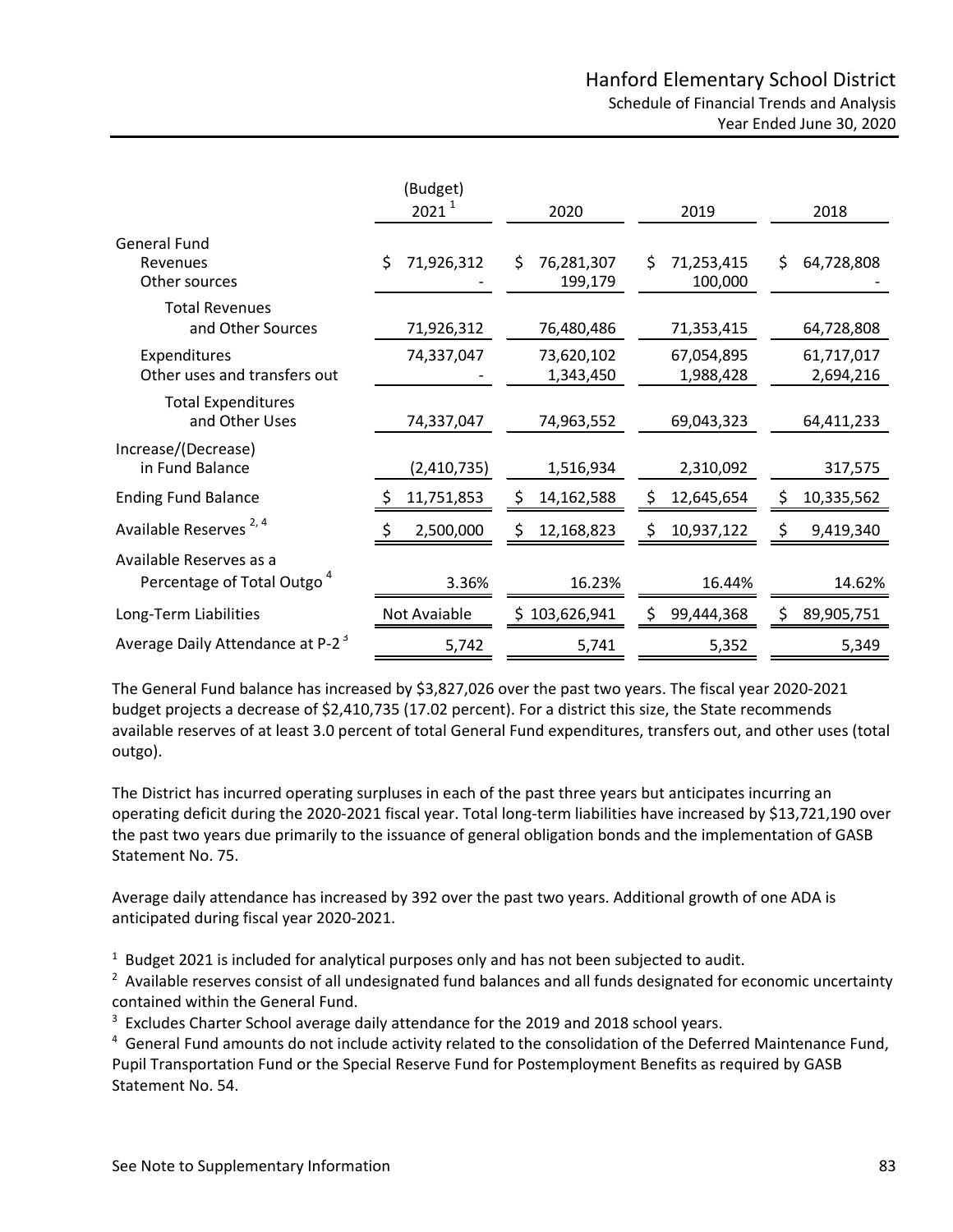# Hanford Elementary School District

Combining Balance Sheet – Non‐Major Governmental Funds June 30, 2020

|                                                                                                        | <b>Charter Schools</b><br>Fund |               | Cafeteria<br>Fund             |    | Deferred<br>Maintenance<br>Fund |      | <b>Building</b><br>Fund |    | Capital<br><b>Facilities</b><br>Fund |      | <b>Special Reserve</b><br>Fund for Capital<br><b>Outlay Projects</b> |    | Bond<br>Interest and<br>Redemption<br>Fund |    | Total<br>Non-Major<br>Governmental<br><b>Funds</b> |
|--------------------------------------------------------------------------------------------------------|--------------------------------|---------------|-------------------------------|----|---------------------------------|------|-------------------------|----|--------------------------------------|------|----------------------------------------------------------------------|----|--------------------------------------------|----|----------------------------------------------------|
| Assets<br>Deposits and investments<br><b>Receivables</b><br>Due from other funds<br>Stores inventories | \$<br>4,010                    | \$            | 970,327<br>485,047<br>110,232 | -Ś | 88,329<br>15,000                | Ŝ    | 2,196,258<br>10,000     | Ŝ. | 539,213<br>4,581                     | Ś.   | 1,184,534                                                            | Ś  | 1,861,160                                  | Ŝ. | 6,843,831<br>499,628<br>15,000<br>110,232          |
| <b>Total assets</b>                                                                                    | 4,010                          | \$            | 1,565,606                     | S  | 103,329                         | -S   | 2,206,258               | S  | 543,794                              | S    | 1,184,534                                                            | S. | 1,861,160                                  | S  | 7,468,691                                          |
| Liabilities and Fund Balances                                                                          |                                |               |                               |    |                                 |      |                         |    |                                      |      |                                                                      |    |                                            |    |                                                    |
| Liabilities<br>Accounts payable<br>Due to other funds                                                  | \$<br>2,313                    | $\frac{1}{2}$ | 57,161                        | -Ś | 99,063                          | - \$ | 1,450<br>10,000         | \$ | 23,616                               | - \$ | 2,389                                                                | \$ | $\sim$                                     | \$ | 183,679<br>12,313                                  |
| <b>Total liabilities</b>                                                                               | 2,313                          |               | 57,161                        |    | 99,063                          |      | 11,450                  |    | 23,616                               |      | 2,389                                                                |    |                                            |    | 195,992                                            |
| <b>Fund Balances</b><br>Nonspendable<br>Restricted<br>Committed<br>Assigned                            | 1,697                          |               | 110,641<br>1,397,804          |    | 4,266                           |      | 2,194,808               |    | 520,178                              |      | 1,182,145                                                            |    | 1,861,160                                  |    | 110,641<br>5,975,647<br>4,266<br>1,182,145         |
| <b>Total fund balances</b>                                                                             | 1,697                          |               | 1,508,445                     |    | 4,266                           |      | 2,194,808               |    | 520,178                              |      | 1,182,145                                                            |    | 1,861,160                                  |    | 7,272,699                                          |
| Total liabilities and fund balances                                                                    | \$<br>4,010                    | Ś             | 1,565,606                     | -S | 103,329                         | S    | 2,206,258               | S  | 543,794                              | S    | 1,184,534                                                            | S. | 1,861,160                                  | S  | 7,468,691                                          |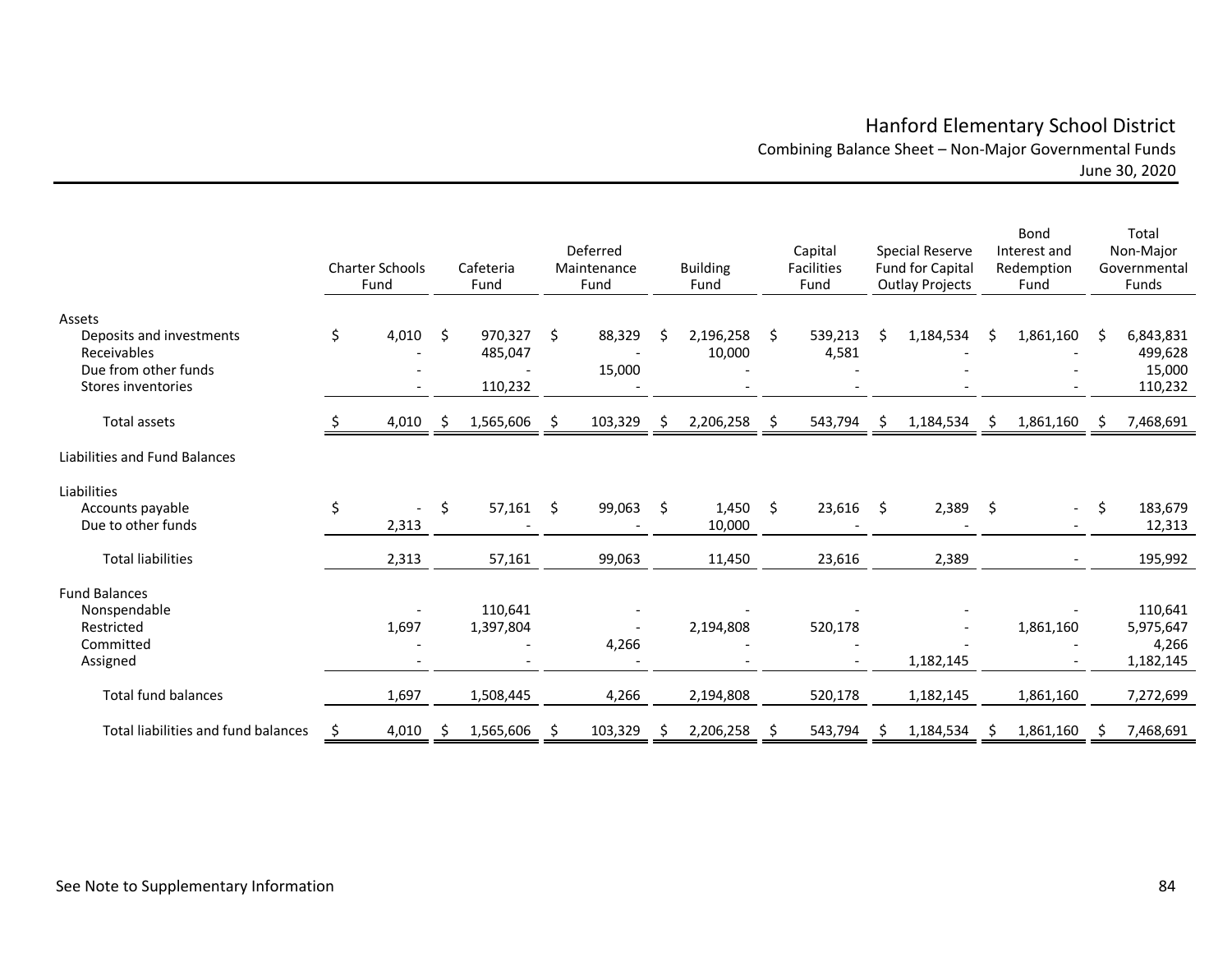# Hanford Elementary School District

Combining Statement of Revenues, Expenditure, and Changes in Fund Balances – Non‐Major Governmental Funds Year Ended June 30, 2020

|                                                                                            | <b>Charter Schools</b><br>Fund |     | Cafeteria<br>Fund    |    | Deferred<br>Maintenance<br>Fund |    | <b>Building</b><br>Fund |     | Capital<br><b>Facilities</b><br>Fund |     | Special Reserve<br>Fund for Capital<br><b>Outlay Projects</b> |    | Bond<br>Interest and<br>Redemption<br>Fund |  | Total<br>Non-Major<br>Governmental<br><b>Funds</b> |  |
|--------------------------------------------------------------------------------------------|--------------------------------|-----|----------------------|----|---------------------------------|----|-------------------------|-----|--------------------------------------|-----|---------------------------------------------------------------|----|--------------------------------------------|--|----------------------------------------------------|--|
| Revenues<br>Local Control Funding Formula<br>Federal sources<br>Other State sources        | \$                             | Ś.  | 3,442,263<br>244,994 | Ś  | 315,000                         | Ŝ. |                         | \$  |                                      | \$  |                                                               | Ś. | 20,134                                     |  | 315,000<br>3,442,263<br>265,128                    |  |
| Other local sources                                                                        | $\overline{2}$                 |     | 101,360              |    | 5,052                           |    | 129,327                 |     | 91,460                               |     | 38,155                                                        |    | 1,465,952                                  |  | 1,831,308                                          |  |
| Total revenues                                                                             | $\overline{2}$                 |     | 3,788,617            |    | 320,052                         |    | 129,327                 |     | 91,460                               |     | 38,155                                                        |    | 1,486,086                                  |  | 5,853,699                                          |  |
| Expenditures<br>Current<br>Pupil services                                                  |                                |     |                      |    |                                 |    |                         |     |                                      |     |                                                               |    |                                            |  |                                                    |  |
| Food services<br>Administration                                                            |                                |     | 3,766,175            |    |                                 |    |                         |     |                                      |     |                                                               |    |                                            |  | 3,766,175                                          |  |
| All other administration<br><b>Plant services</b><br>Facility acquisition and construction |                                |     | 165,000<br>1,013     |    | 76,344<br>255,883               |    | 46,040                  |     | 6,409<br>179,745                     |     | 141,678                                                       |    |                                            |  | 171,409<br>257,102<br>443,601                      |  |
| Debt service<br>Principal<br>Interest and other                                            |                                |     |                      |    |                                 |    |                         |     |                                      |     |                                                               |    | 575,000<br>699,022                         |  | 575,000<br>699,022                                 |  |
| <b>Total expenditures</b>                                                                  |                                |     | 3,932,188            |    | 332,227                         |    | 46,040                  |     | 186,154                              |     | 141,678                                                       |    | 1,274,022                                  |  | 5,912,309                                          |  |
| Excess (Deficiency) of Revenues Over<br>Expenditures                                       | $\overline{2}$                 |     | (143, 571)           |    | (12, 175)                       |    | 83,287                  |     | (94, 694)                            |     | (103, 523)                                                    |    | 212,064                                    |  | (58, 610)                                          |  |
| <b>Other Financing Uses</b><br>Transfers out                                               | (199, 179)                     |     |                      |    |                                 |    | (5,416,846)             |     |                                      |     | (1,989,963)                                                   |    |                                            |  | (7,605,988)                                        |  |
| Net Change in Fund Balances                                                                | (199, 177)                     |     | (143, 571)           |    | (12, 175)                       |    | (5,333,559)             |     | (94, 694)                            |     | (2,093,486)                                                   |    | 212,064                                    |  | (7,664,598)                                        |  |
| Fund Balance - Beginning                                                                   | 200,874                        |     | 1,652,016            |    | 16,441                          |    | 7,528,367               |     | 614,872                              |     | 3,275,631                                                     |    | 1,649,096                                  |  | 14,937,297                                         |  |
| Fund Balance - Ending                                                                      | 1,697                          | \$. | 1,508,445            | \$ | 4,266                           | S  | 2,194,808               | -\$ | 520,178                              | -\$ | 1,182,145                                                     | Ŝ  | 1,861,160                                  |  | 7,272,699                                          |  |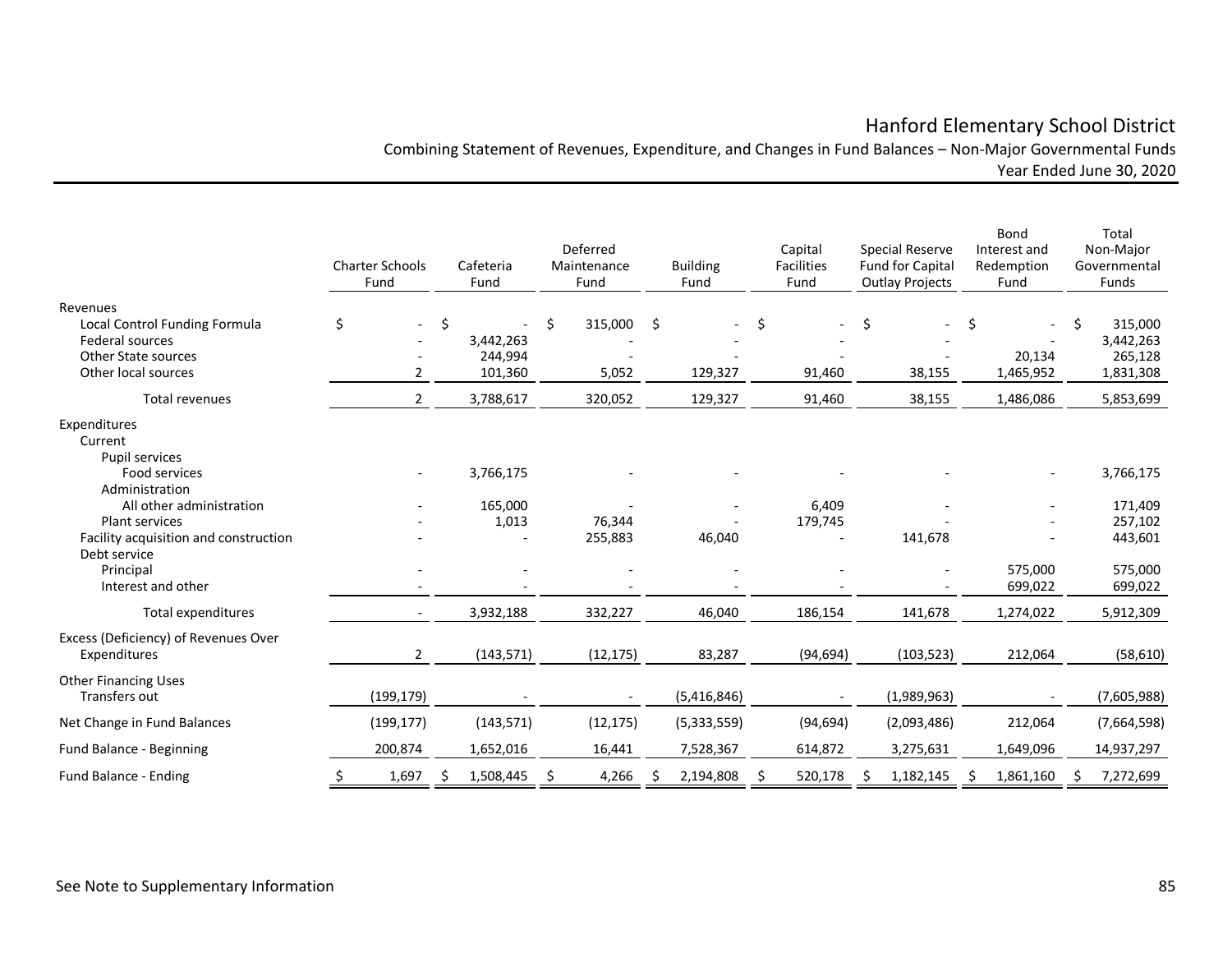## **Note 1 ‐ Purpose of Schedules**

## **Schedule of Expenditures of Federal Awards (SEFA)**

#### Basis of Presentation

The accompanying schedule of expenditures of federal awards (the schedule) includes the federal award activity of the Hanford Elementary School District (the District) under programs of the federal government for the year ended June 30, 2020. The information is presented in accordance with the requirements of Title 2 U.S. Code of Federal Regulations Part 200, *Uniform Administrative Requirements, Cost Principles, and Audit Requirements for Federal Awards* (Uniform Guidance). Therefore, some amounts presented in this schedule may differ from amounts presented in, or used in the preparation of, the financial statements.

## Summary of Significant Accounting Policies

Expenditures reported in the schedule are reported on the modified accrual basis of accounting. When applicable, such expenditures are recognized following the cost principles contained in the Uniform Guidance, wherein certain types of expenditures are not allowable or are limited as to reimbursement. No federal financial assistance has been provided to a subrecipient.

Indirect Cost Rate The District has not elected to use the ten percent de minimis cost rate.

#### Food Donation

Nonmonetary assistance is reported in this schedule at the fair market value of the commodities received and disbursed. At June 30, 2020, the District had spent food commodities totaling \$256,559.

## **Local Education Agency Organization Structure**

This schedule provides information about the District's boundaries and schools operated, members of the governing board, and members of the administration.

#### **Schedule of Average Daily Attendance (ADA)**

Average daily attendance (ADA) is a measurement of the number of pupils attending classes of the District. The purpose of attendance accounting from a fiscal standpoint is to provide the basis on which apportionments of State funds are made to school districts. This schedule provides information regarding the attendance of students at various grade levels and in different programs.

#### **Schedule of Instructional Time**

The District has received incentive funding for increasing instructional time as provided by the Incentives for Longer Instructional Day. This schedule presents information on the amount of instructional time offered by the District and whether the District complied with the provisions of *Education Code* Sections 46200 through 46206.

Districts must maintain their instructional minutes at the 1986‐1987 requirements as required by *Education Code* Section 46201.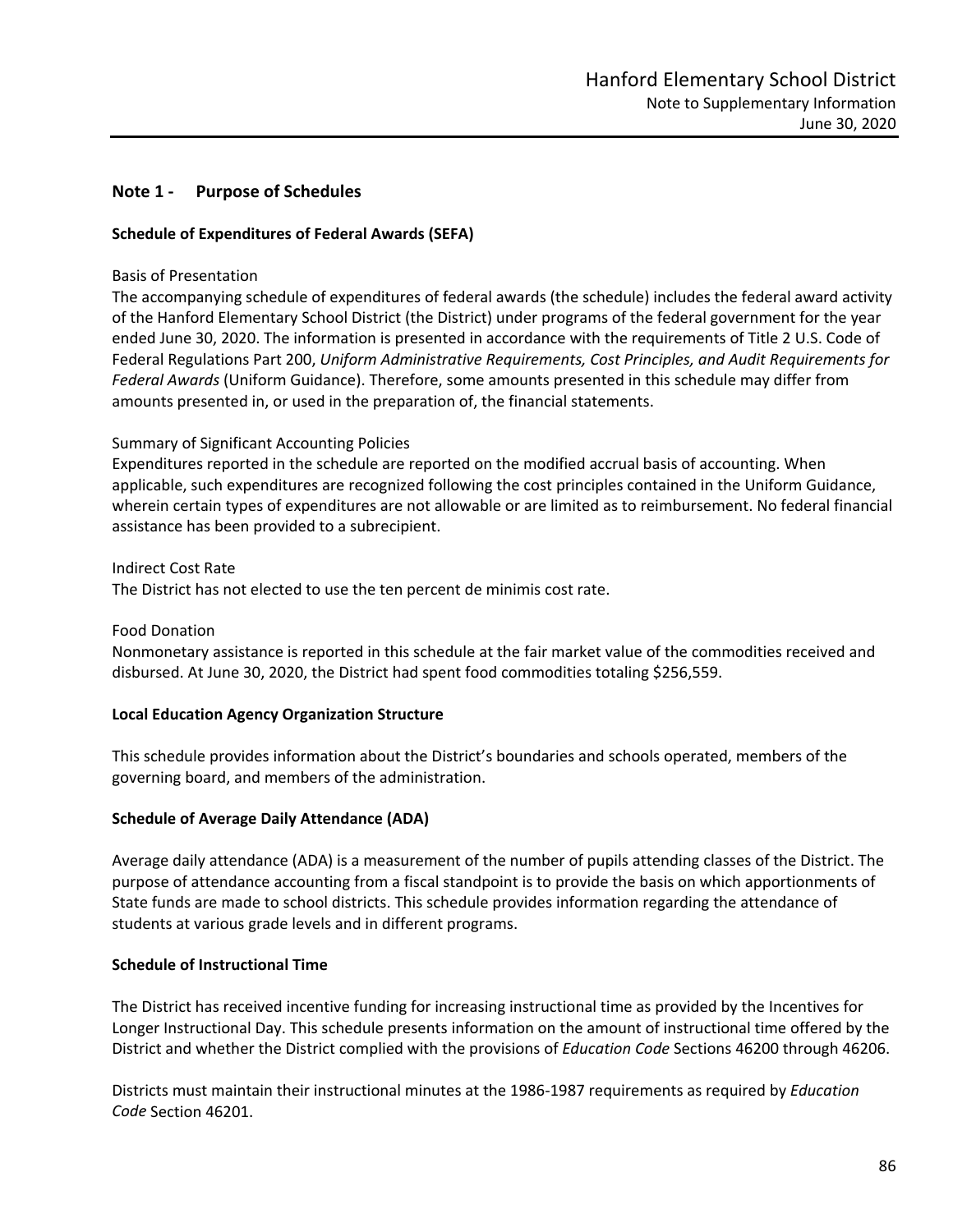Due to school closures caused by COVID‐19, the District filed the COVID‐19 School Closure Certification certifying that schools were closed for 53 days due to the pandemic. As a result, the District received credit for these 53 days in meeting the annual instructional days requirement. In addition, planned minutes covered by the COVID‐19 School Certification were included in the Actual Minutes column but were not actually offered due to the COVID‐19 school closure.

## **Reconciliation of Annual Financial and Budget Report with Audited Financial Statements**

This schedule provides the information necessary to reconcile the fund balance of all funds reported on the Unaudited Actual Financial Report to the audited financial statements.

## **Schedule of Financial Trends and Analysis**

This schedule discloses the District's financial trends by displaying past years' data along with current year budget information. These financial trend disclosures are used to evaluate the District's ability to continue as a going concern for a reasonable period of time.

## **Non‐Major Governmental Funds ‐ Combining Balance Sheet and Combining Statement of Revenues, Expenditures, and Changes in Fund Balances**

The Non‐Major Governmental Funds Combining Balance Sheet and Combining Statement of Revenues, Expenditures, and Changes in Fund Balances is included to provide information regarding the individual funds that have been included in the Non‐Major Governmental Funds column on the Governmental Funds Balance Sheet and Statement of Revenues, Expenditures, and Changes in Fund Balances.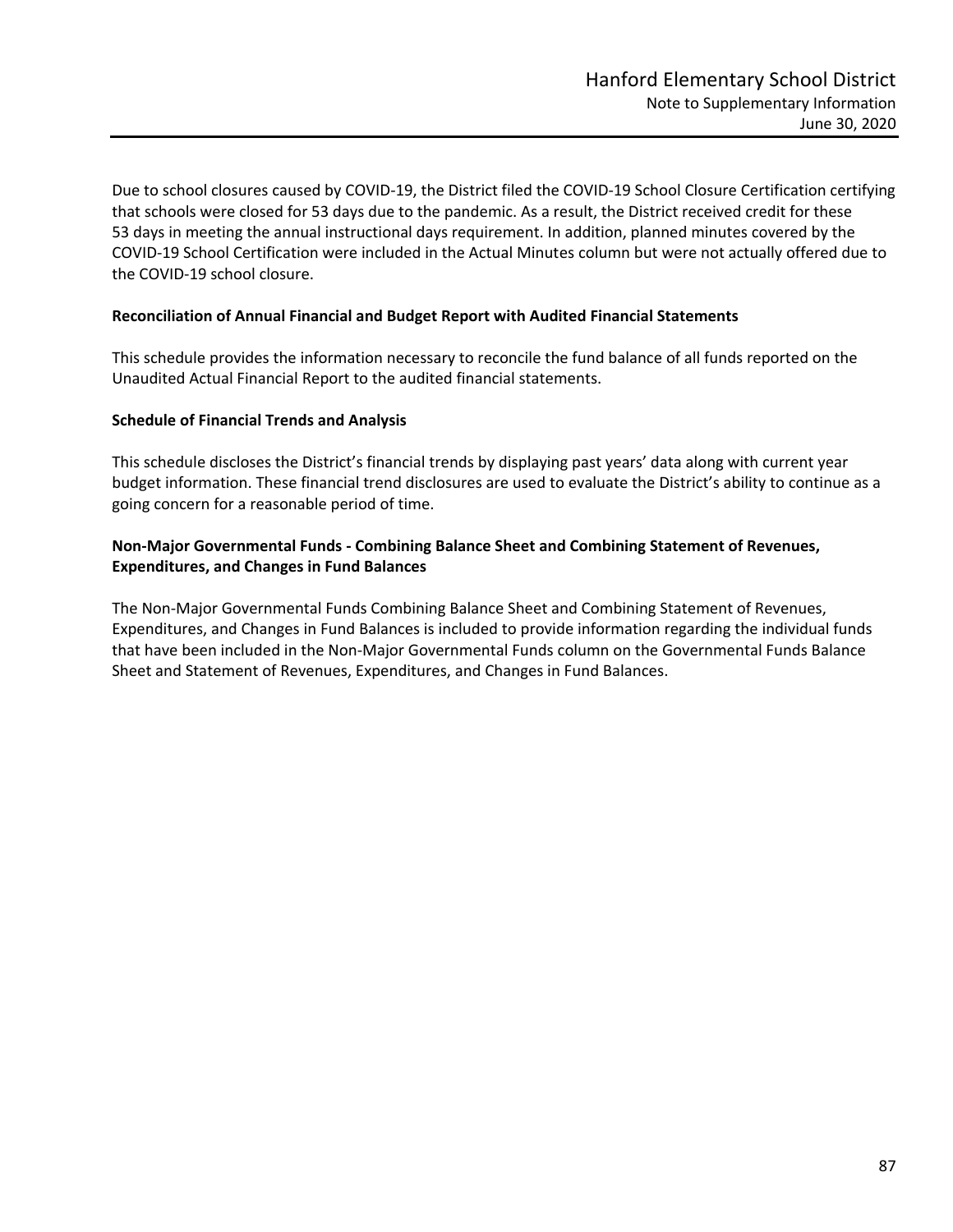

Independent Auditor's Reports June 30, 2020 Hanford Elementary School District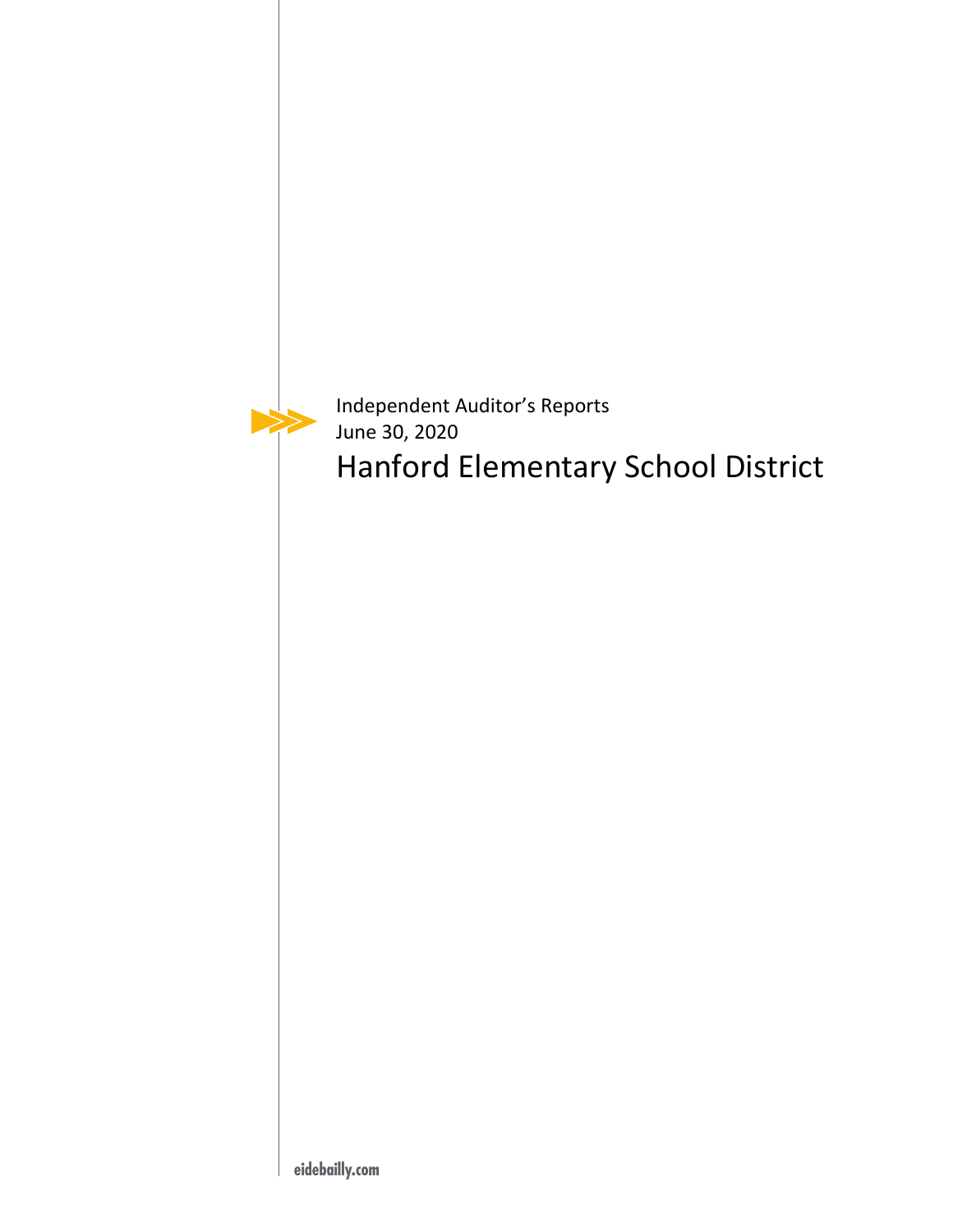

**CPAs & BUSINESS ADVISORS** 

## **Independent Auditor's Report on Internal Control over Financial Reporting and on Compliance and Other Matters Based on an Audit of Financial Statements Performed in Accordance with Government Auditing Standards**

To the Governing Board Hanford Elementary School District Hanford, California

We have audited, in accordance with auditing standards generally accepted in the United States of America and the standards applicable to financial audits contained in *Government Auditing Standards*, issued by the Comptroller General of the United States, the financial statements of the governmental activities, each major fund, and the aggregate remaining fund information of Hanford Elementary School District, as of and for the year ended June 30, 2020, and the related notes to the financial statements, which collectively comprise Hanford Elementary School District's basic financial statements and have issued our report thereon dated January 20, 2021

## **Internal Control over Financial Reporting**

In planning and performing our audit of the financial statements, we considered Hanford Elementary School District's internal control over financial reporting (internal control) as a basis for designing audit procedures that are appropriate in the circumstances for the purpose of expressing our opinions on the financial statements, but not for the purpose of expressing an opinion on the effectiveness of Hanford Elementary School District's internal control. Accordingly, we do not express an opinion on the effectiveness of Hanford Elementary School District's internal control.

A *deficiency in internal control* exists when the design or operation of a control does not allow management or employees, in the normal course of performing their assigned functions, to prevent, or detect and correct, misstatements on a timely basis. A *material weakness* is a deficiency, or a combination of deficiencies, in internal control, such that there is a reasonable possibility that a material misstatement of the entity's financial statements will not be prevented, or detected and corrected on a timely basis. A *significant deficiency* is a deficiency, or a combination of deficiencies, in internal control that is less severe than a material weakness, yet important enough to merit attention by those charged with governance.

Our consideration of internal control was for the limited purpose described in the first paragraph of this section and was not designed to identify all deficiencies in internal control that might be material weaknesses or significant deficiencies. Given these limitations, during our audit we did not identify any deficiencies in internal control that we consider to be material weaknesses. However, material weaknesses may exist that have not been identified.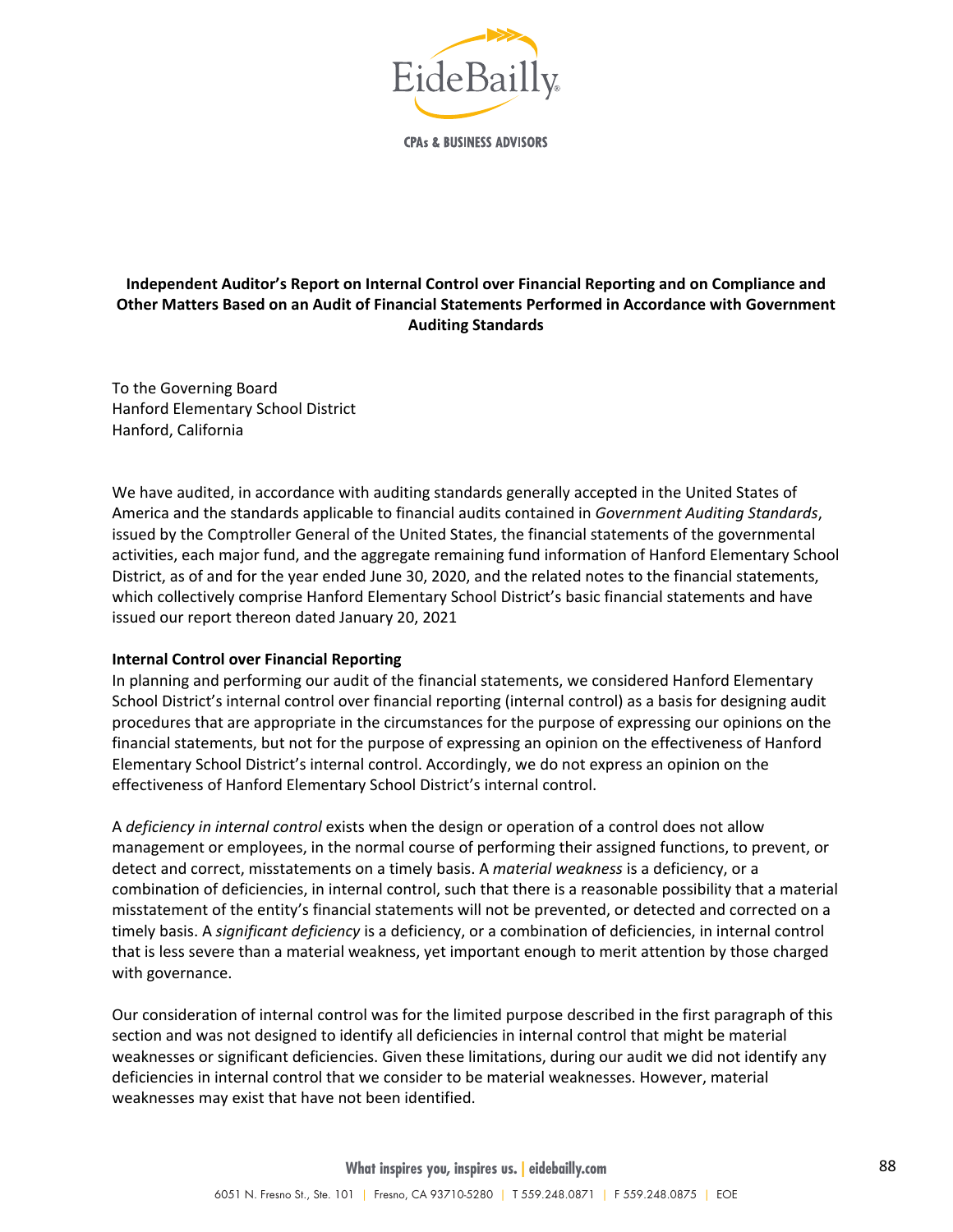#### **Compliance and Other Matters**

As part of obtaining reasonable assurance about whether Hanford Elementary School District's financial statements are free from material misstatement, we performed tests of its compliance with certain provisions of laws, regulations, contracts, and grant agreements, noncompliance with which could have a direct and material effect on the financial statements. However, providing an opinion on compliance with those provisions was not an objective of our audit, and accordingly, we do not express such an opinion. The results of our tests disclosed no instances of noncompliance or other matters that are required to be reported under *Government Auditing Standards*.

#### **Purpose of this Report**

The purpose of this report is solely to describe the scope of our testing of internal control and compliance and the results of that testing, and not to provide an opinion on the effectiveness of the entity's internal control or on compliance. This report is an integral part of an audit performed in accordance with *Government Auditing Standards* in considering the entity's internal control and compliance. Accordingly, this communication is not suitable for any other purpose.

Gide Sailly LLP

Fresno, California January 20, 2021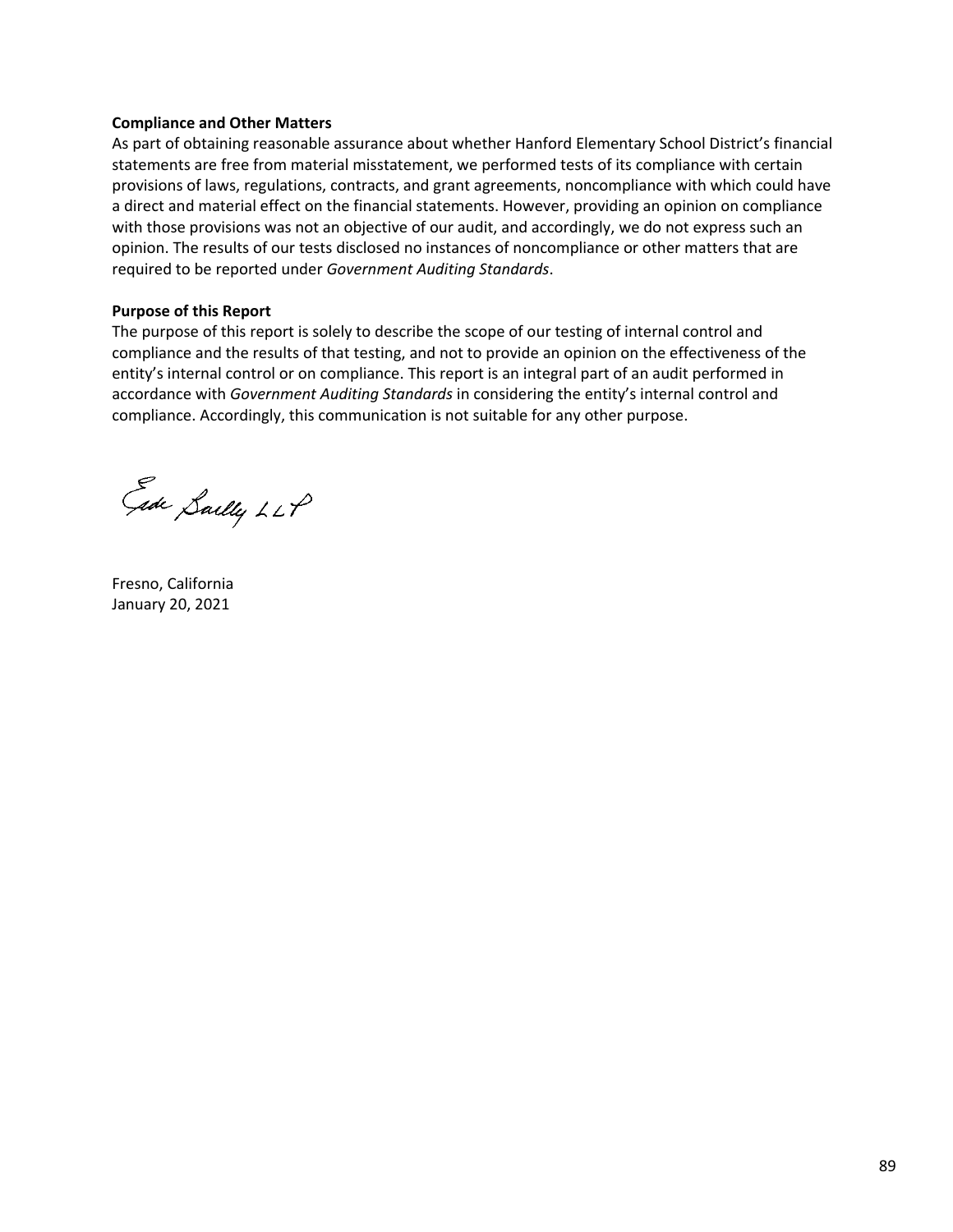

**CPAs & BUSINESS ADVISORS** 

# **Independent Auditor's Report on Compliance for Each Major Federal Program; Report on Internal Control Over Compliance Required by the Uniform Guidance**

To the Governing Board Hanford Elementary School District Hanford, California

## **Report on Compliance for Each Major Federal Program**

We have audited Hanford Elementary School District's compliance with the types of compliance requirements described in the *OMB Compliance Supplement* that could have a direct and material effect on each of Hanford Elementary School District's major federal programs for the year ended June 30, 2020. Hanford Elementary School District's major federal programs are identified in the summary of auditor's results section of the accompanying schedule of findings and questioned costs.

#### **Management's Responsibility**

Management is responsible for compliance with federal statutes, regulations, and the terms and conditions of its federal awards applicable to its federal programs.

## **Auditor's Responsibility**

Our responsibility is to express an opinion on compliance for each of Hanford Elementary School District's major federal programs based on our audit of the types of compliance requirements referred to above. We conducted our audit of compliance in accordance with auditing standards generally accepted in the United States of America; the standards applicable to financial audits contained in *Government Auditing Standards*, issued by the Comptroller General of the United States; and the audit requirements of Title 2 U.S. *Code of Federal Regulations* Part 200, *Uniform Administrative Requirements, Cost Principles, and Audit Requirements for Federal Awards* (Uniform Guidance). Those standards and the Uniform Guidance require that we plan and perform the audit to obtain reasonable assurance about whether noncompliance with the types of compliance requirements referred to above that could have a direct and material effect on a major federal program occurred. An audit includes examining, on a test basis, evidence about Hanford Elementary School District's compliance with those requirements and performing such other procedures as we considered necessary in the circumstances.

We believe that our audit provides a reasonable basis for our opinion on compliance for each major federal program. However, our audit does not provide a legal determination of Hanford Elementary School District's compliance.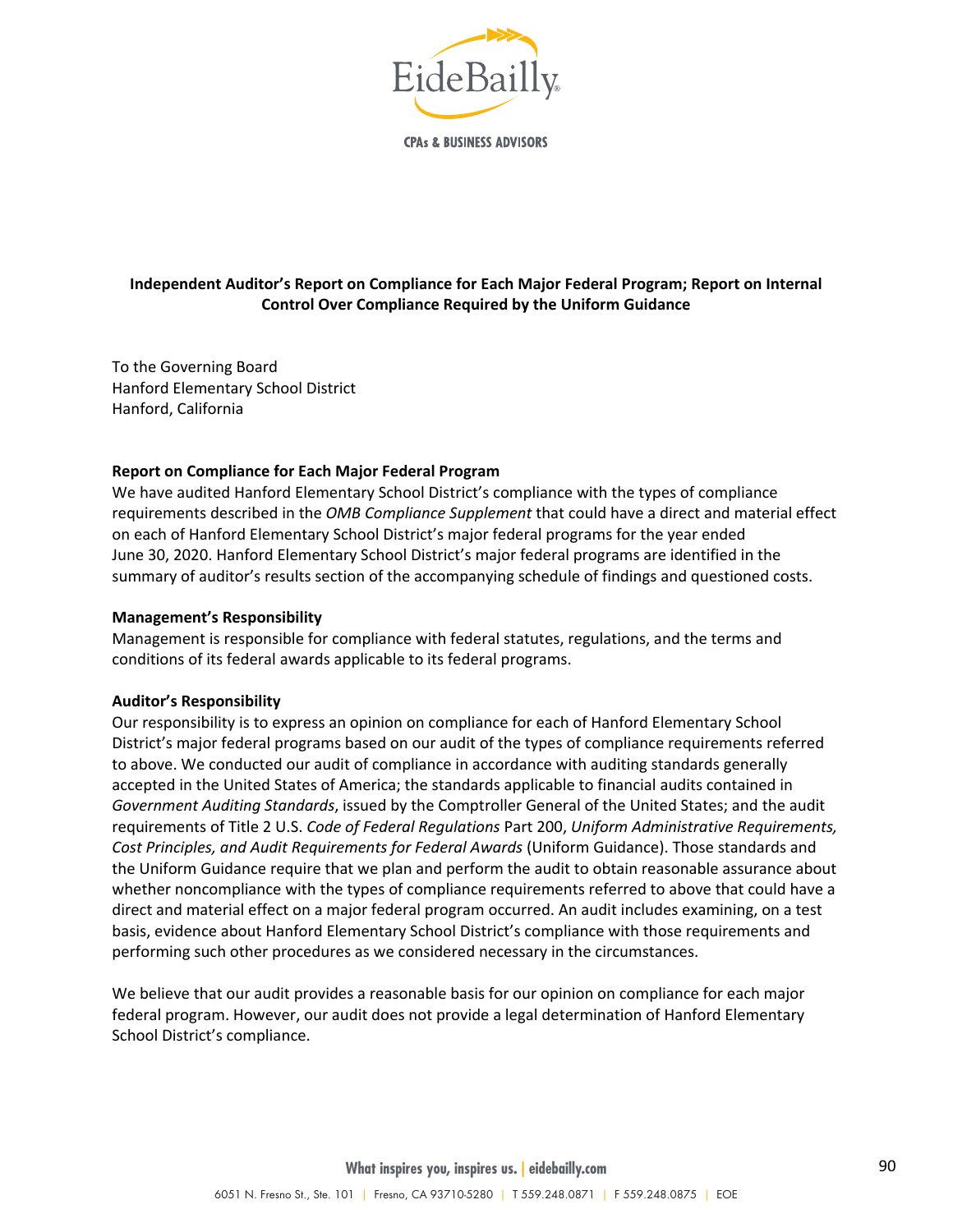#### **Opinion on Each Major Federal Program**

In our opinion, Hanford Elementary School District's complied, in all material respects, with the types of compliance requirements referred to above that could have a direct and material effect on each of its major federal programs for the year ended June 30, 2020.

#### **Report on Internal Control over Compliance**

Management of Hanford Elementary School District is responsible for establishing and maintaining effective internal control over compliance with the types of compliance requirements referred to above. In planning and performing our audit of compliance, we considered Hanford Elementary School District's internal control over compliance with the types of requirements that could have a direct and material effect on each major federal program to determine the auditing procedures that are appropriate in the circumstances for the purpose of expressing an opinion on compliance for each major federal program and to test and report on internal control over compliance in accordance with the Uniform Guidance, but not for the purpose of expressing an opinion on the effectiveness of internal control over compliance. Accordingly, we do not express an opinion on the effectiveness of the Hanford Elementary School District's internal control over compliance.

*A deficiency in internal control over compliance* exists when the design or operation of a control over compliance does not allow management or employees, in the normal course of performing their assigned functions, to prevent, or detect and correct, noncompliance with a type of compliance requirement of a federal program on a timely basis. *A material weakness in internal control over compliance* is a deficiency, or a combination of deficiencies, in internal control over compliance, such that there is a reasonable possibility that material noncompliance with a type of compliance requirement of a federal program will not be prevented, or detected and corrected, on a timely basis. *A significant deficiency in internal control over compliance* is a deficiency, or a combination of deficiencies, in internal control over compliance with a type of compliance requirement of a federal program that is less severe than a material weakness in internal control over compliance, yet important enough to merit attention by those charged with governance.

Our consideration of internal control over compliance was for the limited purpose described in the first paragraph of this section and was not designed to identify all deficiencies in internal control over compliance that might be material weaknesses or significant deficiencies. We did not identify any deficiencies in internal control over compliance that we consider to be material weaknesses. However, material weaknesses may exist that have not been identified.

The purpose of this report on internal control over compliance is solely to describe the scope of our testing of internal control over compliance and the results of that testing based on the requirements of the Uniform Guidance. Accordingly, this report is not suitable for any other purpose.

Gade Saelly LLP

Fresno, California January 20, 2021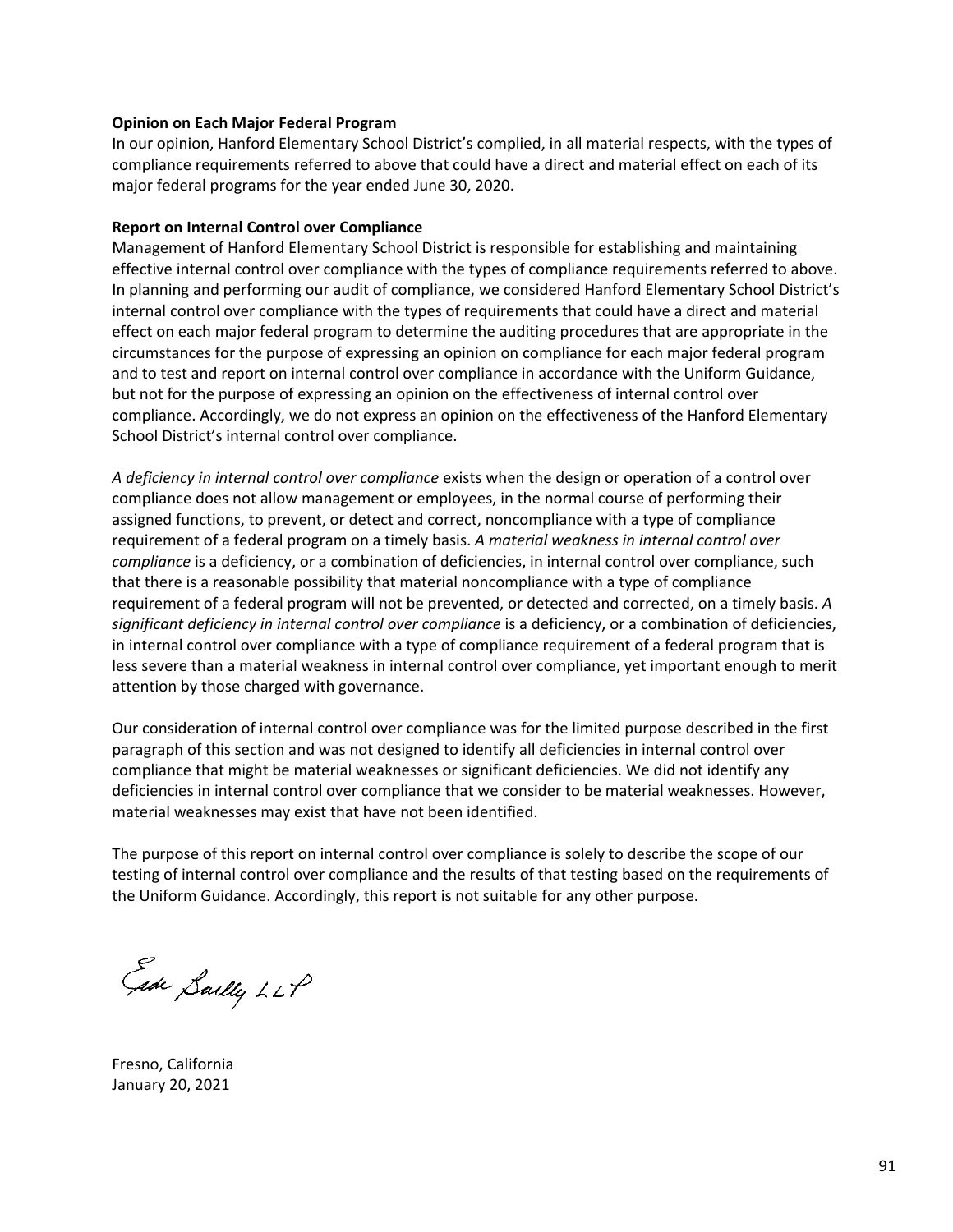

**CPAs & BUSINESS ADVISORS** 

#### **Independent Auditor's Report on State Compliance**

To the Governing Board Hanford Elementary School District Hanford, California

#### **Report on State Compliance**

We have audited Hanford Elementary School District's (the District) compliance with the types of compliance requirements described in the *2019‐2020 Guide for Annual Audits of K‐12 Local Education Agencies and State Compliance Reporting,* applicable to the state laws and regulations listed in the table below for the year ended June 30, 2020.

#### *Management's Responsibility*

Management is responsible for compliance with the state laws and regulations as identified in the table below.

#### *Auditor's Responsibility*

Our responsibility is to express an opinion on the District's compliance with state laws and regulations based on our audit of the types of compliance requirements referred to below. We conducted our audit in accordance with auditing standards generally accepted in the United States of America; the standards applicable to financial audits contained in *Government Auditing Standards*, issued by the Comptroller General of the United States; and the audit requirements of the *2019‐2020 Guide for Annual Audits of K‐12 Local Education Agencies and State Compliance Reporting*. Those standards require that we plan and perform the audit to obtain reasonable assurance about whether noncompliance with the compliance requirements listed below has occurred. An audit includes examining, on a test basis, evidence about the District's compliance with those requirements and performing such other procedures as we considered necessary in the circumstances.

We believe that our audit provides a reasonable basis for our opinion on state compliance. However, our audit does not provide a legal determination of the District's compliance.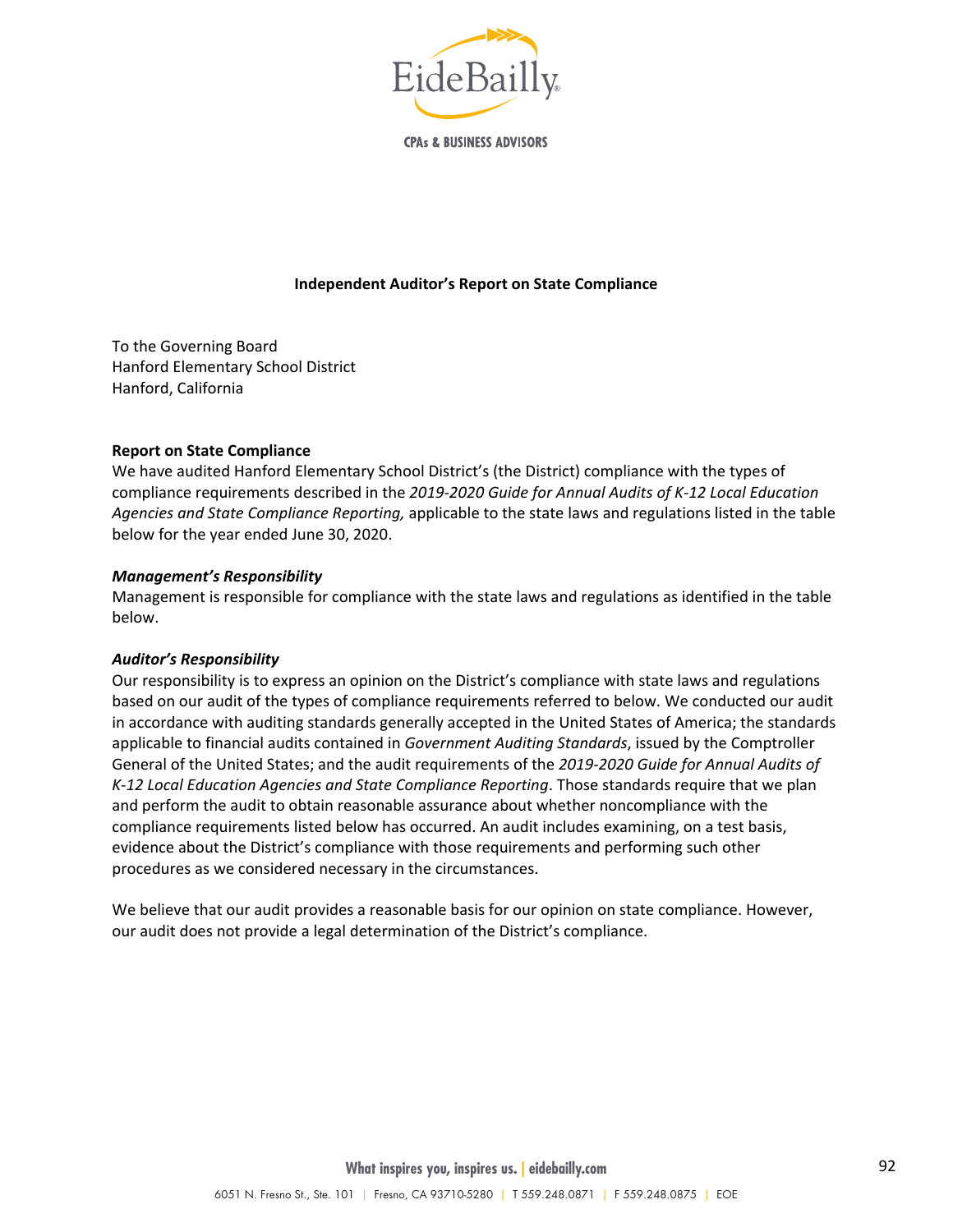# *Compliance Requirements Tested*

In connection with the audit referred to above, we selected and tested transactions and records to determine the District's compliance with laws and regulations applicable to the following items:

|                                                                      | Procedures     |
|----------------------------------------------------------------------|----------------|
|                                                                      | Performed      |
| LOCAL EDUCATION AGENCIES OTHER THAN CHARTER SCHOOLS                  |                |
| Attendance                                                           | Yes            |
| <b>Teacher Certification and Misassignments</b>                      | Yes            |
| Kindergarten Continuance                                             | Yes            |
| Independent Study                                                    | No (See below) |
| <b>Continuation Education</b>                                        | No (See below) |
| <b>Instructional Time</b>                                            | Yes            |
| <b>Instructional Materials</b>                                       | Yes            |
| Ratios of Administrative Employees to Teachers                       | Yes            |
| <b>Classroom Teacher Salaries</b>                                    | Yes            |
| Early Retirement Incentive                                           | No (See below) |
| <b>Gann Limit Calculation</b>                                        | Yes            |
| <b>School Accountability Report Card</b>                             | Yes            |
| Juvenile Court Schools                                               | No (See below) |
| Middle or Early College High Schools                                 | No (See below) |
| K-3 Grade Span Adjustment                                            | Yes            |
| <b>Transportation Maintenance of Effort</b>                          | Yes            |
| Apprenticeship: Related and Supplemental Instruction                 | No (See below) |
| Comprehensive School Safety Plan                                     | Yes            |
| District of Choice                                                   | No (See below) |
| SCHOOL DISTRICTS, COUNTY OFFICES OF EDUCATION, AND CHARTER           |                |
| <b>SCHOOLS</b>                                                       |                |
| California Clean Energy Jobs Act                                     | Yes            |
| After/Before School Education and Safety Program:                    |                |
| <b>General Requirements</b>                                          | Yes            |
| After School                                                         | Yes            |
| <b>Before School</b>                                                 | No (See below) |
| Proper Expenditure of Education Protection Account Funds             | Yes            |
| Unduplicated Local Control Funding Formula Pupil Counts              | Yes            |
| Local Control Accountability Plan                                    | Yes            |
| Independent Study - Course Based                                     | No (See below) |
| <b>CHARTER SCHOOLS</b>                                               |                |
| Attendance                                                           | No (See below) |
| Mode of Instruction                                                  | No (See below) |
| Nonclassroom-Based Instruction/Independent Study for Charter Schools | No (See below) |
| Determination of Funding for Nonclassroom-Based Instruction          | No (See below) |
| Annual Instruction Minutes Classroom-Based                           | No (See below) |
| <b>Charter School Facility Grant Program</b>                         | No (See below) |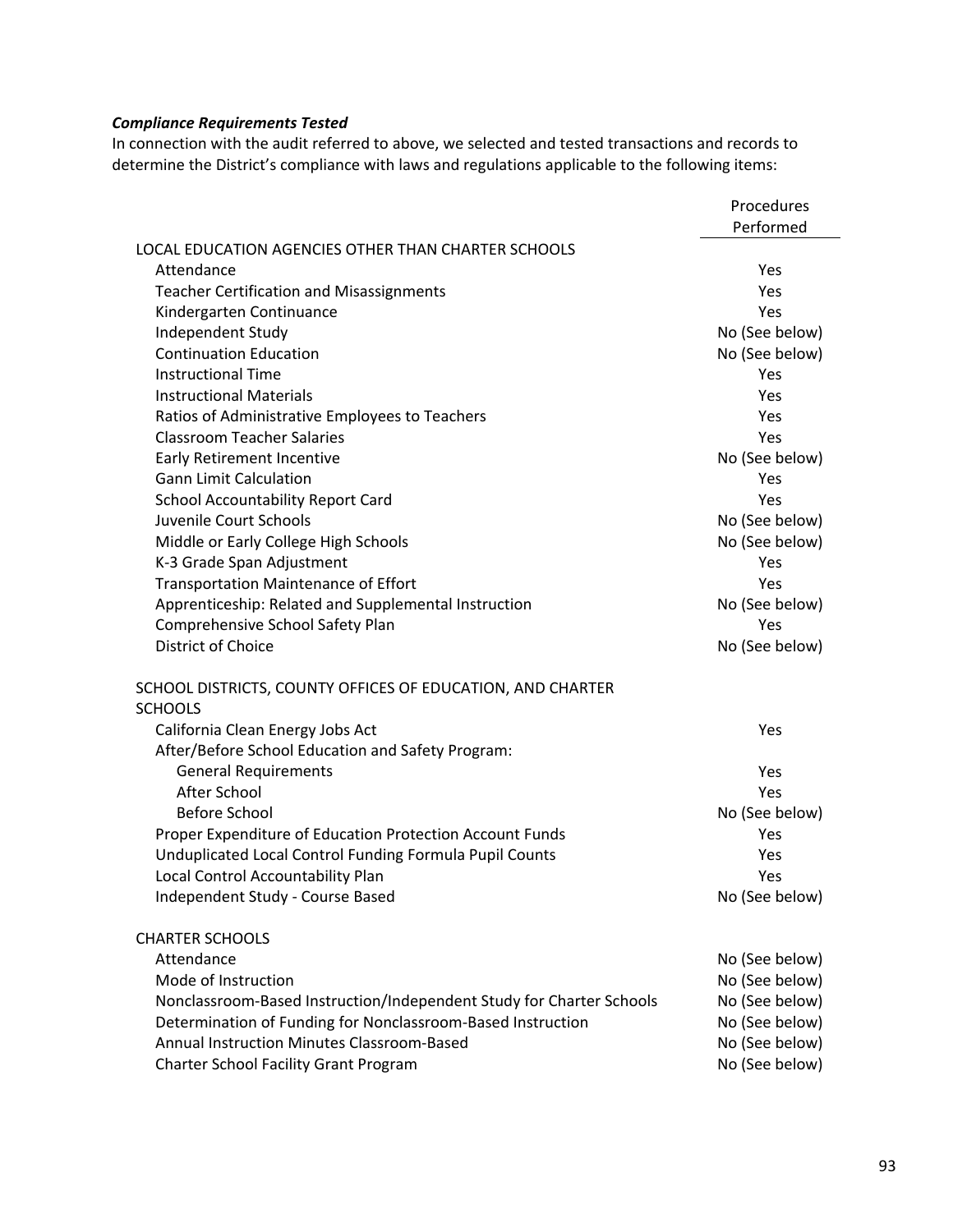We did not perform procedures for Independent Study because the independent study ADA was under the level that requires testing.

We did not perform Continuation Education procedures because the program is not offered by the District.

The District did not have any employees retire under the CalSTRS Early Retirement Incentive program; therefore, testing was not required.

The District does not have any Juvenile Court Schools; therefore, we did not perform procedures related to Juvenile Court Schools.

The District does not have any Middle or Early College High Schools; therefore, we did not perform procedures related to Middle or Early College High Schools.

We did not perform Apprenticeship: Related and Supplemental Instruction procedures because the program is not offered by the District.

We did not perform District of Choice procedures because the program is not offered by the District.

The District does not offer a Before School Education and Safety Program; therefore, we did not perform procedures related to the Before School Education and Safety Program.

The District does not offer an Independent Study ‐ Course Based program; therefore, we did not perform any procedures related to the Independent Study ‐ Course Based Program.

The District does not operate any Charter Schools; therefore, we did not perform procedures for Charter School Programs.

#### *Unmodified Opinion*

In our opinion, Hanford Elementary School District complied with the laws and regulations of the state programs referred to above for the year ended June 30, 2020.

The purpose of this report on state compliance is solely to describe the results of our testing based on the requirements of the *2019‐2020 Guide for Annual Audits of K‐12 Local Education Agencies and State Compliance Reporting*. Accordingly, this report is not suitable for any other purpose.

Ede Sailly LLP

Fresno, California January 20, 2021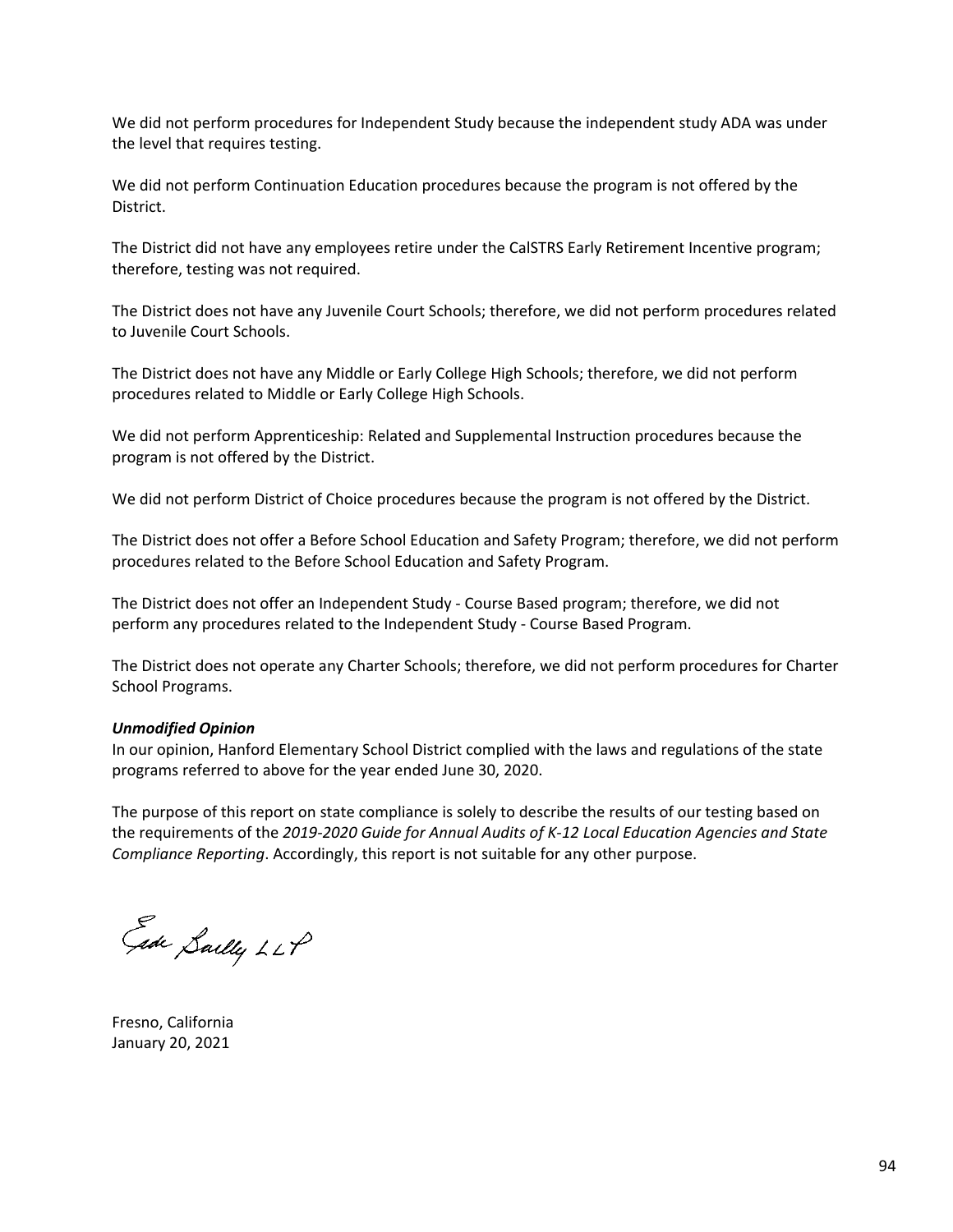# **FINANCIAL STATEMENTS**

| Type of auditor's report issued                                                                                                                                 | Unmodified                 |
|-----------------------------------------------------------------------------------------------------------------------------------------------------------------|----------------------------|
| Internal control over financial reporting:<br>Material weaknesses identified<br>Significant deficiencies identified not considered<br>to be material weaknesses | <b>No</b><br>None Reported |
| Noncompliance material to financial statements noted?                                                                                                           | No                         |
| <b>FEDERAL AWARDS</b>                                                                                                                                           |                            |
| Internal control over major program:<br>Material weaknesses identified<br>Significant deficiencies identified not considered<br>to be material weaknesses       | No<br>None Reported        |
| Type of auditor's report issued on compliance<br>for major programs:                                                                                            | Unmodified                 |
| Any audit findings disclosed that are required to be reported<br>in accordance with Uniform Guidance 2 CFR 200.516:                                             | No                         |
| Identification of major programs:                                                                                                                               |                            |
| Name of Federal Program or Cluster                                                                                                                              | <b>CFDA Number</b>         |
| <b>Child Nutrition Cluster</b>                                                                                                                                  | 10.553, 10.555, 10.559     |
| Dollar threshold used to distinguish between type A<br>and type B programs:                                                                                     | \$750,000                  |
| Auditee qualified as low-risk auditee?                                                                                                                          | Yes                        |
| <b>STATE COMPLIANCE</b>                                                                                                                                         |                            |
| Type of auditor's report issued on compliance for programs:                                                                                                     | Unmodified                 |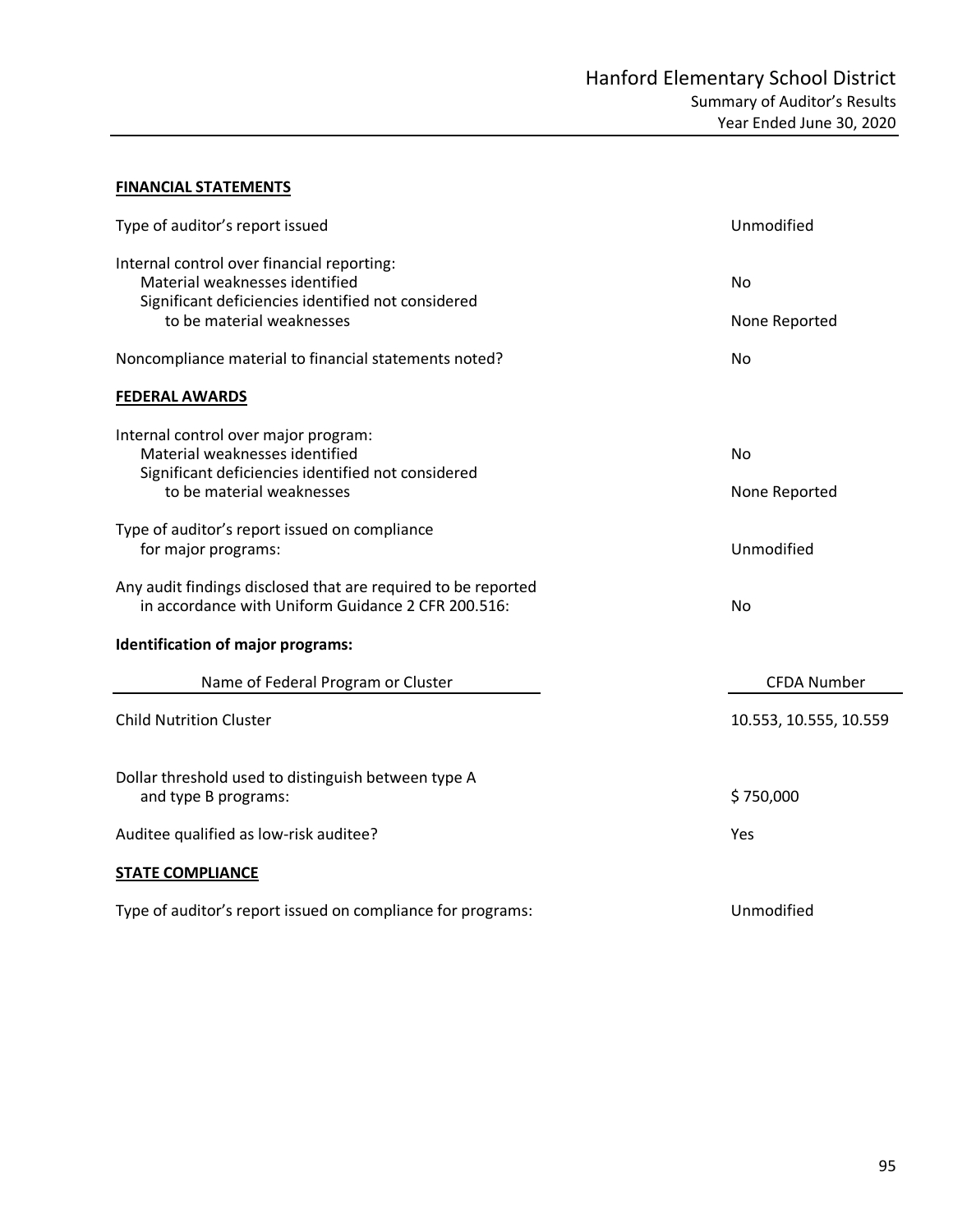None reported.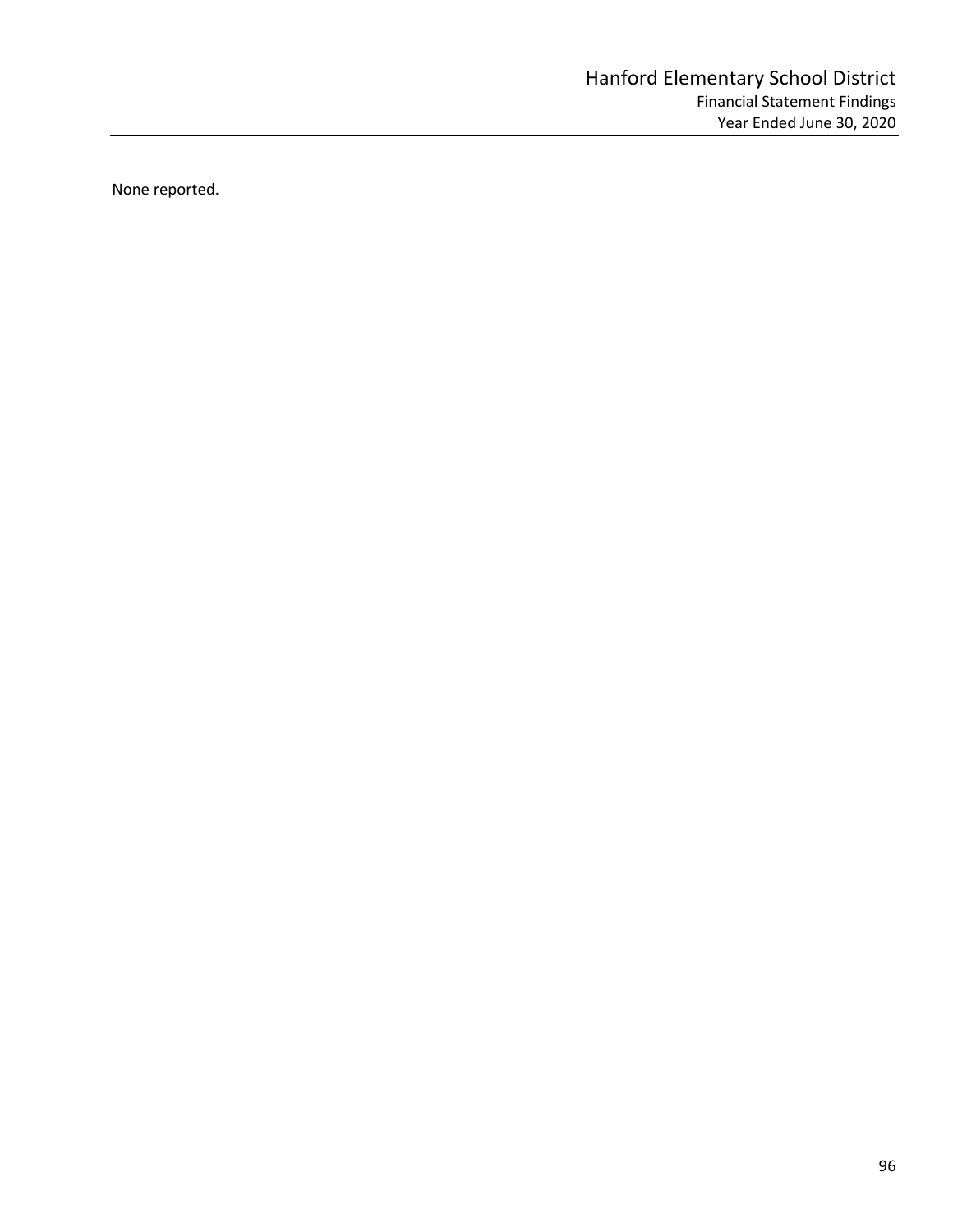None reported.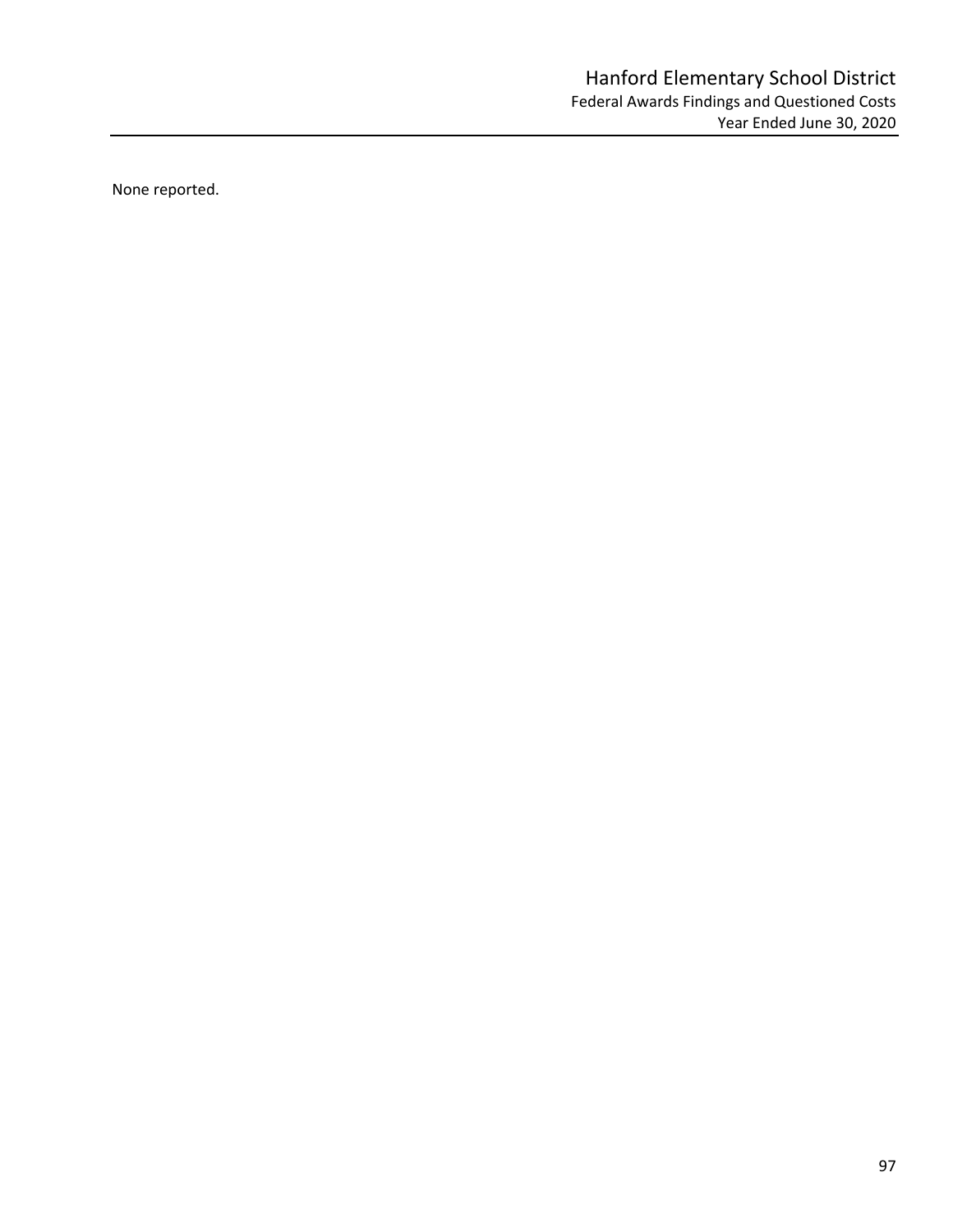None reported.